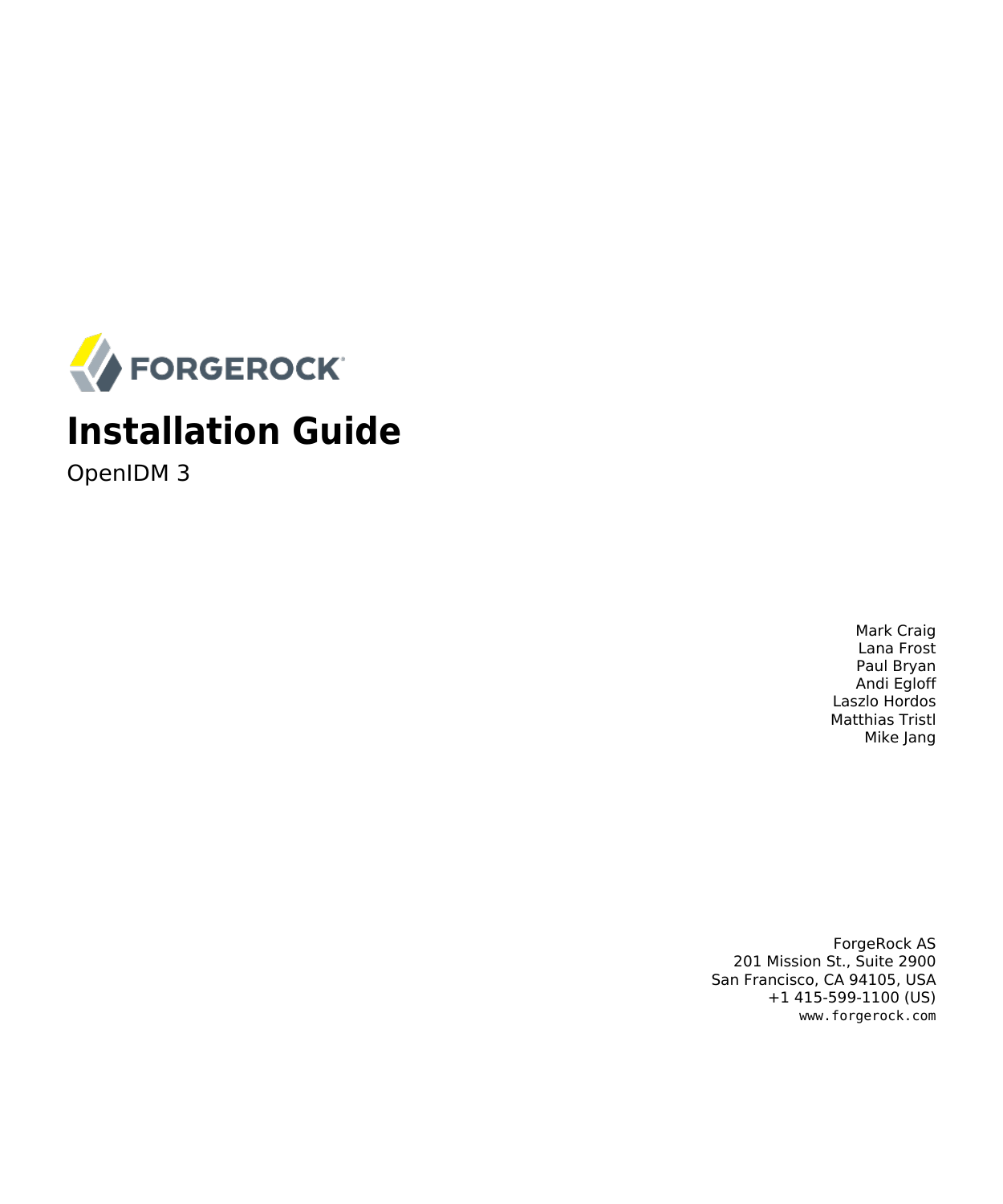#### Copyright © 2011-2017 ForgeRock AS.

#### **Abstract**

Guide to installing and evaluating OpenIDM. The OpenIDM project offers flexible, open source services for automating management of the identity life cycle.



This work is licensed under the Creative Commons Attribution-NonCommercial-NoDerivs 3.0 Unpo

To view a copy of this license, visit <https://creativecommons.org/licenses/by-nc-nd/3.0/> or send a letter to Creative Commons, 444 Castro Street, Suite 900, Mountain View, California, 94041, USA.

ForgeRock® and ForgeRock Identity Platform™ are trademarks of ForgeRock Inc. or its subsidiaries in the U.S. and in other countries. Trademarks are the property of their re

UNLESS OTHERWISE MUTUALIX AGREED BY THE PARTIES IN WRITNG, LICENSOR OFFERS THE WORK ASLES OF ARRESENTATIONS OR WARRANTIES OF ANY KNR ACTOR OF AN EXPRESS OT ALLY AN ALLY AND CONCERNING THE WORK, EXPRESS, THE ABSENCE OF LATE OR OTHER DEFECTS, ACCURACY, OR THE PRESENCE OF ABSENCE OF ERRORS, WHETHER OR NOT DISCOVERABLE. SOME JURISDICTIONS DO NOT ALLOW THE EXCLUSION OF IMPLIED WARRANTIES, SO SUCH EXCLUSION MAY NOT APPLY TO YOU.

EXCEPT TO THE EXTENT REQUIRED BY APPLICABLE LAW, IN NO EVENT WILL LICENSOR BE LIABLE TO YOU ON ANY LEGAL THEORY FOR ANY ISLOCKERT ALLOCATED TO THE STATE ON SERVENTIAL, PONCE OUR EXEMPLARY CONSEQUENTIAL, PONTIVE OR EXEMPLAR

DejaVu Fonts

Bitstream Vera Fonts Copyright

Copyright (c) 2003 by Bitstream, Inc. All Rights Reserved. Bitstream Vera is a trademark of Bitstream, Inc.

Permission is hereby granted, free of charge, to any person obtaining a copy of the fonts accompanying this license ("Fonts") and associated documentation files ("hent Font Software, including without instanded to do so, s condition

re copyright and trademark notices and this permission notice shall be included in all copies of one or more of the Font Software typefaces.

The Font Software may be modified, altered, or added to, and in particular the designs of glyphs or characters in the Fonts may be modified and additional glyphs or characters may be added to the Fonts, only if the fonts a renamed to names not containing either the words "Bitstream" or the word "Vera".

This License becomes null and void to the extent applicable to Fonts or Font Software that has been modified and is distributed under the "Bitstream Vera" names.

The Font Software may be sold as part of a larger software package but no copy of one or more of the Font Software typefaces may be sold by itself.

THE FONT SOFTWARE IS PROVIDED "AS IS", WTHOUT WARRANTY OF ANY KIND, EXPRESS OR IMPLIED, MALRO THO AN MONTARRANTIES OF MERCHANTABILITY, FITNESS FOR A PARTO THE SOFT A PARTICULARY IN THE GROME FOR ANY CLAIM, DAMAGES OR OTHER LIABILITY, INCLUDING ANY GENERAL, SPECIAL, INDIRECT, INCLOSTED AND ANGERET AND ARRELLY MAN ACTION OF CONTRACT, TORT OR OTHERWISE, ARISING FROM, OUT OF THE USE OR<br>INABILITY TO USE THE FONT SOFTWARE OR FROM OTHER DEALINGS IN

Except as contained in this notice, the names of Gnome, the Gnome Foundation, and Bitstream Inc., shall not be used in advertising or otherwise to promote the sale, use or other dealings in this Font Software without prior

Arev Fonts Copyright

Copyright (c) 2006 by Tavmjong Bah. All Rights Reserved.

Permission is hereby granted, free of charge, to any person obtaining a copy of the fonts accompanying this license ("Fonts") and associated documentation files (the "Font Software"), to reproduce and distribute the modifi to the Bitstream Vera Font Software, including without limitation the rights to use, copy, merge, publish, distribute, and/or sell copies of the Font Software, and to permit persons to whom the Font Software is furnished t

we copyright and trademark notices and this permission notice shall be included in all copies of one or more of the Font Software typefaces.

The Font Software may be modified, altered, or added to, and in particular the designs of glyphs or characters in the Fonts may be modified and additional glyphs or characters may be added to the Fonts, only if the fonts a

This License becomes null and void to the extent applicable to Fonts or Font Software that has been modified and is distributed under the "Tavmjong Bah Arev" names.

The Font Software may be sold as part of a larger software package but no copy of one or more of the Font Software typefaces may be sold by itself.

THE FONT SOFTWARE IS PROVIDED "AS IS", WITHOUT WARRANTY OF ANY KIND, EXPRESS OR IMPLIED, INCLUDING BUT NOT LIMITED TO ANY WARRANTIES OF MERCHANTABILITY, FITNESS FOR A PARTICULAR PURPOSE AND NONINFRINGEMENT OF COPYRIGHT, PATENT, TRADEMARK, OR OTHER RIGHT. IN NO EVENT SHALL TAVMJONG BAH BE LIABLE FOR ANY CLAIM, DAMAGES OR OTHER LIABILITY, INCLUDING ANY<br>GENERAL, SPECIAL, INDIRECT, INCIDENTAL, OR CONS

Except as contained in this notice, the name of Tavmjong Bah shall not be used in advertising or otherwise to promote the sale, use or other dealings in this Font Software without prior written authorization from Tavmjong For further information, contact: tavmjong @ free . fr.

#### FontAwesome Copyright

Copyright (c) 2017 by Dave Gandy, [http://fontawesome.io.](http://fontawesome.io)

This Font Software is licensed under the SIL Open Font License, Version 1.1. This license is available with a FAQ at:<http://scripts.sil.org/OFL>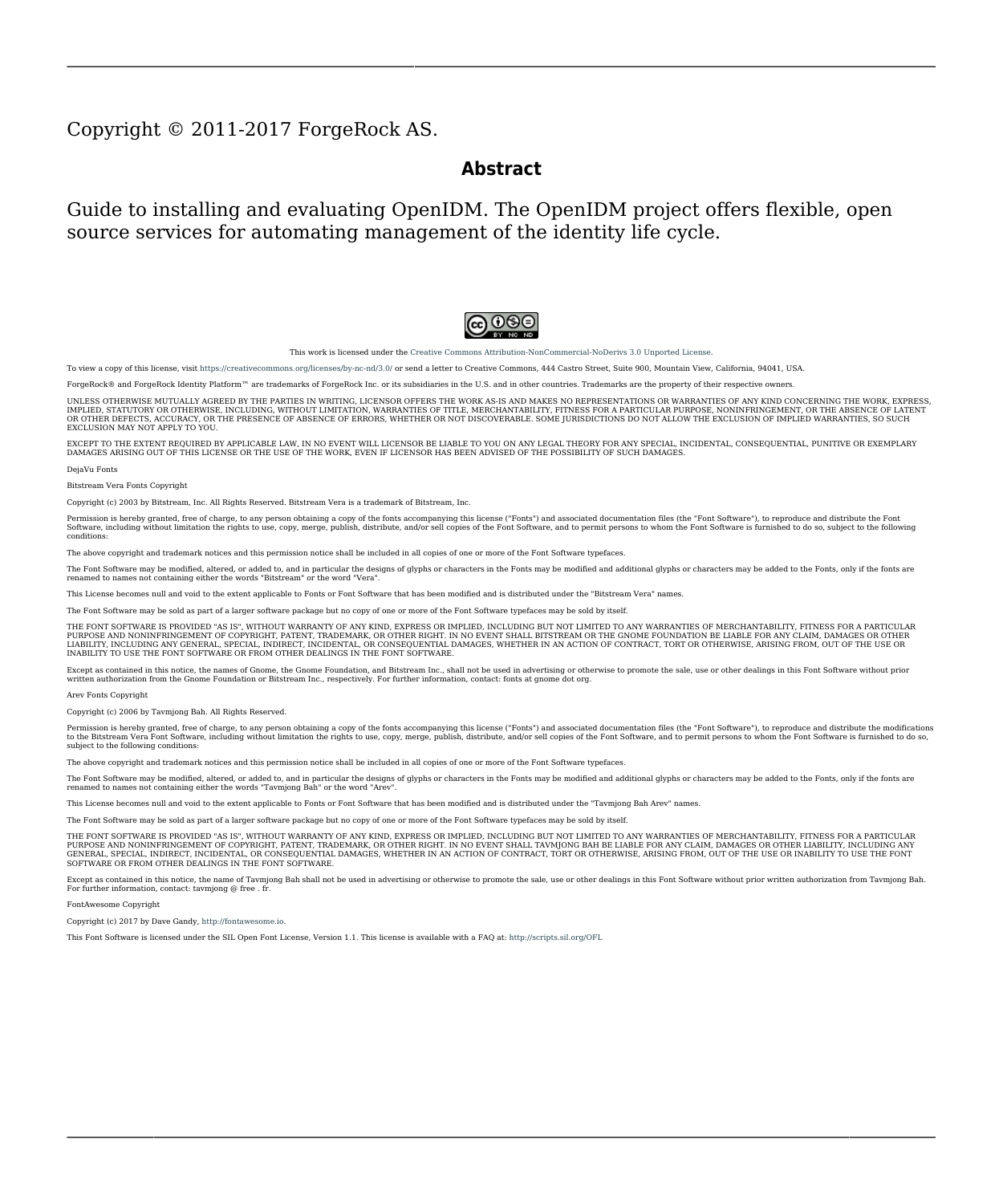# **Table of Contents**

| 3.14. Sample 9 - Asynchronous Reconciliation Using Workflows  56         |  |
|--------------------------------------------------------------------------|--|
|                                                                          |  |
|                                                                          |  |
|                                                                          |  |
|                                                                          |  |
|                                                                          |  |
| 4.5. Using Explicit or Generic Object Mapping With a JDBC Repository  73 |  |
|                                                                          |  |
|                                                                          |  |
|                                                                          |  |
|                                                                          |  |
|                                                                          |  |
|                                                                          |  |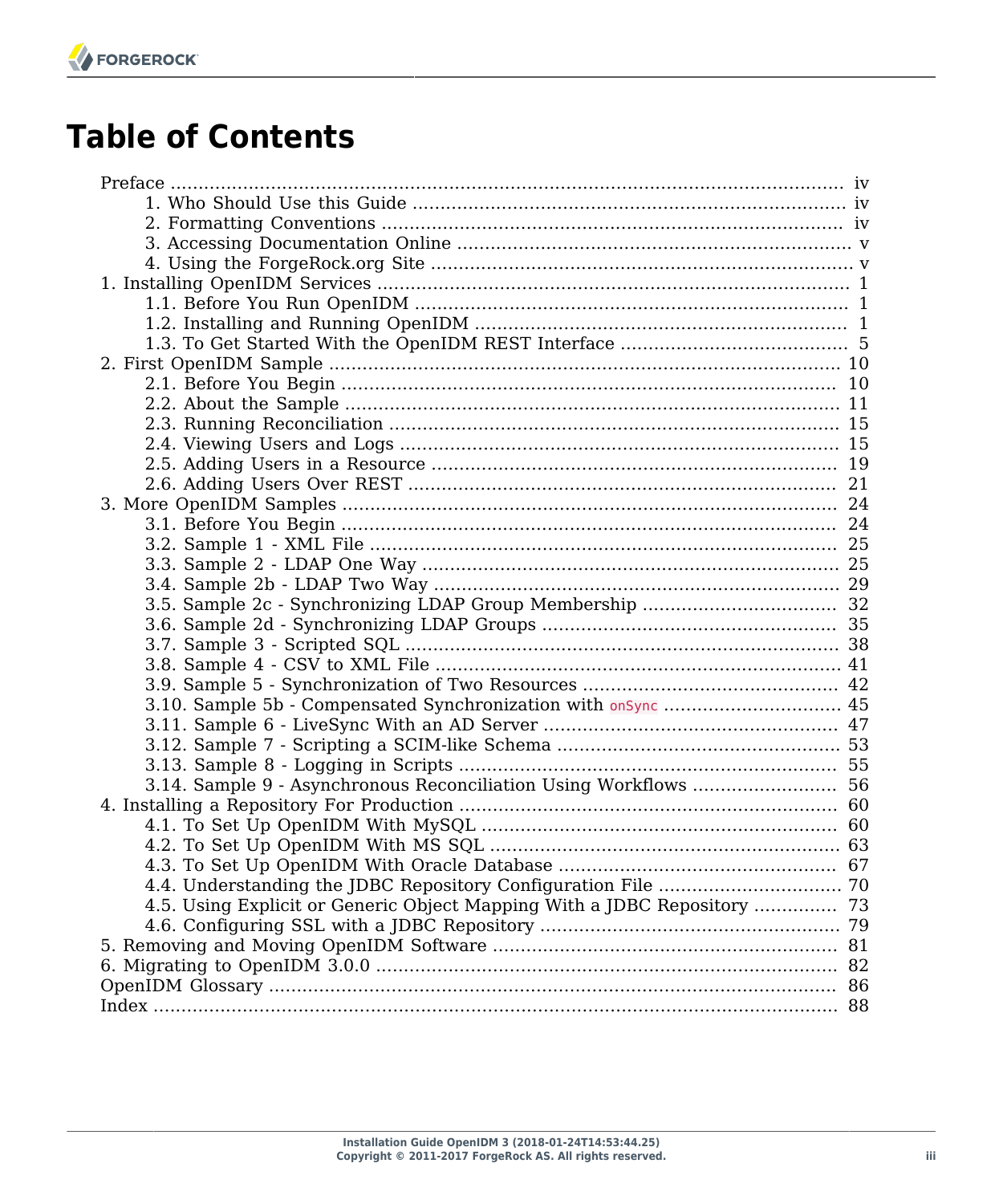# <span id="page-3-0"></span>**Preface**

This guide shows you how to install core OpenIDM services for identity management, provisioning, and compliance. Unless you are planning a throwaway evaluation or test installation, read the *Release Notes* before you get started.

# <span id="page-3-1"></span>1. Who Should Use this Guide

This guide is written for anyone installing OpenIDM to manage and to provision identities, and to ensure compliance with identity management regulations.

This guide covers the install and removal (uninstall) procedures that you theoretically perform only once per version. This guide aims to provide you with at least some idea of what happens behind the scenes when you perform the steps.

This guide also takes you through all of the samples provided with OpenIDM.

You do not need to be an OpenIDM wizard to learn something from this guide, though a background in identity management and maintaining web application software can help. You do need some background in managing services on your operating systems and in your application servers. You can nevertheless get started with this guide, and then learn more as you go along.

If you have a previous version of OpenIDM installed, see the *Compatibility* in the *Release Notes* section of the *Release Notes* before installing this version.

### <span id="page-3-2"></span>2. Formatting Conventions

Most examples in the documentation are created in GNU/Linux or Mac OS X operating environments. If distinctions are necessary between operating environments, examples are labeled with the operating environment name in parentheses. To avoid repetition file system directory names are often given only in UNIX format as in /path/to/server, even if the text applies to  $C:\path\to\server$  as well.

Absolute path names usually begin with the placeholder /path/to/. This path might translate to /opt/, C:\Program Files\, or somewhere else on your system.

Command-line, terminal sessions are formatted as follows:

\$ **echo \$JAVA\_HOME** /path/to/jdk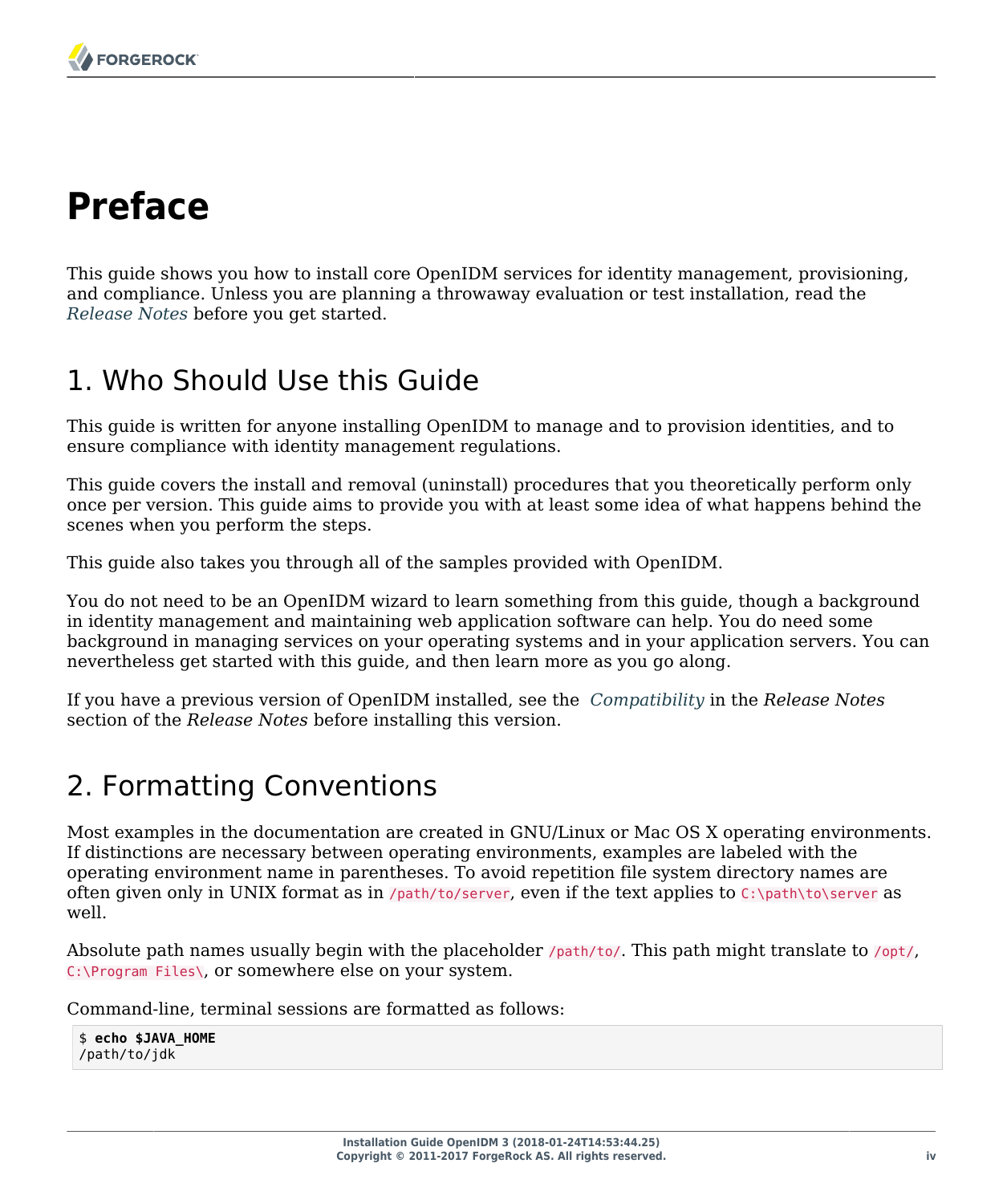Command output is sometimes formatted for narrower, more readable output even though formatting parameters are not shown in the command.

Program listings are formatted as follows:

```
class Test {
     public static void main(String [] args) {
         System.out.println("This is a program listing.");
     }
}
```
# <span id="page-4-0"></span>3. Accessing Documentation Online

ForgeRock publishes comprehensive documentation online:

• The ForgeRock [Knowledge Base](https://backstage.forgerock.com/knowledge/kb) offers a large and increasing number of up-to-date, practical articles that help you deploy and manage ForgeRock software.

While many articles are visible to community members, ForgeRock customers have access to much more, including advanced information for customers using ForgeRock software in a mission-critical capacity.

• ForgeRock product documentation, such as this document, aims to be technically accurate and complete with respect to the software documented. It is visible to everyone and covers all product features and examples of how to use them.

### <span id="page-4-1"></span>4. Using the ForgeRock.org Site

The [ForgeRock.org site](https://forgerock.org) has links to source code for ForgeRock open source software, as well as links to the ForgeRock forums and technical blogs.

If you are a *ForgeRock customer*, raise a support ticket instead of using the forums. ForgeRock support professionals will get in touch to help you.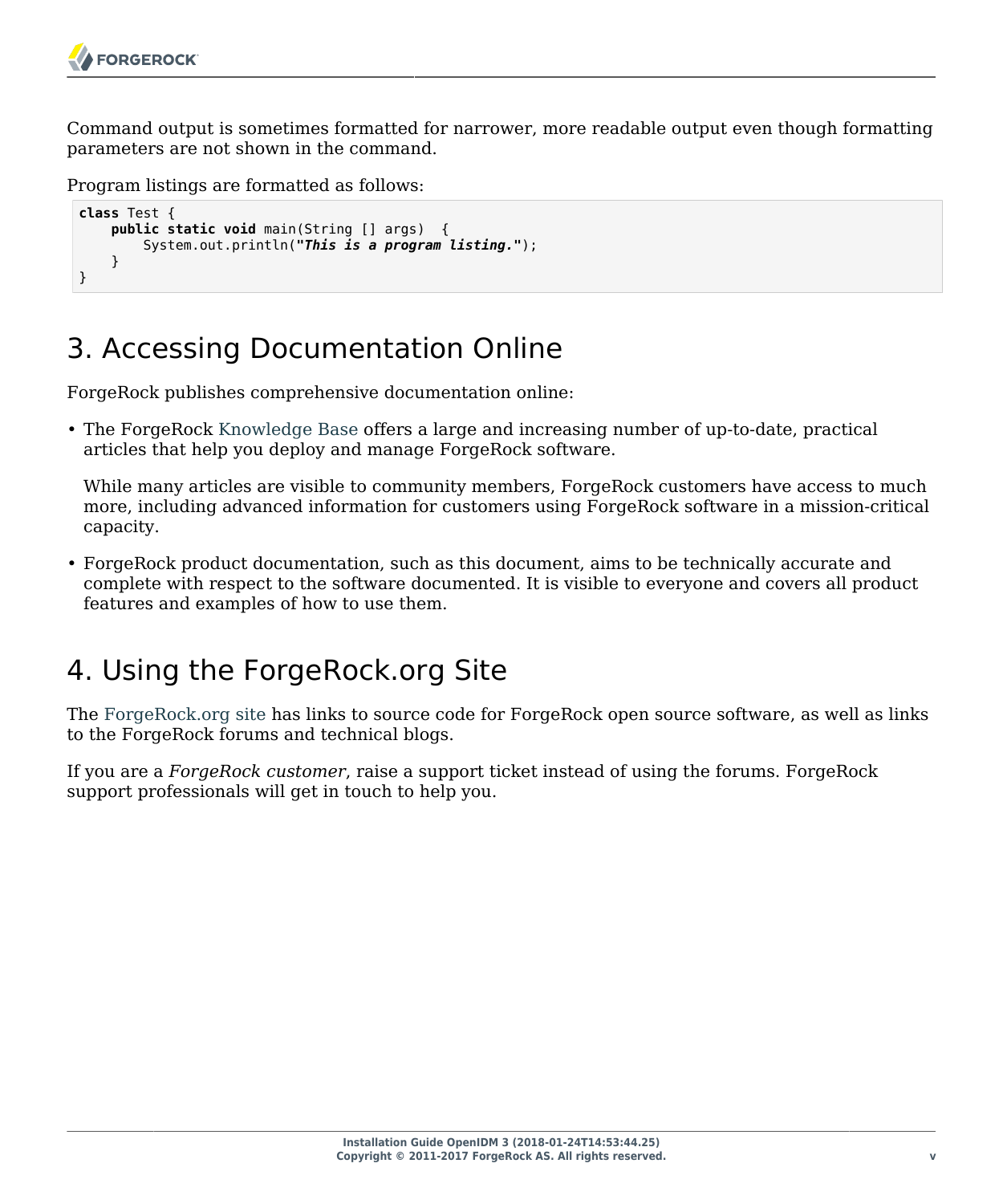# <span id="page-5-0"></span>**Chapter 1** Installing OpenIDM Services

<span id="page-5-1"></span>This chapter covers the tasks required to install and start OpenIDM.

# 1.1. Before You Run OpenIDM

This section covers what you need to know before running OpenIDM.

### 1.1.1. Java Environment

This release of OpenIDM requires Java Development Kit 6 or Java Development Kit 7. ForgeRock recommends the most recent update of Java 6 or 7 to ensure that you have the latest security fixes.

The equivalent version of OpenJDK should work for evaluation.

### 1.1.2. Application Container

OpenIDM services run in an OSGi container with an embedded Servlet container, and an embedded noSQL database. By default the OSGi container is Apache Felix. The default Servlet container is Jetty. For OpenIDM 3.0.0, the only supported configuration is running the services in Apache Felix and Jetty.

# <span id="page-5-2"></span>1.2. Installing and Running OpenIDM

Follow the procedures in this section to install and run OpenIDM.

#### *Procedure 1.1. To Install OpenIDM Services*

Follow these steps to install OpenIDM.

1. Make sure you have an appropriate version of Java installed.

```
$ java -version
java version "1.6.0_24"
Java(TM) SE Runtime Environment (build 1.6.0_24-b07-334)
Java HotSpot(TM) 64-Bit Server VM (build 19.1-b02-334, mixed mode)
```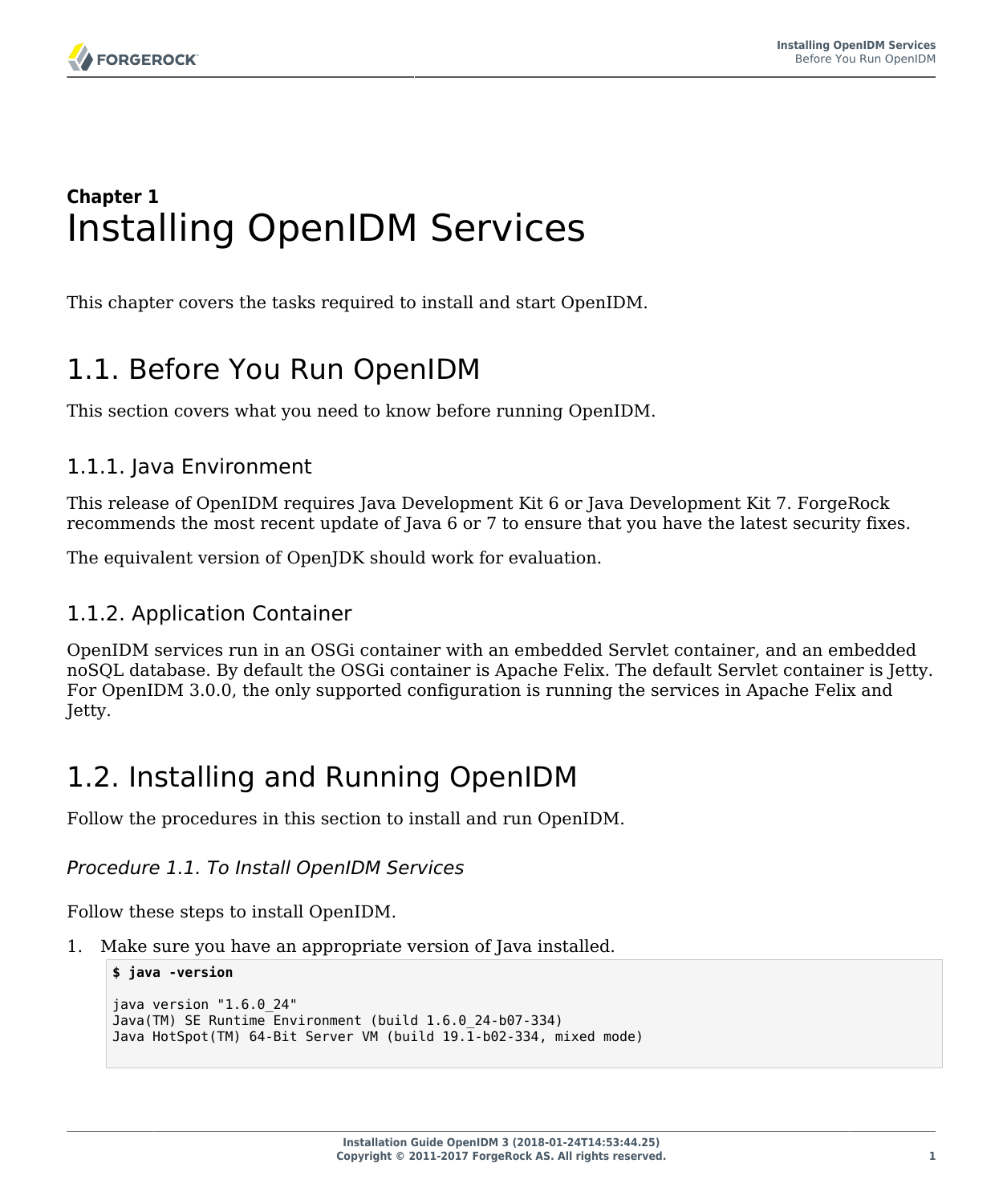

Check the release notes for Java requirements in the chapter, *Before You Install OpenIDM Software* in the *Release Notes*.

2.

Download OpenIDM from one of the following locations:

- [Enterprise Downloads](http://www.forgerock.com/download-stack/) has the latest stable, supported release of OpenIDM and the other products in the ForgeRock identity stack.
- [Builds](http://forgerock.org/openidm.html) includes the nightly build, the nightly experimental build, and the OpenIDM agents. Note that this is the working version of the trunk and should not be used in a production environment.
- [Archives](http://forgerock.org/openidm-archive.html) includes the stable builds for all previous releases of OpenIDM.
- 3. Unpack the contents of the .zip file into the install location.

```
$ cd /path/to
$ unzip ~/Downloads/openidm-3.0.0.zip
...
inflating: openidm/connectors/scriptedsql-connector-[1.1,1.5].jar
inflating: openidm/bin/felix.jar
inflating: openidm/bin/openidm.jar
```
4. (Optional) By default, OpenIDM listens for HTTP and HTTPS connections on ports 8080 and 8443, respectively. To change the default port, edit the /path/to/openidm/conf/boot/boot.properties file. For more information, see *Ports Used* in the *Integrator's Guide* in the *Integrator's Guide*.

5.

Before running OpenIDM in production, replace the default OrientDB repository provided for evaluation with a JDBC repository.

See the chapter on *[Installing a Repository For Production](#page-64-0)* for details.

*Procedure 1.2. To Start OpenIDM Services*

Follow these steps to run OpenIDM interactively.

To run OpenIDM as a background process, see *Starting and Stopping OpenIDM* in the *Integrator's Guide* in the *Integrator's Guide*.

- 1. Start the Felix container, load all OpenIDM services, and start a command shell to allow you to manage the container.
	- Start OpenIDM (UNIX).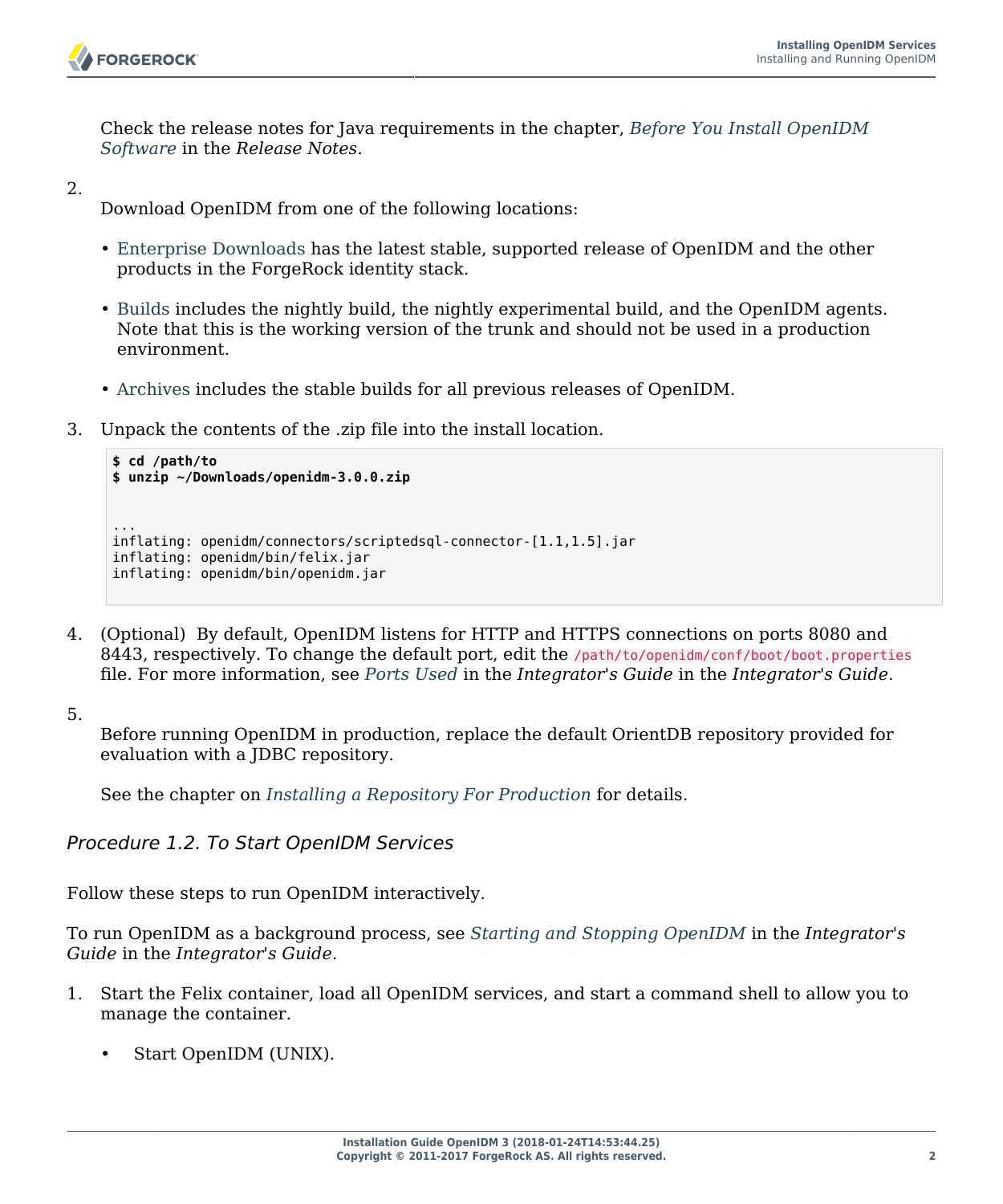```
$ ./startup.sh
Using OPENIDM_HOME: /path/to/openidm
Using OPENIDM_OPTS: -Xmx1024m -Xms1024m
Using LOGGING_CONFIG:
-Djava.util.logging.config.file=/path/to/openidm/conf/logging.properties
Using boot properties at /path/to/openidm/conf/boot/boot.properties
OpenIDM version "3.0.0" (revision:
 XXXX)
-> OpenIDM ready
```
Start OpenIDM (Windows).

**FORGEROCK** 

```
C:\> cd \path\to\openidm
C:\> startup.bat
"Using OPENIDM_HOME: \path\to\openidm"
                       -Xmx1024m -Xms1024m -Dfile.encoding=UTF-8"
"Using LOGGING_CONFIG:
-Djava.util.logging.config.file=\path\to\openidm\conf\logging.properties"
Using boot properties at \path\to\openidm\conf\boot\boot.properties
OpenIDM version "3.0.0" (revision:
 XXXX)
-> OpenIDM
 ready
->
```
At the resulting -> prompt, you can enter commands such as **help** for usage, or **ps** to view the bundles installed. To see a list of all the OpenIDM core services and their states, enter the following command.

|     | -> scr list         |                                                                 |
|-----|---------------------|-----------------------------------------------------------------|
| Id  | State               | Name                                                            |
| 12] | [active             | ] org.forgerock.openidm.endpoint                                |
| 131 | [active             | org.forgerock.openidm.endpoint                                  |
| 14] | [active             | ] org.forgerock.openidm.endpoint                                |
| 151 | [active             | org.forgerock.openidm.endpoint                                  |
| 16] | [active             | org.forgerock.openidm.endpoint                                  |
| 171 | [active             | org.forgerock.openidm.endpoint                                  |
| 231 | [unsatisfied        | org.forgerock.openidm.info                                      |
|     | 27] [active         | org.forgerock.openidm.provisioner.openicf.connectorinfoprovider |
| 351 | ſactive             | org.forgerock.openidm.ui.simple                                 |
| 291 | [active             | org.forgerock.openidm.restlet                                   |
| 31  | Tactive             | org.forgerock.openidm.repo.orientdb                             |
| 71  | [active             | org.forgerock.openidm.scope                                     |
| 51  | Tactive             | org.forgerock.openidm.audit                                     |
| 321 | Tactive             | org.forgerock.openidm.schedule                                  |
| 21  | <b>Tunsatisfied</b> | org.forgerock.openidm.repo.jdbc                                 |
| 31] | [active             | org.forgerock.openidm.workflow                                  |
| 91  | [active             | ] org.forgerock.openidm.managed                                 |
| 281 | [active             | ] org.forgerock.openidm.provisioner.openicf                     |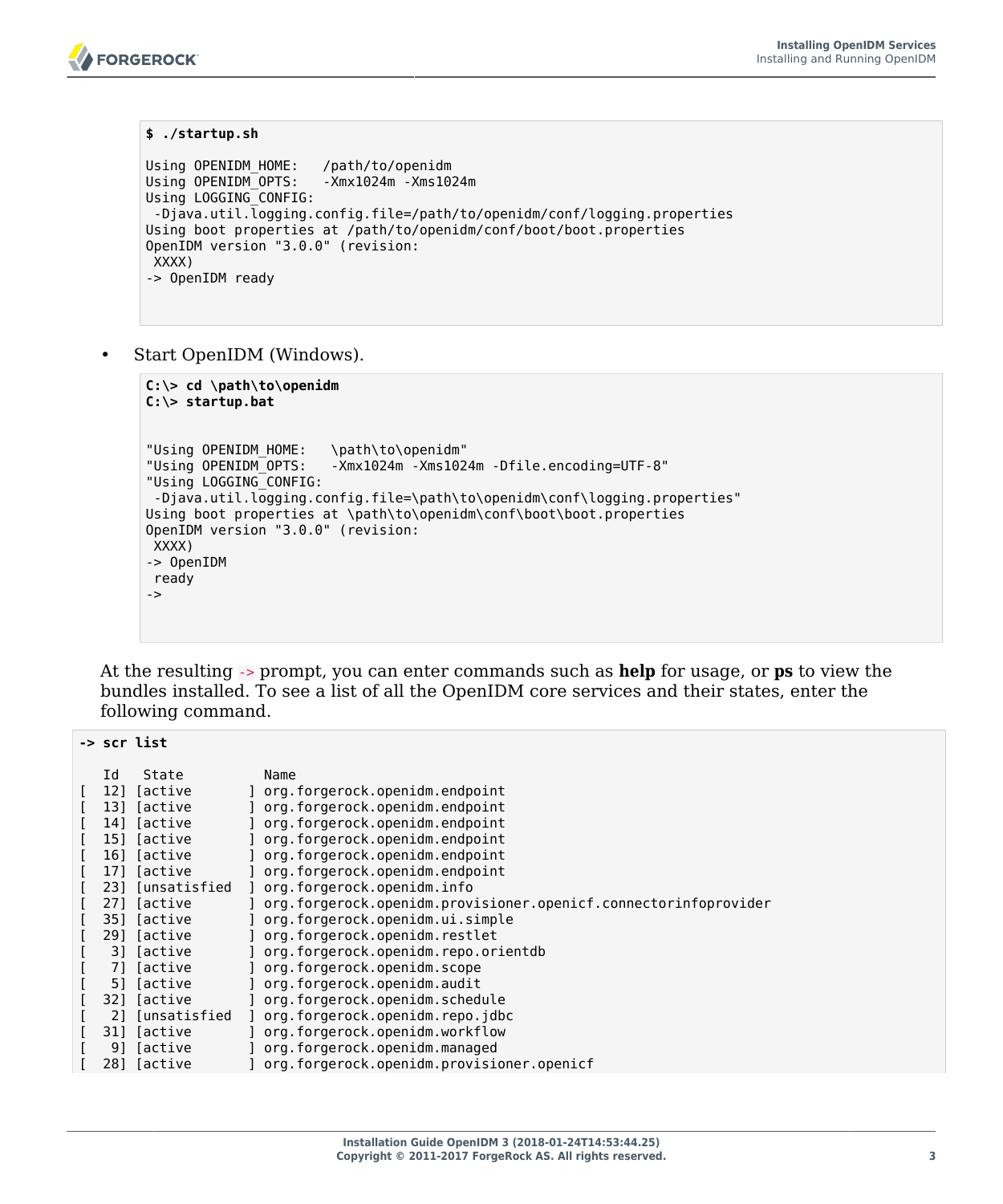|    | 22] | [active               | org.forgerock.openidm.health                  |
|----|-----|-----------------------|-----------------------------------------------|
|    | 261 | Tactive               | org.forgerock.openidm.provisioner             |
|    | 01  | <i><b>Tactive</b></i> | org.forgerock.openidm.config.starter          |
|    | 341 | [active               | org.forgerock.openidm.taskscanner             |
|    | 201 | [active               | org.forgerock.openidm.external.rest           |
|    | 61  | <i><b>Tactive</b></i> | org.forgerock.openidm.router                  |
|    | 331 | <i><b>Tactive</b></i> | org.forgerock.openidm.scheduler               |
|    | 191 | [unsatisfied          | org.forgerock.openidm.external.email          |
|    | 111 | <i><b>Tactive</b></i> | org.forgerock.openidm.sync                    |
|    | 251 | <i><b>Tactive</b></i> | org.forgerock.openidm.policy                  |
|    | 81  | Tactive               | org.forgerock.openidm.script                  |
|    | 101 | [active               | org.forgerock.openidm.recon                   |
|    | 41  | <i>l</i> active       | org.forgerock.openidm.http.contextregistrator |
|    | 11  | [active               | org.forgerock.openidm.config                  |
|    | 181 | [active               | org.forgerock.openidm.endpointservice         |
|    | 301 | [unsatisfied          | org.forgerock.openidm.servletfilter           |
|    | 241 | [active               | org.forgerock.openidm.infoservice             |
|    |     | 21] [active           | org.forgerock.openidm                         |
|    |     | .authentication       |                                               |
| -> |     |                       |                                               |
|    |     |                       |                                               |

A default startup does not include certain configurable services, which will indicate an unsatisfied state until they are included in the configuration. As you work through the sample configurations described later in this guide, you will notice that these services are active.

Startup errors and messages are logged to the console by default. You can also view these messages in the log files at /path/to/openidm/logs.

2. Alternatively, you can manage the container and services from the Felix administration console.

Use these hints to connect to the console.

- Default Console URL: <https://localhost:8443/system/console>
- Default user name: admin
- Default password: admin

Some basic hints on using the Felix administration console follow.

- Select the Components tab to see OpenIDM core services and their respective states.
- Select the Shell tab to access the -> prompt.
- Select the System Information tab to stop or restart the container.

#### *Procedure 1.3. To Stop the OpenIDM Services*

• You can stop OpenIDM Services from the -> prompt, or through the Felix console.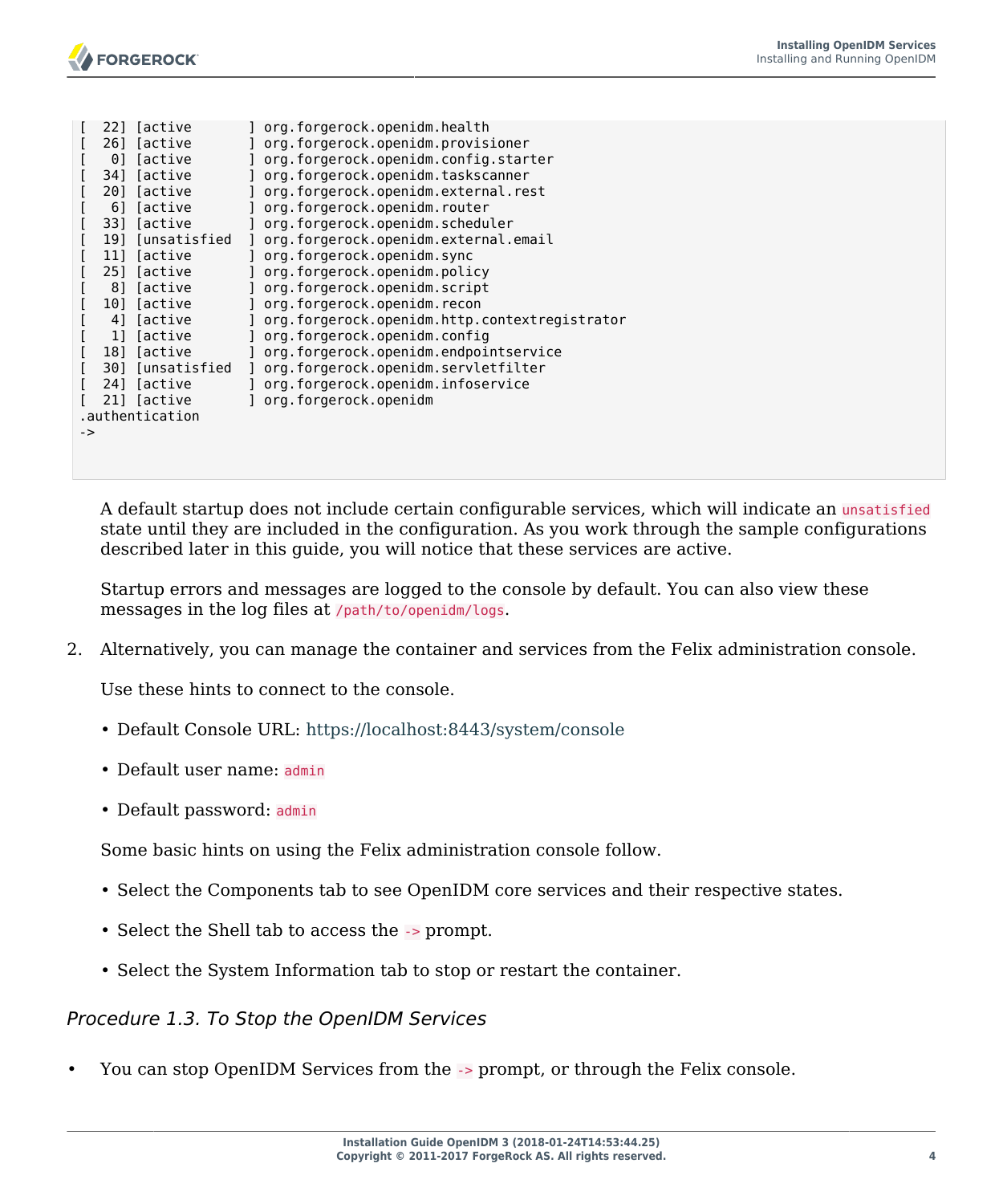• Either enter the **shutdown** command at the -> prompt.

```
-> shutdown
...
$
```
• Or click Stop on the System Information tab of the Felix console, by default [http://](http://localhost:8080/system/console) [localhost:8080/system/console](http://localhost:8080/system/console).

This stops the Servlet container as well, and the console is no longer accessible.

• On Unix systems, you can stop OpenIDM by using the **shutdown.sh** script, located in the / path/to/openidm directory.

**\$ ./shutdown.sh** ./shutdown.sh Stopping OpenIDM (31391)

# <span id="page-9-0"></span>1.3. To Get Started With the OpenIDM REST Interface

OpenIDM provides RESTful access to users in the OpenIDM repository. To access the OpenIDM repository over REST, you can use a browser-based REST client, such as the [Simple REST Client](https://chrome.google.com/webstore/detail/simple-rest-client/fhjcajmcbmldlhcimfajhfbgofnpcjmb) for Chrome, or [RESTClient](https://addons.mozilla.org/en-US/firefox/addon/restclient/) for Firefox. Alternatively you can use the **curl** command-line utility that is included with most operating systems. For more information about **curl**, see [https://github.com/](https://github.com/bagder/curl) [bagder/curl](https://github.com/bagder/curl).

OpenIDM is accessible over the regular and secure HTTP ports of the Jetty Servlet container, 8080 and 8443.

If you want to run **curl** over the secure port, 8443, you must either include the **--insecure** option, or follow the instructions shown in *Restrict REST Access to the HTTPS Port* in the *Integrator's Guide*. You can use those instructions with the self-signed certificate that is generated when OpenIDM starts, or with a \*.crt file provided by a certificate authority.

In numerous cases, **curl** commands to the secure port are depicted with a --cacert self-signed.crt option. Instructions for creating that self-signed.crt file are shown in the aforementioned section on *Restrict REST Access to the HTTPS Port* in the *Integrator's Guide*.

If you would rather use **curl** to connect to the regular HTTP port, omit the --cacert self-signed.crt file and point to a regular Jetty HTTP URL such as http://localhost:8080/openidm/....

#### **Note**

All RESTful command line examples in this guide, as depicted with **curl**, are based on the default configuration of OpenIDM. If you change configuration files in directories such as openidm/conf and openidm/script, you might need to modify the RESTful commands to reflect those changes.

Most of the examples in this guide use client-assigned IDs when creating resources, as it makes the examples easier to read.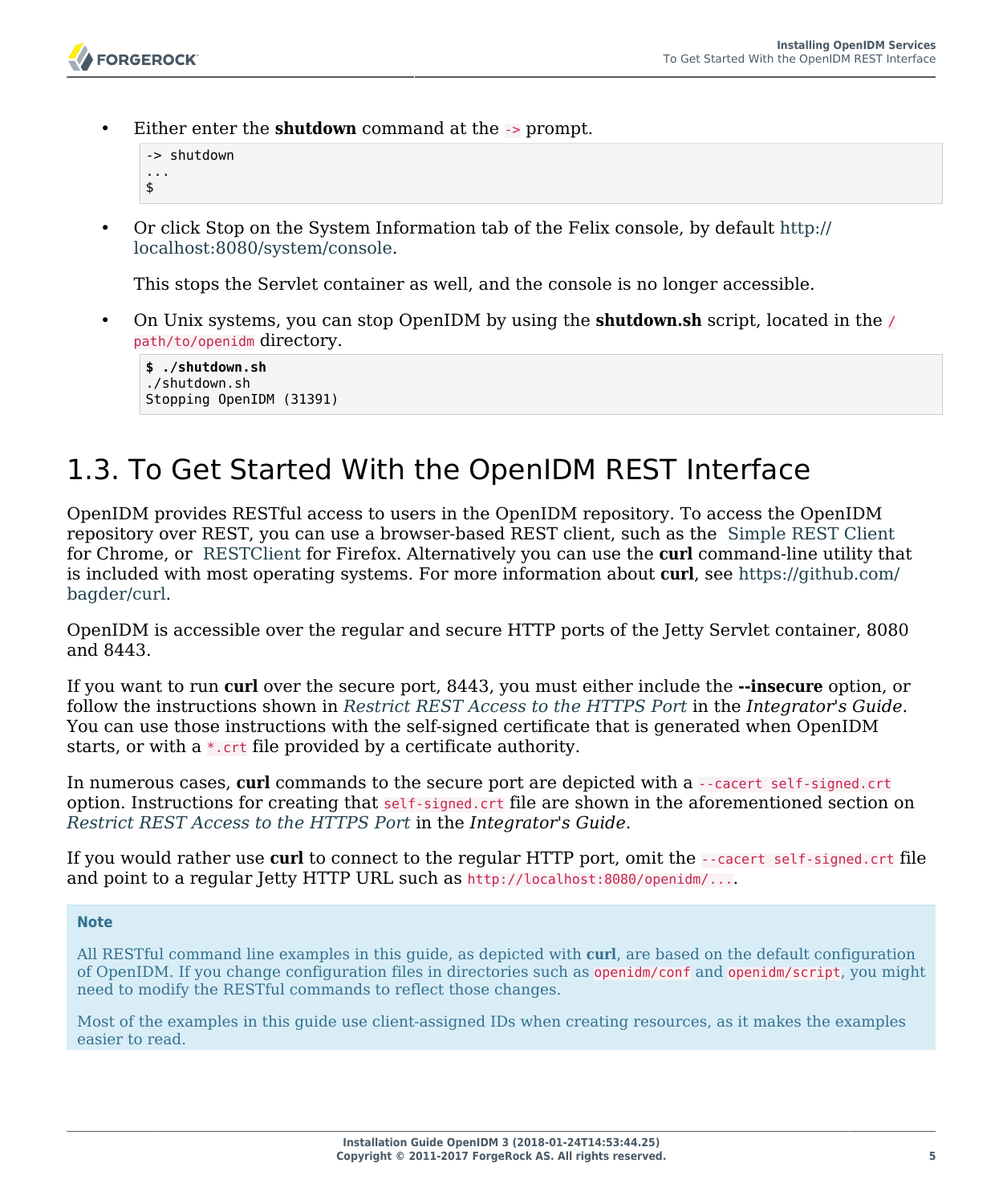

In general, server-assigned UUIDs are better in production, as they can be generated easily in clustered environments.

1. Access the following URL to obtain the JSON representation of all users in the OpenIDM repository.

```
$ curl \
 --header "X-OpenIDM-Username: openidm-admin" \
 --header "X-OpenIDM-Password: openidm-admin" \
 http://localhost:8080/openidm/managed/user/?_queryId=query-all-ids
```
When you first install OpenIDM with an empty repository, no users exist.

2. Create a user joe by sending a RESTful POST.

The following **curl** commands create the user joe in the repository.

• Create joe (UNIX).

```
$ curl \
--cacert self-signed.crt \
--header "Content-Type: application/json" \
--header "X-OpenIDM-Username: openidm-admin" \
--header "X-OpenIDM-Password: openidm-admin" \
--request POST \
--data '{ \
 "userName":"joe", \
 "givenName":"joe", \
 "sn":"smith", \
 "mail":"joe@example.com", \
 "telephoneNumber":"555-123-1234", \
 "password":"TestPassw0rd", \
 "description":"My first user", \
 "_id":"joe" \
 }' \
 https://localhost:8443/openidm/managed/user?_action=create
{
   "userName": "joe",
  "stateProvince": "",
   "postalAddress": "",
   "effectiveAssignments": {},
   "roles": [
     "openidm-authorized"
  ],
   "telephoneNumber": "555-123-1234",
   "password": {
     "$crypto": {
       "value": {
         "key": "openidm-sym-default",
         "iv": "gTcveNaZdSHE1qeBgcmzRw==",
         "cipher": "AES/CBC/PKCS5Padding",
         "data": "X9sCuuvNwSbblxdqS65qxw=="
       },
       "type": "x-simple-encryption",
     }
  },
```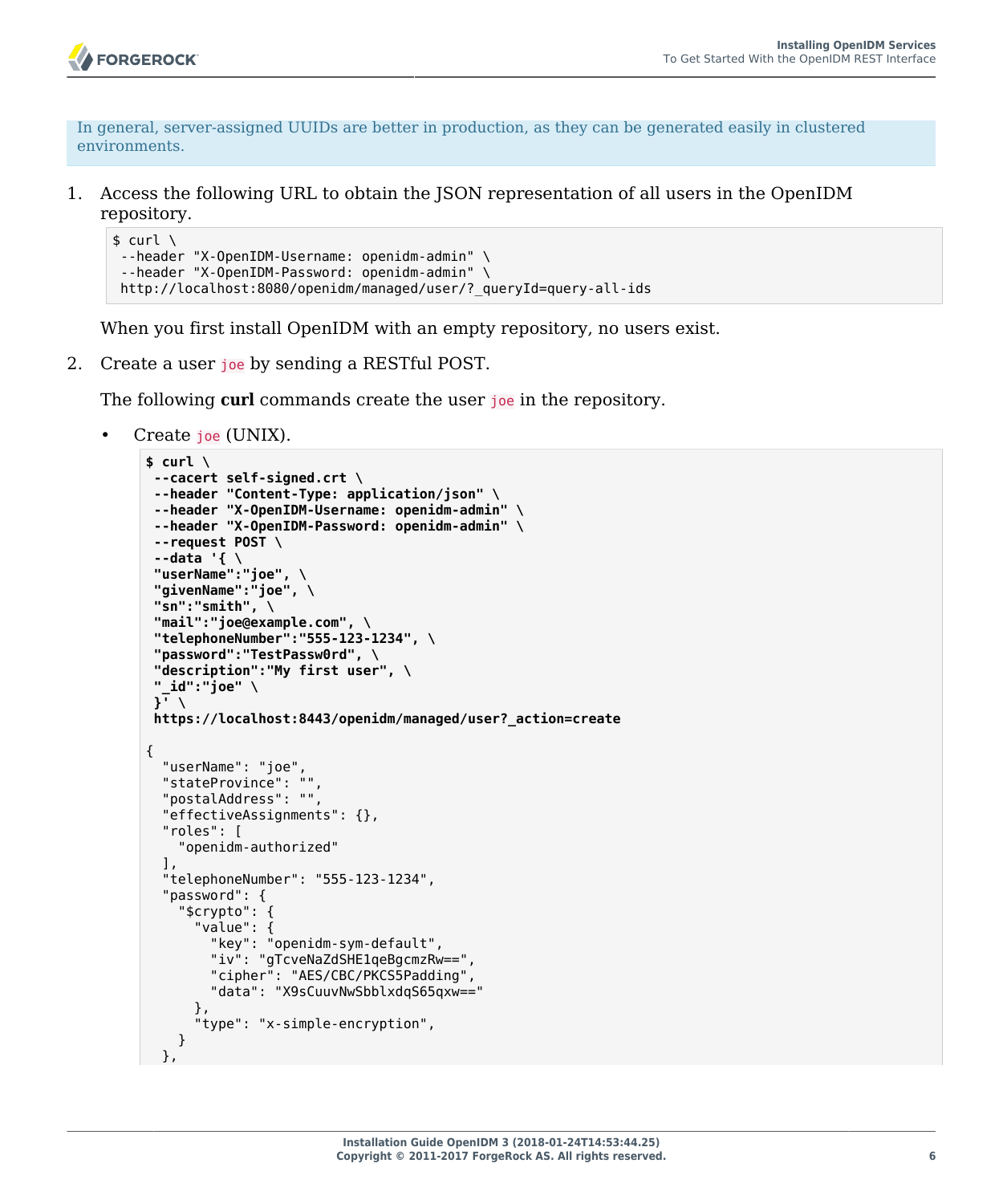

```
 "effectiveRoles": [
     "openidm-authorized"
   ],
   "givenName": "joe",
   "address2": "",
   "lastPasswordAttempt": "Tue Feb 25 2014 18:03:40 GMT-0800 (PST)",
   "passwordAttempts": "0",
   "sn": "smith",
   "mail": "joe@example.com",
  "country": ""
   "city": "",
   "_rev": "1",
   "lastPasswordSet": "",
   "postalCode": "",
   "accountStatus": "active",
   "description": "My first user",
   "_id":"joe"
}
```
• Create joe (Windows).

```
C: \> \text{curl} ^
--cacert self-signed.crt ^
 --header "Content-Type: application/json" ^
 --header "X-OpenIDM-Username: openidm-admin" ^
 --header "X-OpenIDM-Password: openidm-admin" ^
 --request POST ^
 --data "{ ^
 \"userName\":\"joe\", ^
 \"givenName\":\"joe\", ^
  \"sn\":\"smith\", ^
 \"mail\":\"joe@example.com\", ^
  \"telephoneNumber\":\"555-123-1234\", ^
  \"password\":\"TestPassw0rd\", ^
  \"description\":\"My first user\" ^
 \"_id\":\"joe\" ^
 }" ^
  https://localhost:8443/openidm/managed/user?_action=create
```
3. Fetch the newly created user from the repository with a RESTful GET.

```
$ curl \
 --cacert self-signed.crt \
 --header "X-OpenIDM-Username: openidm-admin" \
 --header "X-OpenIDM-Password: openidm-admin" \
 --request GET \
  https://localhost:8443/openidm/managed/user/joe
{
   "effectiveAssignments": {},
   "effectiveRoles": [
     "openidm-authorized"
   ],
   "stateProvince": "",
   "userName": "joe",
   "postalAddress": "",
```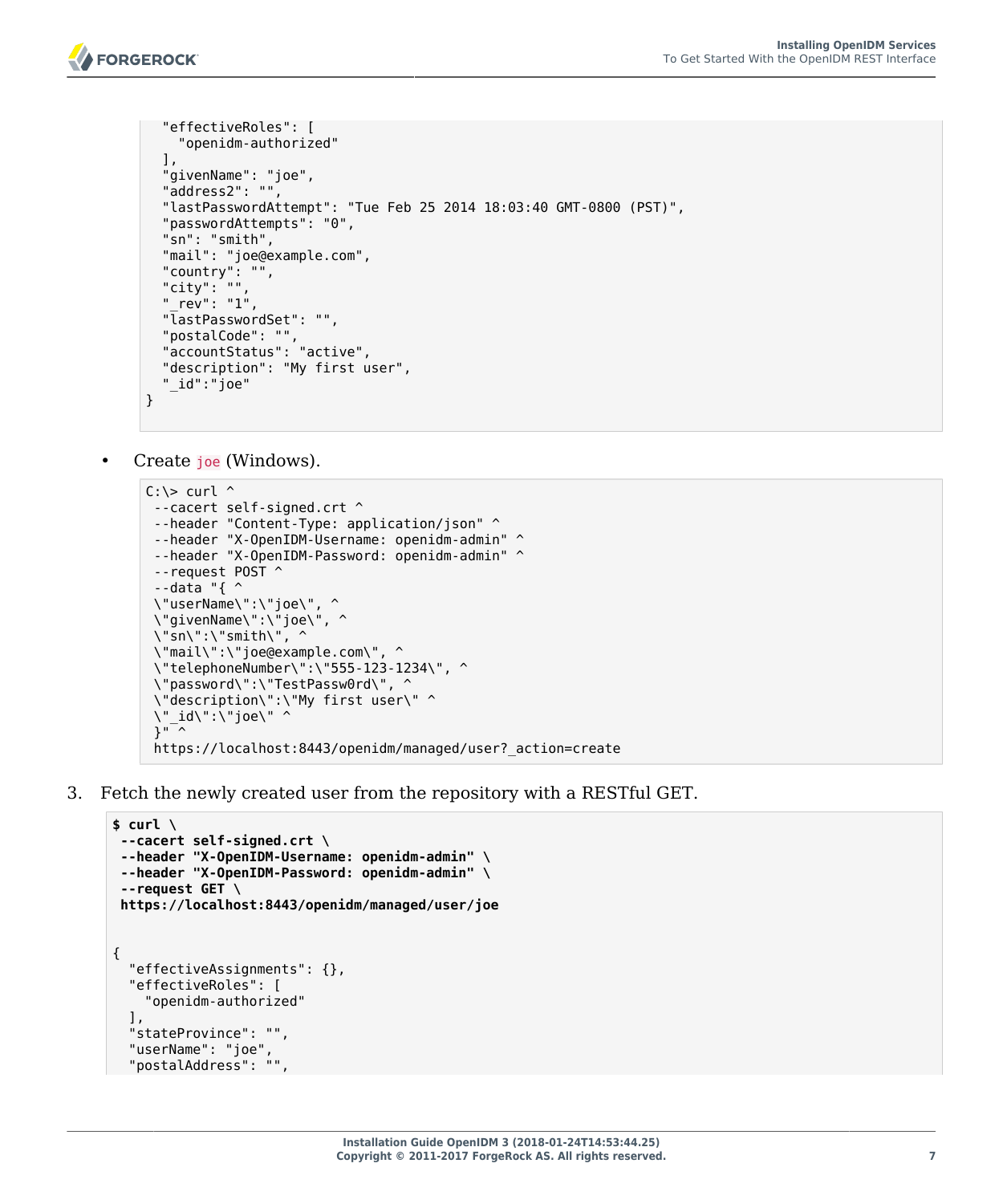

}

```
 "givenName": "joe",
 "address2": "",
 "lastPasswordAttempt": "Tue Feb 25 2014 18:13:03 GMT-0800 (PST)",
 "passwordAttempts": "0",
 "sn": "smith",
 "mail": "joe@example.com",
 "_rev": "1",
"<sup>-id":</sup> "joe"
 "country": "",
 "city": "",
 "lastPasswordSet": "",
 "postalCode": "",
 "description": "My first user",
 "accountStatus": "active",
 "telephoneNumber": "555-123-1234",
 "roles": [
   "openidm-authorized"
 ]
```
4. Notice that more attributes are returned for user joe than the attributes you added in the previous step. The additional attributes are added by a script named onCreate-user-set-defaultfields.js that is triggered when a new user is created. For more information, see *Managed Object Configuration* in the *Integrator's Guide* in the *Integrator's Guide*.

When you create a user some attributes might be required by the policy associated with that user. These are listed in the conf/policy.json file.

#### 1.3.1. Format REST Output for Readability

With all **curl**-based REST calls, OpenIDM returns the JSON object all on one line.

Without a bit of help, the JSON output is formatted all on one line. One example is shown below, and it is difficult to read:

```
 {"mail":"joe@example.com","sn":"smith","passwordAttempts":"0",
       "lastPasswordAttempt":"Mon Apr 14 2014 11:13:37 GMT-0800 (GMT-08:00)",
      "address2":"","givenName":"joe","effectiveRoles":["openidm-authorized"],
       "password":{"$crypto":{"type":"x-simple-encryption","value":{"data":
 "OBFVL9cG8uaLoo1N+SMJ3g==","cipher":"AES/CBC/PKCS5Padding","iv":
 "7rlV4EwkwdRHkt19F8g22A==","key":"openidm-sym-default"}}},"country":"",
       "city":"","_rev":"1","lastPasswordSet":"","postalCode":"","_id":"joe3",
       "description":"My first user","accountStatus":"active","telephoneNumber":
      "555-123-1234","roles":["openidm-authorized"],"effectiveAssignments":{},
       "postalAddress":"","stateProvince":"","userName":"joe3"}
```
At least two options are available to clean up this output.

The standard way to format JSON output is with a JSON parser such as [jq.](http://stedolan.github.io/jq/) You would "pipe" the output of a REST call to **jq**, as follows: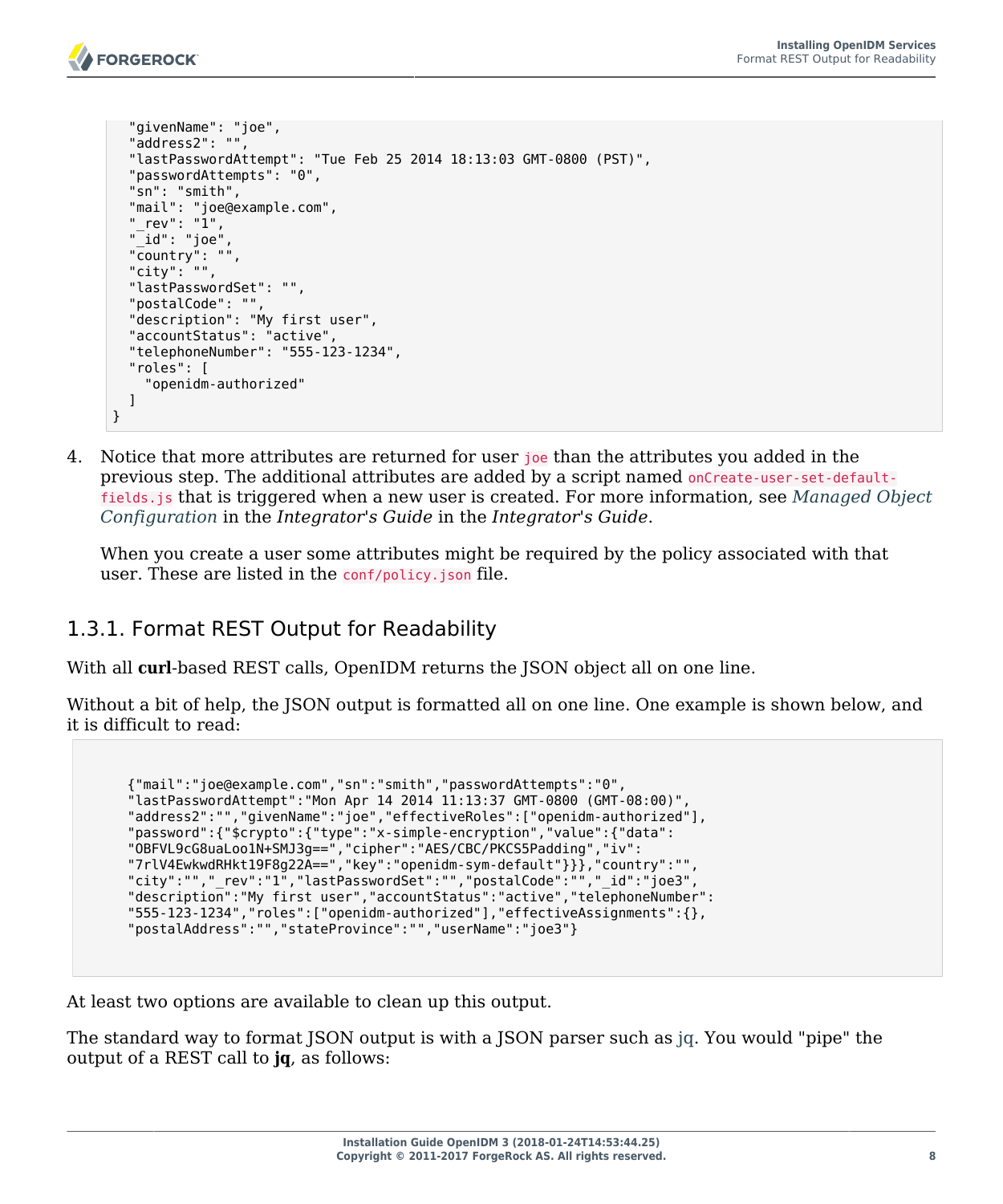

```
$ curl \lambda--cacert self-signed.crt
 \
--header "X-OpenIDM-Username: openidm-admin"
 \
--header "X-OpenIDM-Password: openidm-admin"
 \
--request GET \
"https://localhost:8443/openidm/managed/user/joe" \
| jq .
```
The ForgeRock REST API includes an optional  $_{\text{pretryPrint request parameter}}$ . The default value is false. To use the ForgeRock REST API to format output, add a parameter such as ? prettyPrint=true or &\_prettyPrint=true, depending on whether it is added to the end of an existing request parameter. In this case, the following command would return formatted output:

```
$ curl \
--cacert self-signed.crt
 \
--header "X-OpenIDM-Username: openidm-admin"
 \
--header "X-OpenIDM-Password: openidm-admin"
 \
--request GET \
"https://localhost:8443/openidm/managed/user/joe?_prettyPrint=true"
```
Note that most command-line examples in this guide do not show this parameter, although the output is formatted for readability.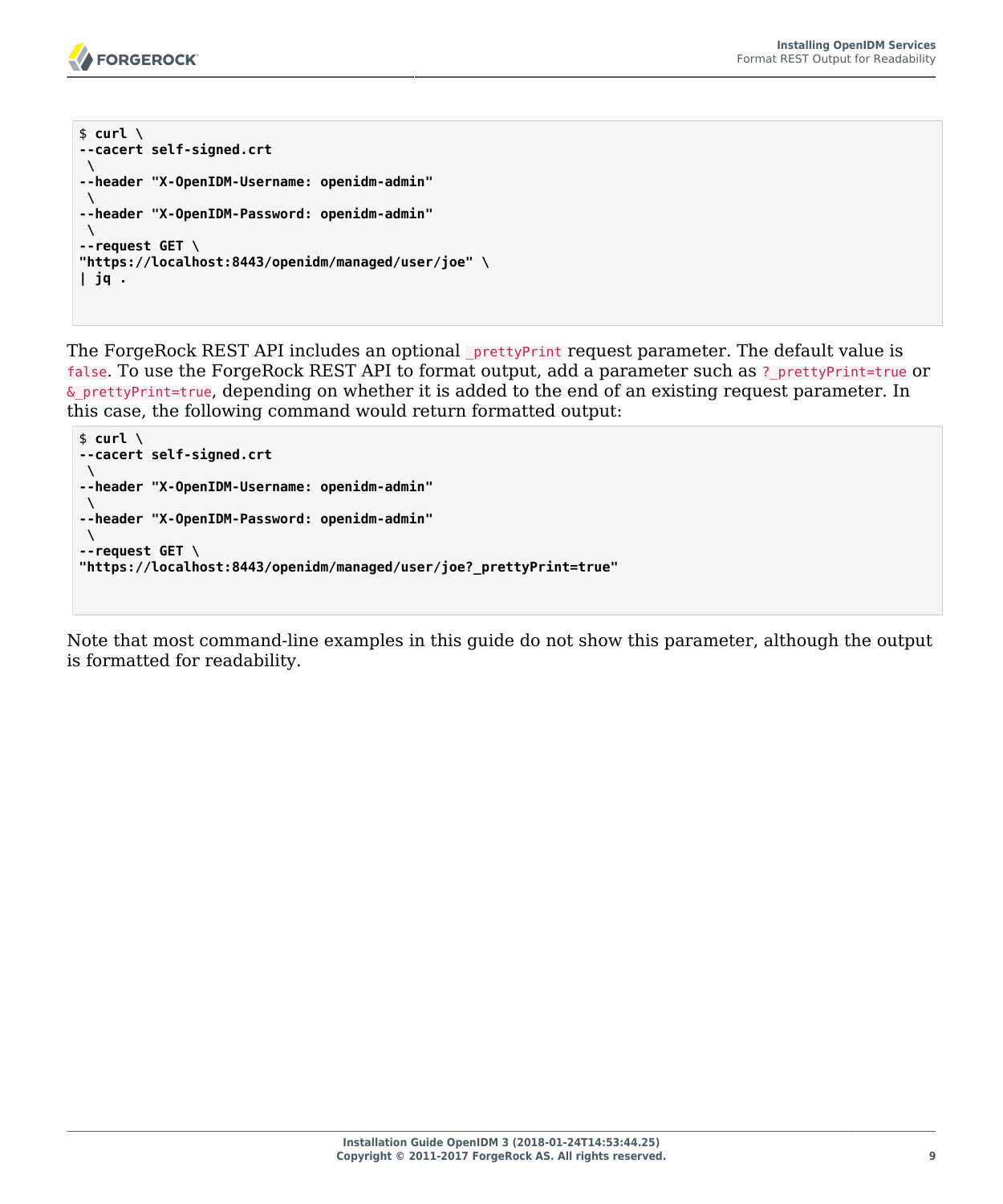# <span id="page-14-0"></span>**Chapter 2** First OpenIDM Sample

This chapter provides an overview of the first sample and how it is configured. To see a listing and an overview of the rest of the samples provided, see the README found in openidm/samples and in the chapter *[More OpenIDM Samples](#page-28-0)*.

# <span id="page-14-1"></span>2.1. Before You Begin

Install OpenIDM as described in the chapter on *[Installing OpenIDM Services](#page-5-0)*.

OpenIDM comes with an internal noSQL database, OrientDB, for use as the internal repository out of the box. This makes it easy to get started with OpenIDM. OrientDB is not yet supported for production use, however, so use a supported JDBC database when moving to production.

If you want to query the internal noSQL database, you can download OrientDB (version 1.6.6) from <http://www.orientechnologies.com/download/>. You will find the shell console in the bin directory. Start OrientDB console using either **console.sh** or **console.bat**, and then connect to the running OpenIDM with the **connect** command.

```
$ cd /path/to/orientdb-community-1.6.6/bin
$ ./console.sh
OrientDB console v.1.6.6 (build @BUILD@) www.orientechnologies.com
Type 'help' to display all the commands supported.
Installing extensions for GREMLIN language v.2.5.0-SNAPSHOT
orientdb> connect remote:localhost/openidm admin admin
Connecting to database [remote:localhost/openidm:localhost/openidm] with user 'admin'...OK
orientdb>
```
When you have connected to the database, you might find the following commands useful.

#### **info**

Shows classes and records

#### **select \* from managed\_user**

Shows all users in the OpenIDM repository

#### **select \* from audit\_activity**

Shows all activity audit records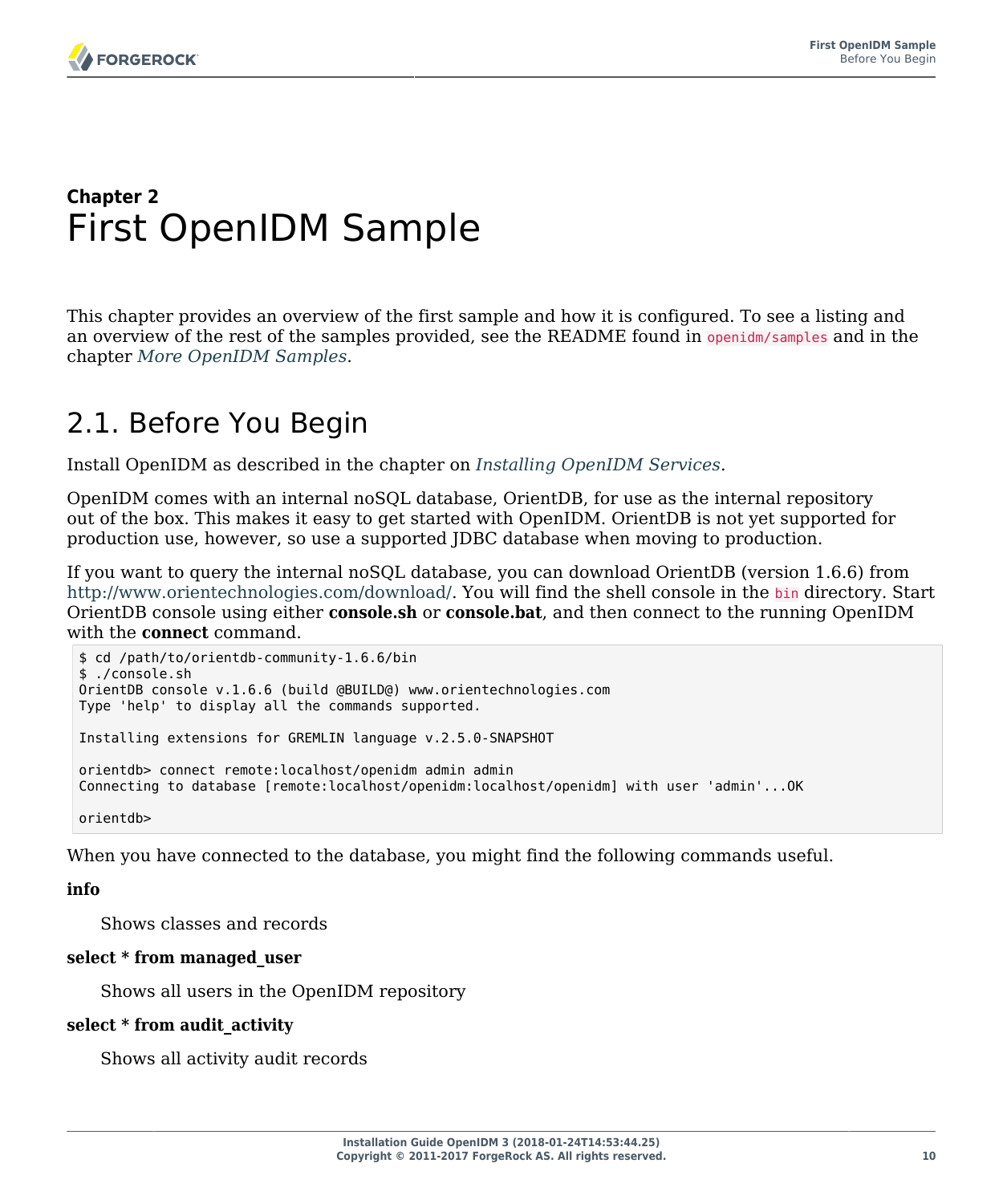This table is created when there is some activity.

#### **select \* from audit\_recon**

Shows all reconciliation audit records

This table is created when you run reconciliation.

You can also use OrientDB Studio to query the default OrientDB repository. After you have installed and started OpenIDM, point your browser to [http://localhost:2480/.](http://localhost:2480/) The default database is openidm and the default user and password are admin and admin. Click Connect to connect to the repository. For more information about OrientDB Studio, see the [OrientDB Studio documentation.](http://code.google.com/p/orient/wiki/OrientDB_Studio)

# <span id="page-15-0"></span>2.2. About the Sample

OpenIDM connects data objects held in external resources by mapping one object to another. To connect to external resources, OpenIDM uses [OpenICF](http://openicf.forgerock.org) connectors, configured for use with the external resources.

When objects in one external resource change, OpenIDM determines how the changes affect other objects, and can make the changes as necessary. This sample demonstrates how OpenIDM does this by using *reconciliation*. OpenIDM reconciliation compares the objects in one object set to mapped objects in another object set. Reconciliation can work in write mode, where OpenIDM writes changes to affected objects, or in report mode, where OpenIDM reports on what changes would be written without making the changes. For a complete explanation of reconciliation and synchronization, see the section on *Types of Synchronization* in the *Integrator's Guide* in the *Integrator's Guide*.

This sample connects to an XML file that holds sample user data. The XML file is configured as the authoritative source. In this sample, users are created in the local repository to show you how you can manage local users through the REST APIs as well as through the OpenIDM UI.

You can also use OpenIDM without storing managed objects for users in the local repository, instead reconciling and synchronizing objects directly through connectors to external resources.

Furthermore, this sample involves only one external resource. In practice, you can connect as many resources as needed for your deployment.

#### *Sample Configuration Files*

You can find configuration files for the sample under the openidm/samples/sample1/conf directory. As you review the sample, keep the following in mind.

- 1. You must start OpenIDM with the sample configuration (**\$ ./startup.sh -p samples/sample1**). For more information, see [Section 2.3, "Running Reconciliation".](#page-19-0)
- 2. OpenIDM regularly scans for any scheduler configuration files in the conf directory.
- 3. OpenIDM's reconciliation service reads the mappings and actions for the source and target users from conf/sync.json.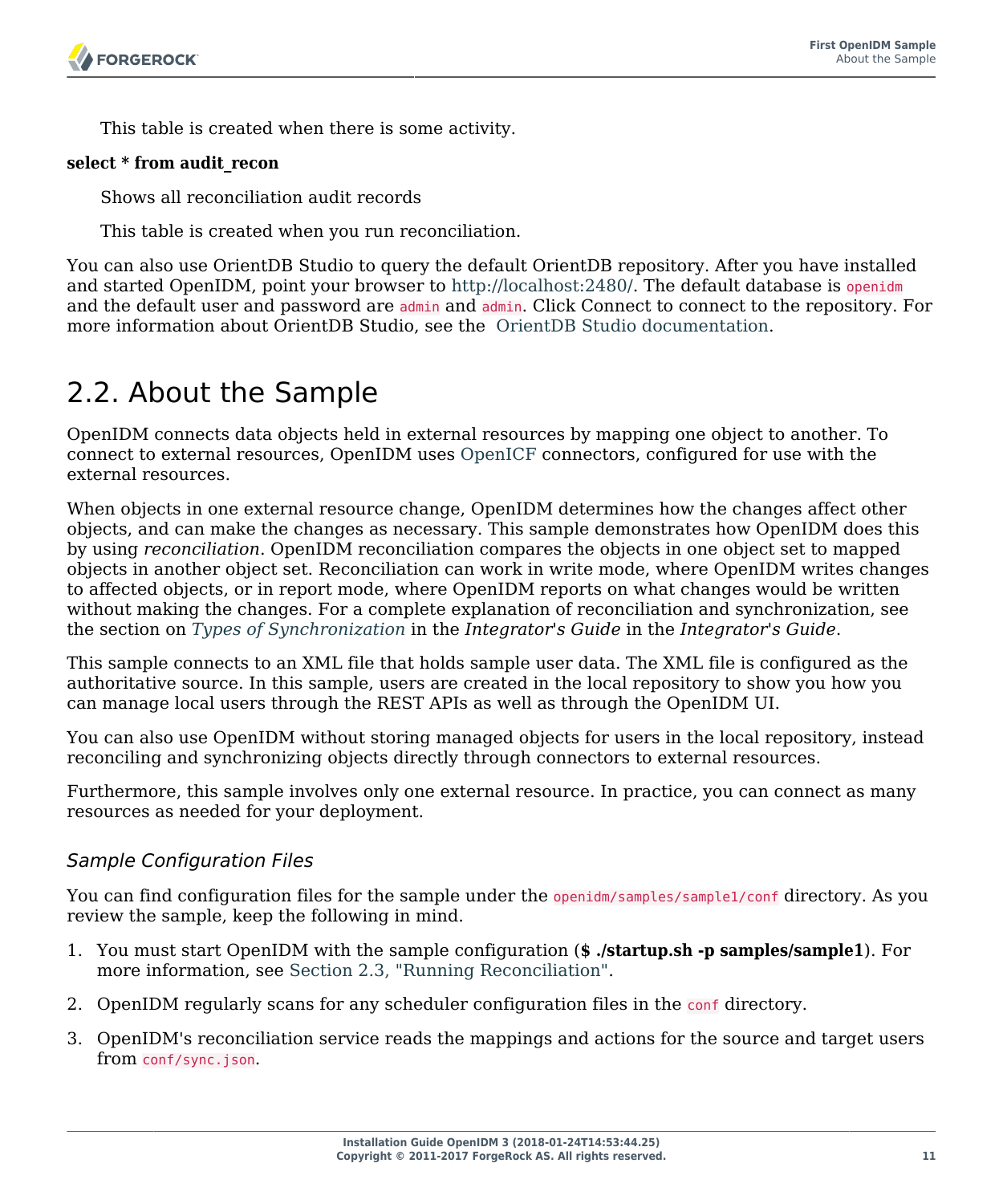

- 4. Reconciliation runs, querying all users in the source, and then creating, deleting, or modifying users in the local OpenIDM repository according to the synchronization mappings.
- 5. OpenIDM writes all operations to the audit logs in both the internal database and also the flat files in the openidm/audit directory.
- 6. In some cases, the conf/authentication.json file includes a PASSTHROUGH authentication module that allows newly created users to log into the UI. For more information, see the Integrator's Guide section on *Using Delegated Authentication* in the *Integrator's Guide*. For OpenIDM 3.0.0, PASSTHROUGH is an alias for DELEGATED.

When you start OpenIDM with the **./startup.sh -p samples/sample1**, that sets &{launcher.project .location} to a value of samples/sample1. As seen shortly, the configuration files use that variable.

The following configuration files play important roles in this sample.

**samples/sample1/conf/provisioner.openicf-xml.json**

This connector configuration file serves as the XML file resource. It is a copy of the file of the same name found in the samples/provisioners directory.

In this sample, the connector instance acts as the authoritative source for users. In the configuration file you can see that the  $xm$  EilePath is set to  $\&$ {launcher.project.location}/data/ xmlConnectorData.xml.

The &{launcher.project.location}, in this case, is sample/sample1.

For details on the OpenICF connector configuration files see *Connecting to External Resources* in the *Integrator's Guide* in the *Integrator's Guide*.

#### **samples/sample1/conf/schedule-reconcile\_systemXmlAccounts\_managedUser.json**

The sample schedule configuration file defines a reconciliation job that, if enabled by setting "enabled" : true, starts a reconciliation each minute for the mapping named systemXmlAccounts managedUser. The mapping is defined in the configuration file, conf/sync.json.

```
{
     "enabled" : false,
     "type": "cron",
     "schedule": "30 0/1 * * * ?",
     "persisted" : true,
     "misfirePolicy" : "fireAndProceed",
     "invokeService": "sync",
     "invokeContext": {
         "action": "reconcile",
         "mapping": "systemXmlfileAccounts_managedUser"
     }
}
```
For information about the schedule configuration see *Scheduling Tasks and Events* in the *Integrator's Guide* in the *Integrator's Guide*.

Apart from the scheduled reconciliation run, you can also start the reconciliation run through the REST interface. The call to the REST interface is an HTTP POST such as the following.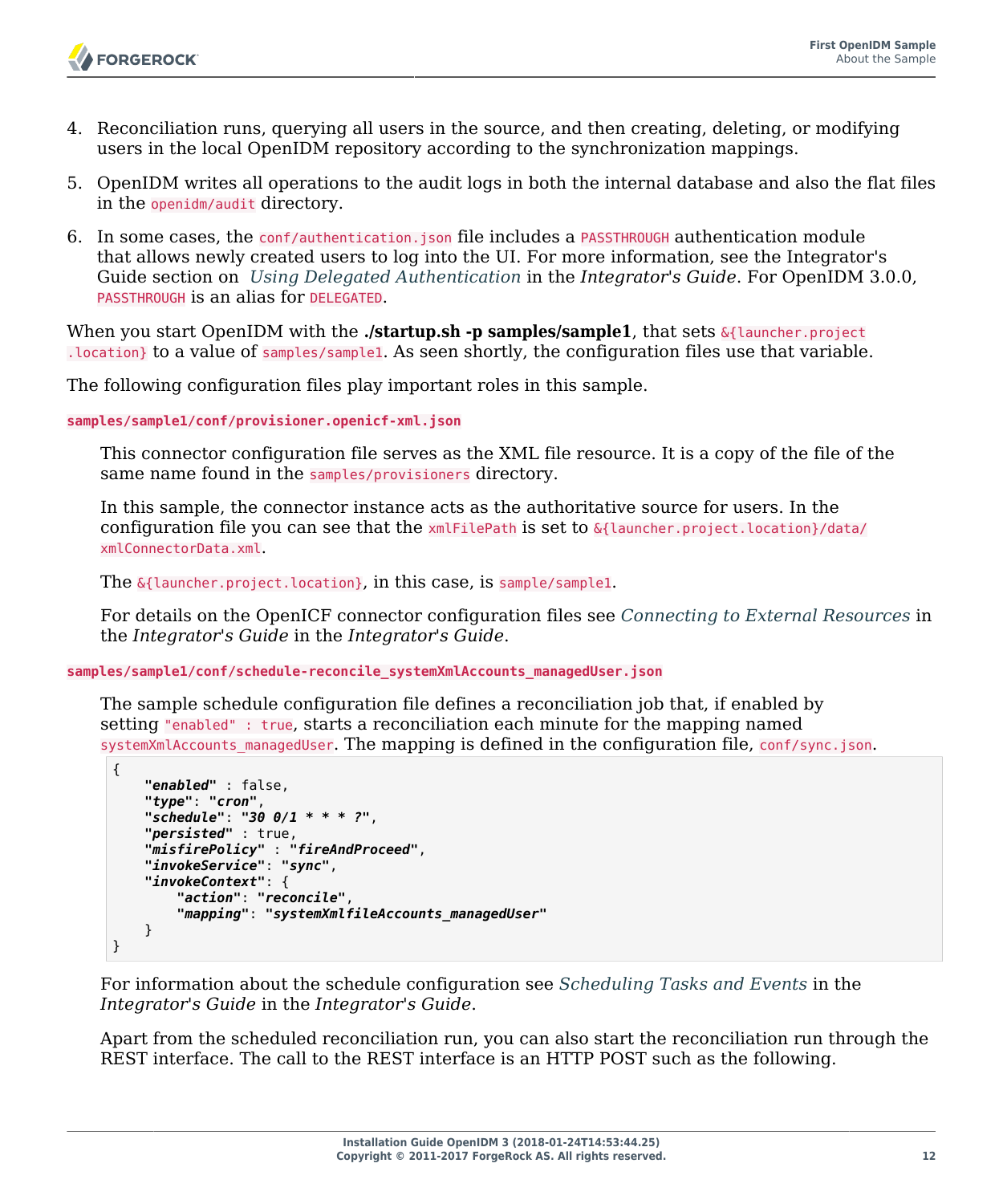$$ \text{curl } \setminus$ --cacert self-signed.crt \ --header "X-OpenIDM-Username: openidm-admin" \ --header "X-OpenIDM-Password: openidm-admin" \ --header "Content-Type: application/json" \ --request POST \ "https://localhost:8443/openidm/recon?\_action=recon&mapping=systemXmlfileAccounts\_managedUser"

#### **Note**

If you do not want to bother with creating a self-signed certificate as noted in *Restrict REST Access to the HTTPS Port* in the *Integrator's Guide*, just substitute a **-k** or **--insecure** for **--cacert self-signed.crt** in the REST call (the **curl** command).

#### **samples/sample1/conf/sync.json**

This sample configuration file defines the configuration for reconciliation and synchronization. The systemXmlAccounts managedUser is the mapping for the reconciliation. This entry in conf/sync.json defines the synchronization mappings between the XML file connector (source) and the local repository (target).

```
{
    "mappings": [
 {
            "name": "systemXmlfileAccounts_managedUser",
            "source": "system/xmlfile/account",
            "target": "managed/user",
            "correlationQuery": {
               "type": "text/javascript",
               "source": "var query = {'_queryId' : 'for-userName',
                   'uid' : source.name};query;"
            },
            "properties": [
 {
                   "source": "_id",
                  "target": "_id"
               },
 {
                   "source": "description",
                  "target": "description"
               },
 {
                   "source": "firstname",
                  "target": "givenName"
               },
 {
                   "source": "email",
                  "target": "mail"
               },
 {
                   "source": "lastname",
                  "target": "sn"
               },
 {
                   "source": "name",
```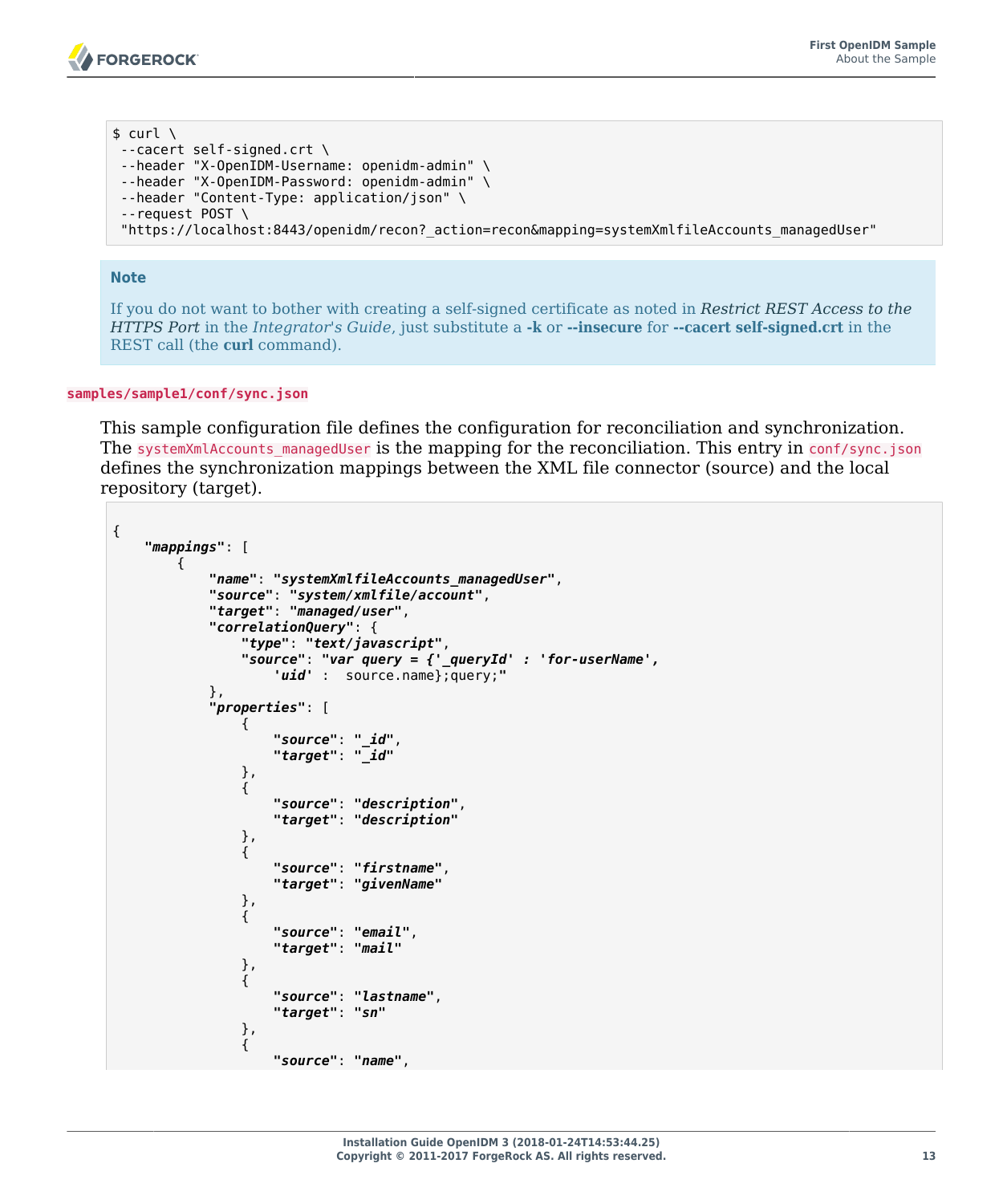

}

```
 "target": "userName"
              },
 {
                  "source": "password",
                "target": "password"
 }
 {
                 "source" : "mobileTelephoneNumber",
                "target" : "telephoneNumber"
              },
 {
                 "source" : "roles",
                 "transform" : {
 "type" : "text/javascript",
                    "source" : "source.split(',')"
, where \{ \} , we have the set of \{ \} ,
              "target" : "roles"
 } 
           ],
           "policies": [
 {
                  "situation": "CONFIRMED",
                 "action": "UPDATE"
              },
 {
                 "situation": "FOUND",
                "action": "IGNORE"
              },
 {
                 "situation": "ABSENT",
                "action": "CREATE"
              },
 {
                 "situation": "AMBIGUOUS",
                "action": "IGNORE"
              },
 {
                 "situation": "MISSING",
                "action": "IGNORE"
              },
 {
                 "situation": "SOURCE_MISSING",
                "action": "IGNORE"
              },
 {
                 "situation": "UNQUALIFIED",
                "action": "IGNORE"
              },
 {
                 "situation": "UNASSIGNED",
                 "action": "IGNORE"
}<sub>{\\particle}}}</sub>}
          ]
      }
   ]
```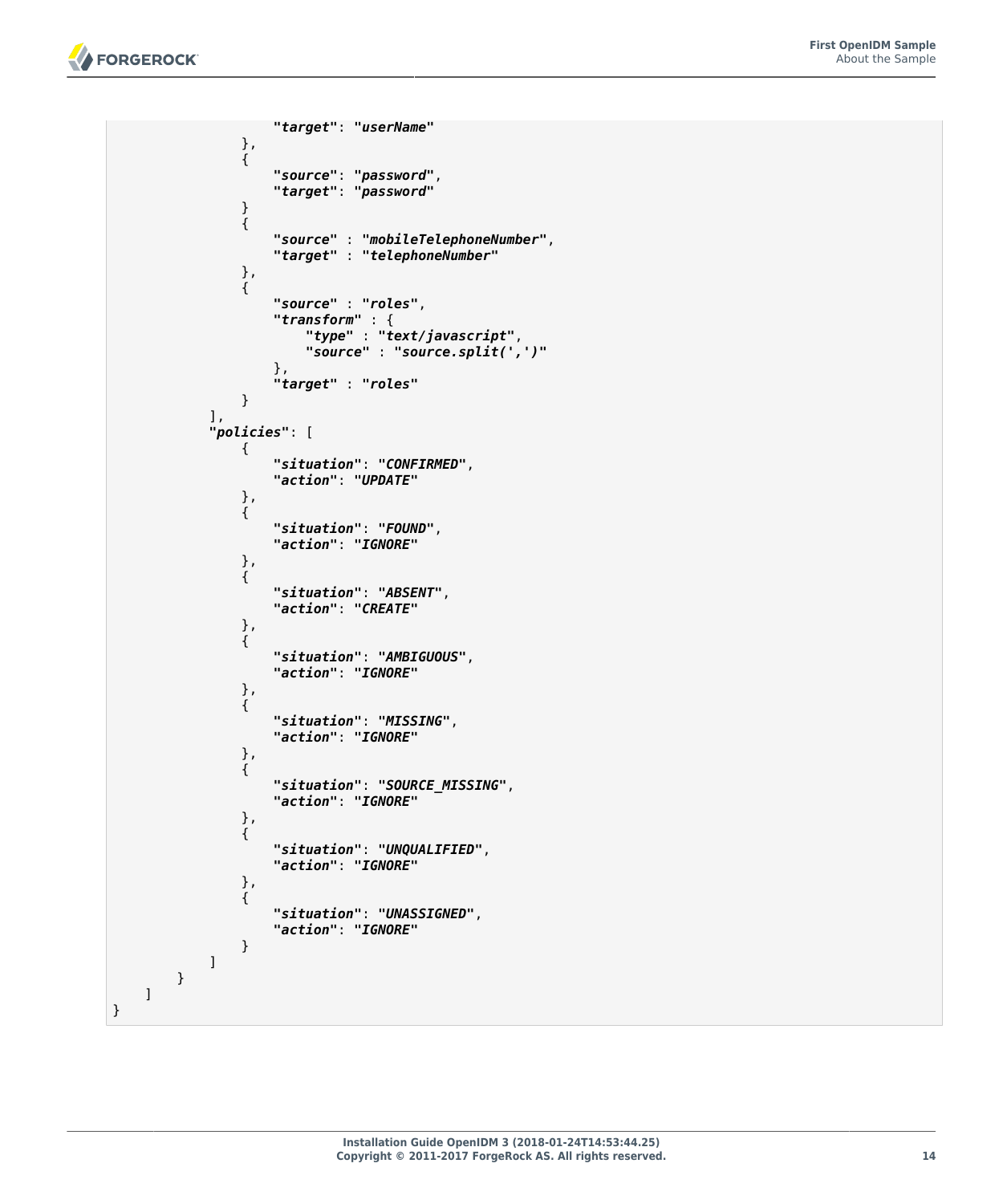Source and target paths that start with managed, such as managed/user, always refer to objects in the local OpenIDM repository. Paths that start with system, such as system/xmlfile/account, refer to connector objects, in this case the XML file connector.

For more information about synchronization, reconciliation, and sync.json, see *Configuring Synchronization* in the *Integrator's Guide* in the *Integrator's Guide*.

For additional examples related to scripting, see the *Scripting Reference* in the *Integrator's Guide* appendix in the *Integrator's Guide*.

# <span id="page-19-0"></span>2.3. Running Reconciliation

Start OpenIDM with the configuration for sample 1.

```
$ cd /path/to/openidm
$ ./startup.sh -p samples/sample1
```
Reconcile the objects in the resources, either by setting "enabled" : true in the schedule configuration file (conf/schedule-reconcile systemXmlAccounts managedUser.json) and then waiting until the scheduled reconciliation happens, or by using the REST interface, as shown in the following example.

```
$ curl \lambda--cacert self-signed.crt \
 --header "X-OpenIDM-Username: openidm-admin" \
 --header "X-OpenIDM-Password: openidm-admin" \
 --header "Content-Type: application/json" \
 --request POST \
  "https://localhost:8443/openidm/recon?_action=recon&mapping=systemXmlfileAccounts_managedUser"
```
Successful reconciliation returns a reconciliation run ID, similar to the following:

{"\_id":"2d87c817-3d00-4776-a705-7de2c65937d8"}

To see what happened, you could look at the CSV format log file, openidm/audit/recon.csv. If that file seems difficult to decipher, read the guidance shown in the Integrator's Guide section on *Querying the Reconciliation Audit Log* in the *Integrator's Guide*.

# <span id="page-19-1"></span>2.4. Viewing Users and Logs

After reconciliation, you can use the UI to review configured users. Navigate to the URL where OpenIDM is installed. If it is local, navigate to https://localhost:8443/openidmui. Use the OpenIDM user credentials noted, where the default administrative username and password are openidm-admin. When you login with these credentials and select users, you should see the result of the reconciliation: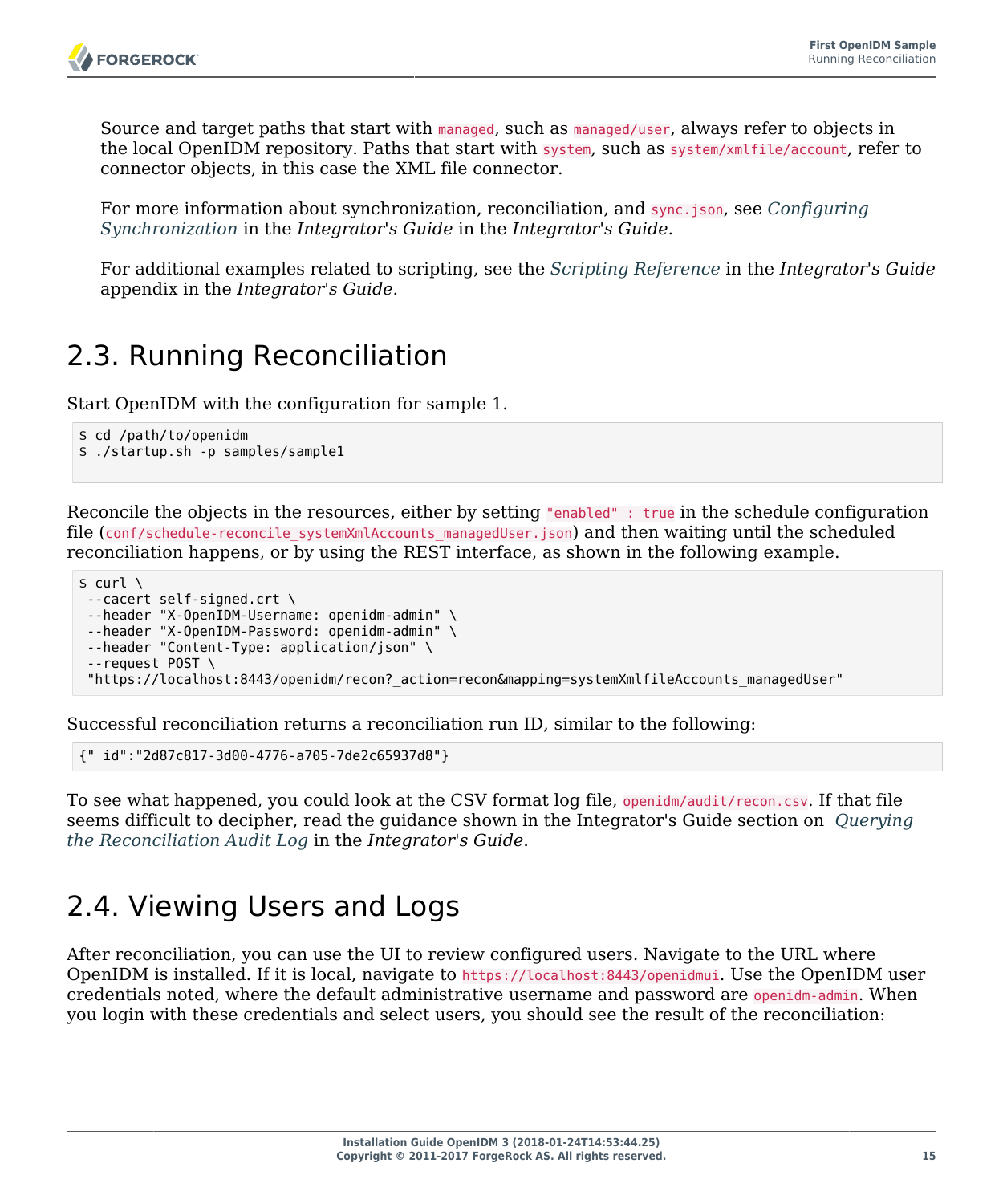

| 000 |                                                      |                           | OpenIDM - Users                                                                                      |                                                     |                                                                                                                                                                                                                | $n^{\overline{n}}$ |
|-----|------------------------------------------------------|---------------------------|------------------------------------------------------------------------------------------------------|-----------------------------------------------------|----------------------------------------------------------------------------------------------------------------------------------------------------------------------------------------------------------------|--------------------|
| ◈   | $\div$<br><b>OpenIDM - Users</b>                     |                           |                                                                                                      |                                                     |                                                                                                                                                                                                                |                    |
| ◀   | A https://localhost:8443/openidmui/index.html#users/ |                           |                                                                                                      | $\bigstar$ $\sigma$<br>$\sqrt{8}$ $\sqrt{5}$ Google | $\begin{array}{c} \mathbf{Q} \end{array} \begin{bmatrix} \mathbf{E} & \mathbf{I} \end{bmatrix} \begin{bmatrix} \mathbf{I} \\ \mathbf{I} \end{bmatrix} \begin{bmatrix} \mathbf{I} \\ \mathbf{II} \end{bmatrix}$ | $\circ$            |
|     | <b>FORGEROCK</b>                                     |                           |                                                                                                      |                                                     | openidm-admin   Profile   Change Security Data   Log out                                                                                                                                                       |                    |
|     | 1 Users<br><b>E</b> Dashboard                        |                           |                                                                                                      |                                                     |                                                                                                                                                                                                                |                    |
|     |                                                      |                           |                                                                                                      |                                                     |                                                                                                                                                                                                                |                    |
|     | <b>Users list</b><br>Add user                        | <b>Reload Grid</b>        |                                                                                                      |                                                     |                                                                                                                                                                                                                |                    |
|     | Username <sup><math>\div</math></sup>                | <b>First Name</b>         | <b>Last Name</b>                                                                                     | Email                                               | <b>Status</b>                                                                                                                                                                                                  |                    |
|     | $\boldsymbol{x}$                                     | $\boldsymbol{\mathsf{x}}$ | $\mathbf{x}$                                                                                         | $\pmb{\mathsf{x}}$                                  | All<br>$\mathbf{r}$ x                                                                                                                                                                                          |                    |
|     | bjensen@example.com                                  | <b>Barbara</b>            | Jensen                                                                                               | bjensen@example.com                                 | $\bullet$                                                                                                                                                                                                      |                    |
|     | scarter@example.com                                  | <b>Steven</b>             | Carter                                                                                               | scarter@example.com                                 | $\bullet$                                                                                                                                                                                                      |                    |
|     |                                                      | $14 - 64$                 | of 1 $\mapsto$ 11 10<br>Page 1                                                                       | ᆀ                                                   | View 1 - 2 of 2                                                                                                                                                                                                |                    |
|     |                                                      |                           |                                                                                                      |                                                     |                                                                                                                                                                                                                |                    |
|     |                                                      |                           | info@forgerock.com, or phone +47-2108-1746.<br>Copyright (c) 2010-14 ForgeRock, all rights reserved. |                                                     |                                                                                                                                                                                                                |                    |

Alternatively, you can use the REST interface to display all users in the local repository. Use a REST client to perform an HTTP GET on the following URL: https://localhost:8443/openidm/managed/user? \_queryId=query-all-ids with the headers "X-OpenIDM-Username: openidm-admin" and "X-OpenIDM-Password: openidm-admin".

OpenIDM returns JSON data. Depending on the browser, you can use a REST client to display the JSON or download it as a file. Alternatively, you can use the following **[curl](http://curl.haxx.se/)** command to get the JSON response.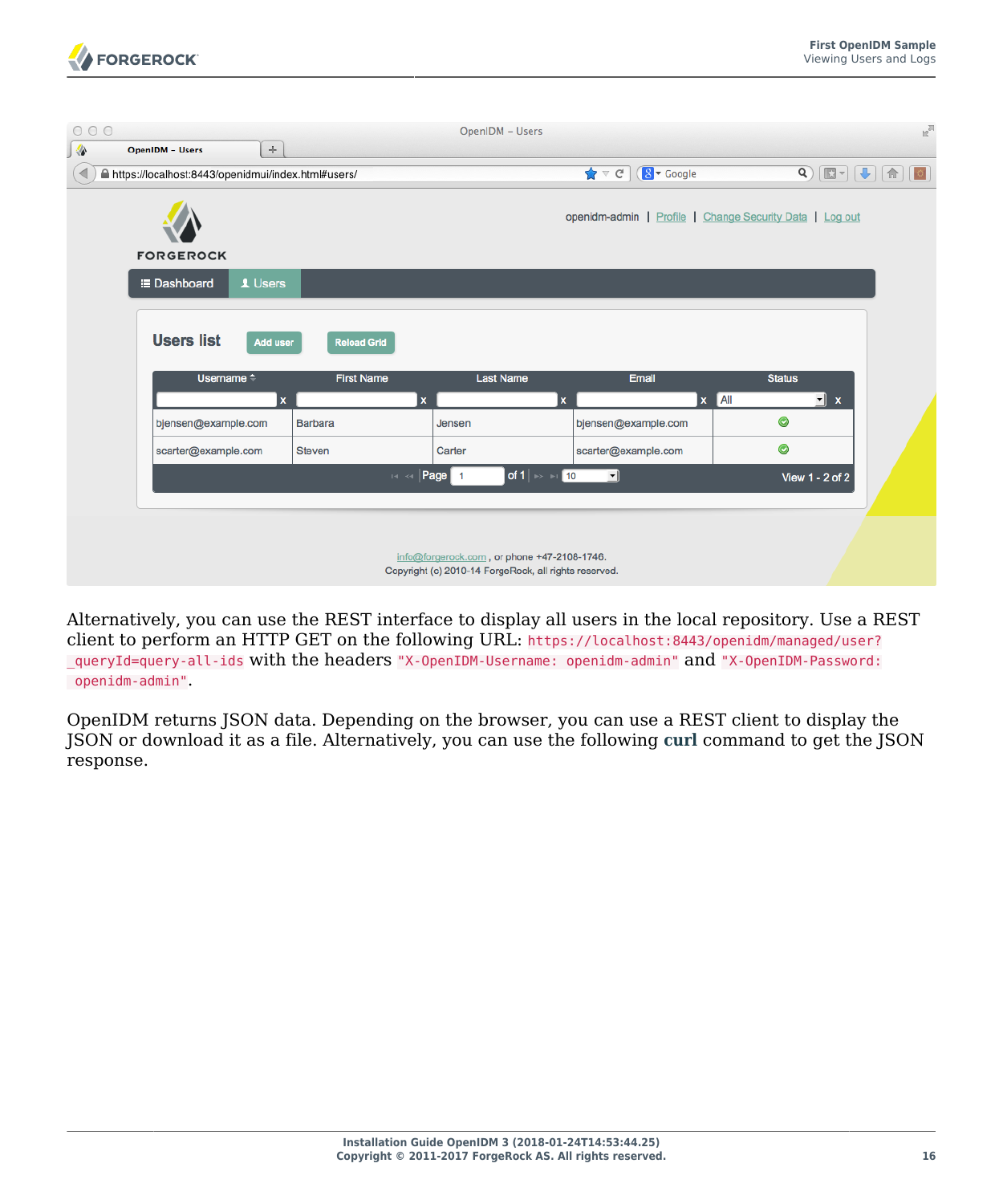

```
$ curl \
 --cacert self-signed.crt \
 --header "X-OpenIDM-Username: openidm-admin" \
 --header "X-OpenIDM-Password: openidm-admin" \
 --request GET \
  "https://localhost:8443/openidm/managed/user?_queryId=query-all-ids"
\{ "remainingPagedResults": -1,
   "pagedResultsCookie": null,
   "resultCount": 3,
   "result": [
     {
       "_rev": "0",
       "_id": "scarter"
     },
     {
       "_rev": "0",
       "_id": "bjensen"
     },
     {
       "_rev" "0",
       "_id" "joe"
     }
   ]
}
```
If you created user joe, as described in the procedure entitled *[To Get Started With the OpenIDM](#page-9-0) [REST Interface](#page-9-0)*, you should see the ID for that user somewhere in this list. If you did not include " id:joe" in the command to create user joe, you would see a system-generated UUID in the list instead of the specified ID.

Now try a RESTful GET of user bjensen by appending the user ID to the managed user URL (https:// localhost:8443/openidm/managed/user/).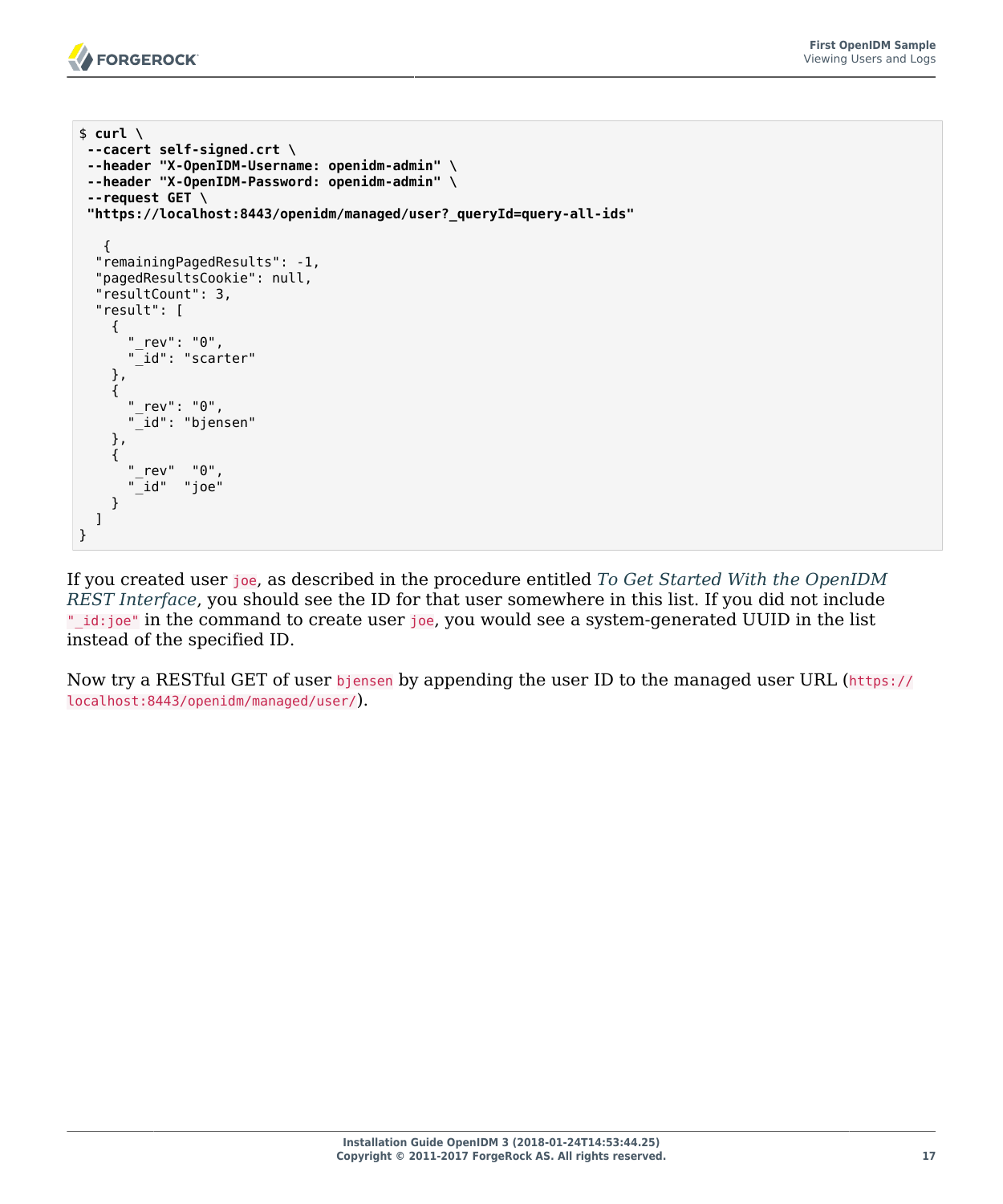

```
$ curl \lambda--cacert self-signed.crt \
 --header "X-OpenIDM-Username: openidm-admin" \
 --header "X-OpenIDM-Password: openidm-admin" \
 --request GET \
  "https://localhost:8443/openidm/managed/user/bjensen"
{
     "_id" : "bjensen",
    "rev" : "1",
     "mail" : "bjensen@example.com",
     "sn" : "Jensen",
     "passwordAttempts" : "0",
     "lastPasswordAttempt" : "Tue Apr 15 2014 20:58:46 GMT-0800 (GMT-08:00)",
     "address2" : "",
     "givenName" : "Barbara",
     "country" : "",
     "city" : "",
     "lastPasswordSet" : "",
     "postalCode" : "",
     "description" : "Created By XML1",
     "accountStatus" : "active",
     "telephoneNumber" : "1234567",
     "roles" : [ "openidm-authorized" ],
 "postalAddress" : "",
 "stateProvince" : "",
     "userName" : "bjensen@example.com",
     "effectiveRoles" : [ "openidm-authorized" ],
     "effectiveAssignments" : { }
}
```
In the OrientDB console, connect to the database, and then query the users and audit logs. The following shows edited excerpts from a console session querying OrientDB.

As defined in the mapping file conf/sync.json, the sn and mail parameters correspond to family name (surname) and email address, respectively.

To make it easier to view the records, the first query only requests three specific fields.

```
> connect remote:localhost/openidm admin admin
Connecting to database [remote:localhost/openidm:localhost/openidm] with user 'admin'...OK
> select sn,mail,description from managed_user
---+---------+--------------------+--------------------+--------------------
 #| RID | familyName | email
---+---------+--------------------+--------------------+--------------------
 0| #-2:1|smith |joe@example.com |My first user
 1| #-2:2|Jensen |bjensen@example.com |Created By XML1
 2| #-2:3|Carter |scarter@example.com |Created By XML1
---+---------+--------------------+--------------------+--------------------
3 item(s) found. Query executed in 0.0040 sec(s).
> select * from audit_activity
---+---------+-------------+----------+...
```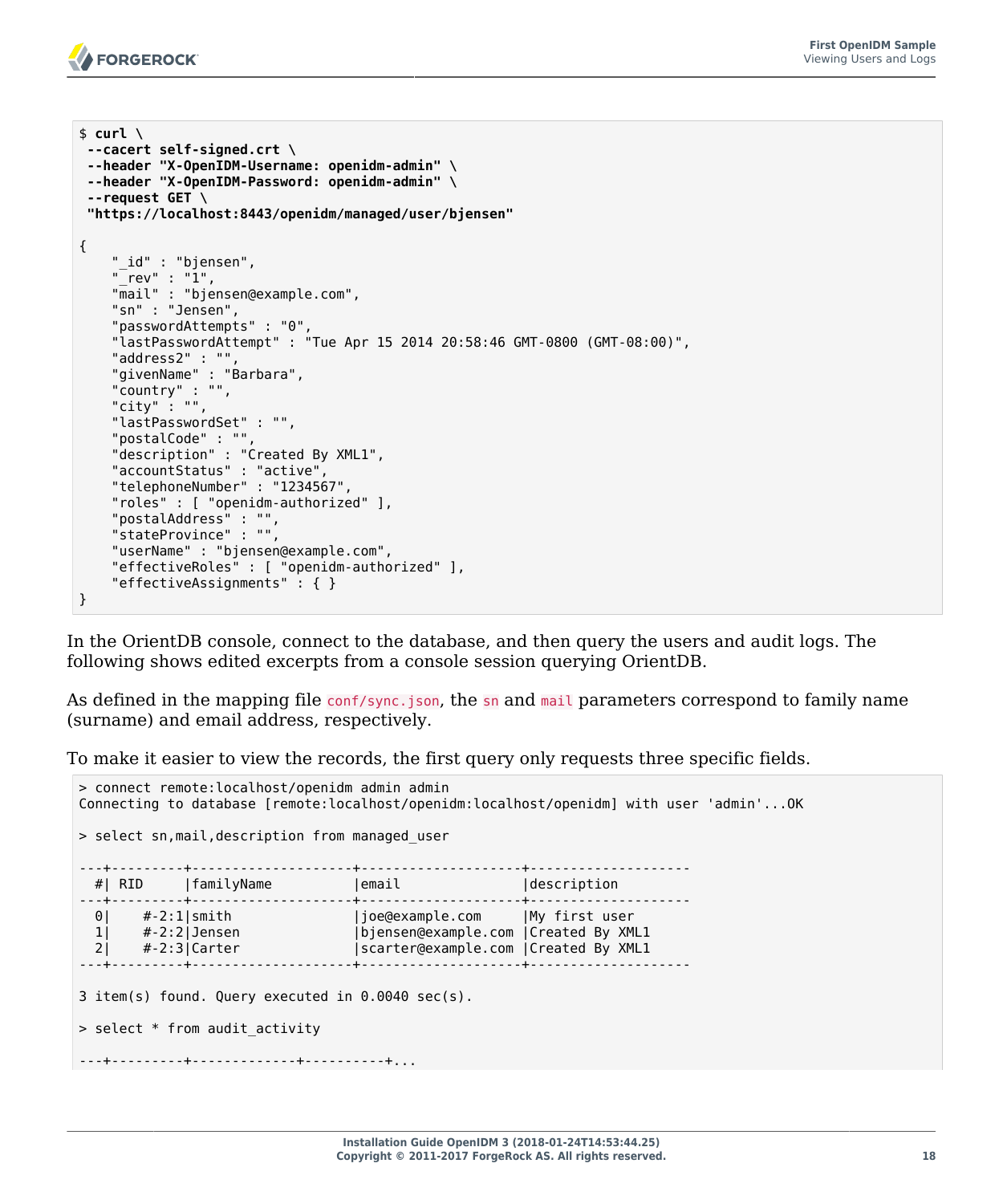```
 #| RID |rev |action |status |...
---+---------+-------------+----------+...
  0| #-2:1|0 |CREATE |SUCCESS |...<br>1| #-2:2|0 |CREATE |SUCCESS |...
   1| #-2:2|0 |CREATE |SUCCESS |...
   2| #-2:3|0 |CREATE |SUCCESS |...
   3| #-2:4|0 |CREATE |SUCCESS |...
 ...
  18 item(s) found. Query executed in 0.0090 sec(s). 
> select * from audit_recon
----+------+------+-------+---------+---------+---------+...
# |@RID |action|status |exception|entryType|situation|...
----+------+------+-------+---------+---------+---------+...
0 |#19:0 |null |SUCCESS|     |start |null |...<br>1 |#19:1 |CREATE|SUCCESS|     |     |ABSENT |...
1 |#19:1 |CREATE|SUCCESS| | | | |ABSENT |...
2 |#19:2 |CREATE|SUCCESS|  |  |  |ABSENT |...<br>3 |#19:3 |IGNORE|SUCCESS|  |  |  |UNASSI...|...
    |#19:3 | IGNORE | SUCCESS |
4 item(s) found. Query executed in 0.0070 sec(s).
```
This information is also available in the CSV format audit logs located in the openidm/audit directory.

```
$ ls /path/to/openidm/audit/
access.csv activity.csv recon.csv
```
### <span id="page-23-0"></span>2.5. Adding Users in a Resource

Add a user to the source connector XML data file to see reconciliation in action. During the next reconciliation, OpenIDM finds the new user in the source connector, and creates the user in the local repository. To add the user, copy the following XML into openidm/samples/sample1/data/ xmlConnectorData.xml.

```
<ri:__ACCOUNT__>
     <icf:__UID__>tmorris</icf:__UID__>
     <icf:__NAME__>tmorris@example.com</icf:__NAME__>
     <ri:password>TestPassw0rd#</ri:password>
     <ri:firstname>Toni</ri:firstname>
     <ri:lastname>Morris</ri:lastname>
     <ri:email>tmorris@example.com</ri:email>
     <ri:mobileTelephoneNumber>1234567</ri:mobileTelephoneNumber>
     <ri:roles>openidm-authorized</ri:roles>
     <icf:__DESCRIPTION__>Created By XML1</icf:__DESCRIPTION__>
 </ri:__ACCOUNT__>
```
Run reconciliation again, as described in the section on *[Running Reconciliation](#page-19-0)*. After reconciliation has run, query the local repository to see the new user appear in the list of all users under https:// localhost:8443/openidm/managed/user?\_queryId=query-all-ids.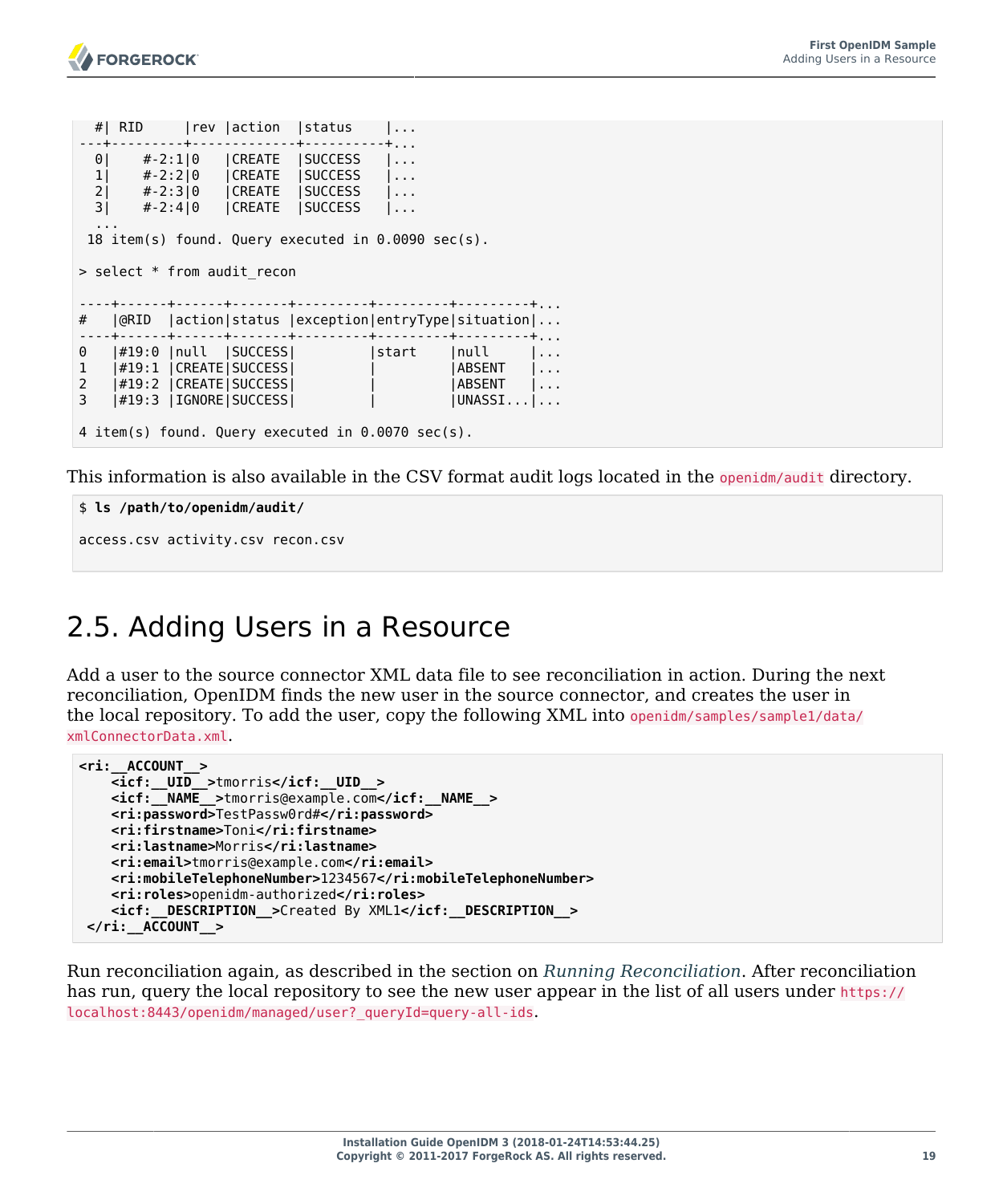

```
$ curl \
 --cacert self-signed.crt \
 --header "X-OpenIDM-Username: openidm-admin" \
 --header "X-OpenIDM-Password: openidm-admin" \
 --request GET \
  "https://localhost:8443/openidm/managed/user?_queryId=query-all-ids"
{
    "result": [ {
       "_id": "bjensen",
       "_rev": "0"
    }, {
       id": "scarter",
       "_rev": "0"
    }, {
       ' id": "joe",
       "_rev": "0"
    }, {
       id": "tmorris",
       "_rev": "0"
    } ],
    "resultCount": 4,
    "pagedResultsCookie": null,
    "remainingPagedResults": -1
}
```
Also look at the reconciliation audit log, openidm/audit/recon.csv to see what took place during reconciliation. This formatted excerpt from the log covers the two reconciliation runs done in this sample.

| " id", "action",,"reconId","situation","sourceObjectId", | "7e","CREATE",,"486", "ABSENT", "system/xmlfile/account/bjensen","managed/user/bjensen",;<br>"la","CREATE",,"486", "ABSENT", "system/xmlfile/account/scarter","managed/user/scarter",;                                               | "targetObjectId","timestamp"; |
|----------------------------------------------------------|--------------------------------------------------------------------------------------------------------------------------------------------------------------------------------------------------------------------------------------|-------------------------------|
|                                                          | "47","IGNORE",,"486","UNQUALIFIED",""       ,,       "managed/user/joe",;<br>"33","UPDATE",,"aa9", "CONFIRMED","system/xmlfile/account/bjensen","managed/user/bjensen",;                                                             |                               |
|                                                          | "ld","UPDATE",,"aa9", "CONFIRMED","system/xmlfile/account/scarter","managed/user/scarter",;<br>"0e","CREATE",,"aa9", "ABSENT", "system/xmlfile/account/tmorris","managed/user/tmorris",;<br>"23","IGNORE",,"aa9", "UNQUALIFIED","",, | "managed/user/joe",;          |

The relevant audit log fields in this example are: action, situation, source0bjectId, and target0bjectId. For each object in the source, reconciliation leads to an action on the target.

In the first reconciliation run (the abbreviated reconID is shown as  $486...$ ), the source object does not exist in the target, resulting in an ABSENT situation and an action to CREATE the object in the target. The object created earlier in the target does not exist in the source, and so is IGNORED.

In the second reconciliation run (the abbreviated reconID is shown as  $a_0$ ...), after you added a user to the source XML, OpenIDM performs an UPDATE on the user objects bjensen and scarter that already exist in the target, in this case changing the internal ID. OpenIDM performs a CREATE on the target for the new user (tmorris).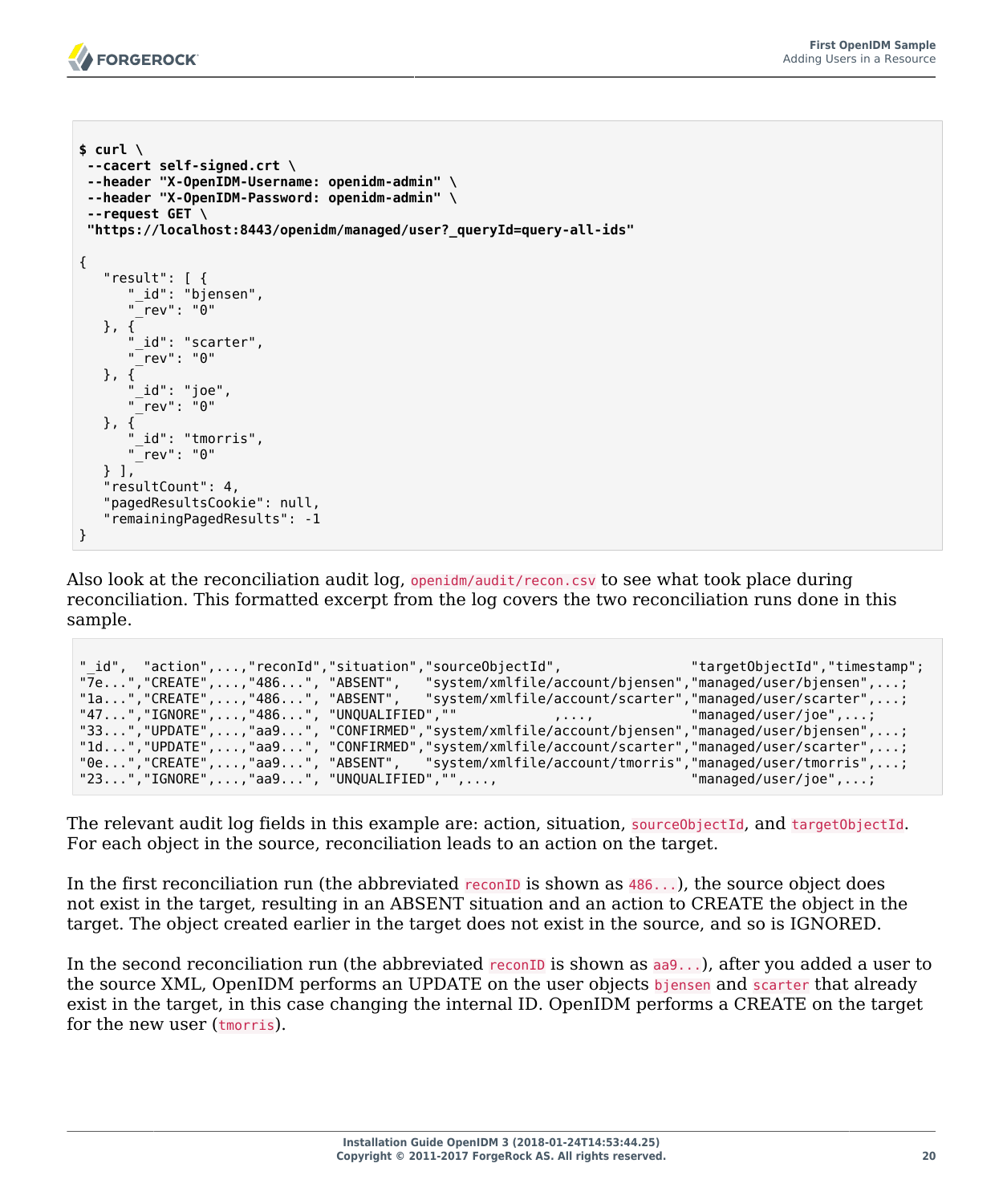You configure the action that OpenIDM takes based on an object's situation in the configuration file, conf/sync.json. For the list of all possible situations and actions, see the *Configuring Synchronization* in the *Integrator's Guide* chapter in the *Integrator's Guide*.

For details on auditing, see the *Using Audit Logs* in the *Integrator's Guide* chapter in the *Integrator's Guide*.

### <span id="page-25-0"></span>2.6. Adding Users Over REST

You can add users to the local repository over the REST interface. The following example adds a user named James Berg.

Create james (UNIX).

```
$ curl \
--cacert self-signed.crt \
--header "X-OpenIDM-Username: openidm-admin" \
--header "X-OpenIDM-Password: openidm-admin" \
--header "Content-Type: application/json" \
--request POST \
--data '{
   "_id":"jberg",
  "userName":"jberg",
   "sn":"Berg",
   "givenName":"James",
   "mail":"jberg@example.com",
  "telephoneNumber":"5556787",
   "description":"Created by OpenIDM REST.",
   "password":"MyPassw0rd"
 }' \
 "https://localhost:8443/openidm/managed/user?_action=create"
\{ "mail" : "jberg@example.com",
     "sn" : "Berg",
     "passwordAttempts" : "0",
     "lastPasswordAttempt" : "Tue Apr 15 2014 21:05:12 GMT-0800 (GMT-08:00)",
     "address2" : "",
     "givenName" : "James",
     "effectiveRoles" : [ "openidm-authorized" ],
     "password" : {
       "$crypto" : {
         "type" : "x-simple-encryption",
         "value" : {
           "data" : "QYRcIS9FbksBEwyd4dNEpg==",
           "cipher" : "AES/CBC/PKCS5Padding",
           "iv" : "R5Kjs6jZZtqCockFCS6BfA==",
           "key" : "openidm-sym-default"
        }
       }
     },
 "country" : "",
 "city" : "",
     "_rev" : "1",
```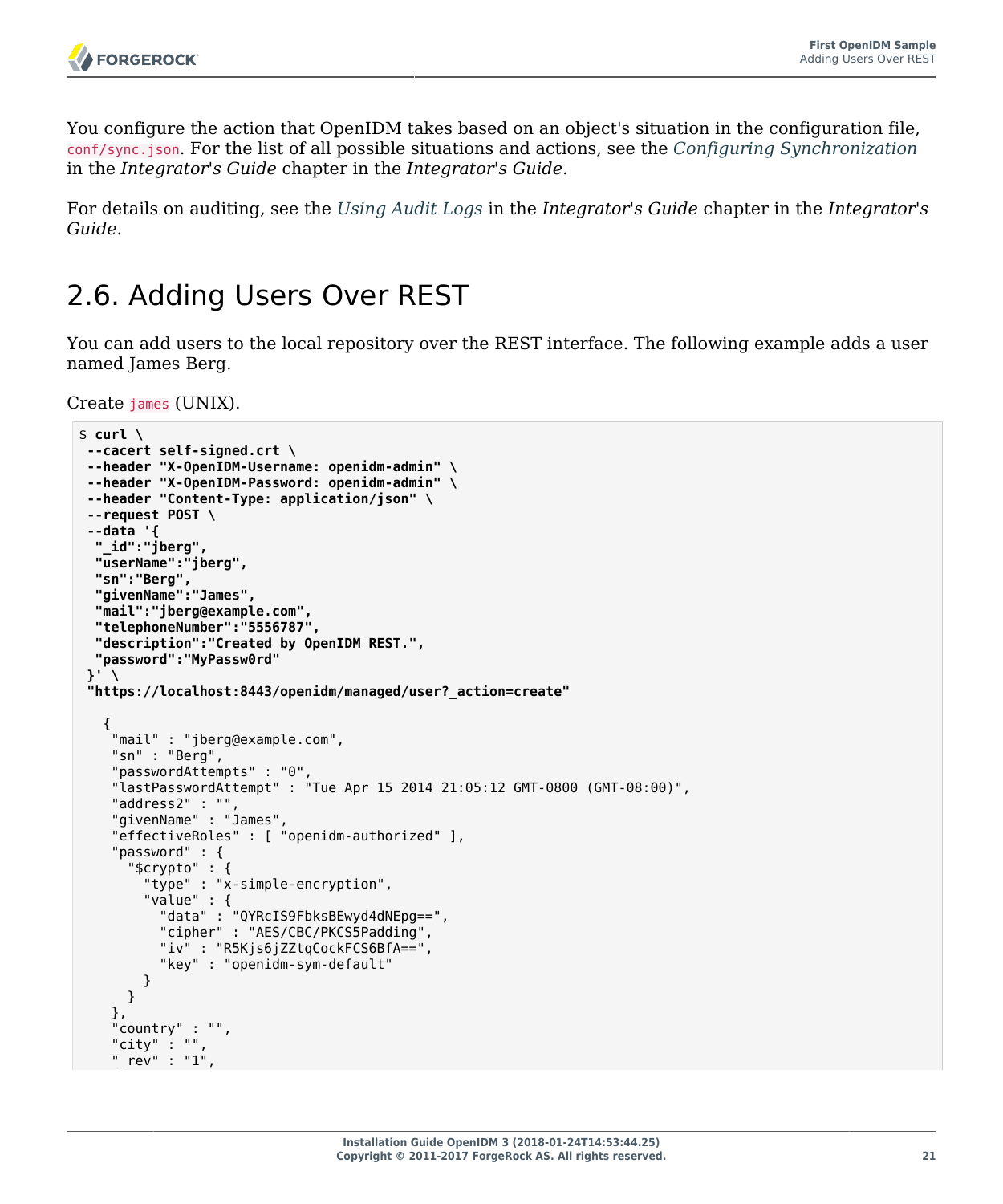```
 "lastPasswordSet" : "",
     "postalCode" : "",
 "_id" : "jberg",
 "description" : "Created by OpenIDM REST.",
     "accountStatus" : "active",
     "telephoneNumber" : "5556787",
     "roles" : [ "openidm-authorized" ],
     "effectiveAssignments" : { },
     "postalAddress" : "",
     "stateProvince" : "",
     "userName" : "jberg"
}
```
Create james (Windows).

```
C:\> curl
 --cacert self-signed.crt
 --header "X-OpenIDM-Username: openidm-admin"
 --header "X-OpenIDM-Password: openidm-admin"
 --header "Content-Type: application/json"
 --request POST
 --data "{
  \"_id\":\"jberg\",
  \"userName\":\"jberg\",
  \"sn\":\"Berg\",
  \"givenName\":\"James\",
  \"email\":\"jberg@example.com\",
  \"telephoneNumber\":\"5556787\",
  \"description\":\"Created by OpenIDM REST.\",
  \"password\":\"MyPassw0rd\"
  }"
  "https://localhost:8443/openidm/managed/user?_action=create"
```
The output is essentially identical to that for UNIX.

OpenIDM creates the new user in the repository. If you configure a mapping to apply changes from the local repository to the XML file connector as a target, OpenIDM then updates the XML file to add the new user.

You can also add users through the UI, which uses the OpenIDM REST API. When you have logged into the UI as the OpenIDM administrator, the process is straightforward, as shown in the following figure.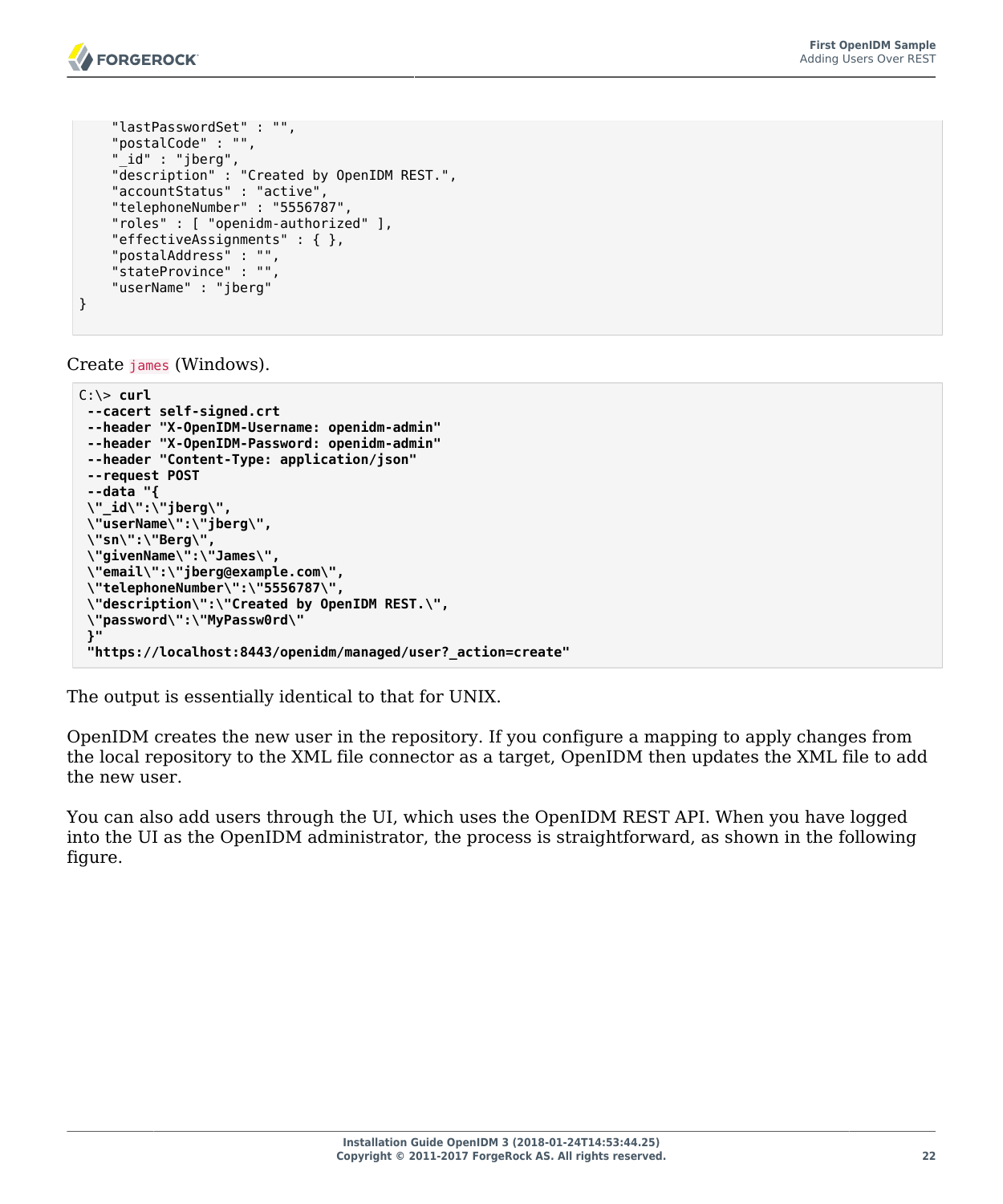

| 000                                                                                                          |                                                          |   | OpenIDM - Users - Add                                                                                |                                                                 |                                                                                                                                                                                                                                                                                                                                                     | $\mathbb{F}_\mathbb{N}$ |
|--------------------------------------------------------------------------------------------------------------|----------------------------------------------------------|---|------------------------------------------------------------------------------------------------------|-----------------------------------------------------------------|-----------------------------------------------------------------------------------------------------------------------------------------------------------------------------------------------------------------------------------------------------------------------------------------------------------------------------------------------------|-------------------------|
| ♦<br>OpenIDM - Users - Add<br>$\blacktriangleleft$<br>https://localhost:8443/openidmui/index.html#users/add/ | $\div$                                                   |   | $\triangledown$ $C^i$                                                                                | $8 - Google$                                                    | $\begin{picture}(150,10) \put(0,0){\line(1,0){10}} \put(15,0){\line(1,0){10}} \put(15,0){\line(1,0){10}} \put(15,0){\line(1,0){10}} \put(15,0){\line(1,0){10}} \put(15,0){\line(1,0){10}} \put(15,0){\line(1,0){10}} \put(15,0){\line(1,0){10}} \put(15,0){\line(1,0){10}} \put(15,0){\line(1,0){10}} \put(15,0){\line(1,0){10}} \put(15,0){\line($ |                         |
| <b>FORGEROCK</b>                                                                                             |                                                          |   |                                                                                                      | openidm-admin   Profile   Change Security Data   Log out        |                                                                                                                                                                                                                                                                                                                                                     |                         |
| 1 Users<br><b>E</b> Dashboard<br><b>Create new account</b>                                                   |                                                          |   |                                                                                                      |                                                                 |                                                                                                                                                                                                                                                                                                                                                     |                         |
| Username                                                                                                     | jberg                                                    | ✔ | Password                                                                                             |                                                                 |                                                                                                                                                                                                                                                                                                                                                     |                         |
| <b>Email address</b>                                                                                         | jberg@example.com                                        |   | <b>Confirm Password</b>                                                                              |                                                                 |                                                                                                                                                                                                                                                                                                                                                     |                         |
| <b>First Name</b>                                                                                            | James                                                    | ں |                                                                                                      | ✓ Confirmation matches password<br>$\angle$ Cannot be blank     |                                                                                                                                                                                                                                                                                                                                                     |                         |
| <b>Last Name</b>                                                                                             | <b>Berg</b>                                              |   |                                                                                                      | ✓ At least 1 capital letters<br>$\checkmark$ At least 1 numbers |                                                                                                                                                                                                                                                                                                                                                     |                         |
| <b>Mobile Phone</b>                                                                                          | 5556787                                                  |   |                                                                                                      | $\angle$ At least 8 characters<br>✓ Cannot contain values from: |                                                                                                                                                                                                                                                                                                                                                     |                         |
| <b>Admin Role</b>                                                                                            | Administrator<br>□ Tasks Manager<br>$\triangledown$ User |   |                                                                                                      | userName, givenName, sn                                         |                                                                                                                                                                                                                                                                                                                                                     |                         |
|                                                                                                              |                                                          |   |                                                                                                      |                                                                 | <b>Back</b><br><b>Create</b>                                                                                                                                                                                                                                                                                                                        |                         |
|                                                                                                              |                                                          |   | info@forgerock.com, or phone +47-2108-1746.<br>Copyright (c) 2010-14 ForgeRock, all rights reserved. |                                                                 |                                                                                                                                                                                                                                                                                                                                                     |                         |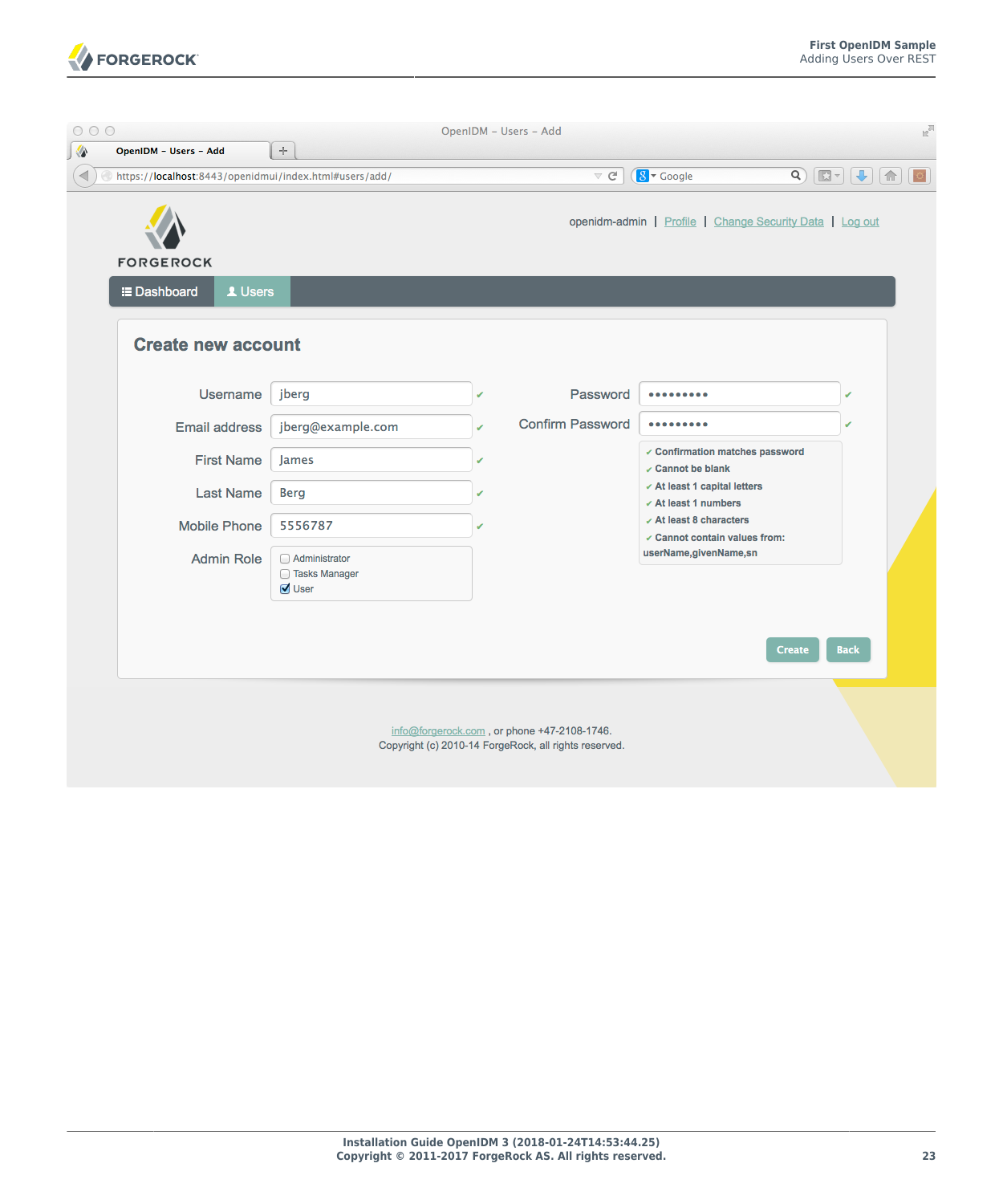### <span id="page-28-0"></span>**Chapter 3** More OpenIDM Samples

The current distribution of OpenIDM comes with a variety of samples in openidm/samples/. Sample 1 is described in *[First OpenIDM Sample](#page-14-0)*. This chapter describes the remaining OpenIDM samples.

# <span id="page-28-1"></span>3.1. Before You Begin

Install OpenIDM, as described in *[Installing OpenIDM Services](#page-5-0)*.

OpenIDM comes with an internal noSQL database, OrientDB, for use as the internal repository out of the box. This makes it easy to get started with OpenIDM. OrientDB is not yet supported for production use, however, so use a supported JDBC database when moving to production.

### 3.1.1. Installing the Samples

Each sample directory in openidm/samples/ contains a number of subdirectories, such as conf/ and script/. To start OpenIDM with a sample configuration, navigate to the /path/to/openidm directory and use the -p option of the **startup** command to point to the sample whose configuration you want to use. Some, but not all samples require additional software, such as an external LDAP server or database.

When you move from one sample to the next, bear in mind that you are changing the OpenIDM configuration.

### <span id="page-28-2"></span>3.1.2. Preparing OpenIDM

Install an instance of OpenIDM specifically to try the samples. That way you can experiment as much as you like, and discard the result if you are not satisfied.

If you are using the same instance of OpenIDM for multiple samples, it is helpful to clear out the repository created for an earlier sample. To do so, shut down OpenIDM and delete the openidm/db/ openidm directory.

\$ rm -rf /path/to/openidm/db/openidm

OpenIDM should now be ready to start with a new sample. For a number of the following samples, users are created either at the UI or with a commons REST call. Once added, and when reconciliation is complete, such users should be able to log into the UI.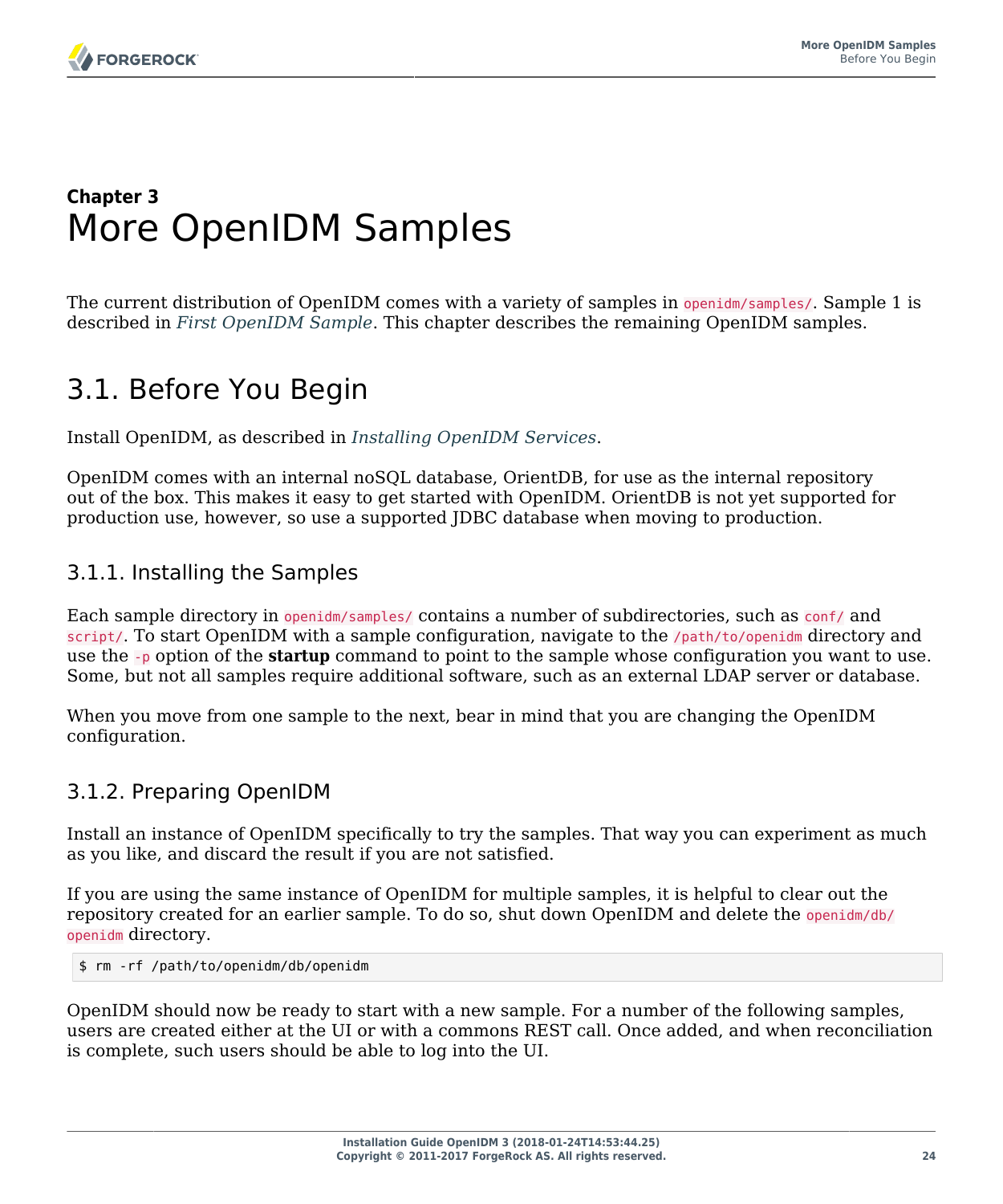# <span id="page-29-0"></span>3.2. Sample 1 - XML File

<span id="page-29-1"></span>Sample 1 is described in the chapter, *[First OpenIDM Sample](#page-14-0)*.

# 3.3. Sample 2 - LDAP One Way

Sample 2 resembles the first sample, but in sample 2 OpenIDM is connected to a local LDAP server. The sample has been tested with [OpenDJ ,](http://www.forgerock.org/opendj.html) but it should work with any LDAPv3 compliant server.

Sample 2 demonstrates how OpenIDM can pick up new or changed objects from an external resource. The sample contains only one mapping, from the external LDAP server resource to the OpenIDM repository. The sample therefore does not push any changes made to OpenIDM managed user objects out to the LDAP server.

### <span id="page-29-2"></span>3.3.1. LDAP Server Configuration

Sample 2 expects the following configuration for the external LDAP server:

- The LDAP server runs on the local host.
- The LDAP server listens on port 1389.
- A user with DN cn=Directory Manager and password password has read access to the LDAP server.
- Directory data for that server is stored under base DN dc=example, dc=com.
- User objects for that server are stored under base DN ou=People, dc=example, dc=com.
- User objects have the object class inetOrgPerson.
- User objects have the following attributes:
	- $•$  cn
	- description
	- givenName
	- mail
	- sn
	- telephoneNumber
	- uid
	- userPassword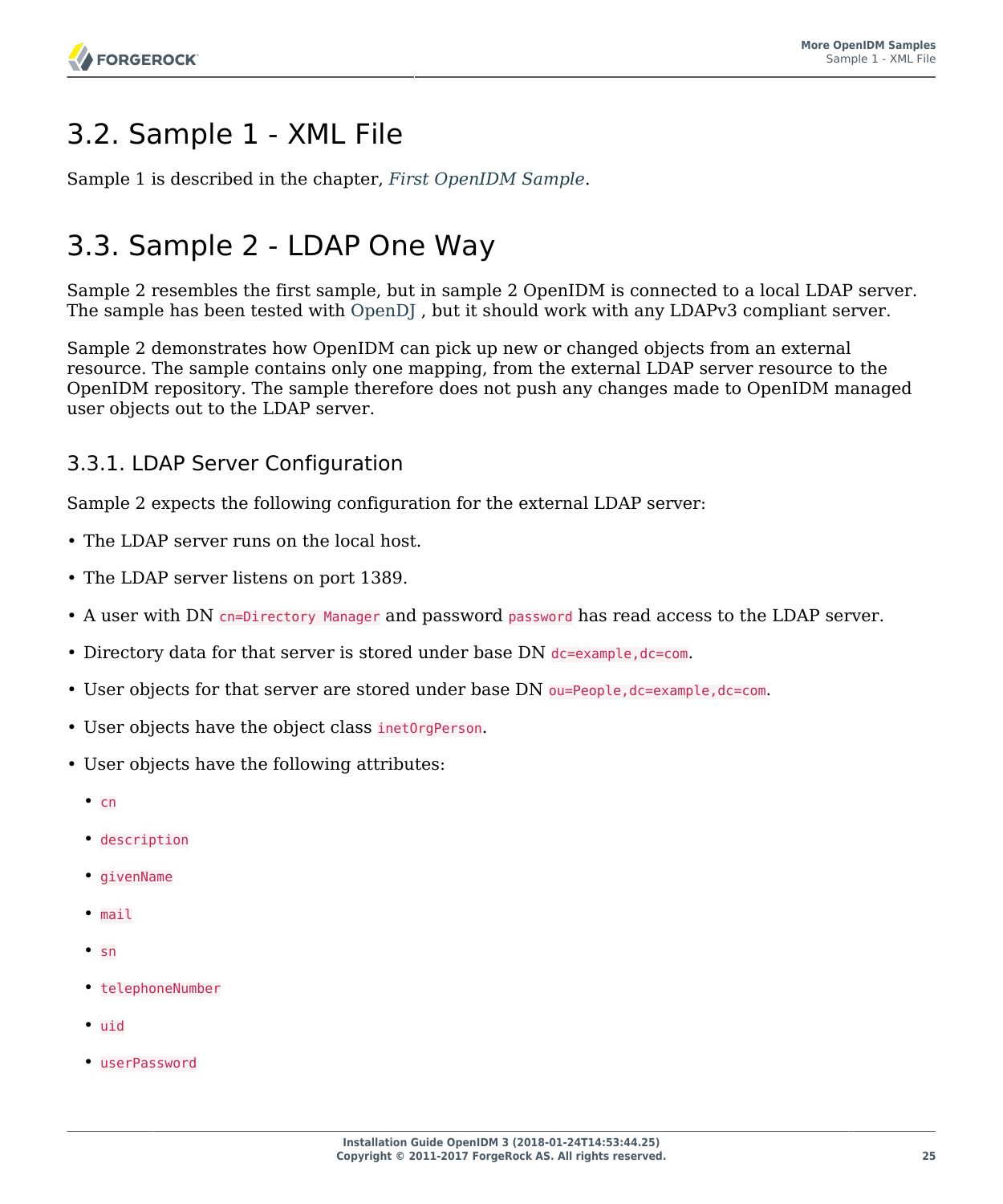

An example user object follows.

```
dn: uid=jdoe,ou=People,dc=example,dc=com
objectClass: person
objectClass: organizationalPerson
objectClass: inetOrgPerson
objectClass: top
givenName: John
uid: jdoe
cn: John Doe
telephoneNumber: 1-415-523-0772
sn: Doe
mail: jdoe@example.com
description: Created by OpenIDM
userPassword: password
```
Prepare the LDAP server by creating a base suffix of  $d = e \times a$  and importing these objects from samples/sample2/data/Example.ldif.

dn: dc=com objectClass: domain objectClass: top dc: com dn: dc=example,dc=com objectClass: domain objectClass: top dc: example dn: ou=People,dc=example,dc=com ou: people description: people objectclass: organizationalunit dn: uid=jdoe,ou=People,dc=example,dc=com objectClass: person objectClass: organizationalPerson objectClass: inetOrgPerson objectClass: top givenName: John uid: jdoe cn: John Doe telephoneNumber: 1-415-523-0772 sn: Doe mail: jdoe@example.com description: Created for OpenIDM userPassword: password

There is an additional user, bjensen in the sample LDIF file. This user is essentially a "dummy" user, provided for compliance with RFC 4519, which stipulates that every group0fUniqueNames object must contain at least one uniqueMember.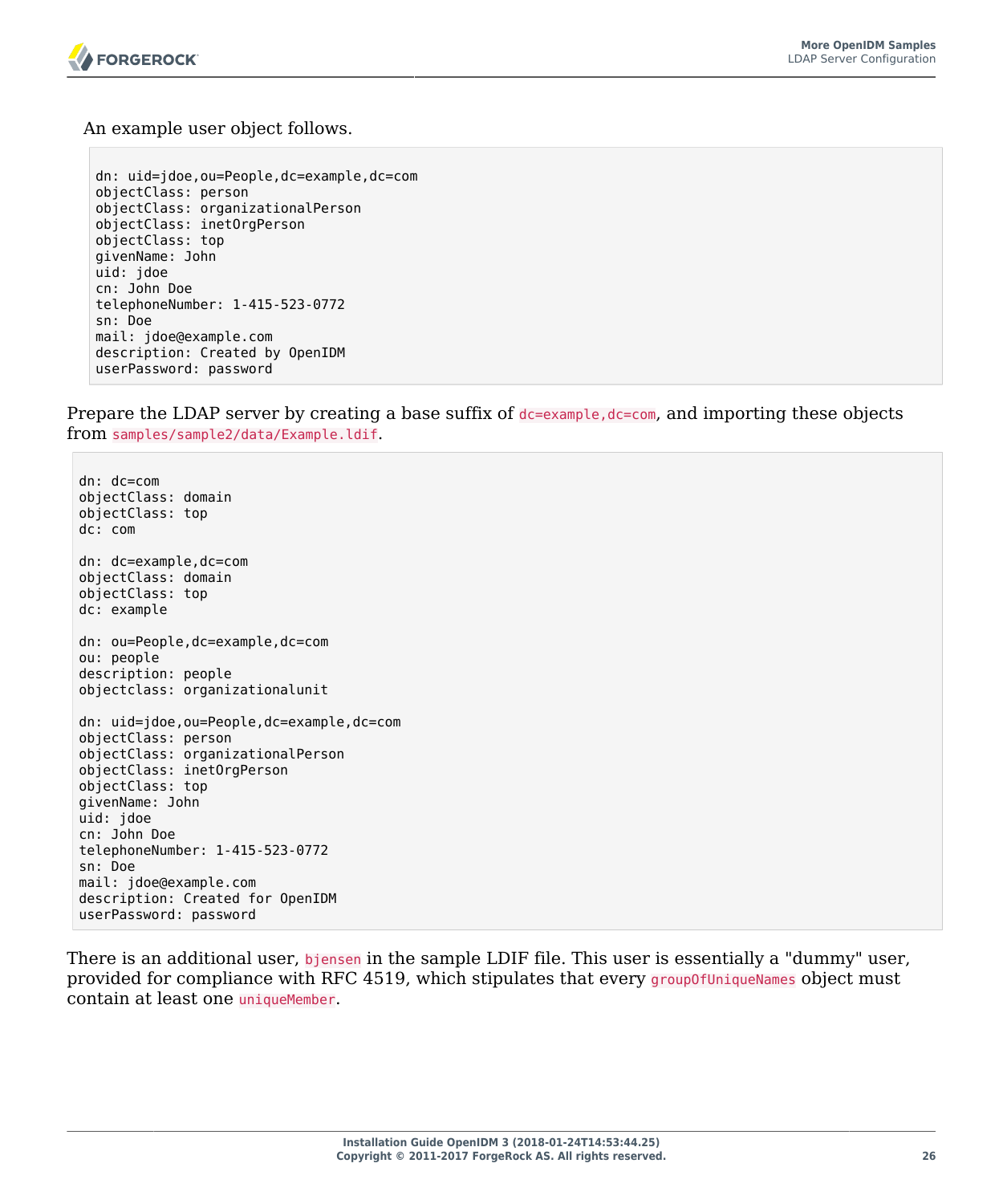### 3.3.2. Install the Sample

Prepare OpenIDM as described in [Section 3.1.2, "Preparing OpenIDM",](#page-28-2) then start OpenIDM with the configuration for sample 2.

```
$ cd /path/to/openidm
$ ./startup.sh -p samples/sample2
```
### 3.3.3. Running the Sample

Run reconciliation over the REST interface.

```
$ curl \lambda--cacert self-signed.crt \
--header "X-OpenIDM-Username: openidm-admin" \
--header "X-OpenIDM-Password: openidm-admin" \
--header "Content-Type: application/json" \
 --request POST \
 "https://localhost:8443/openidm/recon?_action=recon&mapping=systemLdapAccounts_managedUser"
```
Successful reconciliation returns a reconciliation run ID.

#### **Note**

If you want to run a **curl** command over regular HTTP, remove the --cacert self-signed.crt option and change the URL to use protocol HTTP over port 8080. For instructions on how to set up a self-signed.crt, see the Integrator's Guide section entitled *Restrict REST Access to the HTTPS Port* in the *Integrator's Guide*.

With the configuration of sample 2, OpenIDM creates user objects from LDAP in OpenIDM, assigning the new objects random unique IDs. To list user objects by ID, run a query over the REST interface.

```
$ \quad \text{curl} \quad \text{ } \ \text{ }--cacert self-signed.crt \
 --header "X-OpenIDM-Username: openidm-admin" \
 --header "X-OpenIDM-Password: openidm-admin" \
 --request GET \
  "https://localhost:8443/openidm/managed/user?_queryId=query-all-ids"
```
If you want the output to be formatted, include the <u>prettyPrint=true</u> request parameter or pipe the output to a JSON parser such as **jq**, otherwise the resulting JSON object appears all on one line.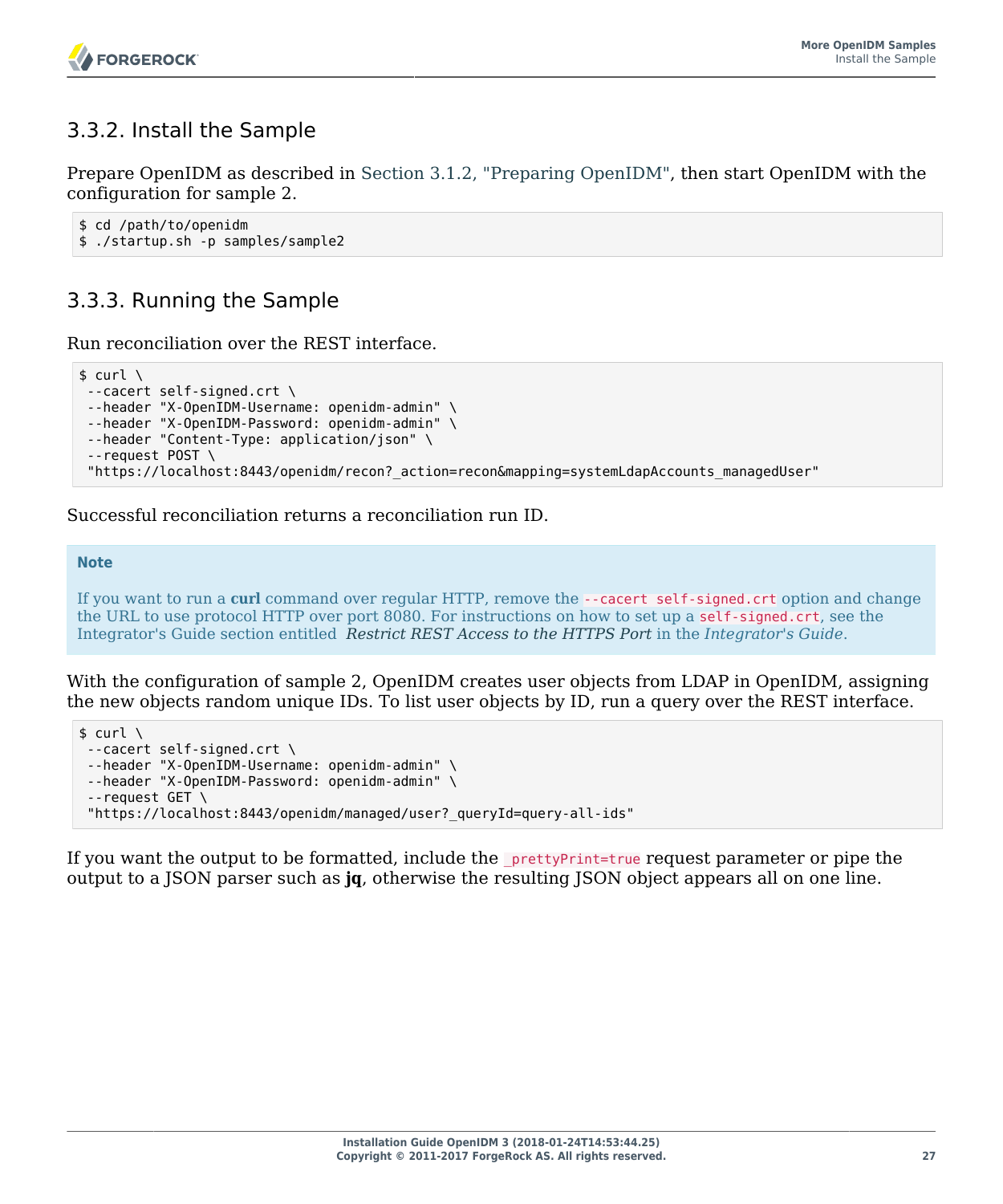```
{
     "result": [
\overline{\mathcal{L}} "_id": "53fbf0c5-aa37-4845-a4b3-92a21810a36d",
         "_rev": "0"
       },
       {
         "_id": "ae0aed26-2a9c-43e3-a6f0-ca707c9c6455",
         "_rev": "0"
       }
     ],
     "resultCount": 2,
     "pagedResultsCookie": null,
     "remainingPagedResults": -1,
  }
```
You should now be able to review reconciled users in the UI. Point your browser to https:// localhost:8443/openidmui, log in as the openidm-admin user (with password openidm-admin), and navigate to the Users tab. Select the user whose profile information you want to see.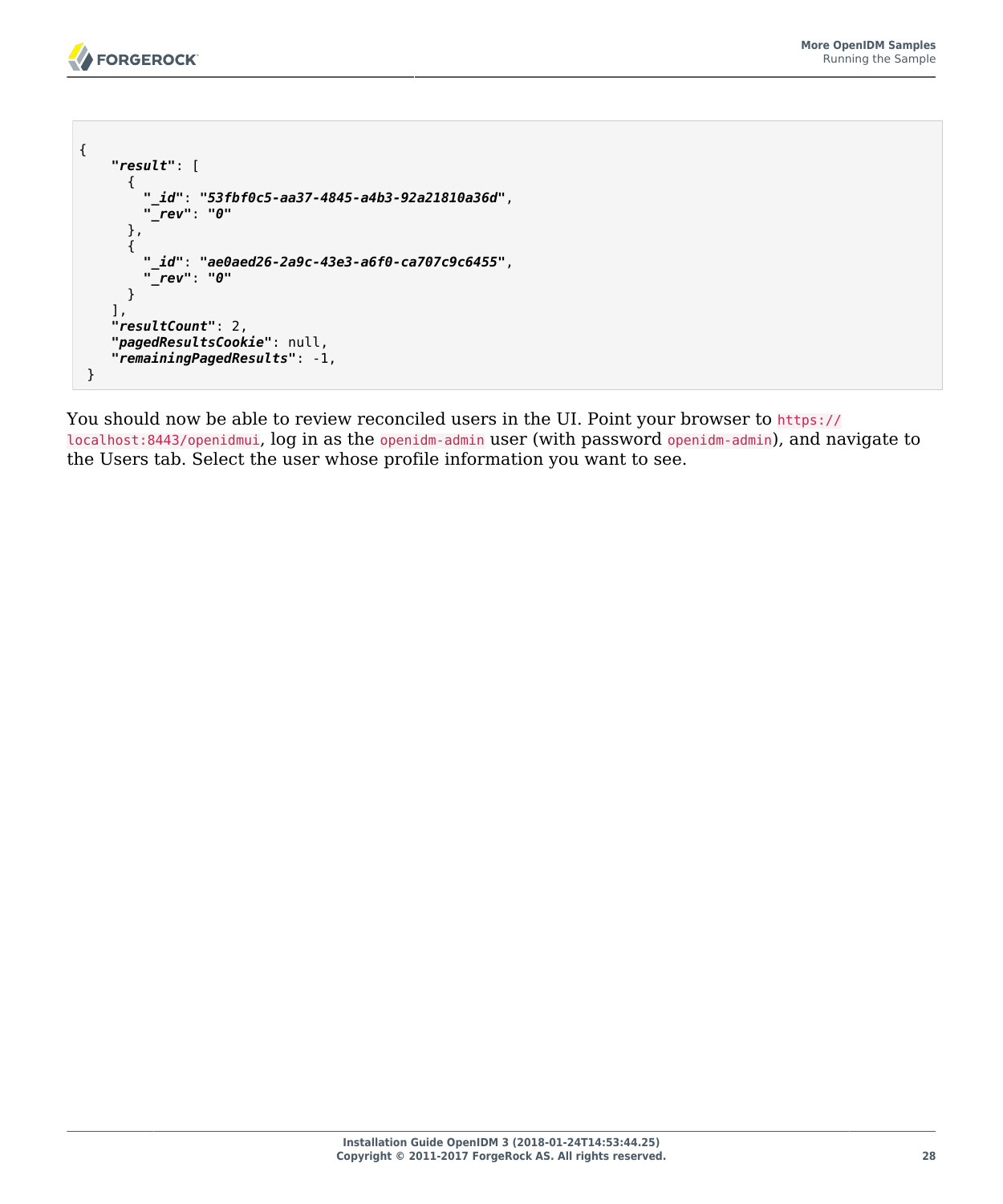

| OpenIDM - Users - Show - Bjen                          | $\div$               |          |                                             |                                                          |                                                                                                                                                                                                                                                                                                                                                                                                                                                                             |
|--------------------------------------------------------|----------------------|----------|---------------------------------------------|----------------------------------------------------------|-----------------------------------------------------------------------------------------------------------------------------------------------------------------------------------------------------------------------------------------------------------------------------------------------------------------------------------------------------------------------------------------------------------------------------------------------------------------------------|
| https://localhost:8443/openidmui/index.html#users/add/ |                      |          | $\triangledown$ $C^i$                       | $8 \times$ Google                                        | $\begin{tabular}{ c c c c c } \hline \rule{0pt}{3ex} $\boldsymbol{\mathsf{Q}}$ & $\boldsymbol{\mathsf{E}}\boldsymbol{\mathsf{T}}$ & $\boldsymbol{\mathsf{E}}\boldsymbol{\mathsf{T}}$ & $\boldsymbol{\mathsf{E}}\boldsymbol{\mathsf{B}}$\\ \hline \rule{0pt}{3ex} $\boldsymbol{\mathsf{Q}}$ & $\boldsymbol{\mathsf{E}}\boldsymbol{\mathsf{T}}$ & $\boldsymbol{\mathsf{E}}\boldsymbol{\mathsf{T}}$ & $\boldsymbol{\mathsf{E}}\boldsymbol{\mathsf{B}}$\\ \hline \end{tabular}$ |
|                                                        |                      |          |                                             | openidm-admin   Profile   Change Security Data   Log out |                                                                                                                                                                                                                                                                                                                                                                                                                                                                             |
| <b>FORGEROCK</b>                                       |                      |          |                                             |                                                          |                                                                                                                                                                                                                                                                                                                                                                                                                                                                             |
| <b>E</b> Dashboard<br>1 Users                          |                      |          |                                             |                                                          |                                                                                                                                                                                                                                                                                                                                                                                                                                                                             |
| <b>Barbara Jensen's profile</b>                        |                      |          |                                             |                                                          |                                                                                                                                                                                                                                                                                                                                                                                                                                                                             |
| Username                                               | bjensen              | x        |                                             |                                                          | Change password                                                                                                                                                                                                                                                                                                                                                                                                                                                             |
| <b>First Name</b>                                      | <b>Barbara</b>       | x        | <b>Last Name</b>                            | Jensen                                                   | X                                                                                                                                                                                                                                                                                                                                                                                                                                                                           |
| <b>Email address</b>                                   | bjensen@example.com  | x        | <b>Admin Role</b>                           | Administrator<br>□ Tasks Manager<br>User                 |                                                                                                                                                                                                                                                                                                                                                                                                                                                                             |
| <b>Account status</b>                                  | <b>Active</b>        | 그        | <b>Mobile Phone</b>                         | 1-503-334-2546                                           | x                                                                                                                                                                                                                                                                                                                                                                                                                                                                           |
| Address 1                                              |                      |          | Address <sub>2</sub>                        |                                                          |                                                                                                                                                                                                                                                                                                                                                                                                                                                                             |
| City                                                   |                      |          | <b>Postal Code</b>                          |                                                          |                                                                                                                                                                                                                                                                                                                                                                                                                                                                             |
| Country                                                | <b>Please Select</b> | <u>r</u> | <b>State/Province</b>                       |                                                          | 킈                                                                                                                                                                                                                                                                                                                                                                                                                                                                           |
|                                                        |                      |          |                                             | <b>Update</b>                                            | <b>Back</b><br><b>Delete</b>                                                                                                                                                                                                                                                                                                                                                                                                                                                |
|                                                        |                      |          |                                             |                                                          |                                                                                                                                                                                                                                                                                                                                                                                                                                                                             |
|                                                        |                      |          | info@forgerock.com, or phone +47-2108-1746. |                                                          |                                                                                                                                                                                                                                                                                                                                                                                                                                                                             |

Alternatively, you can retrieve individual user objects by ID, as shown here.

| ∣\$ curl ∖                                                                         |
|------------------------------------------------------------------------------------|
| $-$ cacert self-signed.crt \                                                       |
| --header "X-OpenIDM-Username: openidm-admin" \                                     |
| --header "X-OpenIDM-Password: openidm-admin" \                                     |
| $-$ -request GET \                                                                 |
| "https://localhost:8443/openidm/managed/user/53fbf0c5-aa37-4845-a4b3-92a21810a36d" |
|                                                                                    |

### <span id="page-33-0"></span>3.4. Sample 2b - LDAP Two Way

Like sample 2, sample 2b also connects to an external LDAP server.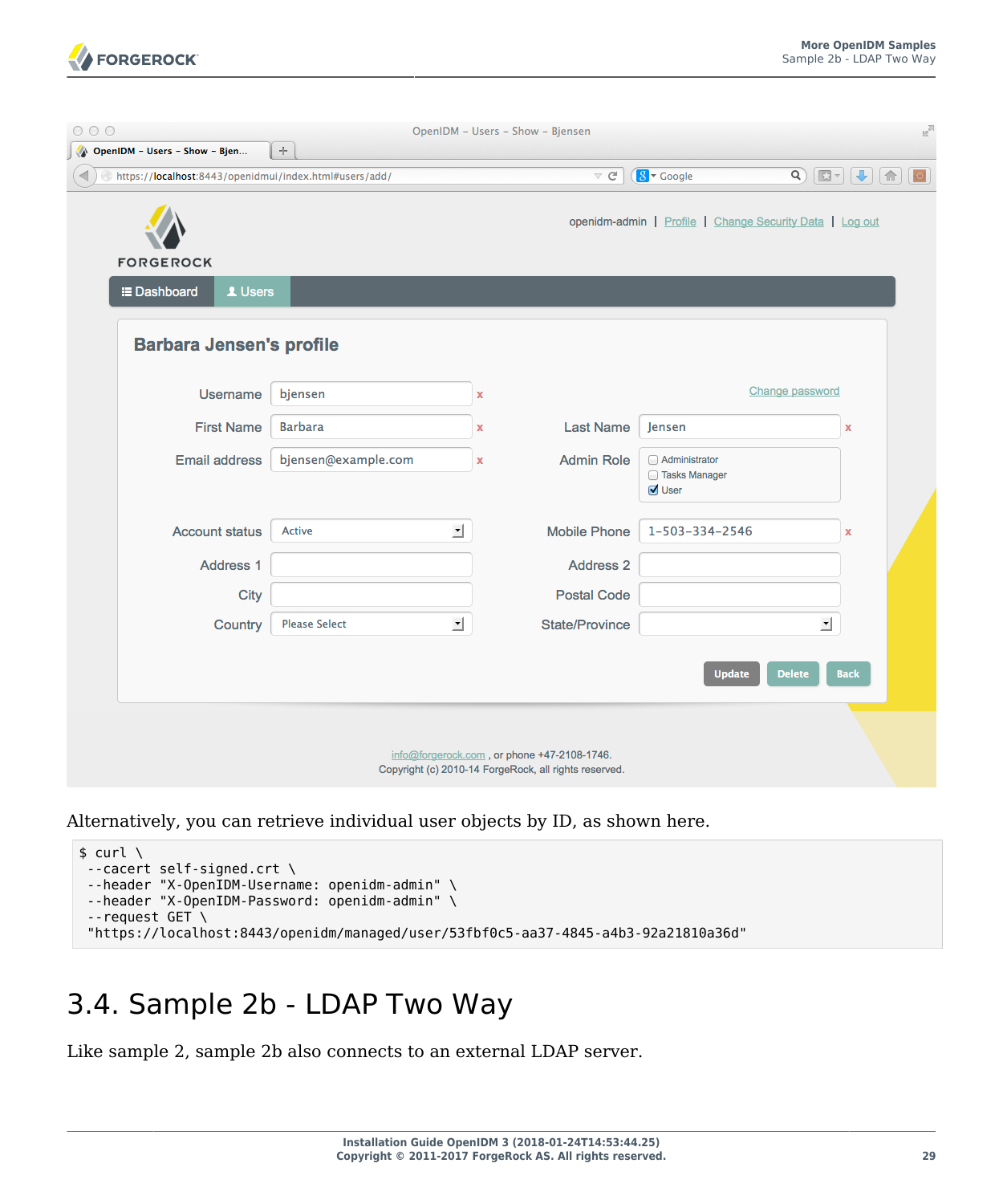Unlike sample 2, however, sample 2b has two mappings configured, one from the LDAP server to the OpenIDM repository, and the other from the OpenIDM repository to the LDAP server.

### 3.4.1. External LDAP Configuration

Configure the LDAP server as for sample 2, [Section 3.3.1, "LDAP Server Configuration".](#page-29-2) The LDAP user must have write access to create users from OpenIDM on the LDAP server.

When configuring the LDAP server, be sure to import the appropriate LDIF file, in this case,  $\sqrt{path/to}/$ openidm/samples/sample2b/data/Example.ldif

### 3.4.2. Install the Sample

Prepare OpenIDM as described in [Section 3.1.2, "Preparing OpenIDM",](#page-28-2) then start OpenIDM with the configuration for sample 2b.

```
$ cd /path/to/openidm
$ ./startup.sh -p samples/sample2b
```
### 3.4.3. Running the Sample

Run reconciliation over the REST interface.

```
$ curl \lambda--cacert self-signed.crt \
--header "X-OpenIDM-Username: openidm-admin" \
 --header "X-OpenIDM-Password: openidm-admin" \
 --header "Content-Type: application/json" \
 --request POST \
  "https://localhost:8443/openidm/recon?_action=recon&mapping=systemLdapAccounts_managedUser"
```
Successful reconciliation returns a reconciliation run ID.

With the configuration of sample 2b, OpenIDM creates user objects from LDAP in OpenIDM, assigning the new objects random unique IDs. To list user objects by ID, run a query over the REST interface.

```
$curl \--cacert self-signed.crt \
 --header "X-OpenIDM-Username: openidm-admin" \
 --header "X-OpenIDM-Password: openidm-admin" \
 --request GET \
  "https://localhost:8443/openidm/managed/user?_queryId=query-all-ids"
```
The resulting JSON object should include content similar to the following.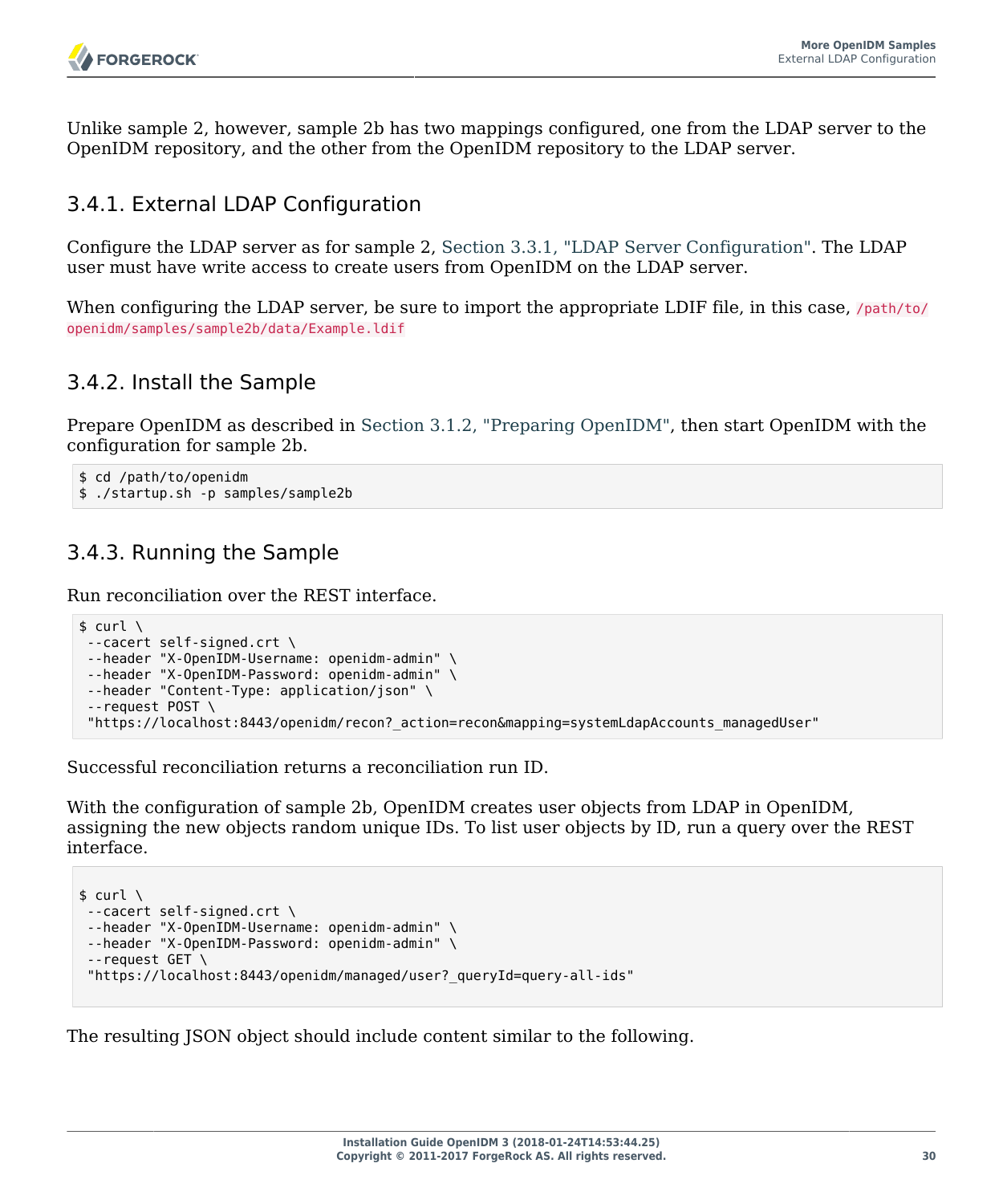```
{
 "result": [
\{ \{ \} "_id": "53fbf0c5-aa37-4845-a4b3-92a21810a36d"
       "_rev": "0",
     },
     {
       "_id": "6490489f-bbff-4855-808a-5c1862b09339"
       "_rev": "0",
 }
     "resultCount": 2,
     "pagedResultsCookie": null,
     "remainingPagedResults": -1,
],
 }
```
To retrieve the user, log into the UI, on an URI such as https://localhost:8443/openidmui as the administrative user

Alternatively, you can make a commons REST call to get a specific user object by ID.

```
$ \quad \text{curl} \quad \text{v}--cacert self-signed.crt \
 --header "X-OpenIDM-Username: openidm-admin" \
 --header "X-OpenIDM-Password: openidm-admin" \
 --request GET \
  "https://localhost:8443/openidm/managed/user/53fbf0c5-aa37-4845-a4b3-92a21810a36d"
```
Test the second mapping by creating a user in the OpenIDM repository. On UNIX:

```
$ \quad \text{curl} \quad \text{v}--cacert self-signed.crt \
 --header "X-OpenIDM-Username: openidm-admin" \
--header "X-OpenIDM-Password: openidm-admin" \
--header "Content-Type: application/json" \
--request POST \
 --data '{
 "mail":"fdoe@example.com",
     "sn":"Doe",
     "telephoneNumber":"555-1234",
     "userName":"fdoe",
     "givenName":"Felicitas",
     "description":"Felicitas Doe",
     "displayName":"fdoe"}' \
 "https://localhost:8443/openidm/managed/user?_action=create"
```
On Windows: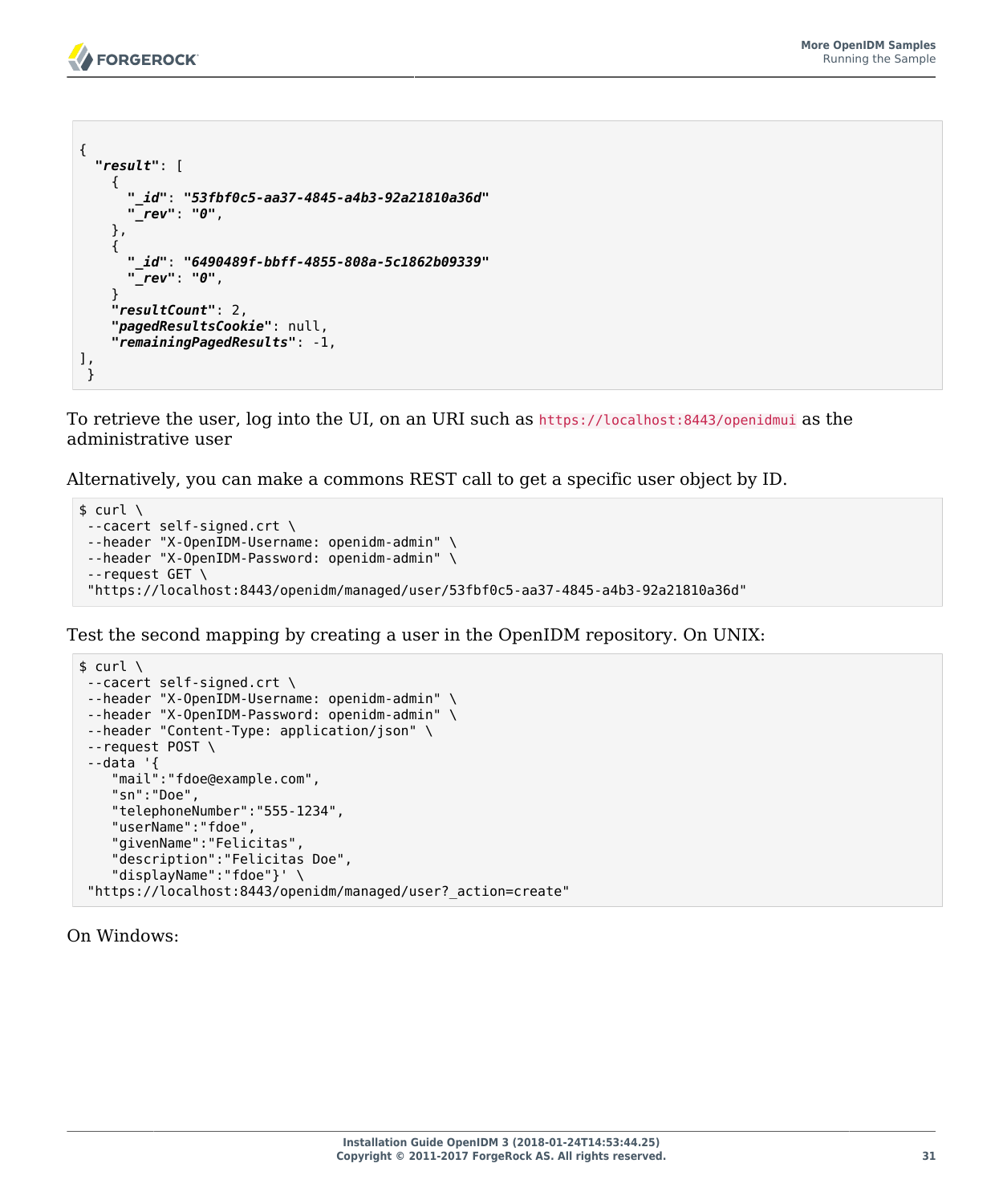```
s curl \hat{ }--cacert self-signed.crt ^
--header "X-OpenIDM-Username: openidm-admin" ^
--header "X-OpenIDM-Password: openidm-admin" ^
--header "Content-Type: application/json" ^
 --request POST ^
 --data "{
  \"mail\":\"fdoe@example.com\",
  \"sn\":\"Doe\",
  \"telephoneNumber"\:\"555-1234\",
  \"userName\":\"fdoe\",
  \"givenName\":\"Felicitas\",
  \"description\":\"Felicitas Doe\",
  \"displayName\":\"fdoe\"}" ^
  "https://localhost:8443/openidm/managed/user?_action=create"
```
By default, automatic synchronization is enabled. This means that when you update a managed object, any mappings defined in the sync.json file that have the managed object as the source are automatically executed to update the target system. For more information, see *Synchronization Mappings File* in the *Integrator's Guide* in the *Integrator's Guide*.

Test that the automatic reconciliation has been successful by locating the new user in the LDAP directory.

```
$ /path/to/OpenDJ/bin/ldapsearch \
 -bindDN "cn=Directory Manager" \
 -bindPassword password \
 -hostname localhost \
 -port 1389 \
 -baseDN "dc=example,dc=com" \
  "uid=fdoe" 
dn: uid=fdoe,ou=People,dc=example,dc=com
mail: fdoe@example.com
givenName: Felicitas
objectClass: person
objectClass: organizationalPerson
objectClass: inetOrgPerson
objectClass: top
uid: fdoe
cn: Felicitas Doe
sn: Doe
```
# 3.5. Sample 2c - Synchronizing LDAP Group Membership

Like sample 2b, sample 2c also connects to an external LDAP server. The only difference is that in sample 2c, LDAP Group Memberships are synchronized.

## 3.5.1. External LDAP Configuration

Configure the LDAP server as for sample 2, [Section 3.3.1, "LDAP Server Configuration".](#page-29-0) The LDAP user must have write access to create users from OpenIDM on the LDAP server.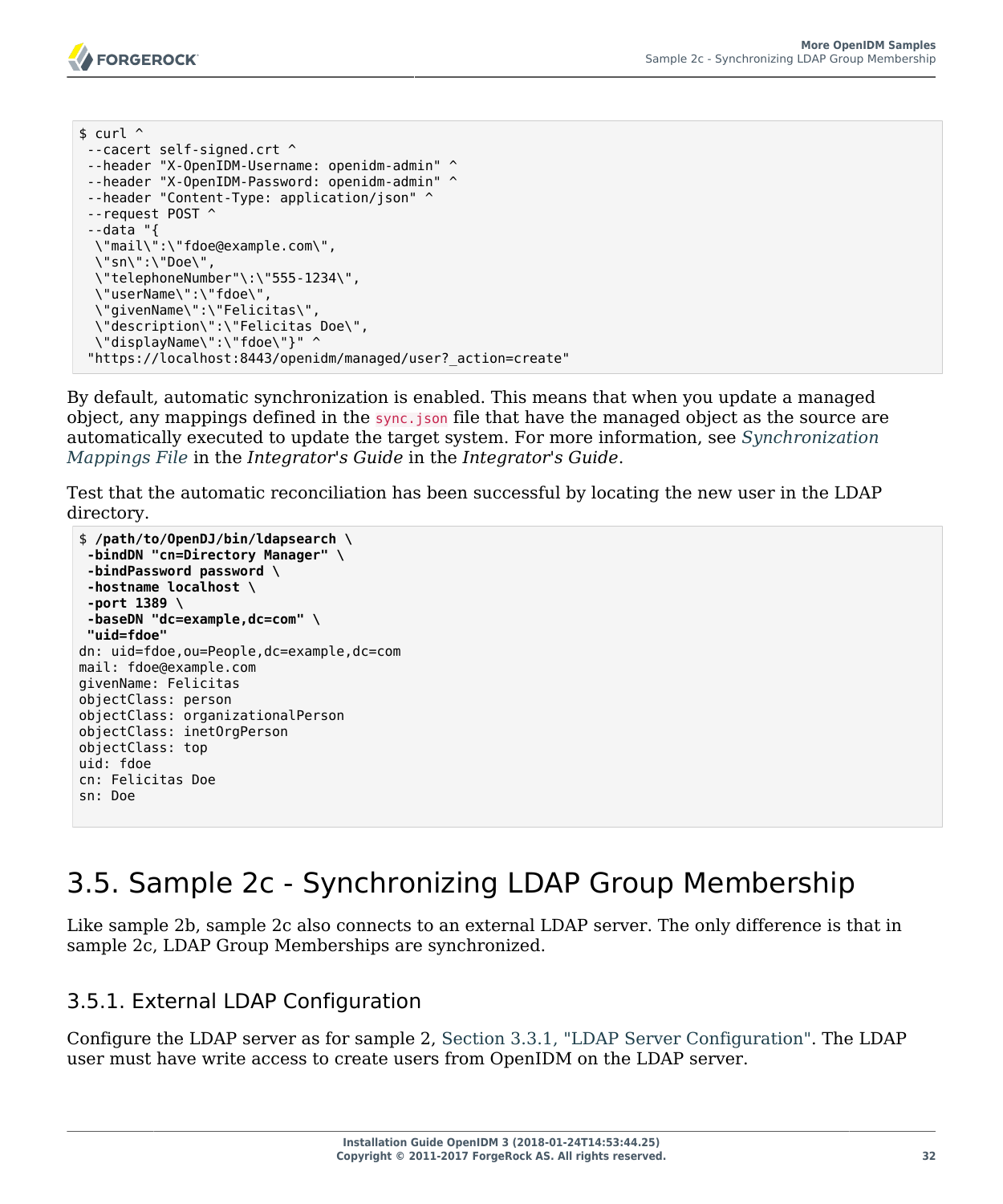

In addition, two LDAP Groups should be created, which can be found in the LDIF file: openidm/samples/ sample2c/data/Example.ldif:

```
dn: ou=Groups,dc=example,dc=com
ou: Groups
objectClass: organizationalUnit
objectClass: top
dn: cn=openidm,ou=Groups,dc=example,dc=com
uniqueMember: uid=jdoe,ou=People,dc=example,dc=com
cn: openidm
objectClass: groupOfUniqueNames
objectClass: top
dn: cn=openidm2,ou=Groups,dc=example,dc=com
uniqueMember: uid=bjensen,ou=People,dc=example,dc=com
cn: openidm2
objectClass: groupOfUniqueNames
objectClass: top
```
The users with DNs uid=jdoe,ou=People,dc=example,dc=com and uid=bjensen,ou=People,dc=example,dc=com are also imported with the Example.ldif file. (The user bjensen is essentially a "dummy" user, provided for compliance with RFC 4519, which stipulates that every group0fUniqueNames object must contain at least one uniqueMember. User bjensen is not actually used in this sample.)

## 3.5.2. Install the Sample

Prepare OpenIDM as described in [Section 3.1.2, "Preparing OpenIDM",](#page-28-0) then start OpenIDM with the configuration for sample 2c.

```
$ cd /path/to/openidm
$ ./startup.sh -p samples/sample2c
```
## 3.5.3. Running the Sample

Run reconciliation over the REST interface.

```
$ curl \
 --cacert self-signed.crt \
 --header "X-OpenIDM-Username: openidm-admin" \
 --header "X-OpenIDM-Password: openidm-admin" \
 --header "Content-Type: application/json" \
 --request POST \
  "https://localhost:8443/openidm/recon?_action=recon&mapping=systemLdapAccounts_managedUser"
```
Successful reconciliation returns a reconciliation run ID.

With the configuration of sample 2c, OpenIDM creates user objects from LDAP in OpenIDM, assigning the new objects random unique IDs. To list user objects by ID, run a query over the REST interface.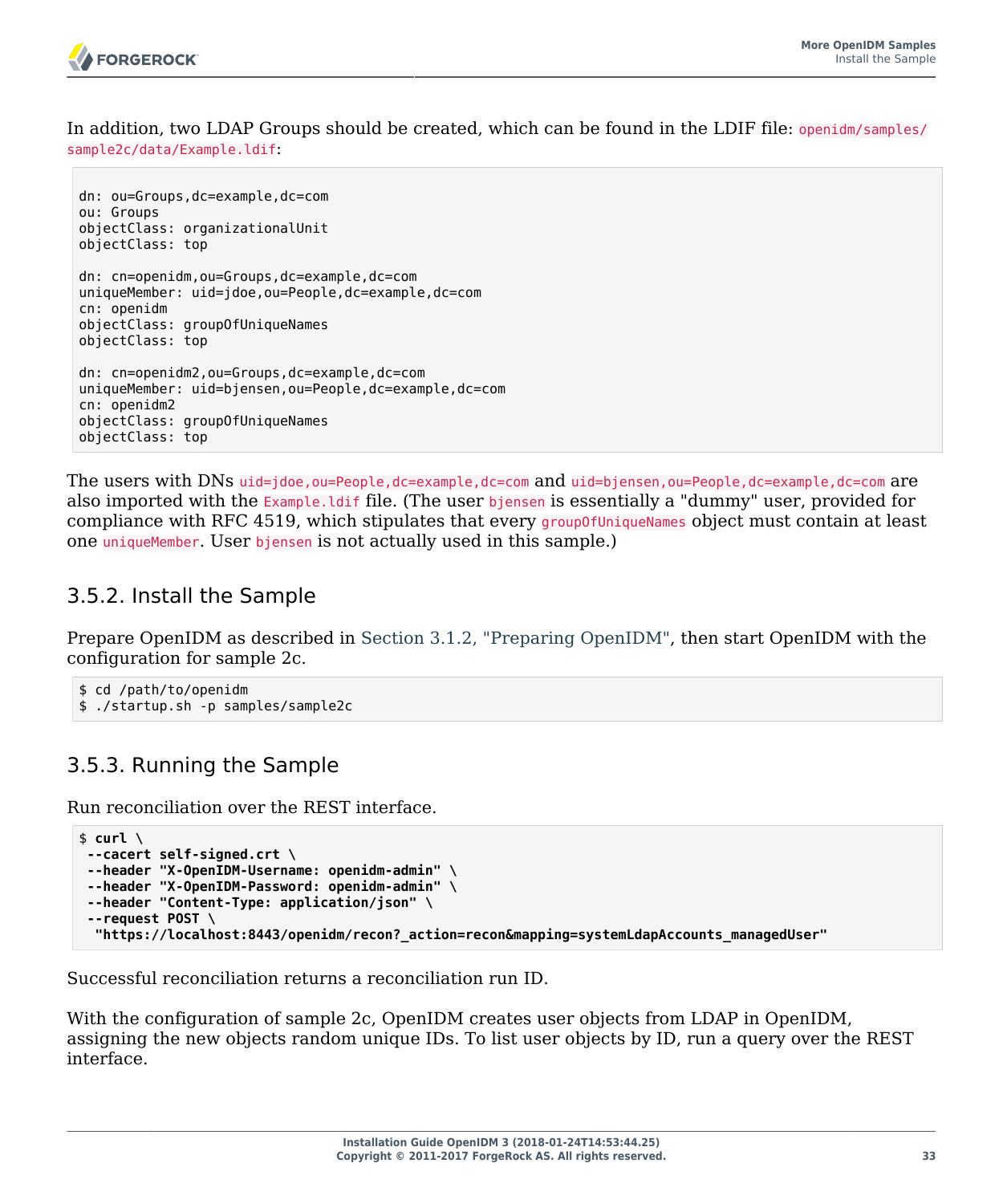```
$ curl \setminus--cacert self-signed.crt \
--header "X-OpenIDM-Username: openidm-admin" \
--header "X-OpenIDM-Password: openidm-admin" \
 --request GET \
 "https://localhost:8443/openidm/managed/user?_queryId=query-all-ids"
```
The resulting JSON object should appear similar to the following:

```
{
   "result": [
     {
       "_id": "53fbf0c5-aa37-4845-a4b3-92a21810a36d"
       "_rev": "0",
     }
     {
       "_id": "56f0fb7e-3837-464d-b9ec-9d3b6af665c3",
        "_rev": "0"
 }
\blacksquare "resultCount": 2,
     "pagedResultsCookie": null,
     "remainingPagedResults": -1,
  }
```
You should now be able to retrieve John Doe's user object in the UI, navigating to the domain for OpenIDM such as https://localhost:8443/openidmui. Alternatively, you can retrieve John Doe's user object at the command line by his ID.

```
$ curl \
 --cacert self-signed.crt \
 --header "X-OpenIDM-Username: openidm-admin" \
 --header "X-OpenIDM-Password: openidm-admin" \
 --request GET \
  "https://localhost:8443/openidm/managed/user/53fbf0c5-aa37-4845-a4b3-92a21810a36d"
```
The user object should contain a property like:

"ldapGroups":["cn=openidm,ou=Groups,dc=example,dc=com"]

Now change the user on the OpenIDM side with the following REST call (on UNIX):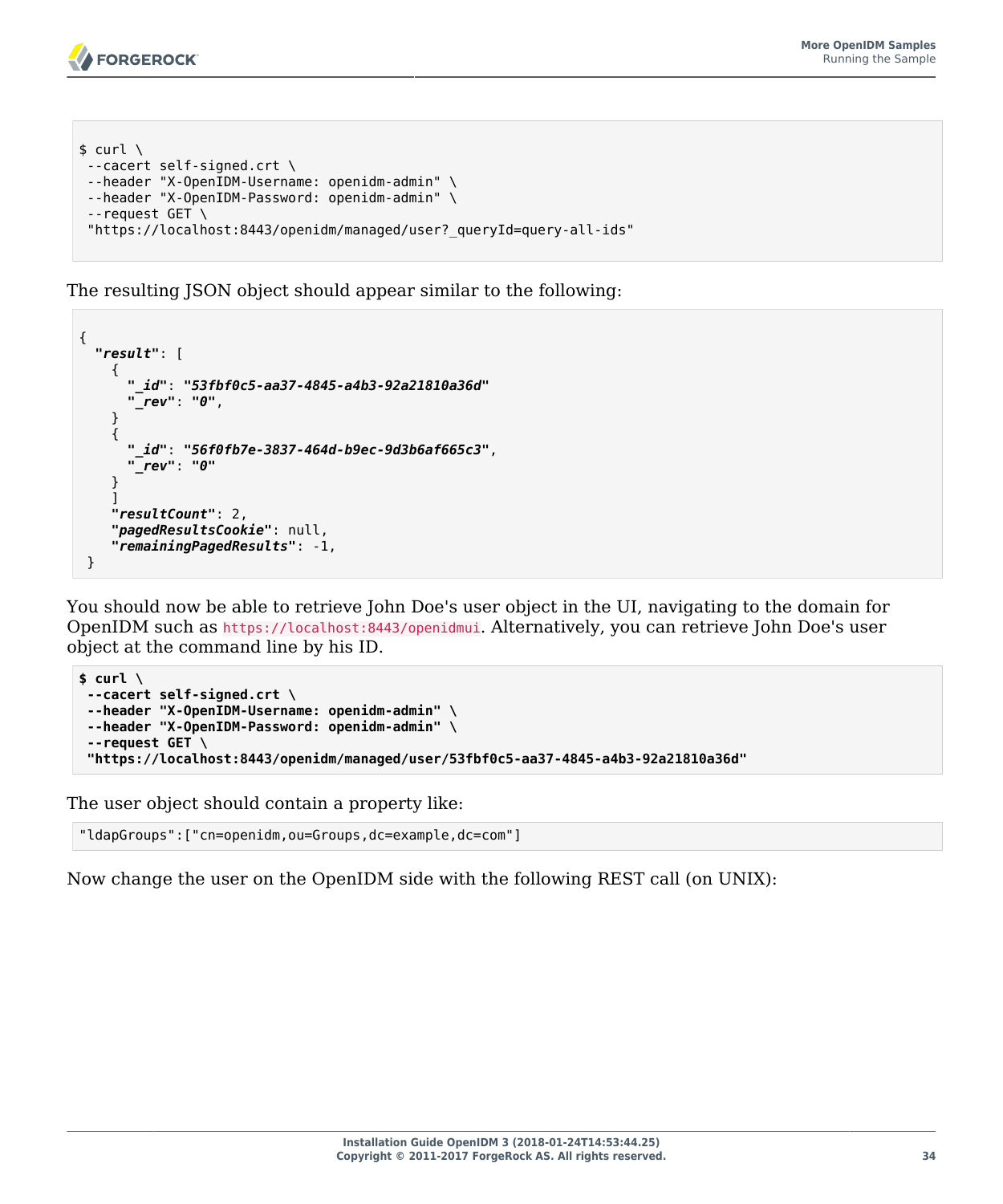```
$ curl \
--cacert self-signed.crt \
--header "X-OpenIDM-Username: openidm-admin" \
--header "X-OpenIDM-Password: openidm-admin" \
--header "Content-Type: application/json" \
--request POST \
--data '[
     {
       "operation":"replace",
       "field":"/ldapGroups",
       "value": ["cn=openidm2,ou=Groups,dc=example,dc=com"]
    }
1' \lambda "https://localhost:8443/openidm/managed/user?_action=patch&_queryId=for-userName&uid=jdoe"
```
On Windows, you might need to escape certain characters, so your REST call would look like this:

```
$ curl ^
--cacert self-signed.crt ^
--header "X-OpenIDM-Username: openidm-admin" ^
--header "X-OpenIDM-Password: openidm-admin" ^
--header "Content-Type: application/json" ^
--request POST ^
--data "[
    {
    \"operation\":\"replace\",
    \"field\":\"\/ldapGroups\",
    \"value\": [\"cn=openidm2,ou=Groups,dc=example,dc=com\"]
    }
 ]" ^
 "https://localhost:8443/openidm/managed/user?_action=patch&_queryId=for-userName&uid=jdoe"
```
#### This will change the user's **IdapGroups** property in OpenIDM from

"cn=openidm,ou=Groups,dc=example,dc=com" to "cn=openidm2,ou=Groups,dc=example,dc=com" and, as a result, the user will be removed from the one LDAP group and added to the other LDAP group on OpenDJ.

Retrieve John Doe's user object again and notice the changed "ldapGroups" property.

```
$ curl \
--cacert self-signed.crt \
--header "X-OpenIDM-Username: openidm-admin" \
--header "X-OpenIDM-Password: openidm-admin" \
 --request GET \
 "https://localhost:8443/openidm/managed/user/56f0fb7e-3837-464d-b9ec-9d3b6af665c3"
```
By default, automatic synchronization is enabled. This means that when you update a managed object, any mappings defined in the sync. json file that have the managed object as the source are automatically executed to update the target system. For more information, see *Synchronization Mappings File* in the *Integrator's Guide* in the *Integrator's Guide*.

# 3.6. Sample 2d - Synchronizing LDAP Groups

Sample 2d also connects to an external LDAP server. This sample focuses on LDAP Group synchronization.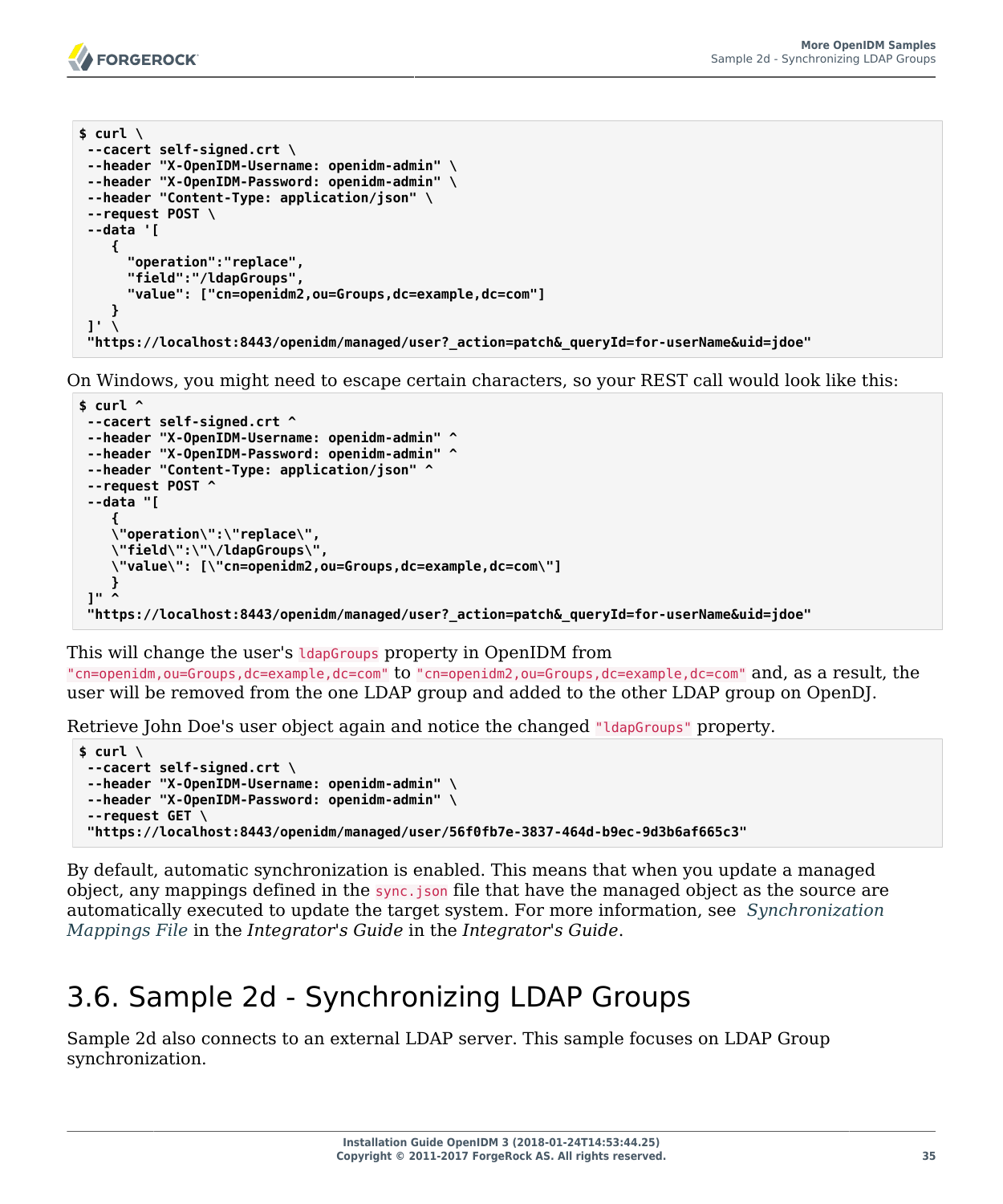## 3.6.1. External LDAP Configuration

Configure the LDAP server as for sample 2, [Section 3.3.1, "LDAP Server Configuration".](#page-29-0) The LDAP user must have write access to create users from OpenIDM on the LDAP server.

In addition, two LDAP Groups should be created, which can be found in the LDIF file: openidm/samples/ sample2d/data/Example.ldif (if they have not already been added through sample 2c):

```
dn: ou=Groups,dc=example,dc=com
ou: Groups
objectClass: organizationalUnit
objectClass: top
dn: cn=openidm,ou=Groups,dc=example,dc=com
uniqueMember: uid=jdoe,ou=People,dc=example,dc=com
cn: openidm
objectClass: groupOfUniqueNames
objectClass: top
dn: cn=openidm2,ou=Groups,dc=example,dc=com
uniqueMember: uid=bjensen,ou=People,dc=example,dc=com
uniqueMember: uid=jdoe,ou=People,dc=example,dc=com
cn: openidm2
objectClass: groupOfUniqueNames
objectClass: top
```
The user with dn uid=jdoe, ou=People,dc=example,dc=com is also imported with the Example.ldif file.

There is an additional user, bjensen in the sample LDIF file. This user is essentially a "dummy" user, provided for compliance with RFC 4519, which stipulates that every group0fUniqueNames object must contain at least one uniqueMember. bjensen is not actually used in this sample.

## 3.6.2. Install the Sample

Prepare OpenIDM as described in [Section 3.1.2, "Preparing OpenIDM",](#page-28-0) then start OpenIDM with the configuration for sample 2d.

```
$ cd /path/to/openidm
$ ./startup.sh -p samples/sample2d
```
## 3.6.3. Running the Sample

Run reconciliation *for the groups mapping* over the REST interface.

```
$ curl \
--cacert self-signed.crt \
--header "X-OpenIDM-Username: openidm-admin" \
--header "X-OpenIDM-Password: openidm-admin" \
--header "Content-Type: application/json" \
 --request POST \
 "https://localhost:8443/openidm/recon?_action=recon&mapping=systemLdapGroups_managedGroup"
```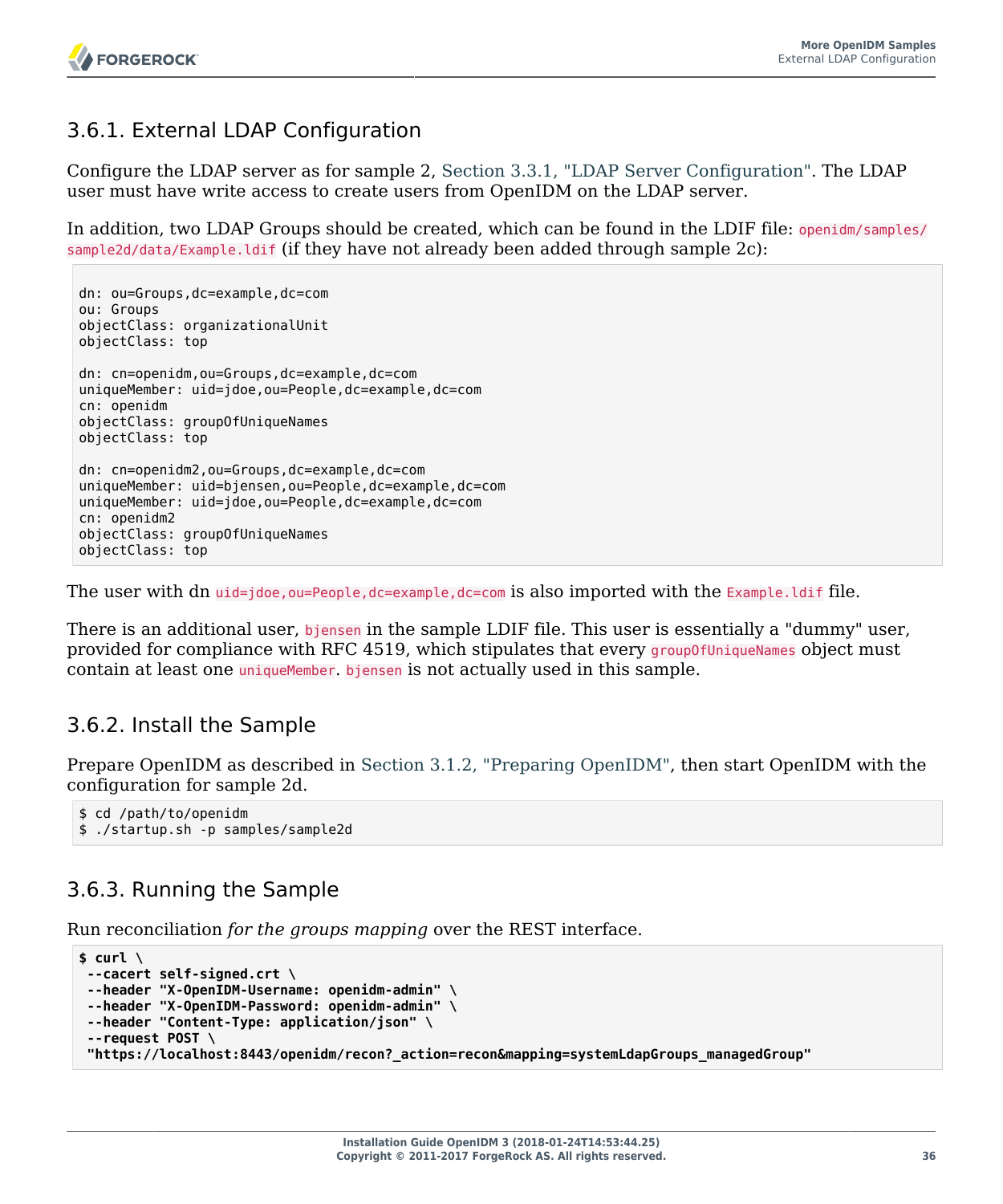Successful reconciliation returns a reconciliation run ID.

With the configuration of sample 2d, OpenIDM creates group objects from LDAP in OpenIDM. To list group objects by ID, run a query over the REST interface.

```
$ curl \
--cacert self-signed.crt \
--header "X-OpenIDM-Username: openidm-admin" \
--header "X-OpenIDM-Password: openidm-admin" \
--request GET
 "https://localhost:8443/openidm/managed/group?_queryId=query-all-ids"
```
The resulting JSON object should include content similar to the following.

```
{
    "result":[
       {
           "_id":"3c704429-aacd-4995-816a-fac33451c642"
           "_rev": "0",
       },
       {
           "_id":"b0982152-5099-4358-bdd1-45a39ebe0d77"
           "_rev": "0",
       }
    ]
     "resultCount": 2,
     "pagedResultsCookie": null,
     "remainingPagedResults": -1,
}
```
To retrieve a group, get the object by ID.

```
$ curl \
 --cacert self-signed.crt \
 --header "X-OpenIDM-Username: openidm-admin" \
 --header "X-OpenIDM-Password: openidm-admin" \
 --request GET \
  "https://localhost:8443/openidm/managed/group/b0982152-5099-4358-bdd1-45a39ebe0d77"
```
Your group's object should be similar to the following:

```
{
     "name": [
       "openidm"
     ],
     "uniqueMember": [
       "uid=jdoe,ou=People,dc=example,dc=com"
     ],
     "description": [],
     "dn": "cn=openidm,ou=Groups,dc=example,dc=com",
     "_rev": "0",
     "_id": "b0982152-5099-4358-bdd1-45a39ebe0d77"
}
```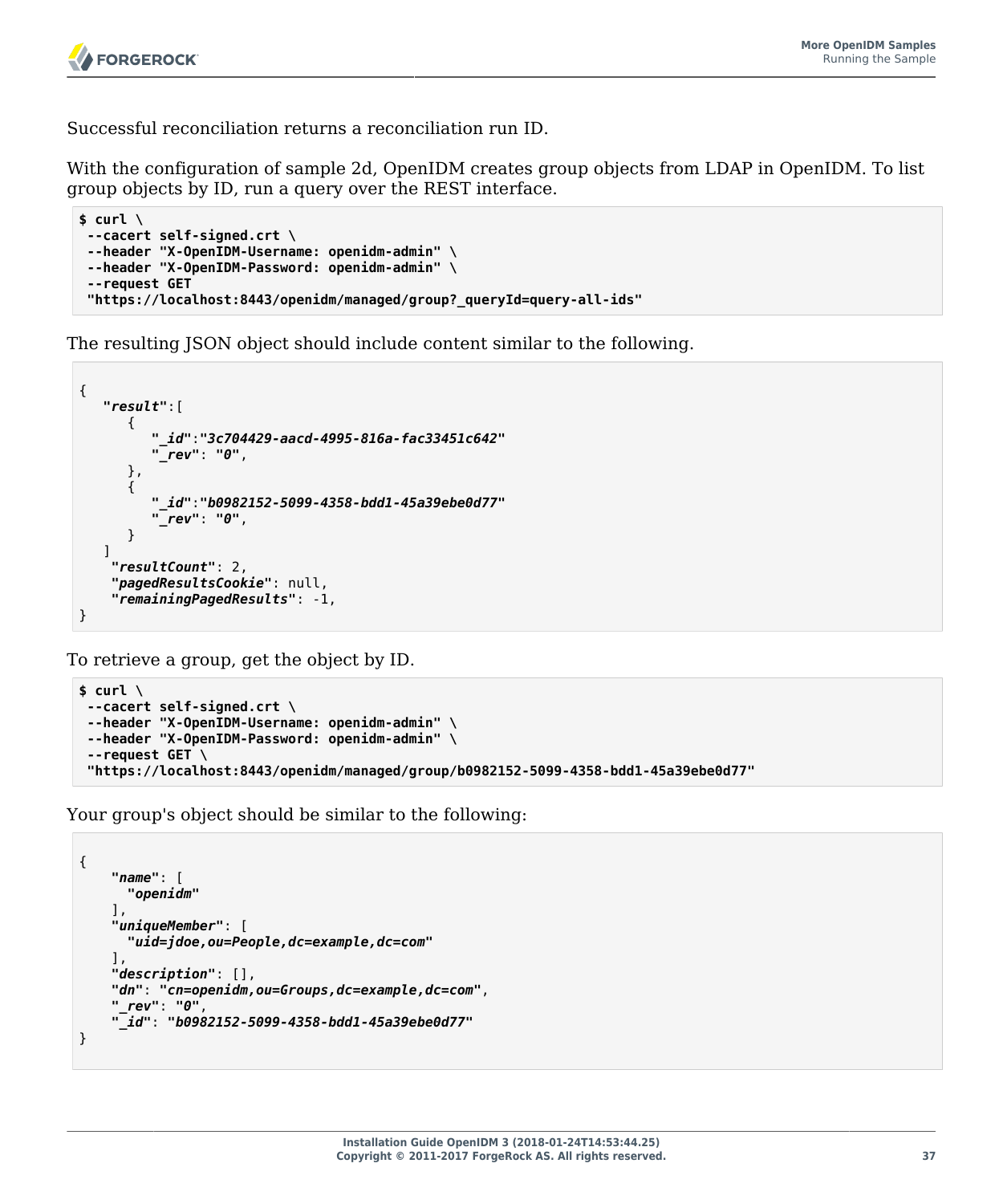# 3.7. Sample 3 - Scripted SQL

Sample 3 shows an example configuration for the Scripted SQL connector. The Scripted SQL connector allows OpenIDM to communicate with the database through configurable SQL scripts. Each operation, like create or delete, is represented by its own script.

In this sample, you will see how OpenIDM uses a scripted connection to a MySQL server. Do configure MySQL first, before starting OpenIDM.

After reconciliation with the existing MySQL database, you will be able to review users in the internal repository of OpenIDM.

Sample 3 uses the following file in the conf/ directory for the Scripted SQL connector: conf/ provisioner.openicf-scriptedsql.json. It cites customizable Groovy scripts in the /path/to/openidm/samples/ sample3/tools directory.

Prepare a fresh installation of OpenIDM before trying this sample.

## 3.7.1. External Configuration

In this example OpenIDM communicates with an external MySQL database server.

Make sure MySQL is running.

#### **Note**

If you want to test this sample on an existing MySQL database, examine the configurationProperties section of the provisioner.openicf-scriptedsql.json file. Change parameters such as host, database, password, and jdbcConnectionUrl to match your configuration.

The remainder of the Sample 3 documentation is based on the database schema that exists in the openidm/ samples/sample3/data directory.

The sample expects the following configuration for MySQL:

- The database is available on the local host.
- The database listens on port 3306.
- You can connect over the network to the database with user root and password password.
- MySQL serves a database called **HRDB** with a table called Users.
- The database schema is as described in the data definition language file, openidm/samples/sample3/ data/sample HR DB.mysql. Import the file into MySQL before running the sample.

```
$ mysql -u root -p < /path/to/openidm/samples/sample3/data/sample_HR_DB.mysql
Enter password:
$
```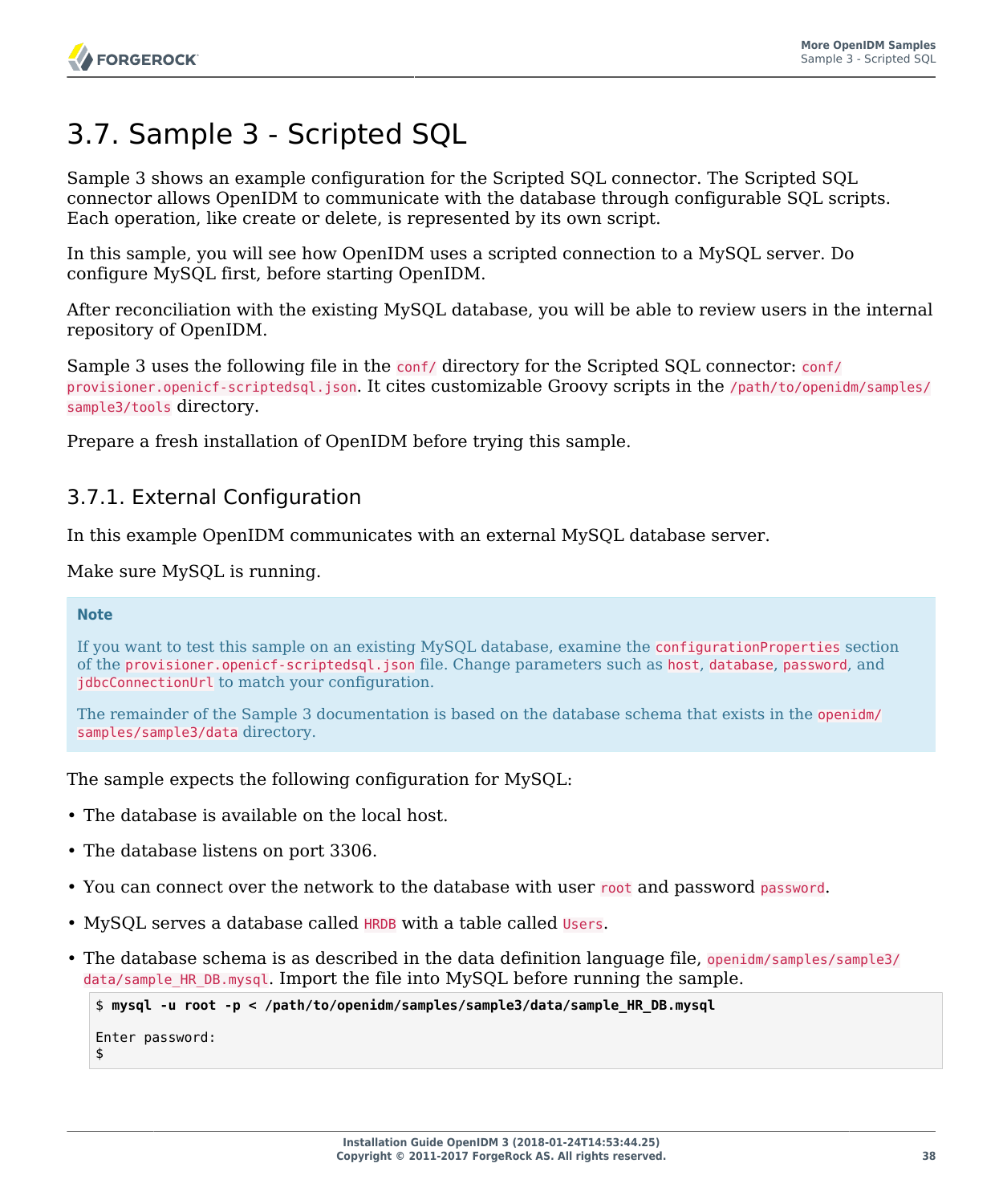

Once imported, you can review the contents of the sample in MySQL. The following command accesses the MySQL prompt:

\$ mysql -u root -p

From the mysql > prompt, use the following commands to review the users configured in the sample\_HR\_DB.mysql file:

```
mysql > use HRDB;
Reading table information for completion of table and column names
You can turn off this feature to get a quicker startup with -A
Database changed
mysql > select * from Users;
      +----+--------+--------------+-----------+----------+---------------+------...
     | id | uid | password | firstname | lastname | fullname | email...
      +----+--------+------------------------------------------+-----------+-----...
        | 1 | bob | e38ad2149... | Bob | Fleming | Bob Fleming | Bob. ...
      | 2 | rowley | 2aa60a8ff... | Rowley | Birkin | Rowley Birkin | Rowl ...
        | 3 | louis | 1119cfd37... | Louis | Balfour | Louis Balfour | Loui ...
                   | 4 | john | a1d7584da... | John | Smith | John Smith | John ...
     \vert 5 \vert jdoe \vert edba955d0... \vert John
                              +----+--------+------------------------------------------+-----------+---- ...
      5 rows in set (0.01 sec)
```
You can exit from the MySQL prompt with the **quit** command.

#### **Note**

The passwords in the output shown above are hashed to the SHA-1 standard, as they cannot be read into OpenIDM as cleartext.

The SHA-1 Hash function is used for compatibility reasons. When configuring a database for production, more secure algorithms should be used.

## 3.7.2. Install the Sample

- Prepare OpenIDM as described in [Section 3.1.2, "Preparing OpenIDM".](#page-28-0)
- Set up the MySQL driver for OpenIDM. Download MySQL Connector/J, version 5.1 or later. Unpack the download and copy the .jar into the openidm/bundle directory.

```
$ cp mysql-connector-java-version-bin.jar /path/to/openidm/bundle/
```
• Once the MySQL driver is in place, start OpenIDM with the configuration for sample 3.

```
$ cd /path/to/openidm
$ ./startup.sh -p samples/sample3
```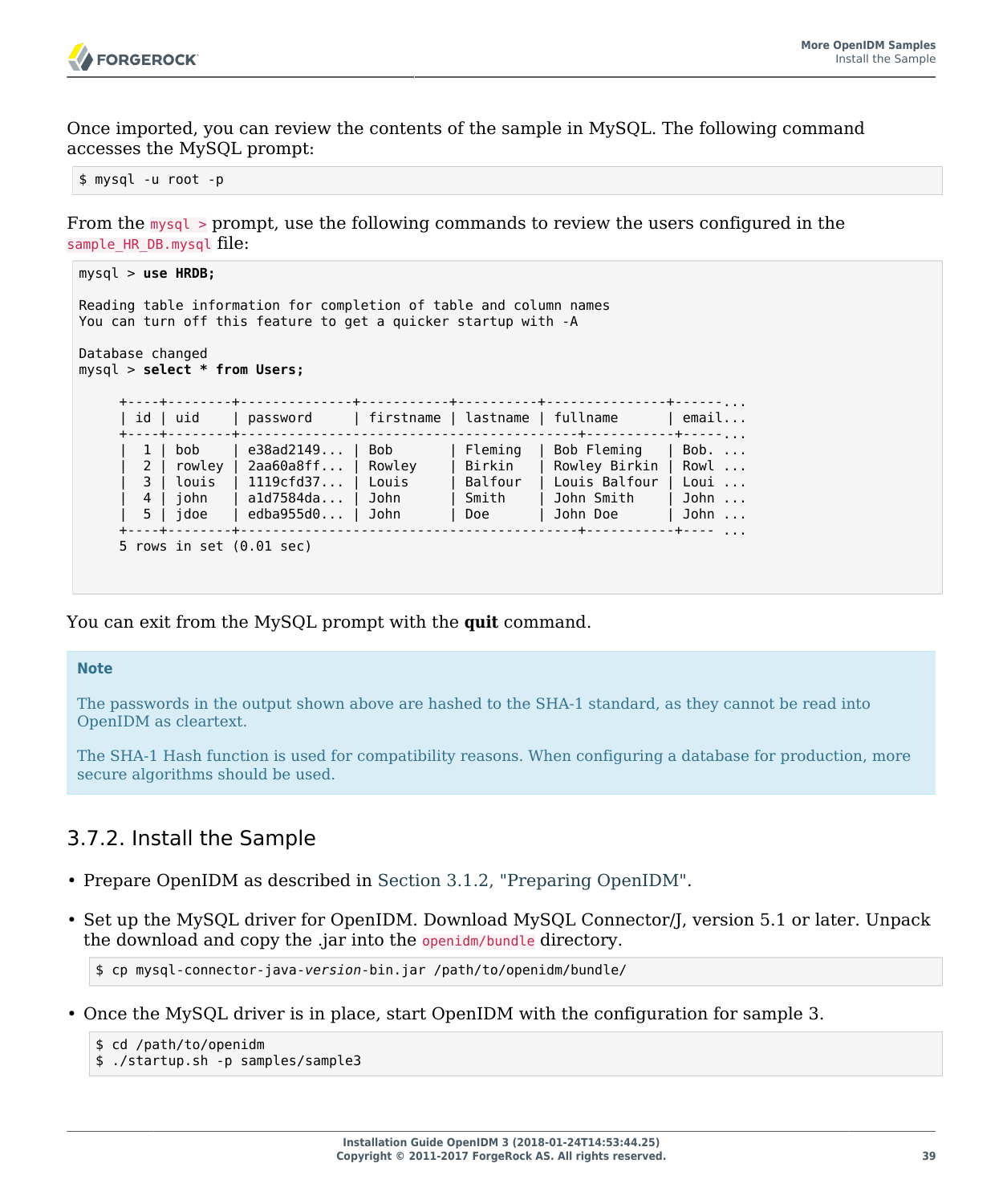

## 3.7.3. Run the Sample

The sample 3 sync. json configuration file contains a mapping to reconcile OpenIDM and the external database. Run the reconciliation with the following command.

```
$ \quad \text{curl} \quad \text{v}--cacert self-signed.crt \
--header "X-OpenIDM-Username: openidm-admin" \
--header "X-OpenIDM-Password: openidm-admin" \
--header "Content-Type: application/json" \
--request POST \
"https://localhost:8443/openidm/recon?_action=recon&mapping=systemHrdb_managedUser"
```
Reconciliation creates the five users from the database in the OpenIDM repository. Check the result with the following command.

```
$ \quad \text{curl} \quad \text{ } \quad--cacert self-signed.crt \
 --header "X-OpenIDM-Username: openidm-admin" \
 --header "X-OpenIDM-Password: openidm-admin" \
 --request GET \
  "https://localhost:8443/openidm/managed/user?_queryId=query-all-ids"
```
The output includes the identifier **id** for each user.

```
{
     "result": [ {
          "_id": "8366a23d-f6cf-46df-9746-469bf45aafcd",
          "_rev": "0"
     },
      {
          "_id": "3f90933b-9397-4897-84d0-03ed8d99f61e",
          "_rev": "0"
     },
\left\{ \begin{array}{c} \end{array} \right. "_id": "8fbf759d-bebc-42ed-b321-b69487b4470f",
          "_rev": "0"
     },
\{ \{ \} "_id": "9592de42-a8ef-4db3-9c6c-7d191e39b084",
          "_rev": "0"
     },
\{ \{ \} "_id": "d933441b-684b-446c-a89e-01eca6d21ef3",
          "_rev": "0"
     },
\{ \{ \} "_id": "fd962b71-752a-444b-8492-35bff57bec69",
            "_rev": "0"
      } ],
      "resultCount": 6,
      "pagedResultsCookie": null,
     "remainingPagedResults": -1
}
```
You can get more information about users with any of the following three methods: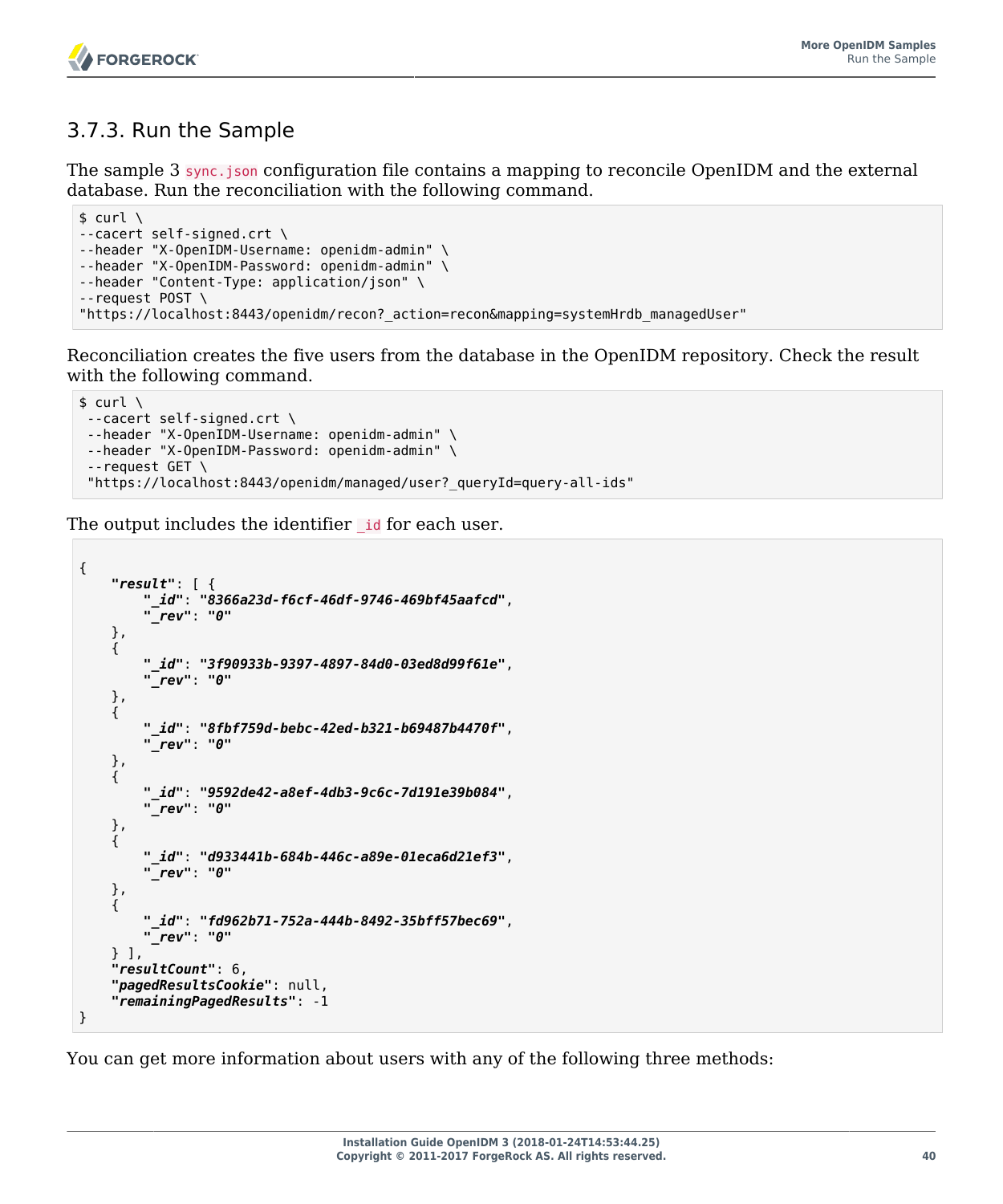

You can review the users from the UI, navigating to the domain where OpenIDM is installed, with a URL similar to https://localhost:8443/openidmui

Alternatively, to view all fields for a single user, based on its id, run the following command:

```
$ \quad \text{curl} \quad \text{ } \ \text{ }--cacert self-signed.crt \
 --header "X-OpenIDM-Username: openidm-admin" \
 --header "X-OpenIDM-Password: openidm-admin" \
 --request GET \
  "https://localhost:8443/openidm/managed/user/8366a23d-f6cf-46df-9746-469bf45aafcd"
```
You can query specific fields with a REST call. For example, the following command displays the unique ID and the givenName of all managed users:

```
$ \quad \text{curl} \quad \text{v}--cacert self-signed.crt \
--header "X-OpenIDM-Username: openidm-admin" \
--header "X-OpenIDM-Password: openidm-admin" \
 --request GET \
 "https://localhost:8443/openidm/managed/user?_queryId=query-all&fields=_openidm_id,givenName"
```
# 3.8. Sample 4 - CSV to XML File

Sample 4 works with two databases, a comma-separated value file and an XML file. There is no need to include any external resources.

A correlation query is used to relate the records in these two files.

## 3.8.1. Install the Sample

No external configuration is required for this sample. Prepare OpenIDM as described in [Section 3.1.2, "Preparing OpenIDM",](#page-28-0) then start up OpenIDM with the configuration of sample 4.

```
$ cd /path/to/openidm
$ ./startup.sh -p samples/sample4
```
## 3.8.2. Check and then Run the Sample

The sample4/data/hr.csv file contains two example users. The first line of the file sets the attribute names.

Review the current contents of the database in the sample4/data/xmlConnectorData.xml file. For comparison purposes, make a copy of the file in a temporary directory with a command like:

\$ cp /path/to/openidm/samples/sample4/data/xmlConnectorData.xml /tmp/

The reconciliation command run here uses the information from the hr.csv file to update the database in the sample4/data/xmlConnectorData.xml file.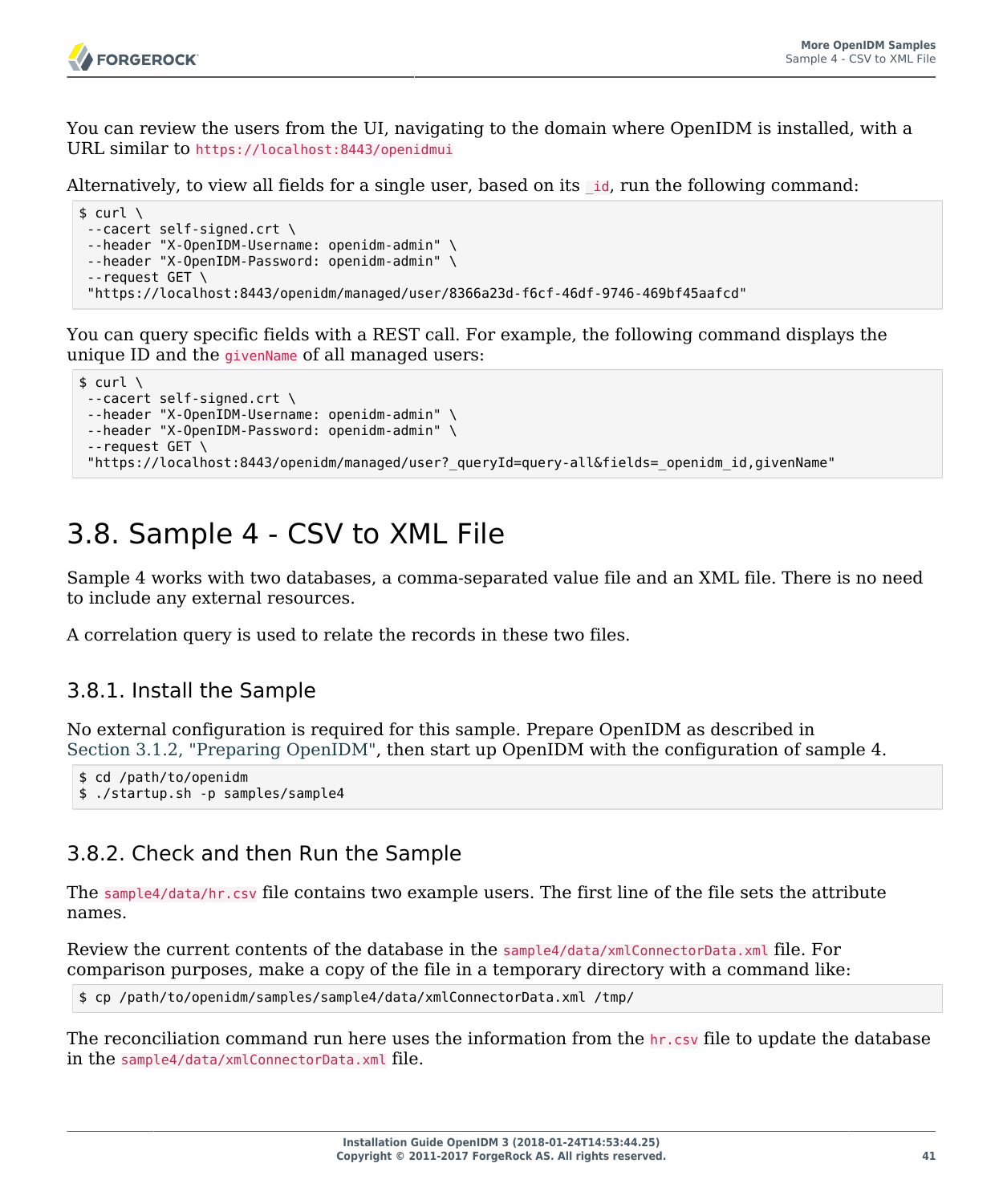```
$ curl \lambda--cacert self-signed.crt \
--header "X-OpenIDM-Username: openidm-admin" \
--header "X-OpenIDM-Password: openidm-admin" \
--header "Content-Type: application/json" \
 --request POST \
 "https://localhost:8443/openidm/recon?_action=recon&mapping=csv_xmlfile"
```
Check the results of reconciliation. Review the updated contents of the sample4/data/ xmlConnectorData.xml file.

If you want to experiment further, try changing the data in the hr.csv file. Run the noted reconciliation command again.

These users will not be visible from the OpenIDM UI, since they are mapped directly between the XML and CSV files. The internal OpenIDM repository is not updated in this sample.

# 3.9. Sample 5 - Synchronization of Two Resources

Sample 5 demonstrates the flow of data from one external resource to another. The resources are named LDAP and AD but in the sample, both directory-like resources are simulated with XML files.

You can optionally configure an outbound email service, if you want to receive emailed reconciliation summaries, as described in the following section.

## <span id="page-46-0"></span>3.9.1. Configure Email for the Sample

If you do not configure the email service, the functionality of the sample does not change. However, you might see the following message at the OpenIDM console when you run a reconciliation operation:

Email service not configured; report not generated.

To configure an email summary, follow these steps:

1. Copy the template external.email.json file from the /path/to/openidm/samples/misc directory:

```
$ cd /path/to/openidm
$ cp samples/misc/external.email.json samples/sample5/conf
```
- 2. Edit the external.email.json file for outbound email, as described in the chapter on *Sending Email* in the *Integrator's Guide*.
- 3. Edit the reconStats.js file from the /path/to/openidm/samples/sample5/script directory. Near the start of the file, configure the OpenIDM email service to send statistics to the email addresses of your choice: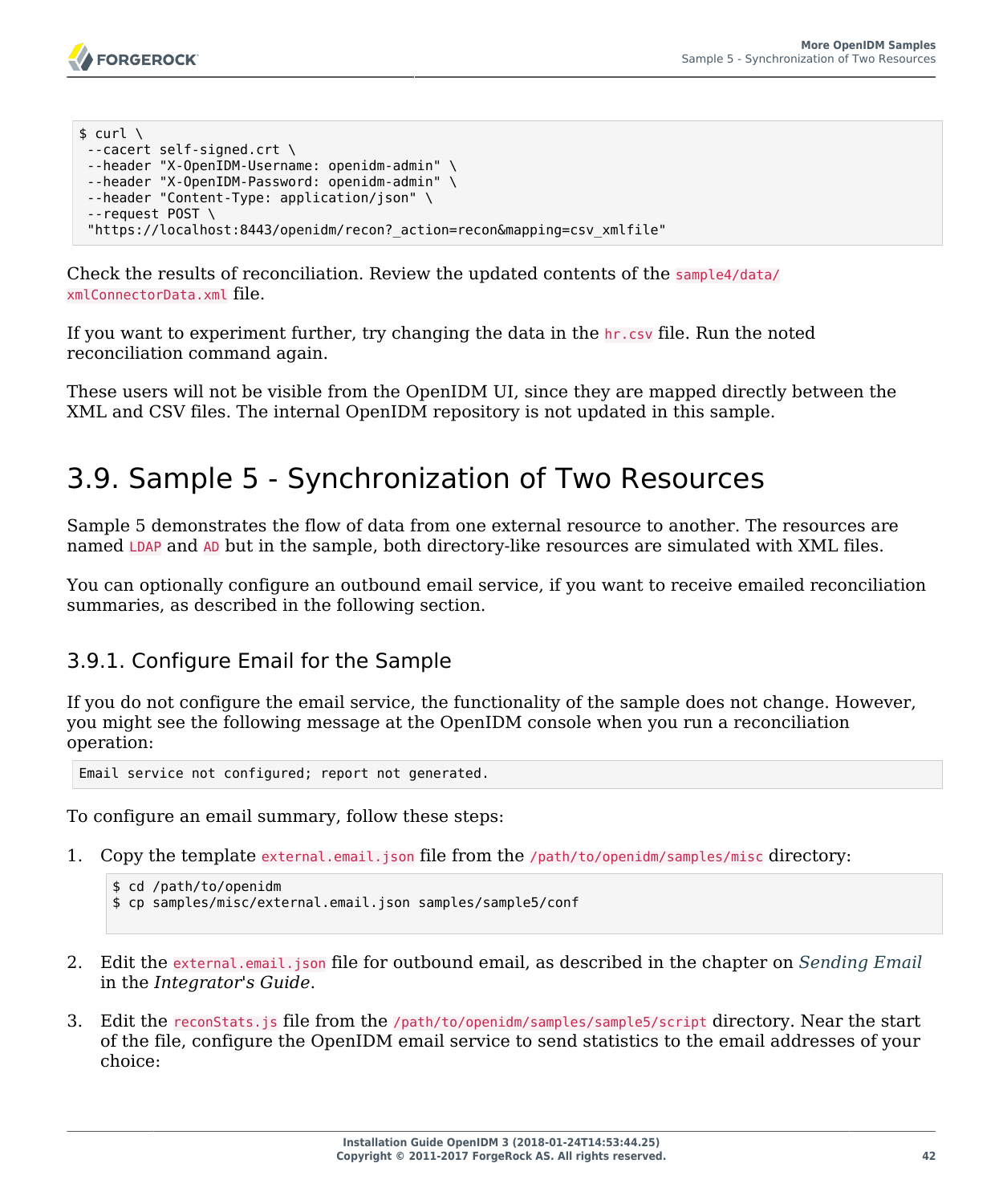```
var params = \{ //UPDATE THESE VALUES
       from : "openidm@example.com",
       to : "youremail@example.com",
       cc : "idmadmin2@example.com,idmadmin3@example.com",
       subject : "Recon stats for " + global.reconName,
       type : "text/html"
},
template,
```
## 3.9.2. Install the Sample

No external configuration is required for this sample. Prepare OpenIDM as described in [Section 3.1.2, "Preparing OpenIDM",](#page-28-0) then start OpenIDM with the configuration of sample 5.

```
$ cd /path/to/openidm
$ ./startup.sh -p samples/sample5
```
The XML files that simulate the resources are located in the openidm/samples/sample5/data/ folder. When you start OpenIDM with the sample 5 configuration, OpenIDM creates the  $x$ ml AD Data.xml file, which does not contain users until you run reconciliation.

## <span id="page-47-0"></span>3.9.3. Run the Sample

Run a reconciliation operation, to synchronize the contents of the simulated LDAP resource to the OpenIDM repository.

```
$ \quad \text{curl} \quad \text{ } \ \text{ }--cacert self-signed.crt \
 --header "X-OpenIDM-Username: openidm-admin" \
 --header "X-OpenIDM-Password: openidm-admin" \
 --header "Content-Type: application/json" \
 --request POST \
 "https://localhost:8443/openidm/recon?_action=recon&mapping=systemLdapAccounts_managedUser"
```
This command creates a user in the repository. It is not necessary to run a second reconciliation operation to synchronize the AD resource. Automatic synchronization propagates any change made to managed users in the OpenIDM repository to the simulated AD resource.

Review the contents of  $xm$  ad Data.xml. It should now contain information for the same user that was present in the startup version of the xml LDAP Data.xml file.

Alternatively, you can list users in the AD resource with the following command: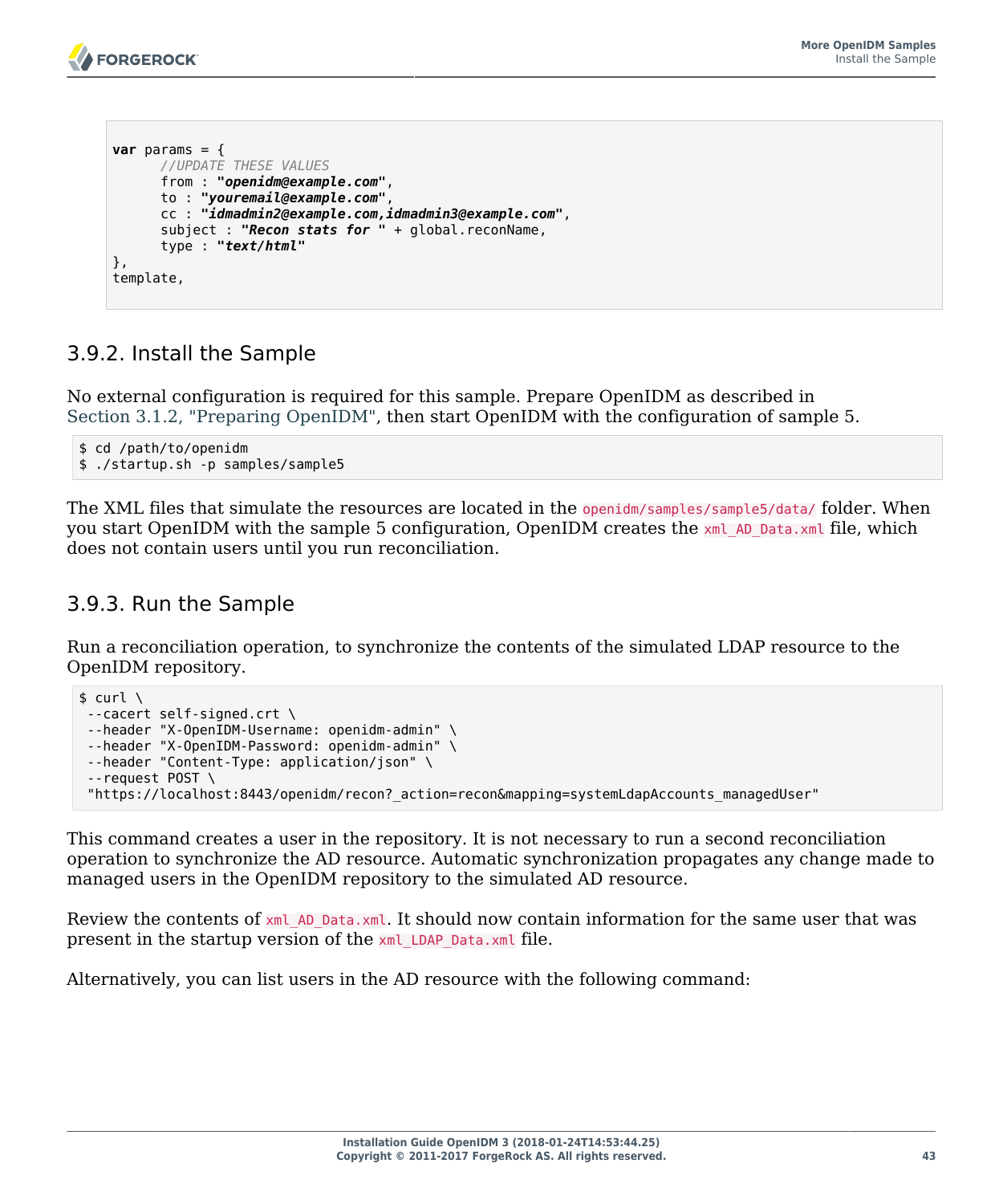

```
$ curl \
 --cacert self-signed.crt \
 --header "X-OpenIDM-Username: openidm-admin" \
 --header "X-OpenIDM-Password: openidm-admin" \
 --request GET \
  "https://localhost:8443/openidm/system/ad/account?_queryId=query-all-ids"
\{ "result" : [ {
     "name" : "DDOE1",
     "__UID__" : "8dad9df3-820d-41ea-a3ab-a80c241bbc98",
    \overline{\text{id}} : "8dad9df3-820d-41ea-a3ab-a80c241bbc98"
   } ],
     "resultCount" : 1,
     "pagedResultsCookie" : null,
     "remainingPagedResults" : -1
}
```
You can use the Lid of the user to read the user information from the AD resource, for example:

```
$ curl \
 --cacert self-signed.crt \
 --header "X-OpenIDM-Username: openidm-admin" \
 --header "X-OpenIDM-Password: openidm-admin" \
 --request GET \
  "https://localhost:8443/openidm/system/ad/account/8dad9df3-820d-41ea-a3ab-a80c241bbc98"
    {
   "email" : [ "mail1@example.com" ],
   "name" : "DDOE1",
   "__UID__" : "8dad9df3-820d-41ea-a3ab-a80c241bbc98",
   "firstname" : "Darth",
   "lastname" : "Doe",
   "_id" : "8dad9df3-820d-41ea-a3ab-a80c241bbc98"
}[
```
To verify that the sample is working, repeat the process. Set up a second user in the  $x$ ml LDAP Data.xml file. An example of how that file might appear with a second user  $(GDOE1)$  is shown here: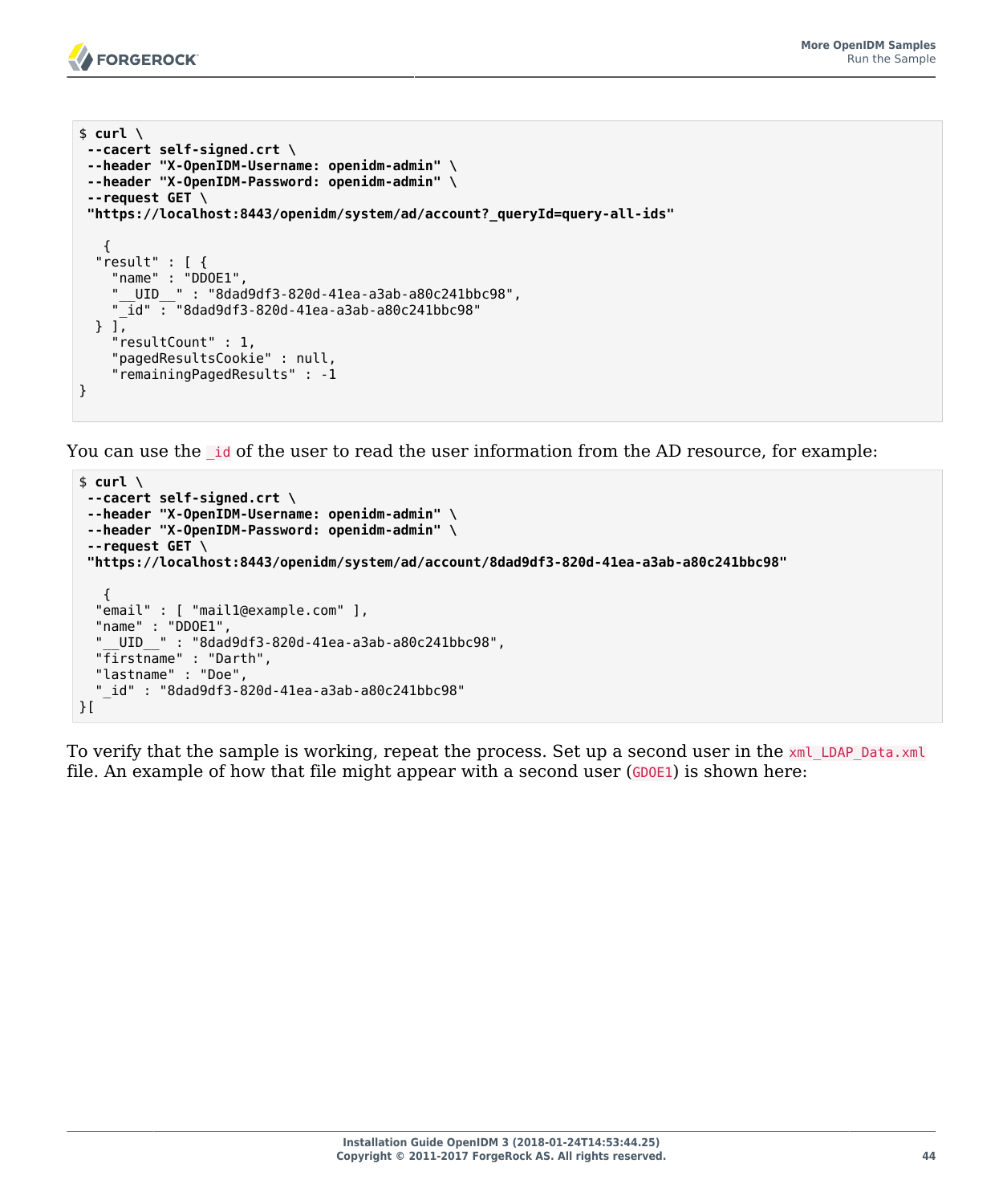

```
<?xml version="1.0" encoding="UTF-8"?>
<icf:OpenICFContainer
    xmlns:icf="http://openidm.forgerock.com/xml/ns/public/resource/openicf/resource-schema-1.xsd"
    xmlns:ri="http://openidm.forgerock.com/xml/ns/public/resource/instances/resource-schema-extension"
    xmlns:xsi="http://www.w3.org/2001/XMLSchema-instance"
    xsi:schemaLocation="http://openidm.forgerock.com/xml/ns/public/resource/instances/resource-schema-
extension
    samples/sample5/data/resource-schema-extension.xsd
    http://openidm.forgerock.com/xml/ns/public/resource/openicf/resource-schema-1.xsd
    data/resource-schema-1.xsd">
    <ri:__ACCOUNT__>
       <icf:__UID__>1</icf:__UID__>
       <icf:__PASSWORD__>TestPassw0rd2</icf:__PASSWORD__>
       <ri:firstname>Darth</ri:firstname>
        <icf:__DESCRIPTION__>Created By XML1</icf:__DESCRIPTION__>
       <icf:__NAME__>DDOE1</icf:__NAME__>
        <ri:email>mail1@example.com</ri:email>
       <ri:lastname>Doe</ri:lastname>
    </ri:__ACCOUNT__>
    <ri:__ACCOUNT__>
       <icf:__UID__>2</icf:__UID__>
        <icf:__PASSWORD__>TestPassw0rd2</icf:__PASSWORD__>
        <ri:firstname>Garth</ri:firstname>
        <icf:__DESCRIPTION__>Created By XML1</icf:__DESCRIPTION__>
       <icf:__NAME__>GDOE1</icf:__NAME__>
       <ri:email>mail2@example.com</ri:email>
        <ri:lastname>Doe</ri:lastname>
    </ri:__ACCOUNT__>
</icf:OpenICFContainer>
```
Rerun the reconciliation and query REST commands shown previously. The reconciliation operation creates the new user from the simulated LDAP resource in the OpenIDM repository. Automatic synchronization then creates that user in the AD resource.

## 3.10. Sample 5b - Compensated Synchronization with  $\frac{1}{\text{onsync}}$

The compensated synchronization mechanism depicted in this sample can help manage the risks associated with synchronizing data across multiple resources.

Typically, when a managed/user object is changed, automatic synchronization replays that change to all configured external resources. If synchronization fails for one target resource (for example, due to a policy validation failure on the target, or the target being unavailable), the synchronization operation stops at that point. The effect is that a record might be changed in the repository, and in the targets on which synchronization was successful, but not on the failed target, or any targets that would have been synchronized after the failure. This situation can result in disparate data sets across resources. While a reconciliation operation would eventually bring all targets back in sync, reconciliation can be an expensive operation with large data sets.

The compensated synchronization mechanism ensures that either all resources are synchronized successfully, or that the original change is rolled back. This mechanism uses an onsync script hook configured with a compensate.js script that can be used to "revert" the partial change to managed/user and to the corresponding external resources.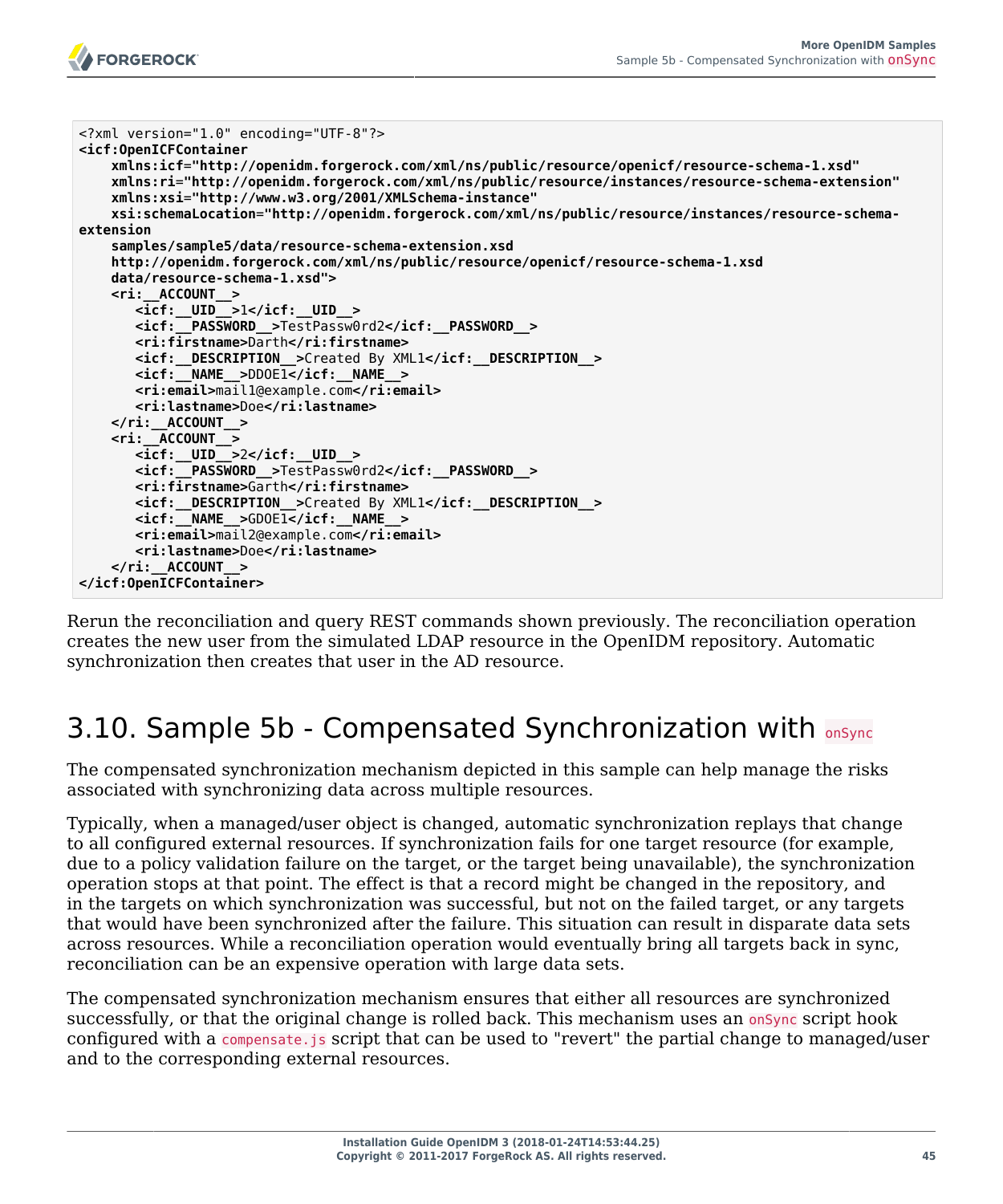Sample 5b is similar to sample 5 in that it simulates two external resources with XML files (located in the /path/to/samples/sample5b/data directory). The xml\_LDAP\_Data.xml file simulates an LDAP data source. OpenIDM creates the xml AD Data.xml file when you start OpenIDM with the sample. Sample 5b adds the onSync script hook to the process, configured in the sample5b/conf/managed.json file.

The following excerpt of the managed.json file shows the onSync hook, which calls the compensate.js script, provided in the /path/to/openidm/bin/defaults/script directory.

```
...
},
"onSync" : {
    "type" : "text/javascript",
    "file" : "compensate.js"
},
```
You can use the <u>onsync</u> script hook to ensure that changes made in the repository are synchronized to all external resources, or that no changes are made. For more information about how automatic synchronization uses the onSync script hook, see *How Automatic Sync works with onSync* in the *Integrator's Guide* in the *Integrator's Guide*.

You can optionally configure an outbound email service for this sample, if you want to receive emailed reconciliation summaries. The email service configuration is identical to that of sample 5 ([Section 3.9.1, "Configure Email for the Sample"](#page-46-0)).

## 3.10.1. Install the Sample

No external configuration is required for this sample. Prepare OpenIDM as described in [Section 3.1.2, "Preparing OpenIDM",](#page-28-0) then start OpenIDM with the configuration of sample 5b.

```
$ cd /path/to/openidm
$ ./startup.sh -p samples/sample5b
```
The XML files that simulate an external LDAP and AD resource are now located in the openidm/samples/ sample5b/data/ directory. The simulated AD data store file, xml AD Data.xml, does not contain users until you run reconciliation.

Run the sample in exactly the same way that you did for Sample 5, following the steps in [Section 3.9.3, "Run the Sample".](#page-47-0)

## 3.10.2. Demonstrate onSync

To demonstrate integration of the samples with the OpenIDM UI, this sample uses the UI to view and make changes to user objects in the repository. However, you can also use the REST interface to make these changes, as shown in the previous section.

Log into the OpenIDM UI as the administrative user. On a local system, navigate to https:// localhost:8443/openidmui. The default administrative account and password are both openidm-admin.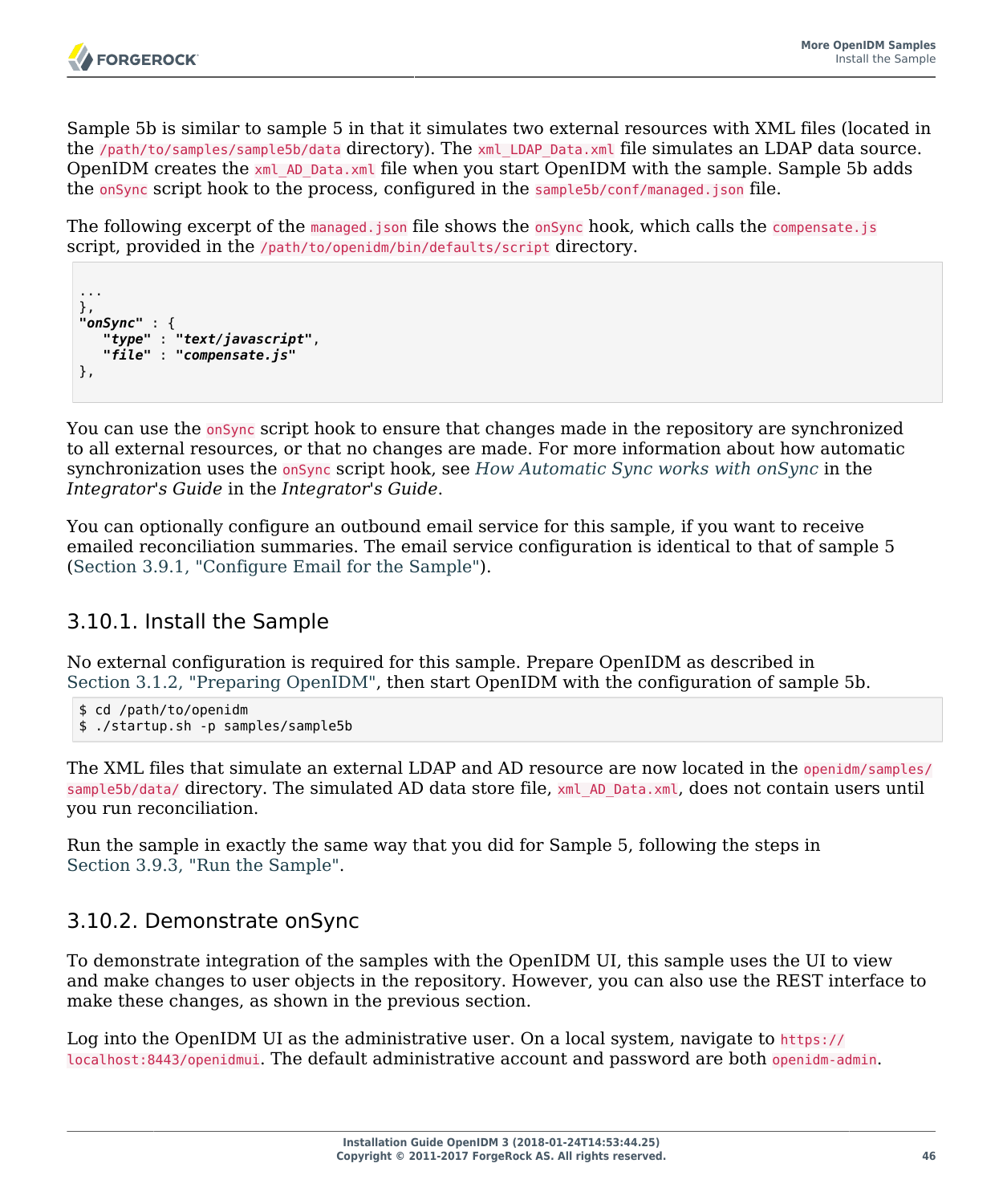

Make a change to the data of an existing user (DDOE1). With automatic synchronization, that change is reflected almost immediately on the external resources. For sample 5b, you should see the changes in both XML files in the /path/to/openidm/sample5b/data directory. Alternatively, you can query the external resources over REST, as described previously.

The synchronization is successful, across all configured external resources, so the updated user record can be seen in both the xml LDAP Data.xml and xml AD Data.xml files.

The next step is to simulate a problem connecting to the LDAP resource. One way to do so on the local system is to rename the LDAP data file so that it is unreadable. On a Linux system, the following command, as an administrative user, would serve that purpose:

```
$ cd /path/to/openidm/samples/sample5b/data
$ sudo mv xml_LDAP_Data.xml xml_LDAP_Data.xml.bak
```
In the UI, now try another update to user DDOE1. With the modified filename of the simulated LDAP resource, automatic synchronization cannot write to this resource. An error similar to the following is displayed in the log file, openidm0.log.0:

```
Data file does not exist:
/path/to/openidm/samples/sample5b/data/xml_LDAP_Data.xml
```
Although the AD resource is available, automatic synchronization will not reach this resource, because the mapping is specified *after* the managed/user to LDAP mapping in the sync.json file.

When the automatic synchronization fails for the LDAP resource, the onsync hook invokes the compensate.js script. This script attempts to revert the original change by performing another update to DDOE1 in the repository (managed/user). This change, in turn, triggers another automatic synchronization to the AD and LDAP resources.

Because the LDAP resource is still unreadable, the synchronization to LDAP fails again, which triggers the compensate.js script again. This time, however, the script recognizes that the change was originally called as a result of a compensation and aborts.

The original synchronization error from the first update is thrown from the script and the UI should display that error. If you refresh the UI, and view that user entry again, you will notice that the change to the entry has been reverted.

Note that if you change the name of the AD resource file (to make it unavailable), a change to a managed/user entry will be synchronized successfully with the LDAP resource (because that mapping appears first in sync.json). The synchronization will fail for the AD resource. In this case, the change will be reverted on both the managed/user entry, and the LDAP resource.

## 3.11. Sample 6 - LiveSync With an AD Server

Sample 6 resembles sample 5, but demonstrates LiveSync from an external resource. Sample 6 includes configuration files for two scenarios, depending on whether you have a live Active Directory (AD) service, or whether you need to simulate an AD service with an OpenDJ server. Each scenario is associated with a file in the /path/to/sample6/alternatives directory. The file you select should be copied to the /path/to/sample6/conf directory.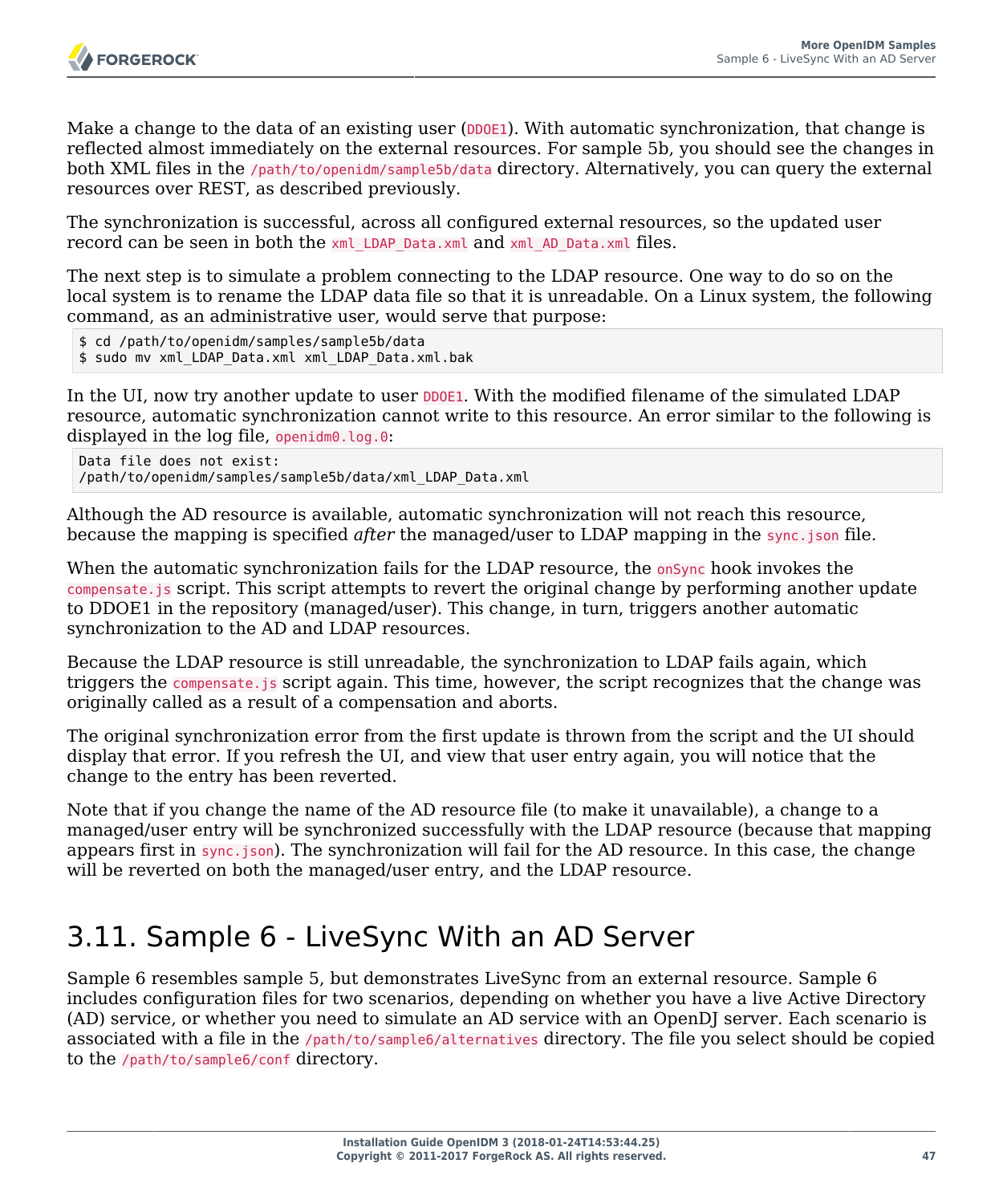

#### **Active AD Deployment**

If you have an actual AD deployment available, copy the provisioner.openicf-realad.json file to the conf/ subdirectory. You can then configure synchronization between an OpenDJ Directory Server and an active AD deployment.

As this sample demonstrates synchronization *from* the AD server *to* OpenDJ, data on the AD server is not changed.

#### **Simulated AD Deployment**

If you need to simulate an AD deployment, copy the provisioner.openicf-fakead.json file to the conf/ subdirectory. You can then configure synchronization between an OpenDJ Directory server and a simulated AD server.

This sample simulates an AD server on the same instance of OpenDJ, using a different base DN.

The options shown in the associated configuration files can be easily modified to work with any standard LDAP server.

## 3.11.1. Sample 6 with an Active AD Deployment

If you have an existing, active instance of AD, set up OpenDJ, as described in the *[OpenDJ Installation](http://opendj.forgerock.org/opendj-server/doc/install-guide/) [Guide](http://opendj.forgerock.org/opendj-server/doc/install-guide/)*.

During installation, populate OpenDJ with the data in the Example. Idif file, available in the /path/to/ sample6/data directory.

The actions run in this sample should not change any data on the AD server.

## 3.11.2. Sample 6 with a Simulated AD Deployment

In this sample, an AD deployment is simulated with a different baseDN  $(dc=fakead, dc=com)$  on the same OpenDJ server instance. You can also simulate the AD server with a separate OpenDJ instance, running on the same host, as long as the two instances communicate on different ports. The data for the simulated AD instance is contained in the file AD. *Idif*. The data for the OpenDJ instance is contained in the file Example.ldif.

## 3.11.3. External Configuration

## 3.11.3.1. Prepare OpenDJ For LiveSync

This sample assumes a replicated OpenDJ server. When configured, OpenDJ replication includes an External Change Log (ECL), required to support LiveSync. LiveSync detects changes in OpenDJ by reading the ECL.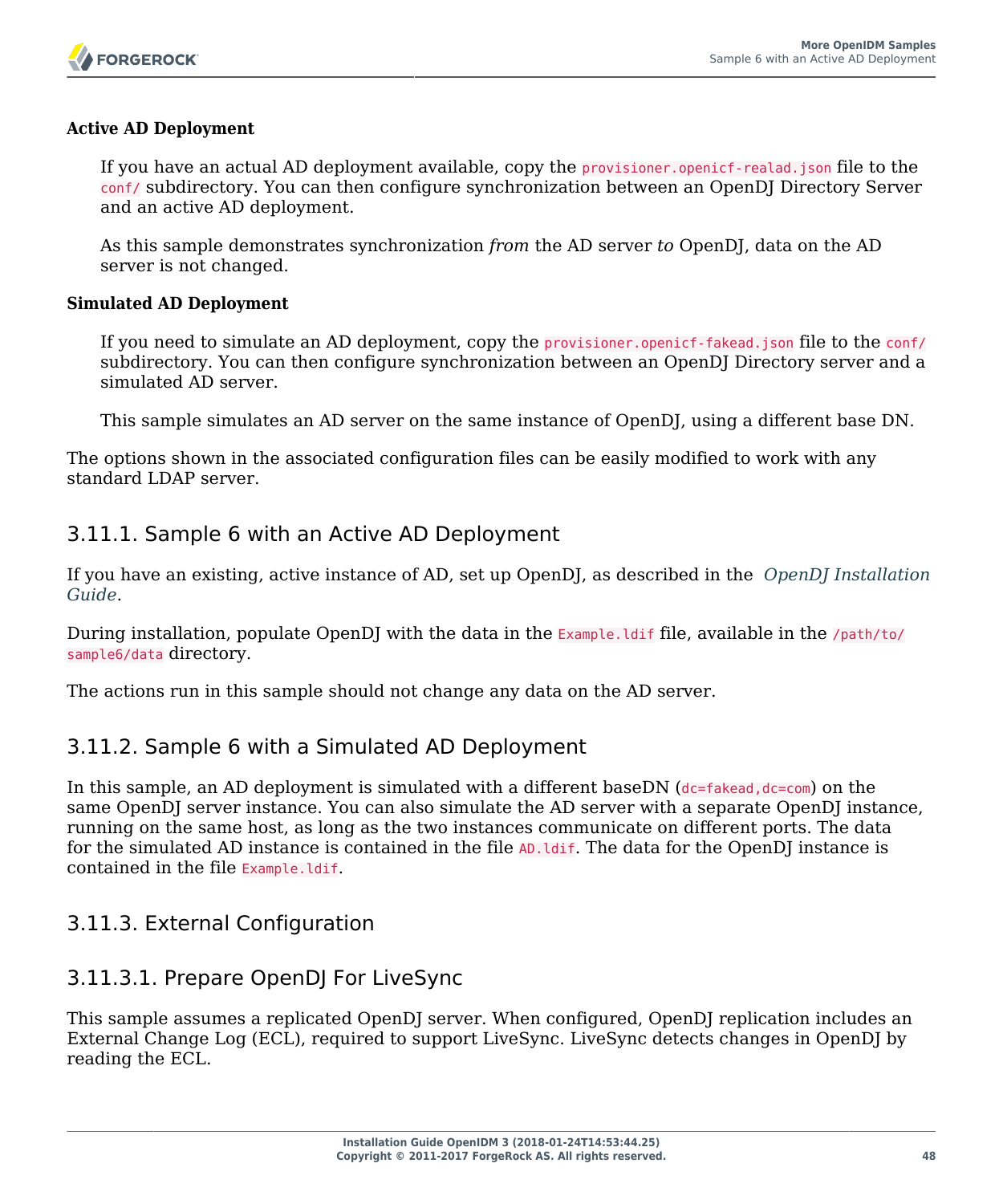To activate the OpenDJ ECL, enable replication as described in the *[OpenDJ Administration Guide](http://opendj.forgerock.org/opendj-server/doc/admin-guide/index.html#chap-replication) [chapter on Managing Data Replication](http://opendj.forgerock.org/opendj-server/doc/admin-guide/index.html#chap-replication)*

Once configured, you can proceed with either an active or simulated AD deployment.

## 3.11.3.2. External Configuration for an Active AD Deployment

To configure an active AD deployment for sample 6, open the provisioner.openicf-realad.json file in a text editor. Update it as needed. At minimum, you should check and if needed update the following parameters in that file, as shown in the following table:

| Option                       | <b>Description</b>                                                                                                                                        |
|------------------------------|-----------------------------------------------------------------------------------------------------------------------------------------------------------|
| host                         | The hostname/IP address of the AD server                                                                                                                  |
| port                         | The LDAP port; the default is 389.                                                                                                                        |
| ssl                          | By default, SSL is not used.                                                                                                                              |
| principal                    | The full DN of the account to bind with, such as<br>"CN=Administrator,CN=Users,DC=example,DC=com"                                                         |
| credentials                  | If a password is used, replace null with that password.<br>When OpenIDM starts, it encrypts that password in the<br>provisioner.openicf-realad.conf file. |
| baseContexts                 | The DNs for account containers, such as<br>["CN=Users,DC=Example,DC=com"]                                                                                 |
| baseContextsToSynchronize    | Set to the same value as baseContexts                                                                                                                     |
| accountSearchFilter          | Default searches for active user (not computer) accounts                                                                                                  |
| accountSynchronizationFilter | Default synchronizes with active user (not computer) accounts                                                                                             |

*Table 3.1. Key Parameters for an Active AD Configuration*

If you do not want to filter out computer and disabled user accounts, set the accountSearchFilter and accountSynchronizationFilter to null.

## <span id="page-53-0"></span>3.11.3.3. External Configuration for a Simulated AD Deployment

Not everyone has a testable instance of AD readily available. For such administrators, you can use the AD.ldif file from the data/ subdirectory to simulate an AD deployment.

If you have not already done so, copy the provisioner.openicf-fakead.json file to the conf subdirectory.

As previously mentioned, you can use a separate OpenDJ instance to simulate the AD server. However, the following instructions assume that the simulated AD server runs on the same OpenDJ instance.

Open the provisioner.openicf-fakead.json file and note the following: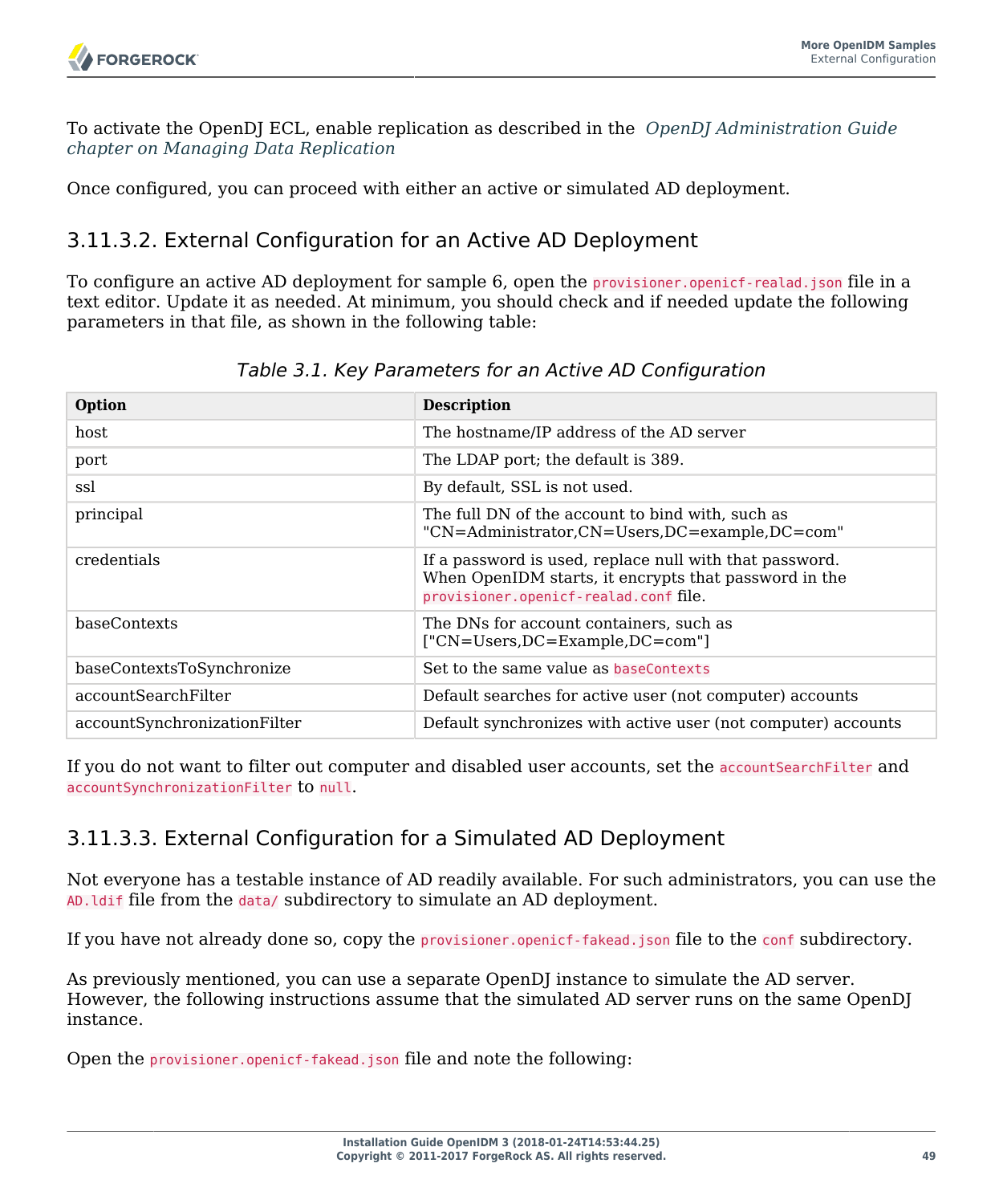

- OpenDJ directory server uses port 1389 by default for users who cannot use privileged ports, so this is the port that is specified in the provisioner file. Adjust the port if your OpenDJ server is listening on a different port.
- The simulated AD server uses the base DN dc=fakead, dc=com.

To load the data for the simulated AD instance, launch the OpenDJ control panel, add the simulated AD baseDN (dc=fakead,dc=com), and then import the /path/to/sample6/data/AD.ldif file. When you import the AD.ldif file, select "Append to Existing Data", not "Overwrite Existing Data". Otherwise, the data in the dc=example,dc=com baseDN will be overwritten.

## 3.11.4. Start OpenIDM with Sample 6

Now that OpenDJ and a real or simulated AD database is configured, prepare OpenIDM as described in [Section 3.1.2, "Preparing OpenIDM"](#page-28-0). You can then start OpenIDM with the configuration for sample 6.

```
$ cd /path/to/openidm
$ ./startup.sh -p samples/sample6
```
## 3.11.5. Run the Sample

The following sections show how to run the sample with command-based reconciliation with a REST call, and to configure scheduled reconciliation with LiveSync.

#### 3.11.5.1. Using Reconciliation

Now that OpenIDM is in operation, review the entries in the OpenDJ data store. When you run reconciliation, any entries that share the same uid with the AD data store will be updated with the contents from AD.

If you have set up the simulated AD data store as described in [Section 3.11.3.3, "External](#page-53-0) [Configuration for a Simulated AD Deployment",](#page-53-0) compare the entries for uid=jdoe as shown in the AD.ldif and Example.ldif files. Note the different values of givenName for uid=jdoe.

Run reconciliation over the REST interface. If you have followed the instructions for the simulated AD data store, the following command takes the information for user jdoe imported from the AD. Idif file, with a givenName of Johnny, and synchronizes that information to the LDAP database, overwriting the givenName of John for that same user jdoe.

```
$ \quad \text{curl} \quad \text{ } \ \text{ }--cacert self-signed.crt \
 --header "X-OpenIDM-Username: openidm-admin" \
 --header "X-OpenIDM-Password: openidm-admin" \
 --header "Content-Type: application/json" \
 --request POST \
  "https://localhost:8443/openidm/recon?_action=recon&mapping=systemAdAccounts_managedUser"
```
Successful reconciliation returns a reconciliation run ID.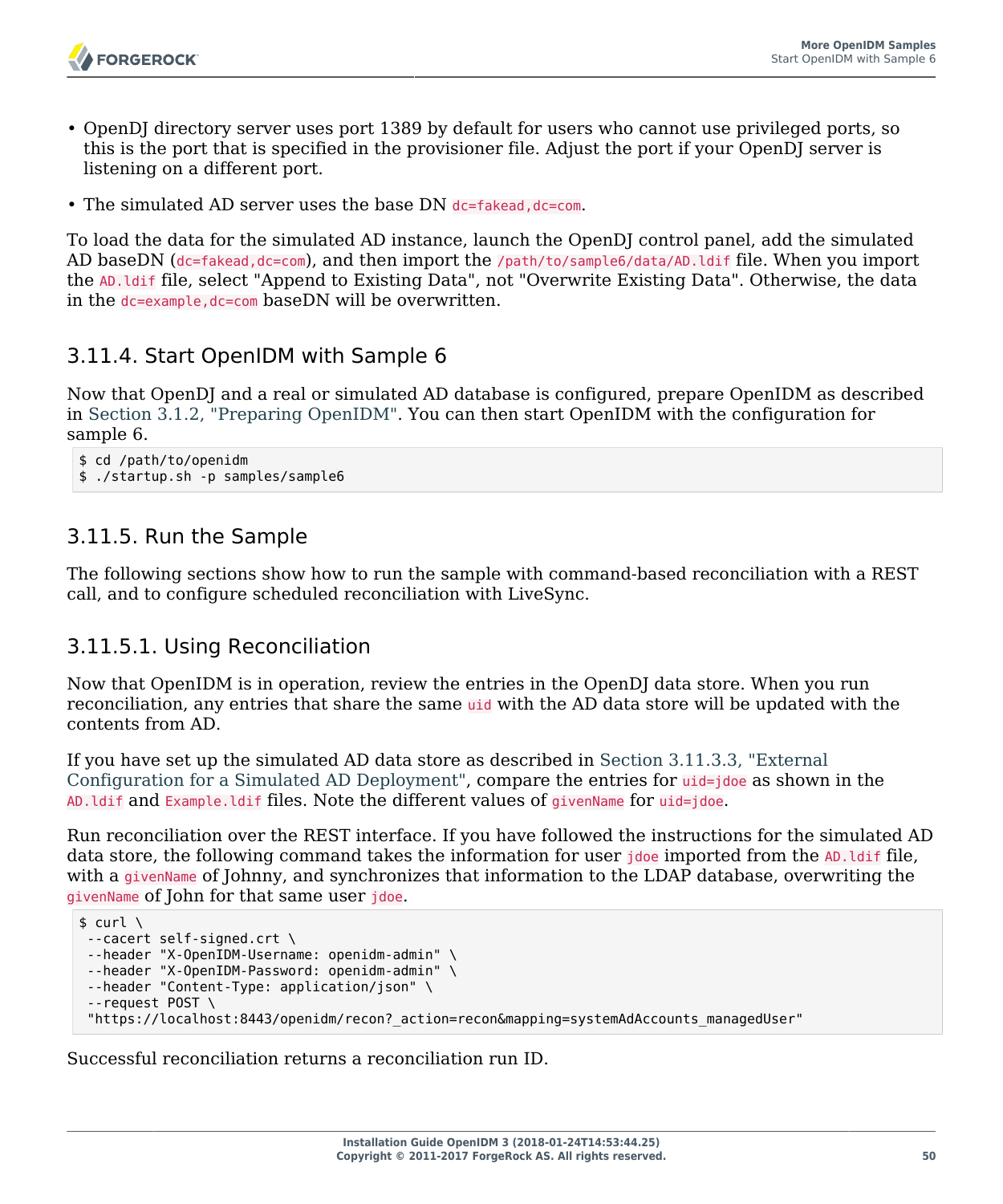```
{"_id":"9ece3807-08c3-4ec6-87fb-a6a2d0c71cee"}
```
The reconciliation operation synchronizes the data in the AD deployment with OpenIDM repository (managed/user). That information is then automatically synchronized to the OpenDJ server, as described in *Synchronization Situations and Actions* in the *Integrator's Guide*.

After reconciliation, list all users in the OpenDJ server data store.

```
$ curl \
--cacert self-signed.crt \
--header "X-OpenIDM-Username: openidm-admin" \
--header "X-OpenIDM-Password: openidm-admin" \
 --request GET \
 "https://localhost:8443/openidm/system/ldap/account?_queryId=query-all-ids"
```
The result should resemble the following JSON object.

```
{
   "result": [ {
      "dn" : "uid=jdoe,ou=People,dc=example,dc=com",
      "_id" : "uid=jdoe,ou=People,dc=example,dc=com"
      }, {
      "dn" : "uid=bjensen,ou=People,dc=example,dc=com",
      "_id" : "uid=bjensen,ou=People,dc=example,dc=com"
    \overline{)}, \overline{)} "resultCount": 2,
   "pagedResultsCookie": null,
   "remainingPagedResults": -1,
}
```
You see only two entries, as the uid=jdoe entry from  $dc = false$  dc=com overwrites the original LDAP entry for *uid=jdoe* in the reconciled LDAP data store.

To read the user object in the OpenDJ server, run the **ldapsearch** command. The following example returns the entry for user uid=jdoe:

```
$ ./ldapsearch \
--port 1389 \
 --baseDN dc=example,dc=com \
 "(uid=jdoe)"
```
## 3.11.5.2. Using LiveSync

You can start reconciliation by using a scheduled configuration or by using the REST interface directly. However, to use LiveSync, you must configure a schedule. When LiveSync is active, the default schedule in the schedule-activeSynchroniser systemAdAccount.json configuration file runs LiveSync every 15 seconds.

LiveSync pushes changes made in the AD data store to the OpenIDM repository, automatically.

LiveSync is disabled by default. To activate LiveSync, change the value of the "enabled" property from false to true.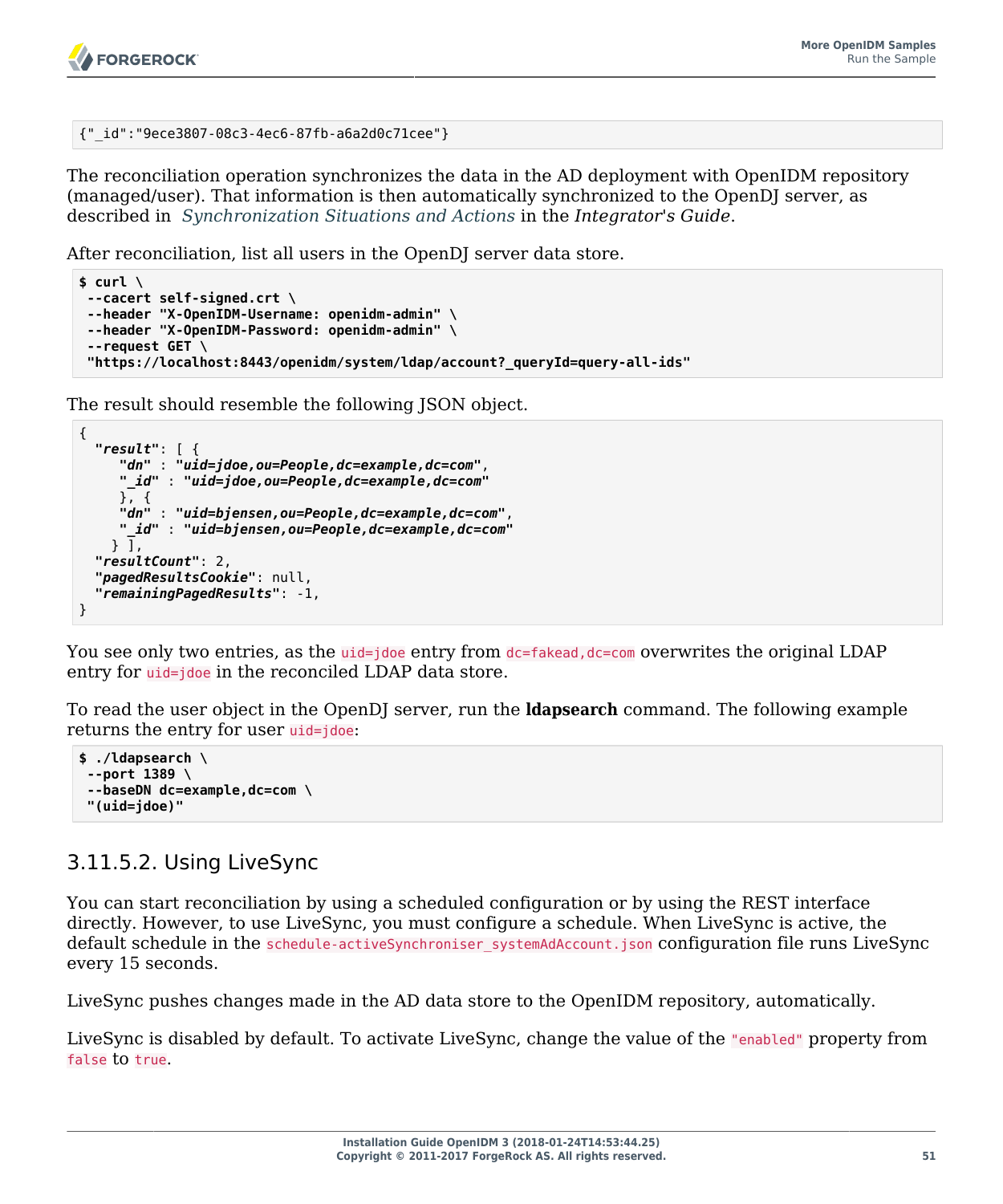```
{
     "enabled" : false,
     "type" : "cron",
     "schedule" : "0/15 * * * * ?",
     "invokeService" : "provisioner",
     "invokeContext" : {
         "action" : "liveSync",
         "source" : "system/ad/account"
     },
     "invokeLogLevel" : "debug"
}
```
*Procedure 3.1. Testing LiveSync*

Now you can test LiveSync. This procedure assumes that you have configured OpenDJ using the parameters and commands described in this section.

- 1. Create an LDIF file with a new user entry (uid=bsmith) that will be added to the simulated AD data store.
- 2. The following is the contents of a sample bomith. Let file for demonstration purposes:

```
dn: uid=bsmith,ou=People,dc=fakead,dc=com
objectClass: person
objectClass: inetOrgPerson
objectClass: organizationalPerson
objectClass: top
givenName: Barry
description: Created to see LiveSync work
uid: bsmith
cn: Barry
sn: Smith
mail: bsmith@example.com
telephoneNumber: 1-415-523-0772
userPassword: passw0rd
```
- 3. Navigate to the /path/to/opendj/bin directory.
- 4. Use the **ldapmodify** command to add the bsmith.ldif file to the directory.

```
$ ./ldapmodify
--port 1389
--defaultAdd
--bindDN "cn=Directory Manager"
--bindPassword password
--filename /path/to/bsmith.ldif
```
5. Now you can test synchronization by viewing the new user in the OpenIDM repository. The easiest way to do this, is through OpenIDM UI. You should be able to log into the UI with any of the accounts in the AD data store. For this example, log into the UI as user bsmith, with password passw0rd. The fact that you can log into the UI as this new user indicates that LiveSync has synchronized the user from the AD data store to the managed/user repository.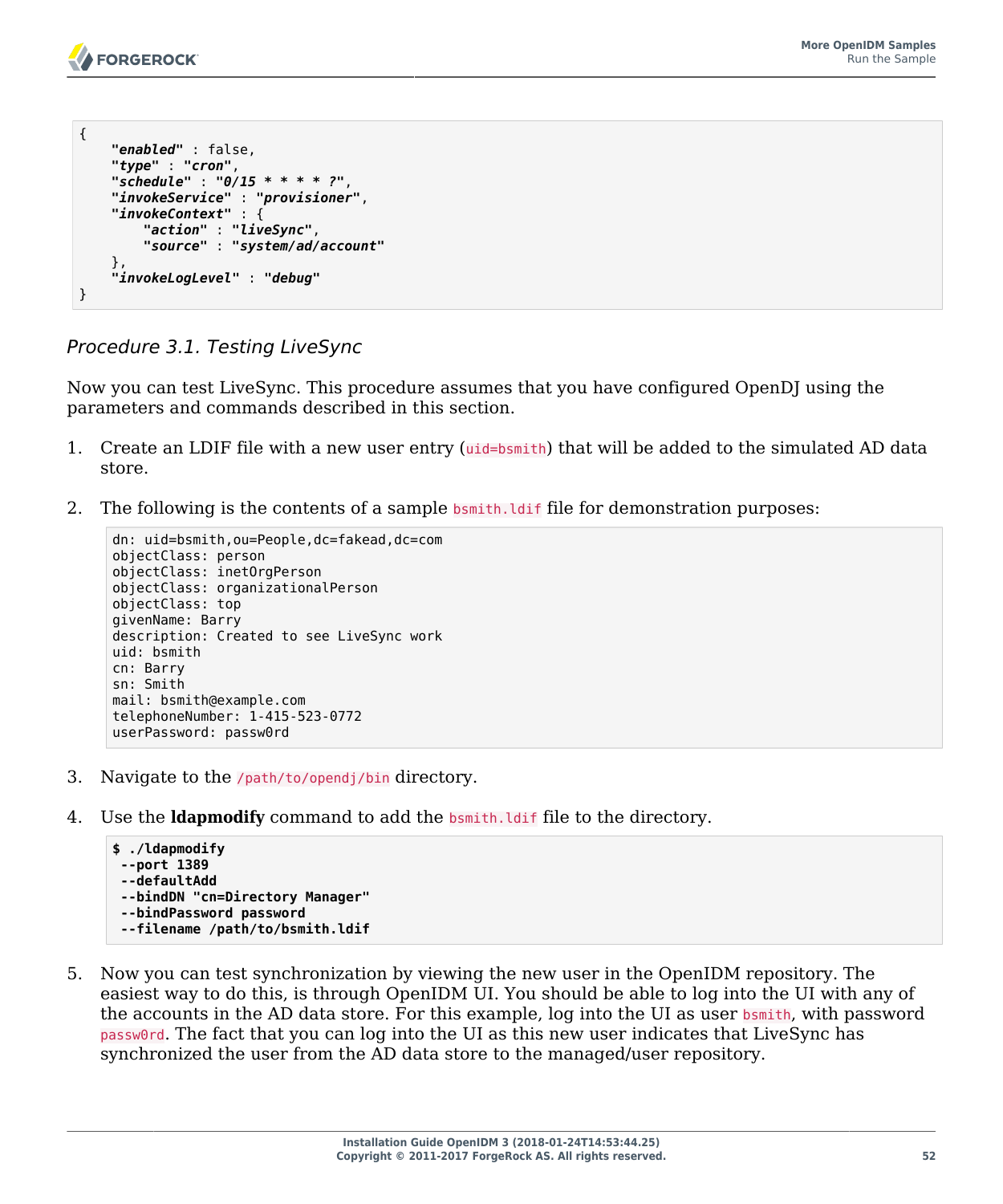6. Automatic synchronization pushes this change out to the OpenDJ data store. To test this synchronization operation, search the OpenDJ baseDN for the new user entry.

```
$ ./ldapsearch \
--port 1389 \
 --baseDN ou=people,dc=example,dc=com \
 "(uid=bsmith)"
```
# 3.12. Sample 7 - Scripting a SCIM-like Schema

Sample 7 demonstrates how you can use OpenIDM to expose user data with a SCIM-like schema. The sample uses the XML file connector to read in attributes from external accounts and construct a JSON object for users stored in the OpenIDM repository. For more information about SCIM schema, see *[System for Cross-Domain Identity Management: Core Schema 1.1](http://www.simplecloud.info/specs/draft-scim-core-schema-01.html)*.

## 3.12.1. Install the Sample

Prepare OpenIDM as described in [Section 3.1.2, "Preparing OpenIDM",](#page-28-0) then start OpenIDM with the configuration for sample 7.

```
$ cd /path/to/openidm
$ ./startup.sh -p samples/sample7
```
## 3.12.2. Running the Sample

Run a reconciliation to pull the user from samples/sample7/data/xmlConnectorData.xml into the OpenIDM internal repository.

```
$ curl \
--cacert self-signed.crt \
--header "X-OpenIDM-Username: openidm-admin" \
--header "X-OpenIDM-Password: openidm-admin" \
--header "Content-Type: application/json" \
 --request POST \
 "https://localhost:8443/openidm/recon?_action=recon&mapping=systemXmlfileAccounts_managedUser"
```
Reconciliation creates a user object in the repository. Retrieve the user from the repository.

```
$ curl \
--cacert self-signed.crt \
--header "X-OpenIDM-Username: openidm-admin" \
--header "X-OpenIDM-Password: openidm-admin" \
 --request GET \
 "https://localhost:8443/openidm/managed/user/DDOE1"
```
The user object has the following JSON representation.

```
{
  "_id" : "DDOE1",
  "_rev" : "2",
   "schemas" : "['urn:scim:schemas:core:1.0']",
   "ims" : [ {
```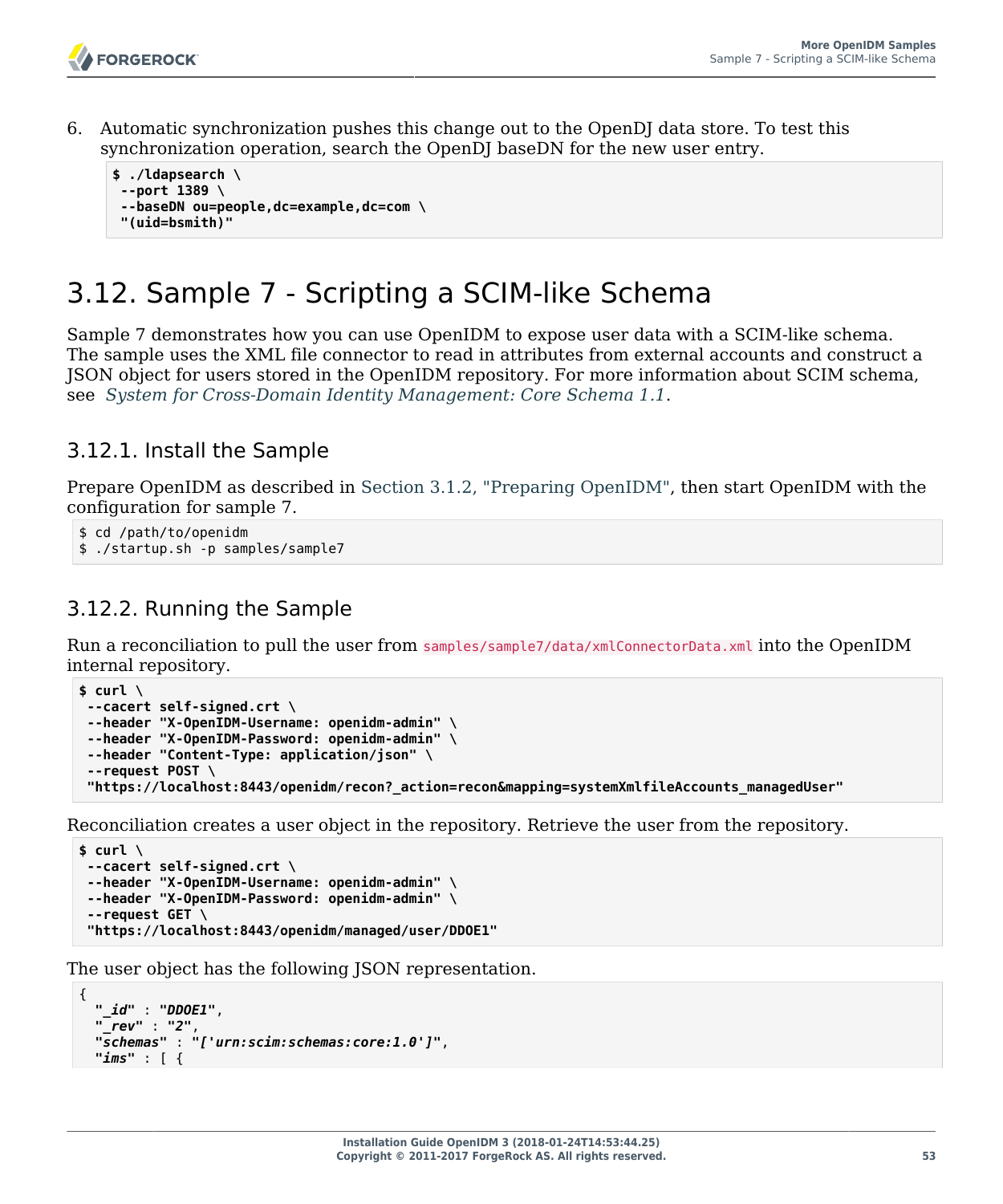```
 "type" : "aim",
     "value" : "jonyOnAim"
 }, \left\{ \cdot \right\} "type" : "skype",
    "value" : "skyperHiasl"
  } ],
  "locale" : null,
  "phoneNumbers" : [ {
     "type" : "work",
     "value" : "1234567"
 }, {
 "type" : "home",
     "value" : "1234568"
  } ],
  "emails" : [ {
    "type" : "work",
     "value" : "hallo@example.com",
    "primary" : true
  }, {
     "type" : "home",
     "value" : "jdoe@forgerock.com"
  } ],
  "externalId" : "DDOE1",
  "preferredLanguage" : "en_US",
  "meta" : {
     "lastModified" : "Thu May 01 2014 12:57:10 GMT-0800 (GMT-08:00)",
     "created" : "Thu May 01 2014 12:56:27 GMT-0800 (GMT-08:00)"
  },
  "userType" : "permanent",
  "photos" : [ {
     "type" : "photo",
     "value" : "https://photos.example.com/profilephoto/72930000000Ccne/F"
  }, {
     "type" : "thumbnail",
     "value" : "https://photos.example.com/profilephoto/72930000000Ccne/T"
 } ],
 "title" : "Mr.Universe",
  "timezone" : "America/Denver",
  "profileUrl" : "https://login.example.com/DDOE1",
  "nickName" : "Jonny",
  "name" : {
     "familyName" : "Doe",
     "middleName" : "Hias",
     "formatted" : "Dr. John H Doe III",
     "givenName" : "John",
     "honorificSuffix" : "III",
     "honorificPrefix" : "Dr."
  },
  "userName" : "DDOE1",
  "displayName" : "John Doe",
  "addresses" : [ {
     "streetAddress" : "100 Universal City Plaza",
     "region" : "CA",
     "formatted" : "100 Universal City Plaza\nHollywood, CA 91608 USA",
     "postalCode" : "91608",
     "primary" : "true",
     "locality" : "Hollywood",
     "type" : "work",
     "country" : "USA"
```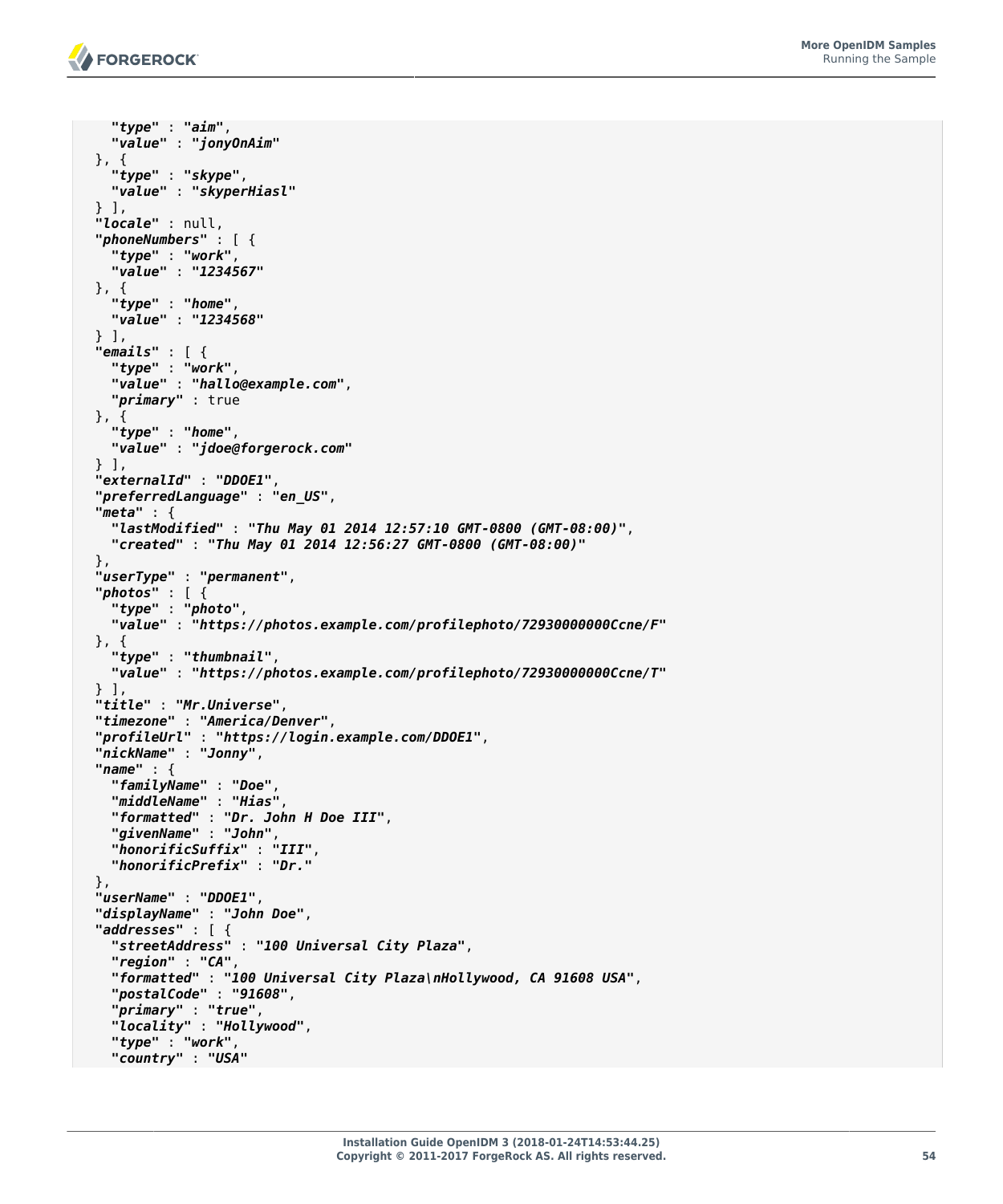

```
 }, {
     "streetAddress" : "222 Universal City Plaza",
     "region" : "CA",
     "formatted" : "222 Universal City Plaza\nHollywood, CA 91622 USA",
     "postalCode" : "91622",
     "primary" : "false",
     "locality" : "Hollywood",
     "type" : "home",
     "country" : "USA"
   } ],
   "groups" : [ {
     "value" : "usemploys",
     "display" : "US Employees"
   }, {
     "value" : "euemploys",
     "display" : "EU Employees"
   } ]
}
```
The sample script file, scim.js in the /path/to/samples/sample7/script directory, transforms the user data from the resource into the JSON object layout required by SCIM schema.

# 3.13. Sample 8 - Logging in Scripts

OpenIDM provides a logger object with debug(), error(), info(), trace(), and warn() functions that you can use to log messages to the OpenIDM console from your scripts.

## 3.13.1. Install the Sample

Prepare OpenIDM as described in [Section 3.1.2, "Preparing OpenIDM",](#page-28-0) then start OpenIDM with the configuration for sample 8.

```
$ cd /path/to/openidm
$ ./startup.sh -p samples/sample8
```
The sync.json file in the /path/to/samples/sample8/conf directory includes brief examples of log messages.

## 3.13.2. Running the Sample

Run reconciliation over the REST interface.

```
$ curl \
--cacert self-signed.crt \
--header "X-OpenIDM-Username: openidm-admin" \
--header "X-OpenIDM-Password: openidm-admin" \
--header "Content-Type: application/json" \
 --request POST \
 "https://localhost:8443/openidm/recon?_action=recon&mapping=systemXmlfileAccounts_managedUser"
```
Successful reconciliation returns a reconciliation run ID.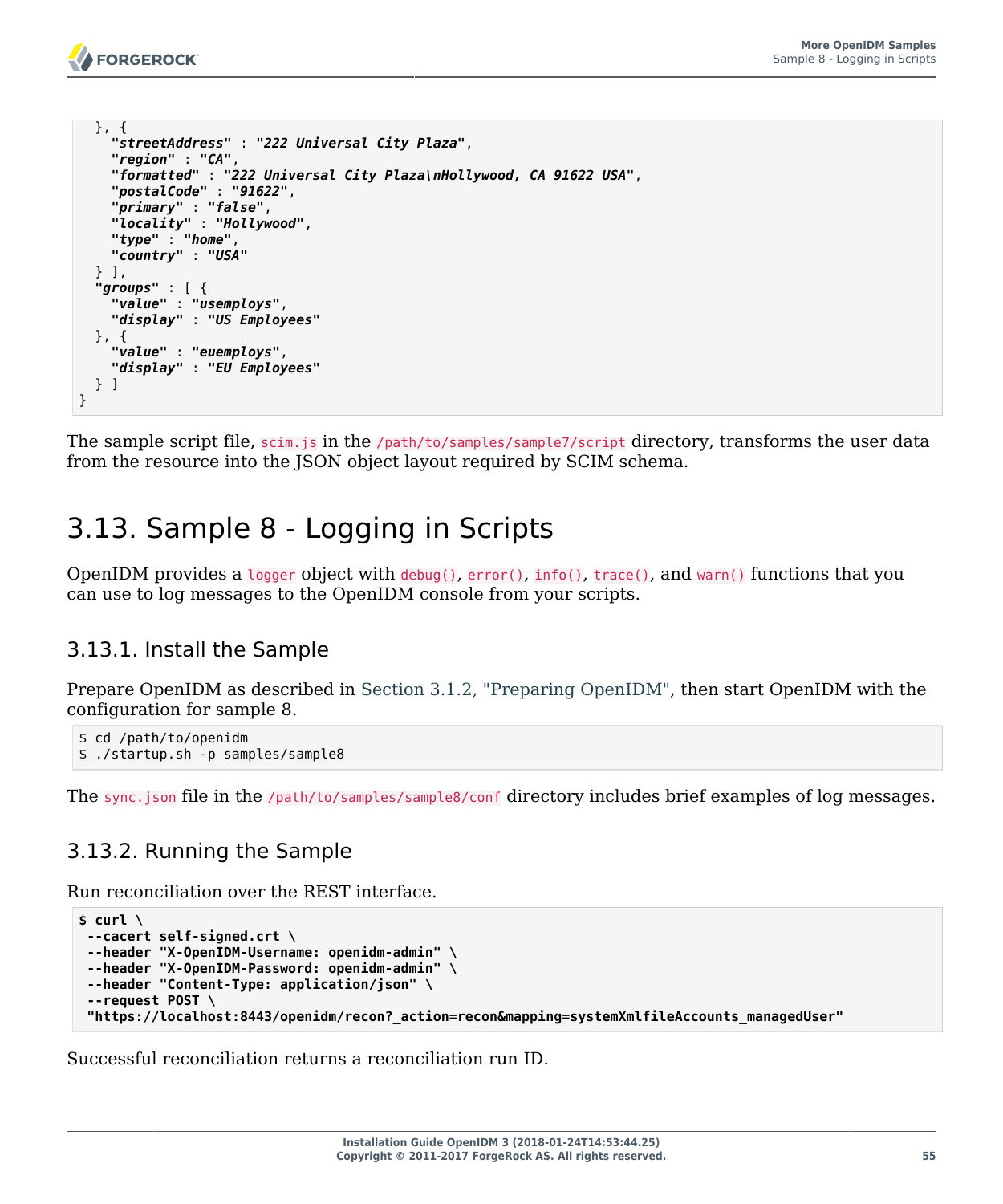...

Notice the log messages displayed on the OpenIDM (Felix) console. The following example omits timestamps and so forth to show only the message strings.

```
->
...Case no Source: the source object contains: = null [5235432-...
...Case emptySource: the source object contains: = {lastname=Carter, mobile...
...Case sourceDescription: the source object contains: = Created By XML1
...Case onCreate: the source object contains: = {lastname=Carter, mobile...
...Case result: the source object contains: = \{SOWRCE\ IGNORED=\{count=0, ids=[]\}, \ldots
```
## 3.14. Sample 9 - Asynchronous Reconciliation Using **Workflows**

Sample 9 demonstrates asynchronous reconciliation using workflows. Reconciliation generates an approval request for each ABSENT user. The configuration for this action is defined in the conf/ sync.json file, which specifies that an ABSENT condition should launch the managedUserApproval workflow:

```
 {
        "situation" : "ABSENT",
        "action" : {
             "workflowName" : "managedUserApproval",
             "type" : "text/javascript",
             "file" : "workflow/triggerWorkflowFromSync.js"
        }
    },
 ...
```
When the request is approved by an administrator, the absent users are created by an asynchronous reconciliation process.

Prepare a fresh installation of OpenIDM before trying this sample.

## 3.14.1. Install the Sample

Prepare OpenIDM as described in [Section 3.1.2, "Preparing OpenIDM",](#page-28-0) then start OpenIDM with the configuration for sample 9.

```
$ cd /path/to/openidm
$ ./startup.sh -p samples/sample9
```
## 3.14.2. Running the Sample

1. Run reconciliation over the REST interface.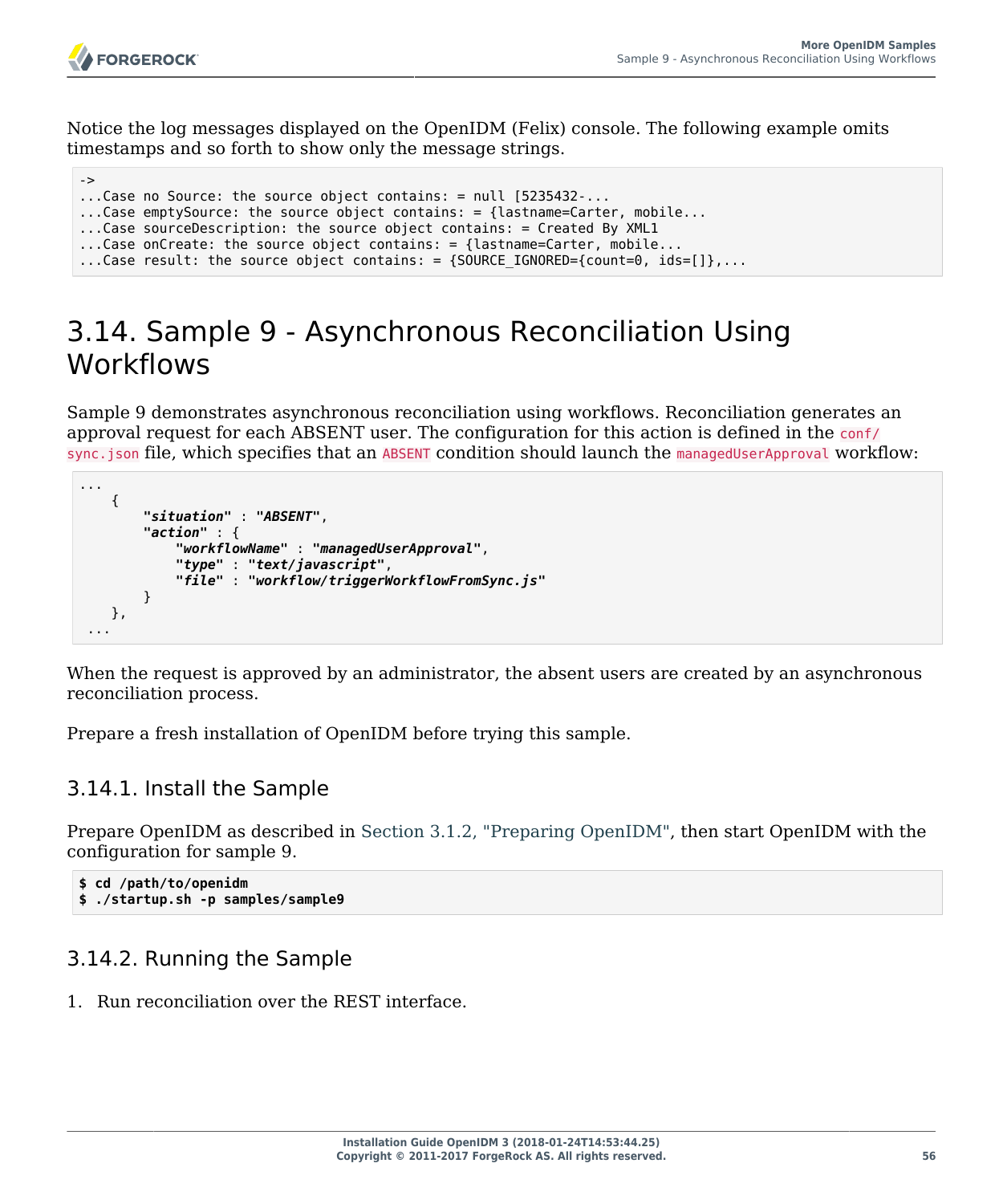```
$ curl \
 --cacert self-signed.crt \
 --header "X-OpenIDM-Username: openidm-admin" \
 --header "X-OpenIDM-Password: openidm-admin" \
 --header "Content-Type: application/json" \
 --request POST \
  "https://localhost:8443/openidm/recon?_action=recon&mapping=systemXmlfileAccounts_managedUser"
```
Successful reconciliation returns a reconciliation run ID.

The reconciliation starts an approval workflow for each ABSENT user. These approval workflows (named managedUserApproval) wait for the request to be approved by an administrator.

2. Query the invoked workflow task instances over REST.

```
$ curl \
--cacert self-signed.crt \
--header "X-OpenIDM-Username: openidm-admin" \
--header "X-OpenIDM-Password: openidm-admin" \
 --request GET \
 "https://localhost:8443/openidm/workflow/taskinstance?_queryId=query-all-ids"
```
In this case, the request returns two workflow results, each with a process ID  $(i\mathbf{d})$  as well as a process definition ID. You will use the value of the \_id shortly.

```
{
 "result" : [ {
   "tenantId" : "",
   "createTime" : "2014-05-01T13:48:42.980-08:00",
   "executionId" : "101",
   "delegationStateString" : null,
    "processVariables" : { },
   "_id" : "123",
   "processInstanceId" : "101",
   "description" : null,
    "priority" : 50,
   "name" : "Evaluate request",
   "dueDate" : null,
    "parentTaskId" : null,
    "processDefinitionId" : "managedUserApproval:1:3",
   "taskLocalVariables" : { },
   "suspensionState" : 1,
   "assignee" : "openidm-admin",
    "cachedElContext" : null,
    "queryVariables" : null,
    "activityInstanceVariables" : { },
   "deleted" : false,
    "suspended" : false,
   "rev" : 1,
   "revisionNext" : 2,
   "category" : null,
   "taskDefinitionKey" : "evaluateRequest",
   "owner" : null,
   "eventName" : null,
   "delegationState" : null
 }, {
 "tenantId" : "",
```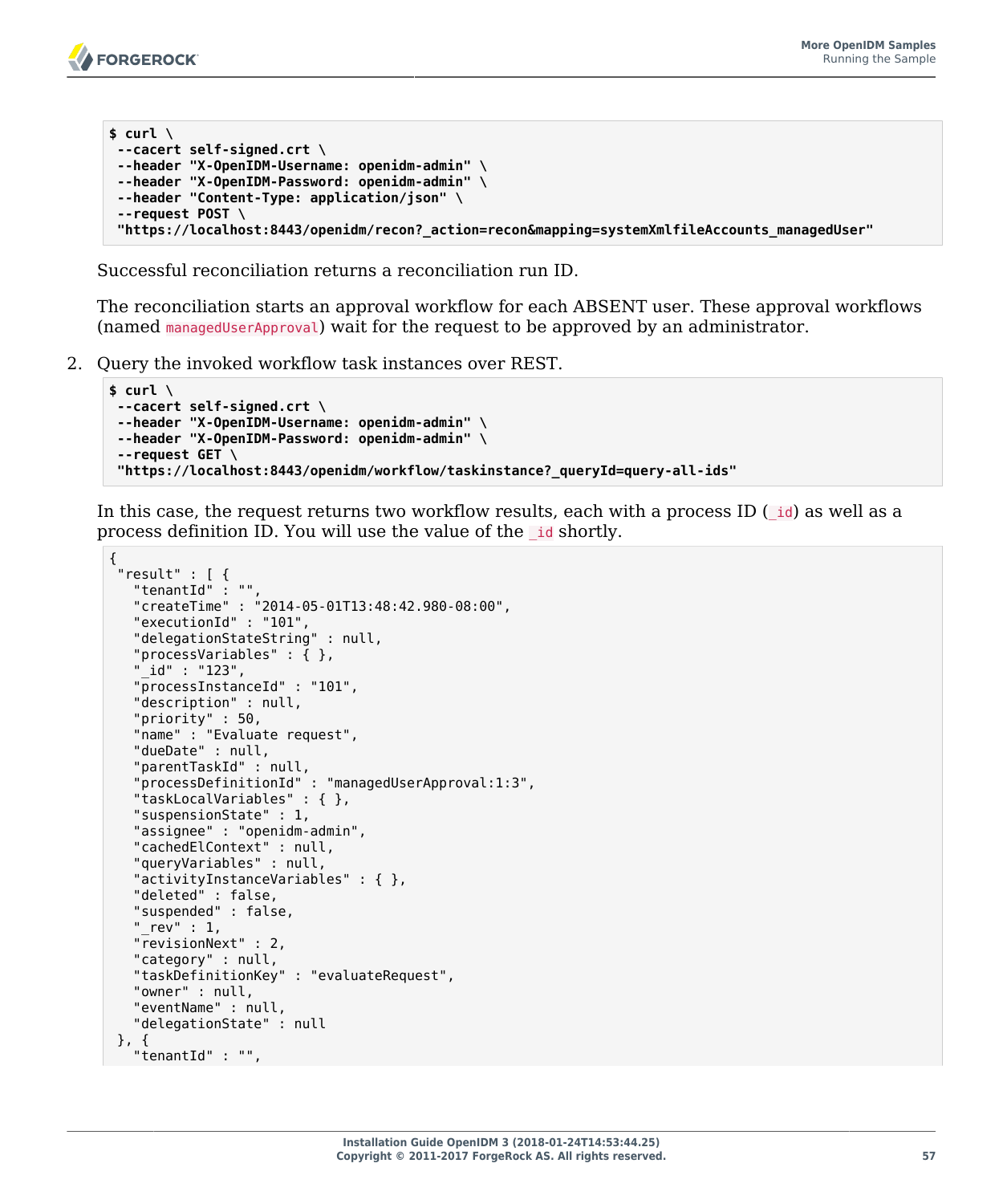```
 "createTime" : "2014-05-01T13:48:42.980-08:00",
   "executionId" : "102",
   "delegationStateString" : null,
   "processVariables" : { },
    "_id" : "124",
   "processInstanceId" : "102",
   "description" : null,
   "priority" : 50,
   "name" : "Evaluate request",
   "dueDate" : null,
   "parentTaskId" : null,
   "processDefinitionId" : "managedUserApproval:1:3",
   "taskLocalVariables" : { },
   "suspensionState" : 1,
   "assignee" : "openidm-admin",
   "cachedElContext" : null,
   "queryVariables" : null,
   "activityInstanceVariables" : { },
   "deleted" : false,
   "suspended" : false,
   rev" : 1, "revisionNext" : 2,
   "category" : null,
   "taskDefinitionKey" : "evaluateRequest",
   "owner" : null,
   "eventName" : null,
   "delegationState" : null
 } ],
 "resultCount" : 2,
 "pagedResultsCookie" : null,
 "remainingPagedResults" : -1
```
3. Approve the requests over REST, by setting the "requestApproved" parameter for the specified task instance to "true". Note the use of one of the values of \_id in the REST call, in this case, 124.

On UNIX:

}

```
$ curl \
 --cacert self-signed.crt \
 --header "X-OpenIDM-Username: openidm-admin" \
 --header "X-OpenIDM-Password: openidm-admin" \
 --header "Content-Type: application/json" \
 --request POST \
 --data '{"requestApproved": "true"}' \
  "https://localhost:8443/openidm/workflow/taskinstance/124?_action=complete"
```
On Windows:

```
$ curl ^
 --cacert self-signed.crt ^
 --header "X-OpenIDM-Username: openidm-admin" ^
 --header "X-OpenIDM-Password: openidm-admin" ^
 --header "Content-Type: application/json" ^
 --request POST ^
 --data "{\"requestApproved\": \"true\"}" ^
  "https://localhost:8443/openidm/workflow/taskinstance/124?_action=complete"
```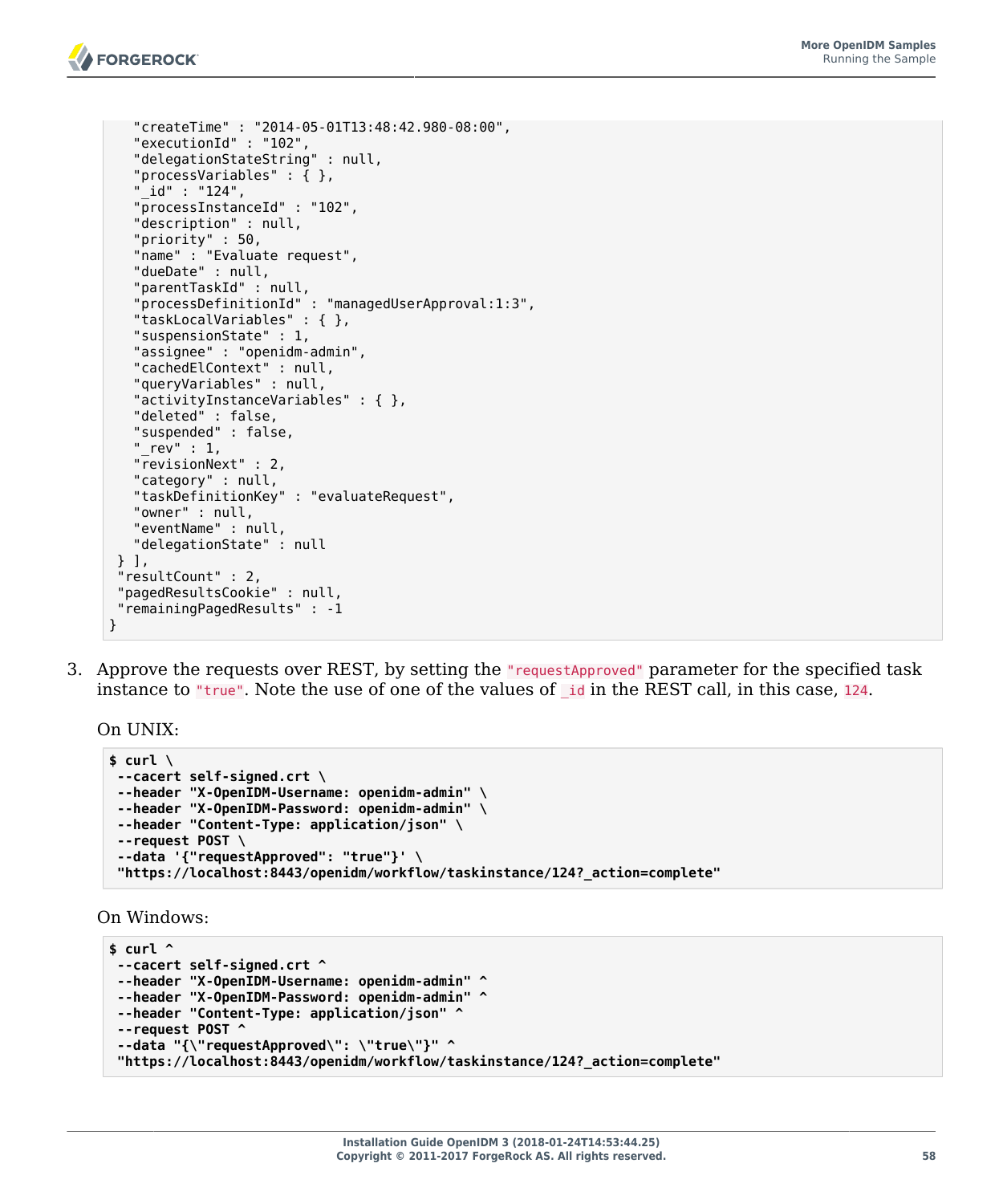A successful call returns the following:

```
{"Task action performed":"complete"}
```
4. Once the request has been approved, an asynchronous reconciliation operation runs, which creates the users whose accounts were approved in the previous step.

List the users that were created by the asynchronous reconciliation.

```
$ curl \
 --cacert self-signed.crt \
 --header "X-OpenIDM-Username: openidm-admin" \
 --header "X-OpenIDM-Password: openidm-admin" \
 --request GET \
  "https://localhost:8443/openidm/managed/user?_queryId=query-all-ids"
```
One user is returned.

```
{
  "result": [ {
 "_rev": "0",
 "_id": "1"
 } ],
  "resultCount": 1,
  "pagedResultsCookie": null,
  "remainingPagedResults": -1,
}
```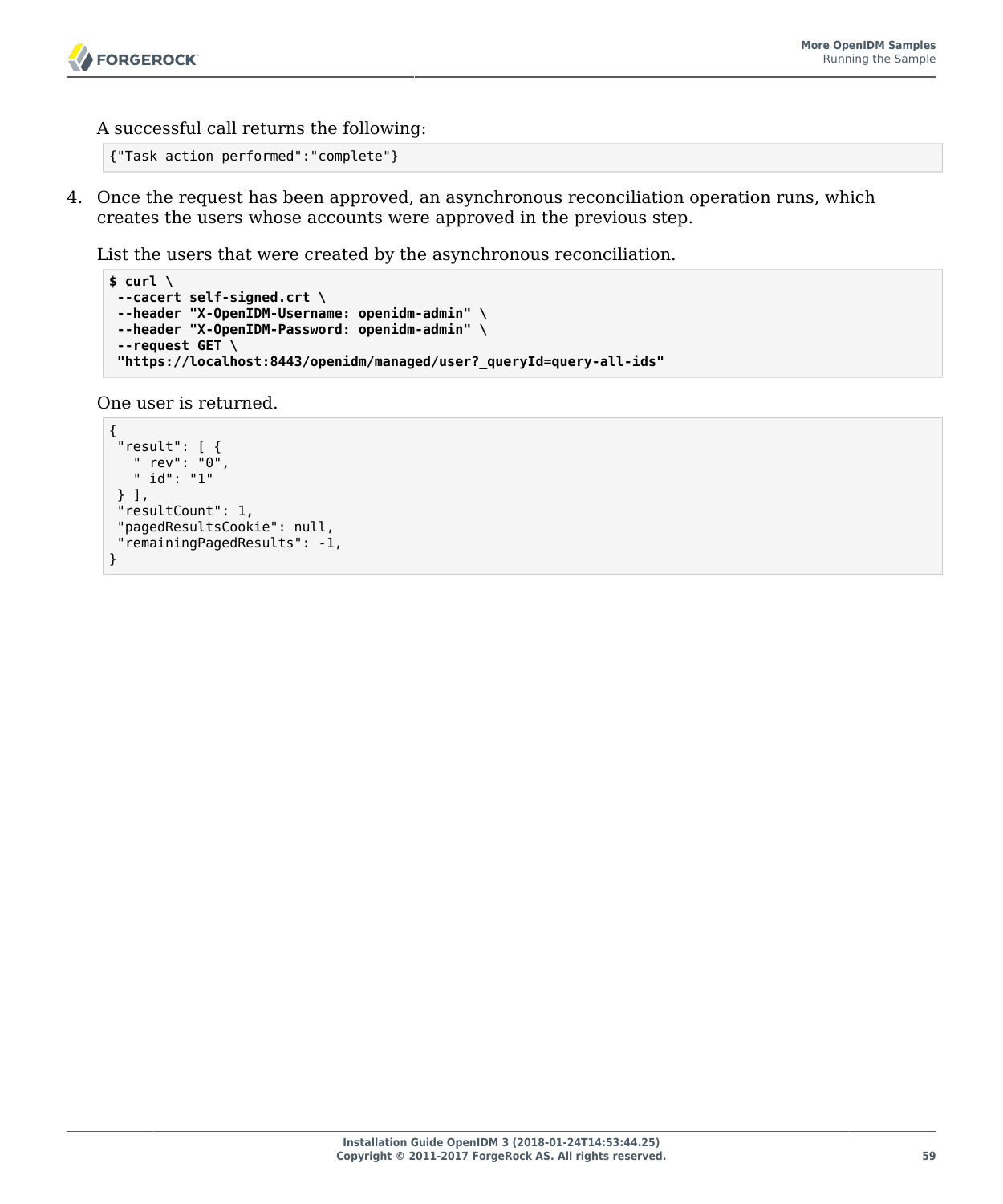# **Chapter 4** Installing a Repository For Production

By default, OpenIDM uses OrientDB for its internal repository so that you do not have to install a database in order to evaluate OpenIDM. Before using OpenIDM in production, however, you must replace OrientDB with a supported JDBC repository.

OpenIDM supports the use of [MySQL](http://dev.mysql.com/downloads/mysql/), MS SQL, and Oracle Database as internal repositories. For details of the supported versions, see *Before You Install OpenIDM Software* in the *Release Notes* in the *Release Notes*.

# 4.1. To Set Up OpenIDM With MySQL

After you have installed MySQL on the local host and *before starting OpenIDM for the first time*, set up OpenIDM to use the new repository, as described in the following sections.

This procedure assumes that a password has already been set for the MySQL root user.

1. Download MySQL Connector/J, version 5.1 or later from the MySQL website. Unpack the delivery, and copy the .jar into the openidm/bundle directory.

\$ cp mysql-connector-java-*version*-bin.jar /path/to/openidm/bundle/

2. Make sure that OpenIDM is stopped.

```
$ cd /path/to/openidm/
$ ./shutdown.sh
OpenIDM is not running, not stopping.
```
3. Remove openidm/conf/repo.orientdb.json.

```
$ cd /path/to/openidm/conf/
$ rm repo.orientdb.json
```
4. Copy openidm/samples/misc/repo.jdbc.json to the openidm/conf directory.

```
$ cd /path/to/openidm/conf
$ cp ../samples/misc/repo.jdbc.json .
```
5.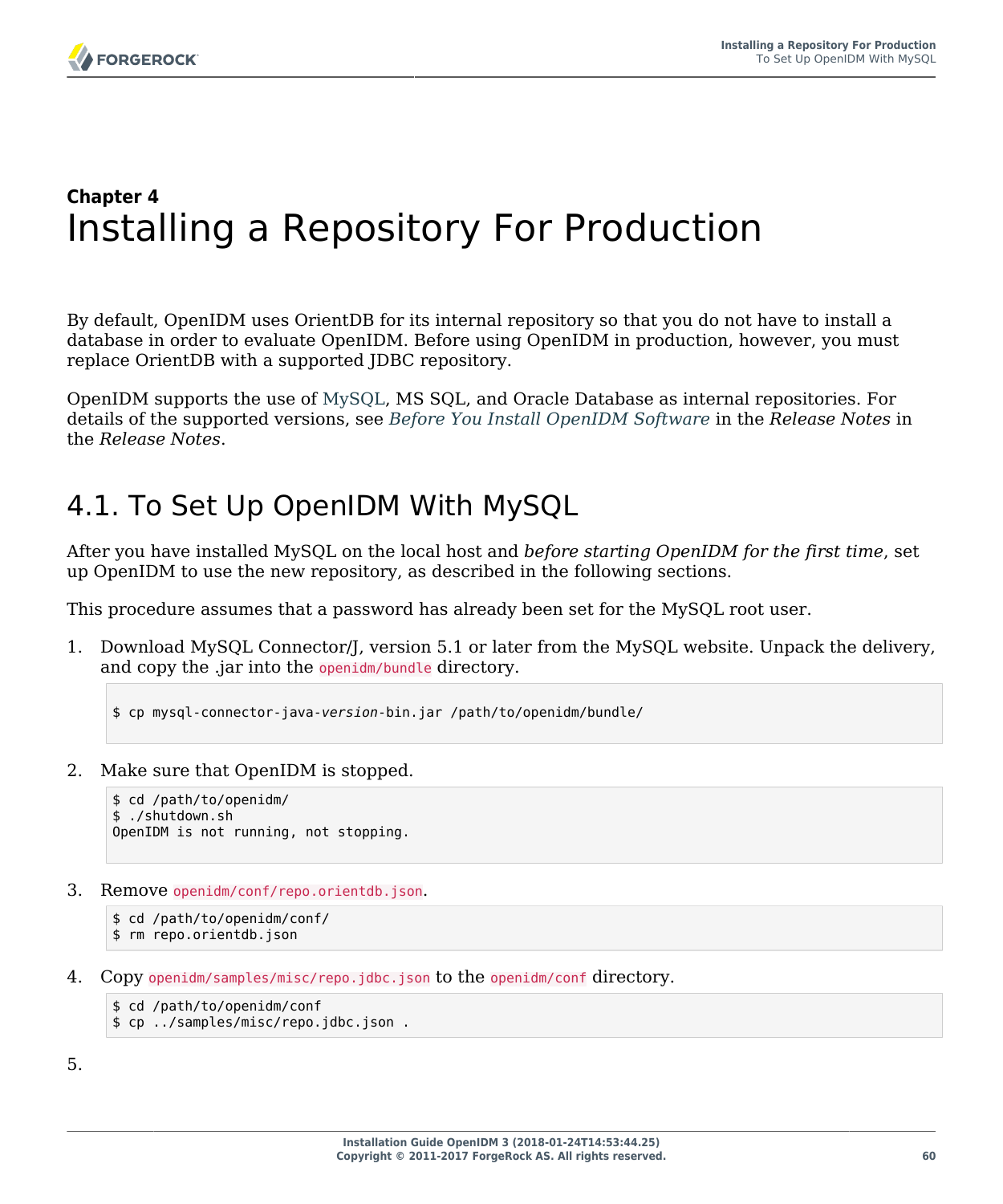**FORGEROCK** 

Import the data definition language script for OpenIDM into MySQL.

```
$ cd /path/to/mysql
$ ./bin/mysql -u root -p < /path/to/openidm/db/scripts/mysql/openidm.sql
Enter password:
$
```
This step creates an openidm database for use as the internal repository, and a user openidm with password openidm who has all the required privileges to update the database.

```
$ ./bin/mysql -u root -p
Enter password:
Welcome to the MySQL monitor. Commands end with ; or \gtrsim q.
Your MySQL connection id is 18
Server version: 5.5.19 MySQL Community Server
 (GPL)
...
mysql> use openidm;
Reading table information for completion of table and column names
You can turn off this feature to get a quicker startup with -A
Database changed
mysql> show tables;
+---------------------------+
| Tables_in_openidm |
+---------------------------+
 auditaccess
  auditactivity
  auditrecon
  clusterobjectproperties
  clusterobjects
  configobjectproperties
  configobjects
  | genericobjectproperties |
  genericobjects
  internaluser
  | links |
  | managedobjectproperties |
  managedobjects
 objecttypes
  schedulerobjectproperties
  | schedulerobjects |
  security
  securitykeys
| uinotification |
+---------------------------+
19 rows in set (0.00 sec)
```
The table names are similar to those used with OrientDB.

6. Update openidm/conf/repo.jdbc.json as necessary, to reflect your MySQL deployment.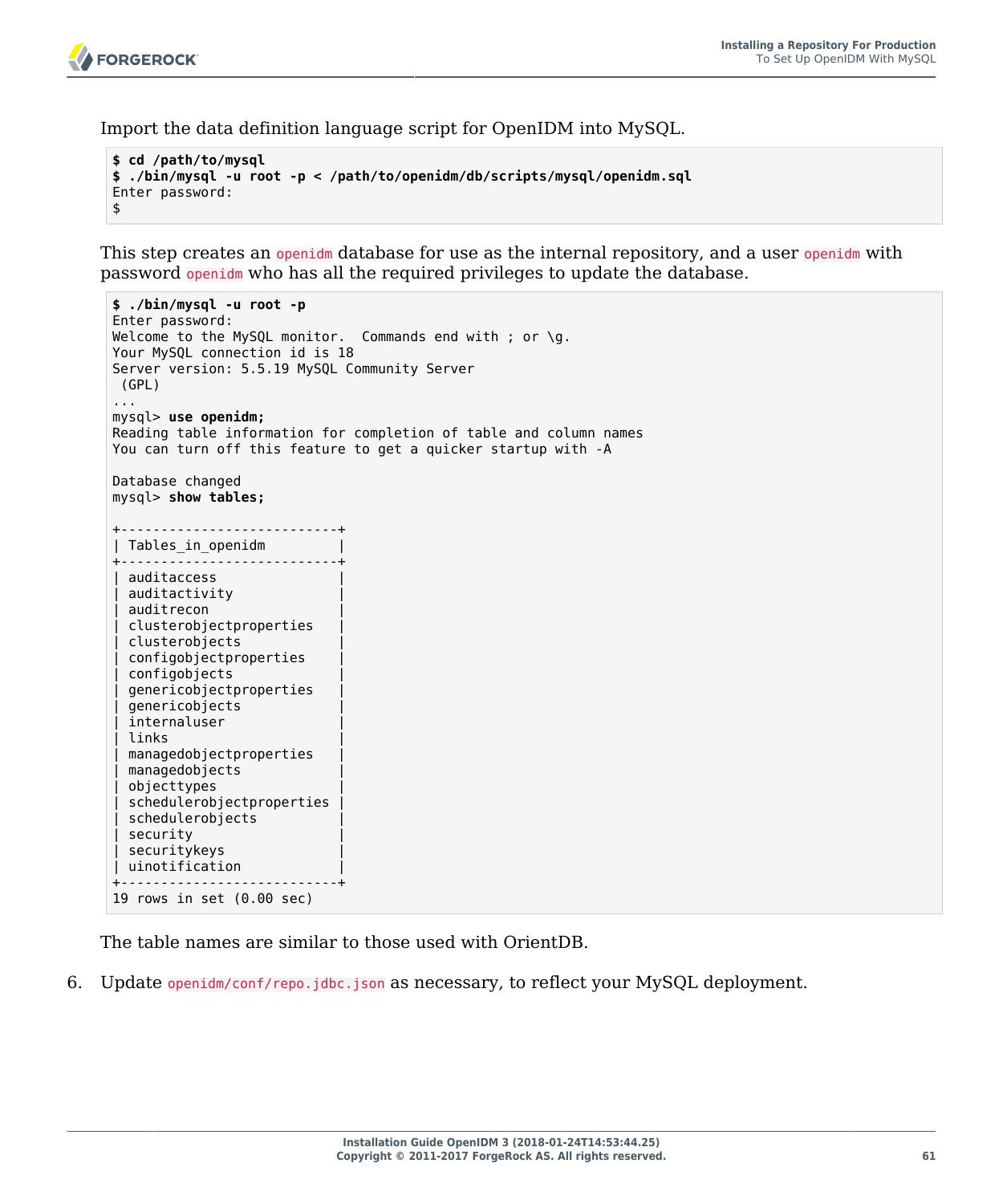

```
"connection" : {
     "dbType" : "MYSQL",
 "jndiName" : "",
 "driverClass" : "com.mysql.jdbc.Driver",
 "jdbcUrl" : "jdbc:mysql://localhost:3306/openidm",
 "username" : "openidm",
     "password" : "openidm",
     "defaultCatalog" : "openidm",
     "maxBatchSize" : 100,
     "maxTxRetry" : 5,
     "enableConnectionPool" : true,
     "connectionTimeoutInMs" : 30000
},
```
When you have set up MySQL for use as the OpenIDM internal repository, start OpenIDM to check that the setup has been successful. After startup, you should see that repo.jdbc is active, whereas repo .orientdb is unsatisfied.

| -> scr list | \$ cd /path/to/openidm<br>\$ ./startup.sh<br>Using OPENIDM HOME:<br>Using OPENIDM OPTS:<br>Using LOGGING CONFIG: | /path/to/openidm<br>$-Xmx1024m - Xms1024m$<br>-Djava.util.logging.config.file=/path/to/openidm/conf/logging.properties<br>Using boot properties at /path/to/openidm/conf/boot/boot.properties |
|-------------|------------------------------------------------------------------------------------------------------------------|-----------------------------------------------------------------------------------------------------------------------------------------------------------------------------------------------|
| Id          | State                                                                                                            | Name                                                                                                                                                                                          |
|             | 19] [active                                                                                                      | ] org.forgerock.openidm.config.starter                                                                                                                                                        |
| ſ           | 23] [active                                                                                                      | org.forgerock.openidm.taskscanner                                                                                                                                                             |
| l           | 8] [active                                                                                                       | org.forgerock.openidm.external.rest                                                                                                                                                           |
| I           | 12] [active                                                                                                      | org.forgerock.openidm.provisioner.openicf.connectorinfoprovider                                                                                                                               |
|             | 15] [active                                                                                                      | org.forgerock.openidm.ui.simple                                                                                                                                                               |
|             | 1] [active                                                                                                       | org.forgerock.openidm.router                                                                                                                                                                  |
| ſ           | 22] [active                                                                                                      | ] org.forgerock.openidm.scheduler                                                                                                                                                             |
| l           | 14] [active                                                                                                      | ] org.forgerock.openidm.restlet                                                                                                                                                               |
| I           | 7] [unsatisfied                                                                                                  | ] org.forgerock.openidm.external.email                                                                                                                                                        |
|             | 18] [unsatisfied                                                                                                 | org.forgerock.openidm.repo.orientdb                                                                                                                                                           |
|             | 6] [active                                                                                                       | org.forgerock.openidm.sync                                                                                                                                                                    |
| ſ           | 3] [active                                                                                                       | org.forgerock.openidm.script                                                                                                                                                                  |
| ſ           | 5] [active                                                                                                       | org.forgerock.openidm.recon                                                                                                                                                                   |
|             | 2] [active                                                                                                       | org.forgerock.openidm.scope                                                                                                                                                                   |
|             | 10] [active                                                                                                      | org.forgerock.openidm.http.contextregistrator                                                                                                                                                 |
|             | 20] [active                                                                                                      | org.forgerock.openidm.config                                                                                                                                                                  |
|             | 0] [active                                                                                                       | org.forgerock.openidm.audit                                                                                                                                                                   |
| L           | 21] [active                                                                                                      | org.forgerock.openidm.schedule                                                                                                                                                                |
| l           | 17] [active                                                                                                      | org.forgerock.openidm.repo.jdbc                                                                                                                                                               |
|             | 16] [active                                                                                                      | org.forgerock.openidm.workflow                                                                                                                                                                |
|             | 13] [active                                                                                                      | org.forgerock.openidm.provisioner.openicf                                                                                                                                                     |
| 4]          | [active                                                                                                          | org.forgerock.openidm.managed                                                                                                                                                                 |
|             | 9] [active                                                                                                       | org.forgerock.openidm.authentication                                                                                                                                                          |
|             | 11] [active                                                                                                      | org.forgerock.openidm.provisioner                                                                                                                                                             |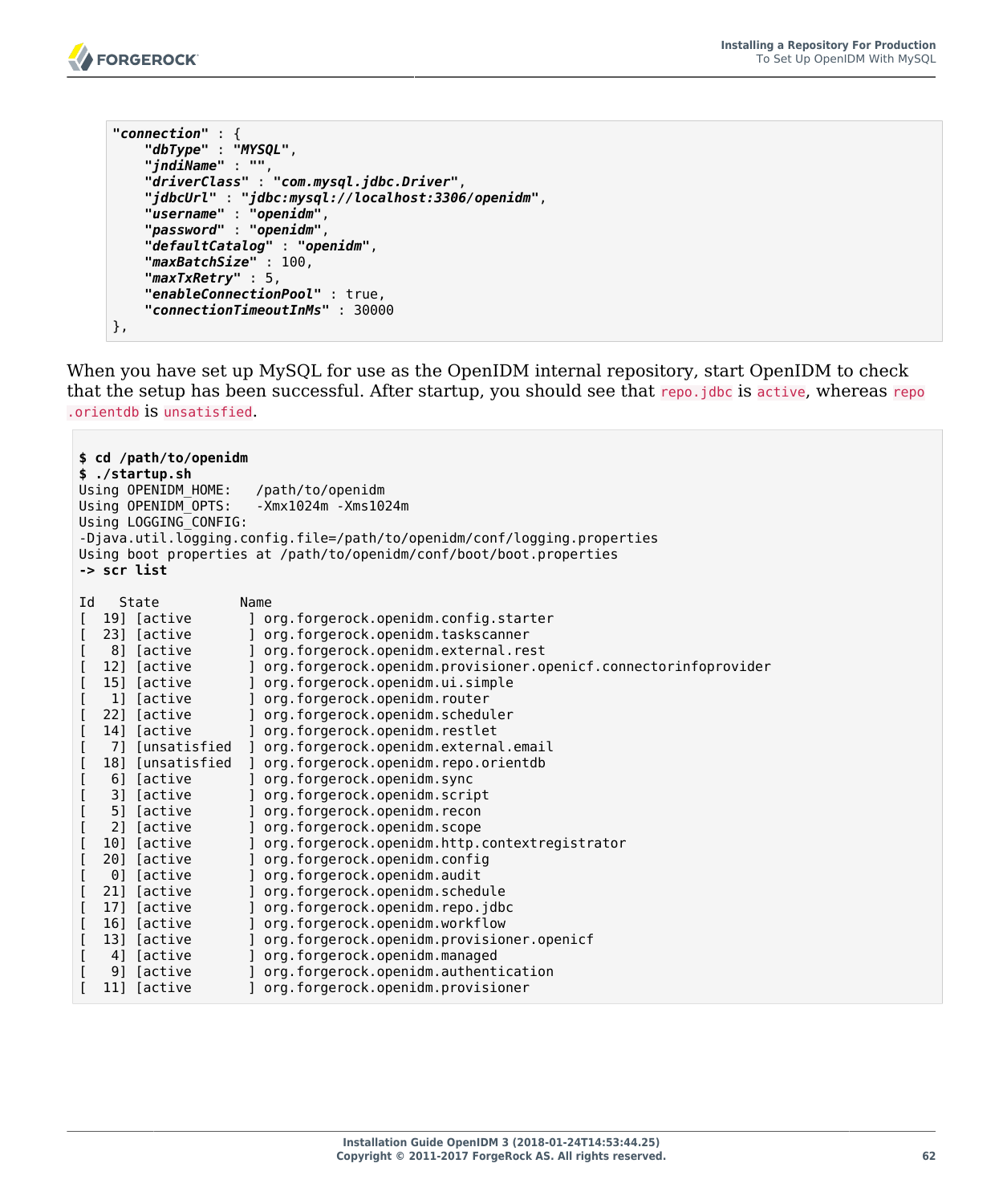# 4.2. To Set Up OpenIDM With MS SQL

These instructions are specific to MS SQL Server 2008 R2 Express running on a local Windows XP system. Adapt the instructions for your environment.

When you install MS SQL Server, note that OpenIDM has the following specific configuration requirements:

- OpenIDM requires SQL Server authentication. During the MS SQL Server installation, make sure that you select SQL Server authentication and not just Windows authentication.
- During the Feature Selection installation step, make sure that at least SQL Server Replication, Full Text Search, and Management Tools - Basic are selected.

These instructions require SQL Management Studio so make sure that you include Management Tools in the installation.

- TCP/IP must be enabled and configured for the correct IP address and port. To configure TCP/IP, follow these steps:
	- 1. Click Start > All Programs > MS SQL Server 2008 R2 > Configuration Tools > SQL Server Configuration Manager.
	- 2. Expand the SQL Server Network Configuration item and select "Protocols for SQLEXPRESS".
	- 3. Double click TCP/IP and select Enabled > Yes.
	- 4. Select the IP Addresses tab and set the addresses and ports on which the server will listen.

For this sample procedure, scroll down to IPAll and set TCP Dynamic Ports to 1433 (the default port for MS SQL).

- 5. Click Apply, then OK.
- 6. Restart MS SQL Server for the configuration changes to take effect. To restart the server, select SQL Server Services in the left pane, double click SQL Server (SQLEXPRESS) and click Restart.
- 7. If you have a firewall enabled, ensure that the port you configured in the previous step is open for OpenIDM to access MS SQL.

After you have installed MS SQL on the local host, install OpenIDM, if you have not already done so, but *do not start* the OpenIDM instance. Import the data definition and set up OpenIDM to use the new repository, as described in the following steps.

- 1. Use SQL Management Studio to import the data definition language script for OpenIDM into MS SQL.
	- a. Click Start > All Programs > MS SQL Server 2008 R2 > SQL Server Management Studio.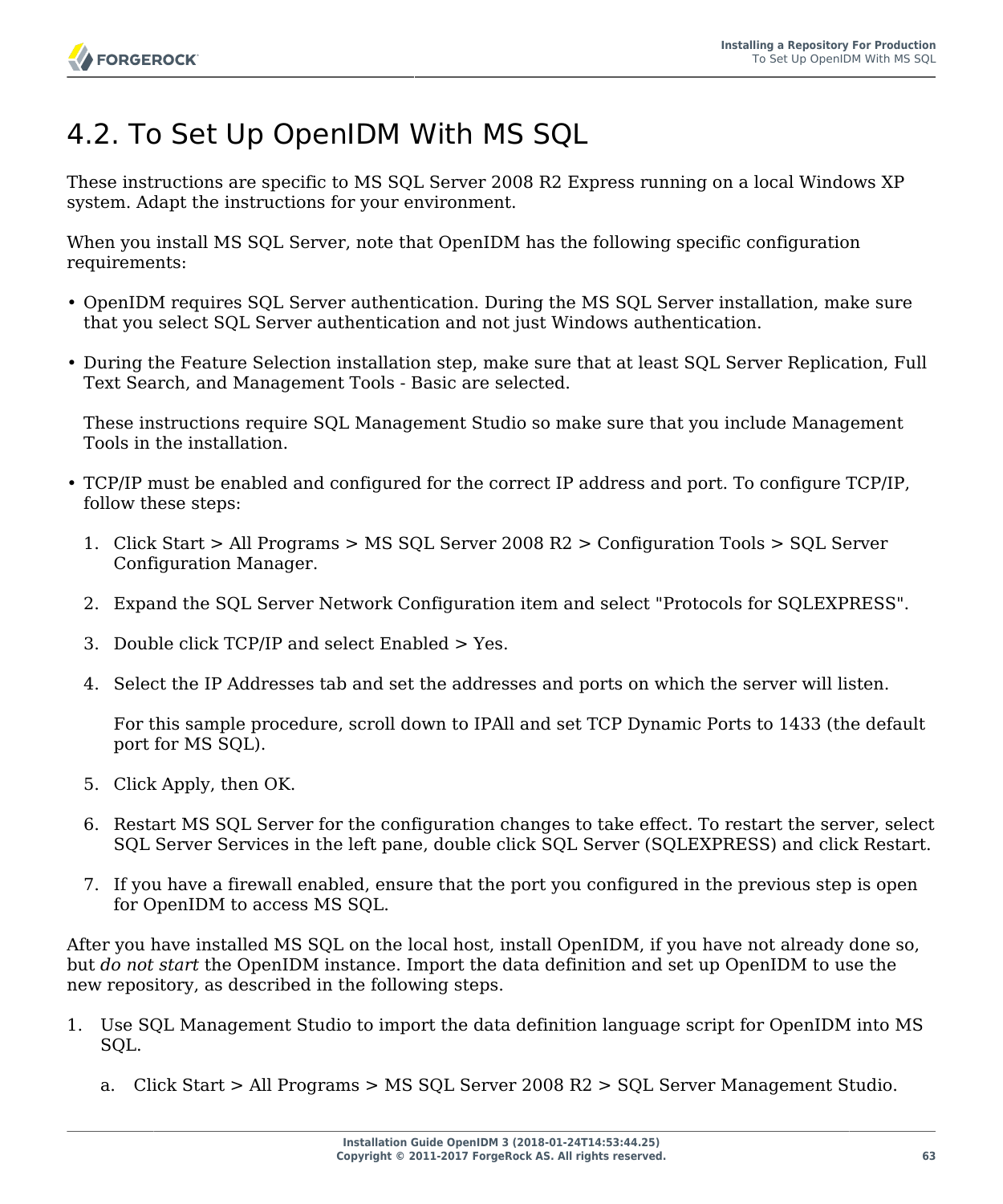- b. On the Connect to Server panel, select SQL Server Authentication from the Authentication drop down list and log in as the current user (for example, Administrator).
- c. Select File  $>$  Open  $>$  File and navigate to the OpenIDM data definition language script (path \to\openidm\db\scripts\mssql\openidm.sql). Click Open to open the file.
- d. Click Execute to run the script.
- 2. This step creates an openidm database for use as the internal repository, and a user openidm with password Passw0rd who has all the required privileges to update the database. You might need to refresh the view in SQL Server Management Studio to see the openidm database in the Object Explorer.

Expand Databases > openidm > Tables. You should see the OpenIDM tables in the openidm database, as shown in the following example:



The table names are similar to those used with OrientDB.

- 3. OpenIDM requires an MS SQL driver that must be created from two separate JAR files. Create the driver as follows.
	- a. Download the JDBC Driver 4.0 for SQL Server (sqljdbc 4.0.2206.100 enu.tar.gz) from [Microsoft's download site](http://www.microsoft.com/en-us/download/details.aspx?id=11774). The precise URL may vary, depending on your location.

Extract the executable Java archive file (sqljdbc4.jar) from the zip file, using 7-zip or an equivalent file management application.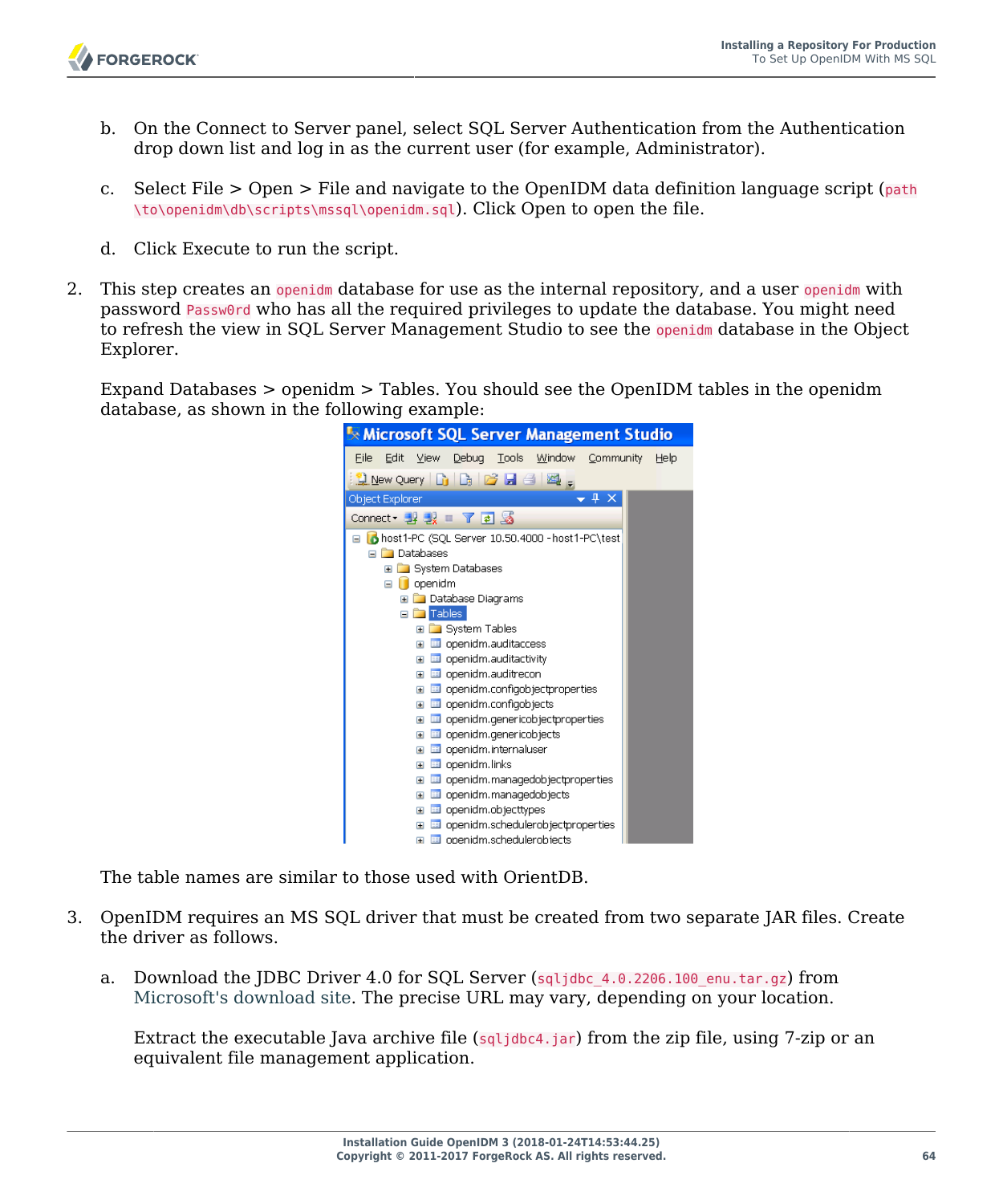Copy the file to openidm\db\scripts\mssql.

b. Download the bnd Java archive file (biz.aQute.bnd.jar) that enables you to create OSGi bundles. The file can be downloaded from [http://dl.dropbox.com/u/2590603/bnd/biz.aQute.bnd.jar.](http://dl.dropbox.com/u/2590603/bnd/biz.aQute.bnd.jar) For more information about bnd, see<http://www.aqute.biz/Bnd/Bnd>.

Copy the file to openidm\db\scripts\mssql.

c. Your openidm\db\scripts\mssql directory should now contain the following files:

```
 .\> ls \path\to\openidm\db\scripts\mssql
 biz.aQute.bnd.jar openidm.sql sqljdbc4.bnd sqljdbc4.jar
```
d. Bundle the two JAR files together with the following command:

```
C:\> cd \path\to\openidm\db\scripts\mssql
./> java -jar biz.aQute.bnd.jar wrap -properties sqljdbc4.bnd sqljdbc4.jar
```
This step creates a single .bar file, named sqljdbc4.bar.

e. Rename the sqljdbc4.bar file to sqljdbc4-osgi.jar and copy it to the openidm\bundle directory.

```
./> mv sqljdbc4.bar sqljdbc4-osgi.jar
./> cp sqljdbc4-osgi.jar \path\to\openidm\bundle
```
4. Remove the default OrientDB repository configuration file (openidm\conf\repo.orientdb.json) from the configuration directory.

```
C:\> cd \path\to\openidm\conf\
.\> del repo.orientdb.json
```
5. Copy the repository configuration file for MS SQL (openidm\samples\misc\repo.jdbc.json) to the configuration directory.

```
C:\> cd \path\to\openidm\conf\
.\> cp ..\samples\misc\repo.jdbc-mssql.json .
```
6. Rename the MS SQL repository configuration file to repo.jdbc.json.

```
.\> mv repo.jdbc-mssql.json repo.jdbc.json
```
7. Update openidm\conf\repo.jdbc.json as necessary, to reflect your MS SQL deployment.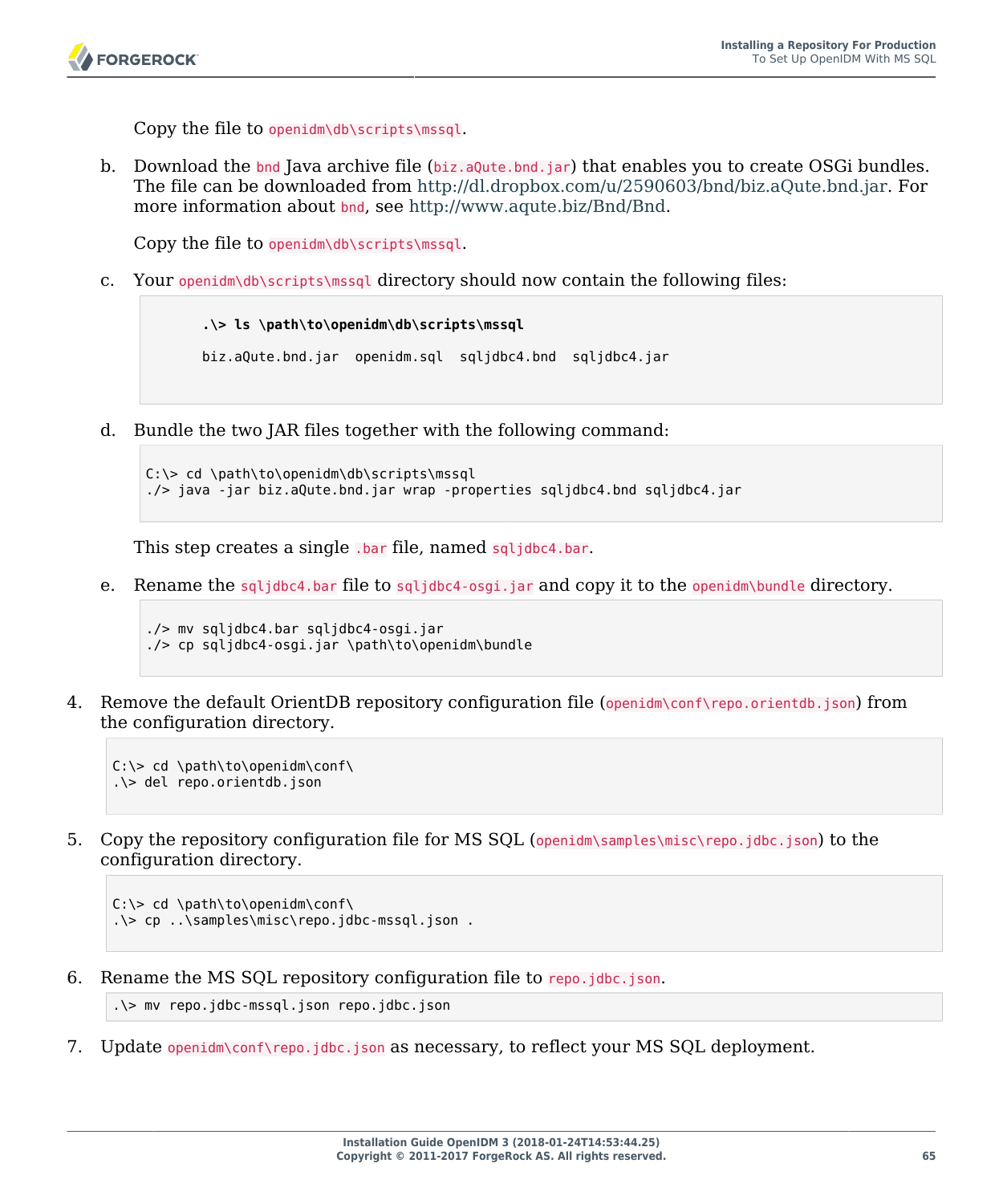```
{
     "connection" : {
         "dbType" : "SQLSERVER",
         "jndiName" : "",
         "driverClass" : "com.microsoft.sqlserver.jdbc.SQLServerDriver",
         "jdbcUrl" : "jdbc:sqlserver://localhost:1433;instanceName=default;
                       databaseName=openidm;applicationName=OpenIDM",
         "username" : "openidm",
         "password" : "Passw0rd",
         "defaultCatalog" : "openidm",
         "maxBatchSize" : 100,
         "maxTxRetry" : 5,
         "enableConnectionPool" : true
     },
...
```
Specifically, check that the port matches what you have configured in MS SQL.

When you have completed the preceding steps, start OpenIDM to check that the setup has been successful. After startup, you should see that repo.jdbc is active, whereas repo.orientdb is unsatisfied.

```
C:> cd \path\to\openidm
./> startup.bat
   "Using OPENIDM HOME: \path\to\openidm"
"Using OPENIDM_OPTS: -Xmx1024m -Xms1024m"
"Using LOGGING_CONFIG:
-Djava.util.logging.config.file=\path\to\openidm\conf\logging.properties"
Using boot properties at \path\to\openidm\conf\boot\boot
.properties
-> scr list
Id State Name
[ 19] [active ] org.forgerock.openidm.config.starter<br>[ 23] [active ] org.forgerock.openidm.taskscanner
   (23) [active ] org.forgerock.openidm.taskscanner<br>
8] [active ] org.forgerock.openidm.external.re
[ 8] [active ] org.forgerock.openidm.external.rest
[ 12] [active  ] org.forgerock.openidm.provisioner.openicf.connectorinfoprovider<br>[ 15] [active  ] org.forgerock.openidm.ui.simple
  15] [active ] org.forgerock.openidm.ui.simple<br>11 [active ] org.forgerock.openidm.router
[ 1] [active ] org.forgerock.openidm.router
[ 22] [active      ] org.forgerock.openidm.scheduler<br>[ 14] [active       ] org.forgerock.openidm.restlet
                      ] org.forgerock.openidm.restlet
   7] [unsatisfied ] org.forgerock.openidm.external.email
[ 18] [unsatisfied ] org.forgerock.openidm.repo.orientdb<br>[ 6] [active ] org.forgerock.openidm.svnc
   [ 6] [active ] org.forgerock.openidm.sync
                      ] org.forgerock.openidm.script
  [ 5] [active ] org.forgerock.openidm.recon
[ 2] [active ] org.forgerock.openidm.scope
[ 10] [active ] org.forgerock.openidm.http.contextregistrator
                      [ 20] [active ] org.forgerock.openidm.config
[ 0] [active ] org.forgerock.openidm.audit
                      ] org.forgerock.openidm.schedule
[ 17] [active ] org.forgerock.openidm.repo.jdbc
[ 16] [active ] org.forgerock.openidm.workflow
  [ 13] [active ] org.forgerock.openidm.provisioner.openicf
[ 4] [active ] org.forgerock.openidm.managed
[ 9] [active ] org.forgerock.openidm.authentication
                      [ 11] [active ] org.forgerock.openidm.provisioner
```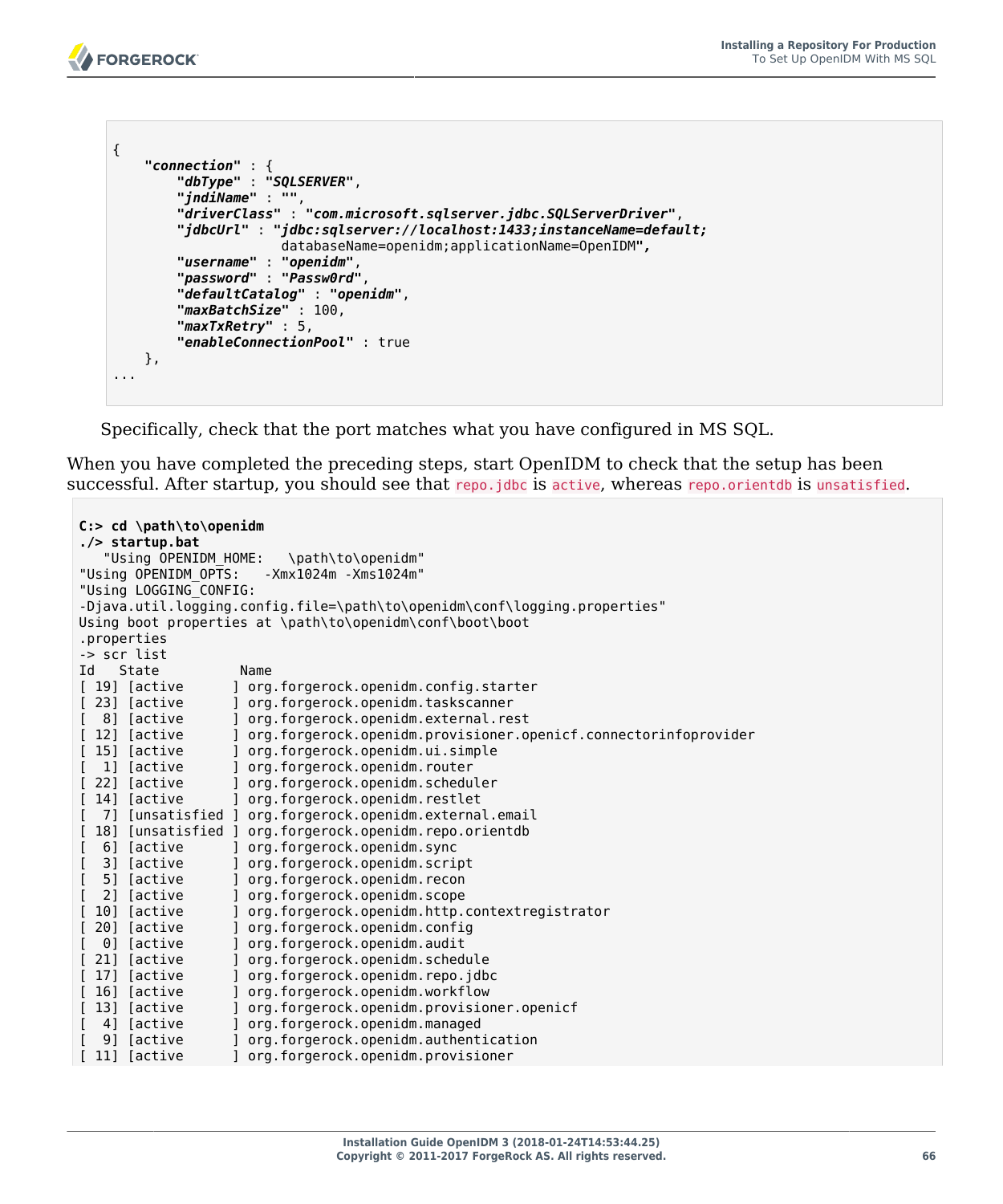# 4.3. To Set Up OpenIDM With Oracle Database

This section assumes that you have configured an Oracle Database with [Local Naming Parameters](http://docs.oracle.com/cd/B28359_01/network.111/b28317/tnsnames.htm) [\(tnsnames.ora\),](http://docs.oracle.com/cd/B28359_01/network.111/b28317/tnsnames.htm) a schema owner, and optionally a service user and its associated credentials for use by OpenIDM.

For more information on connecting to an Oracle database, see [Connecting to Oracle Database](http://docs.oracle.com/cd/E11882_01/appdev.112/e10766/tdddg_connecting.htm).

You will need to import the OpenIDM schema using the data definition language script found in /path/ to/openidm/db/scripts/oracle/openidm.sql using the appropriate schema owner user.

If you have created OpenIDM tables correctly, you should be able to query the internaluser table. The query should return two records (openidm-admin and anonymous). The output here has been formatted for legibility.

| SQL> select * from internaluser; |                                   |  |
|----------------------------------|-----------------------------------|--|
| OBJECTID                         | openidm-admin                     |  |
| <b>REV</b>                       | $\Theta$                          |  |
| <b>PWD</b>                       | openidm-admin                     |  |
| <b>ROLES</b>                     | openidm-admin, openidm-authorized |  |
| <b>OBJECTID</b>                  | anonymous                         |  |
| <b>REV</b>                       | $\Theta$                          |  |
| <b>PWD</b>                       | anonymous                         |  |
| <b>ROLES</b>                     | openidm-reg                       |  |
|                                  |                                   |  |

Before you start OpenIDM, you should create an Oracle DB driver from two separate jar files and set up the OpenIDM repository file for the Oracle DB. To do so, take the following steps:

1. Download the Oracle JDBC driver for your Oracle DB version from [Oracle Technology Network](http://www.oracle.com/technetwork/database/features/jdbc/index-091264.html) and place it in the openidm/db/scripts/oracle directory.

```
$ ls /path/to/openidm/db/scripts/oracle
ojdbc6_g.jar
```
2. Create a bind file and edit it to match the version information for your JDBC driver.

You can use the sample bind file located in openidm/db/scripts/mssql/. Copy the bind file to the same location as the JDBC driver.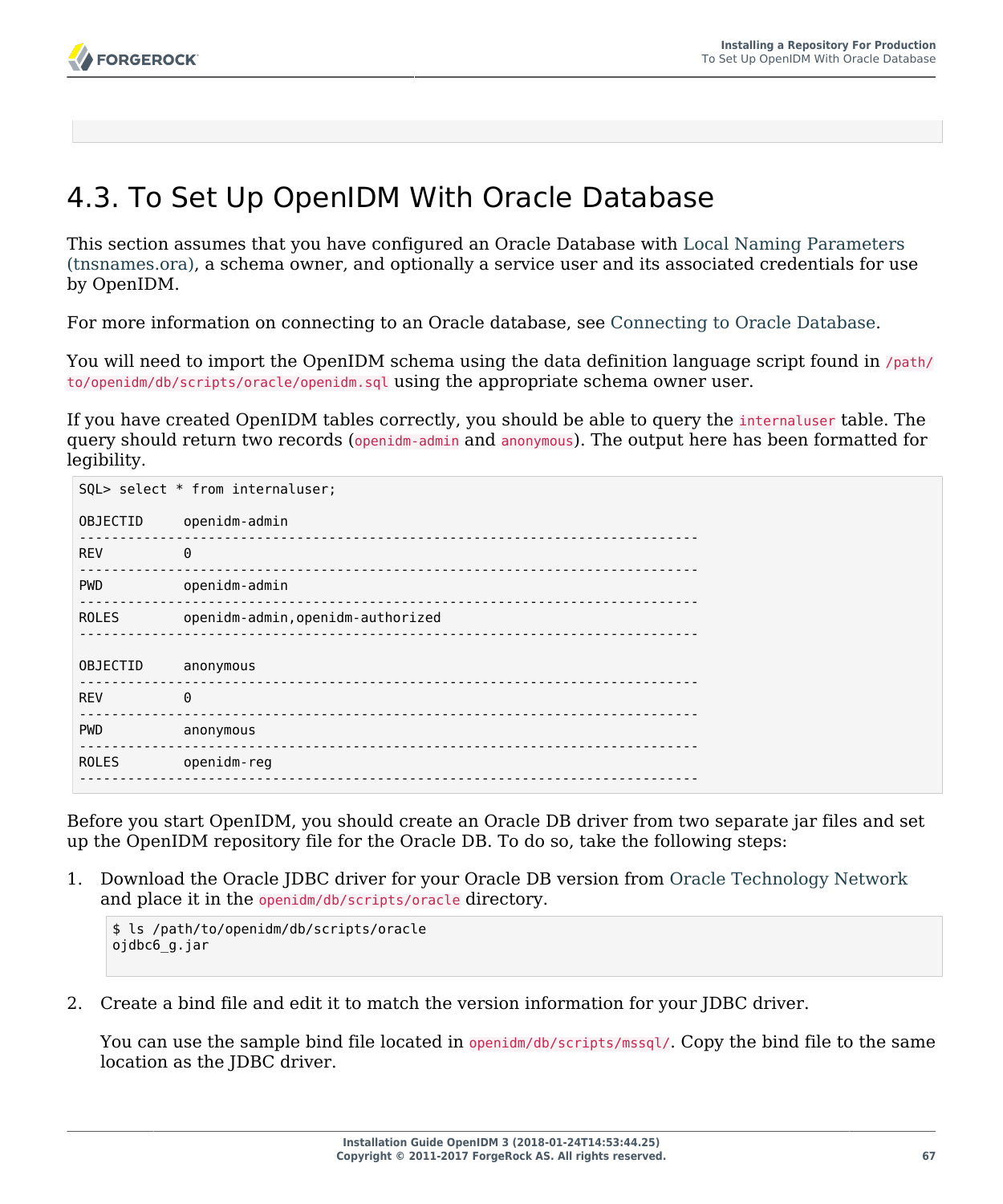

```
$ cd /path/to/openidm/db/scripts
$ cp mssql/sqljdbc4.bnd oracle/
$ ls oracle/
ojdbc6_g.jar sqljdbc4.bnd
```
The JDBC driver version information for your driver is located in the Specification-Version property in the MANIFEST file of the driver.

```
$ cd /path/to/openidm/db/scripts/oracle
$ unzip -q -c ojdbc6_g.jar META-INF/MANIFEST.MF
...
Specification-Vendor: Sun Microsystems Inc.
Specification-Title: JDBC
Specification-Version: 4.0
...
```
Edit the bind file to match the JDBC driver version.

```
$ more sqljdbc4.bnd
...
version=4.0
Export-Package: *;version=3.0.0
Bundle-Name: Oracle JDBC Driver 4.0 for SQL Server
Bundle-SymbolicName: Oracle JDBC Driver 4.0 for SQL Server
Bundle-Version: 3.0.0
```
3. Download the bnd Java archive file (biz.aQute.bnd.jar) that enables you to create OSGi bundles. The file can be downloaded from [http://dl.dropbox.com/u/2590603/bnd/biz.aQute.bnd.jar.](http://dl.dropbox.com/u/2590603/bnd/biz.aQute.bnd.jar) For more information about bnd, see [http://www.aqute.biz/Bnd/Bnd.](http://www.aqute.biz/Bnd/Bnd)

Place the bnd Java archive file in the same directory as the JDBC driver, and the bind file.

```
$ ls /path/to/openidm/db/scripts/oracle/
biz.aQute.bnd.jar ojdbc6_g.jar sqljdbc4.bnd
```
4. Change to the directory in which the three files are located and run the following command to create the OSGi bundle.

```
$ cd /path/to/openidm/db/scripts/oracle/
$ java -jar biz.aQute.bnd.jar wrap -properties sqljdbc4.bnd ojdbc6_g.jar
Dec 10, 2013 9:53:28 AM java.util.prefs.FileSystemPreferences$1 run
INFO: Created user preferences directory.
ojdbc6_g 984 0
```
A new .bar file has now been created.

 $$1s$ biz.aQute.bnd.jar ojdbc6\_g.bar ojdbc6\_g.jar sqljdbc4.bnd

5. Move the .bar file to the openidm/bundle directory and rename it with a .jar extension. The actual name of the file is unimportant.

\$ mv ojdbc6\_g.bar /path/to/openidm/bundle/ojdbc6\_g-osgi.jar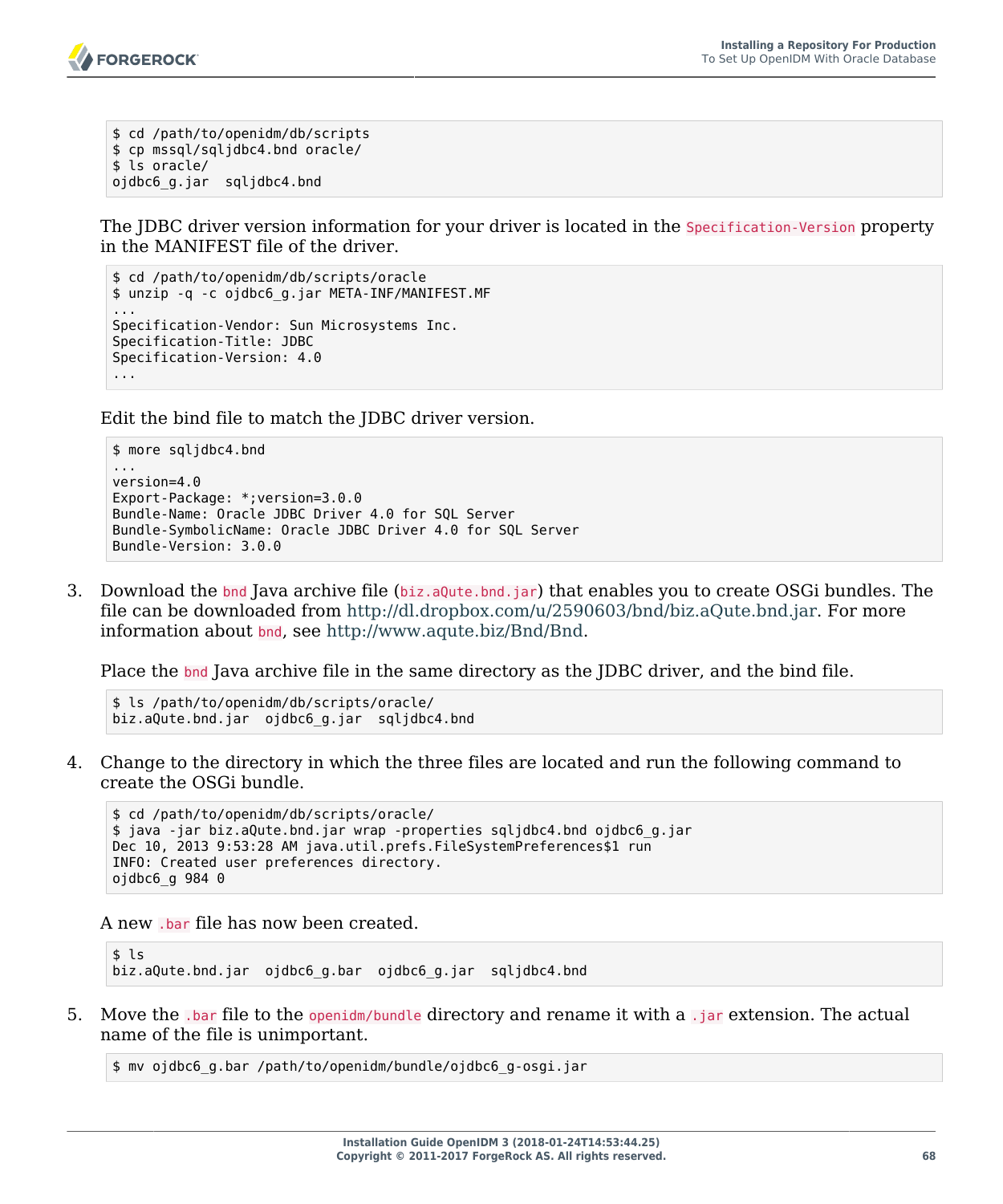

6. Remove the default OrientDB configuration file (openidm/conf/repo.orientdb.json) from the configuration directory.

\$ rm /path/to/openidm/conf/repo.orientdb.json

7. Copy the OracleDB configuration file (openidm/samples/misc/repo.jdbc-oracle.json) to the configuration directory and rename the file repo.jdbc.json.

```
$ cd /path/to/openidm/conf
$ cp ../samples/misc/repo.jdbc-oracle.json repo.jdbc.json
```
8. Update openidm/conf/repo.jdbc.json as necessary, to reflect your OracleDB deployment. Specifically, edit the idbcUrl, username, and password properties. For example:

```
"connection" : {
         "dbType" : "ORACLE",
         "jndiName" : "",
         "driverClass" : "oracle.jdbc.OracleDriver",
         "jdbcUrl" : "jdbc:oracle:thin:@//localhost:1521/openidm",
         "username" : "openidm",
         "password" : "password",
         "defaultCatalog" : "openidm",
         "maxBatchSize" : 100,
         "maxTxRetry" : 5,
         "connectionTimeoutInMs" : 30000
    },
```
The following parameters relate to the Oracle database:

- The "dbType" is "ORACLE".
- The "driverClass" is "oracle.jdbc.OracleDriver".
- The "jdbcUrl" corresponds to the URL of the Oracle DB listener, including the service name, based on your configured Local Naming Parameters (tnsnames.ora). It should be whatever is appropriate for your environment. Replace "openidm" with the service name from your TNS description.
- The "username" and "password" corresponds to the credentials of the service user that connects from OpenIDM. Use the username of the service user you have created with grants to the OpenIDM tables you created earlier.
- The "defaultCatalog" is used to generate queries appropriate to your OpenIDM schema in Oracle. It should match the user who "owns" the tables. If your schema owner was "openidm", then the "defaultCatalog" should also be "openidm". This will cause OpenIDM to generate queries such as "SELECT objectid FROM openidm.internaluser".

When you have set up OracleDB for use as the OpenIDM internal repository, start OpenIDM to check that the setup has been successful. On startup, a number of INFO messages are output, as the predefined queries are processed.

After startup, you should see that repo.jdbc is active, whereas repo.orientdb is unsatisfied.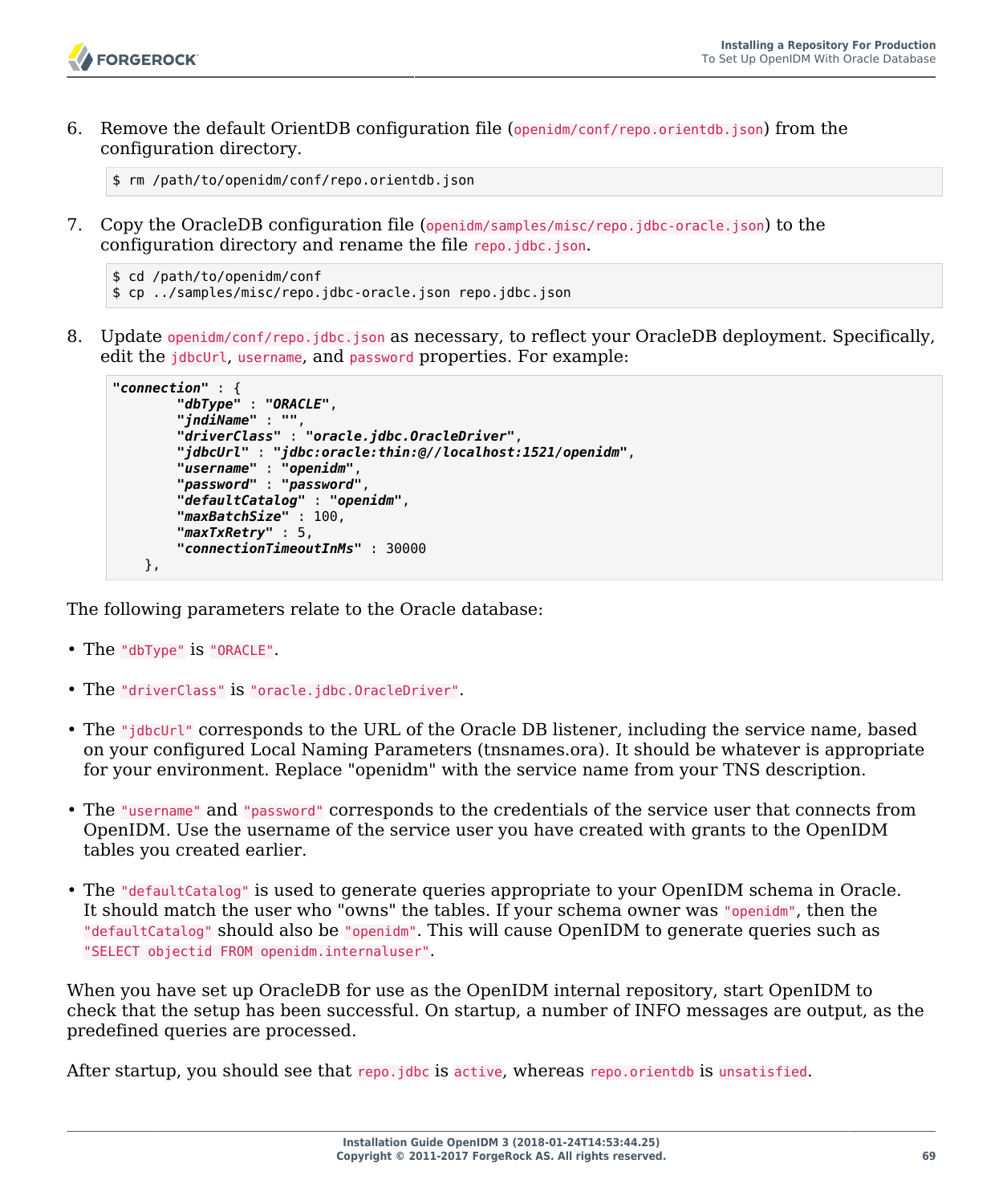

```
$ cd /path/to/openidm
$ ./startup.sh 
Using OPENIDM HOME: /path/to/openidm
Using OPENIDM_OPTS: - Xmx1024m - Xms1024m
Using LOGGING_CONFIG:
-Djava.util.logging.config.file=/path/to/openidm/conf/logging.properties
Using boot properties at /path/to/openidm/conf/boot/boot
.properties
....
-> scr list
   Id State Name
...
[ 2] [unsatisfied ] org.forgerock.openidm.repo
.orientdb
[3] [active]] org.forgerock.openidm.repo
.jdbc
...
```
# 4.4. Understanding the JDBC Repository Configuration File

OpenIDM provides a specific configuration file for each supported JDBC repository, as well as example configurations for other repositories. These configuration files are located in /path/to/ openidm/samples/misc and are named repo.jdbc-*database*.json. Copy the configuration file for your specific database type to /path/to/openidm/conf/repo.jdbc.json.

The repository configuration file includes the connection details for the repository, a number of predefined queries, and a mapping between OpenIDM resources and the tables in the repository.

An excerpt from an example repository configuration follows.

```
{
     "connection" : {
         "dbType" : "MYSQL",
         "jndiName" : "",
         "driverClass" : "com.mysql.jdbc.Driver",
         "jdbcUrl" : "jdbc:mysql://localhost:3306/openidm?characterEncoding=utf8",
         "username" : "openidm",
         "password" : "openidm",
         "defaultCatalog" : "openidm",
         "maxBatchSize" : 100,
         "maxTxRetry" : 5,
         "enableConnectionPool" : true,
         "connectionTimeoutInMs" : 30000
     },
     "queries" : {...},
     "resourceMapping" : {...}
}
```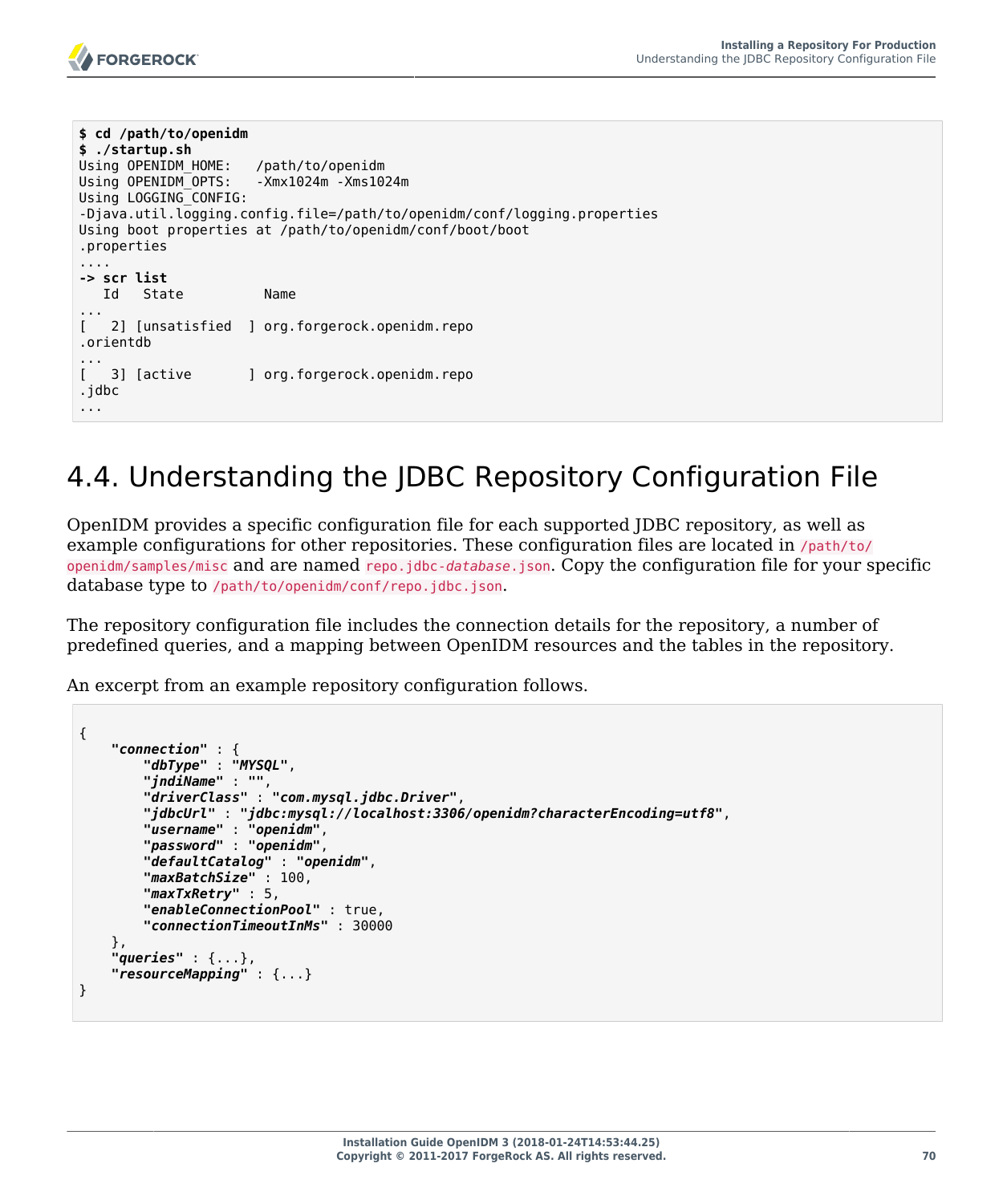#### **"dbType" : string, optional**

The type of database. The database type might affect the queries used and other optimizations. Supported database types include MYSQL, SQLSERVER, and ORACLE.

#### **"driverClass", "jndiName", or "jtaName"**

Depending on the mechanism you use to acquire the data source, set *one* of these properties.

• "driverClass" : string

To use the JDBC driver manager to acquire a data source, set this property, as well as "jdbcUrl", "username", and "password". The driver class must be the fully qualified class name of the database driver to use for your database.

Using the JDBC driver manager to acquire a data source is the most likely option, and the only one supported "out of the box". The remaining options in the sample repository configuration file assume that you are using a JDBC driver manager.

Example: "driverClass" : "com.mysql.jdbc.Driver"

• "jndiName" : string

If you use JNDI to acquire the data source, set this property to the JNDI name of the data source.

This option might be relevant if you want to run OpenIDM inside your own web container.

Example: "jndiName" : "jdbc/my-datasource"

• "jtaName" : string

If you use an OSGi service to acquire the data source, set this property to a stringified version of the OsgiName.

This option would only be relevant in a highly customized deployment, for example, if you wanted to develop your own connection pool.

Example: "jtaName" : "osgi:service/javax.sql.DataSource/(osgi.jndi.service.name=jdbc/openidm)"

#### **"jdbcUrl"**

The connection URL to the JDBC database. The URL should include all of the parameters required by your database. For example, to specify the encoding in MySQL use 'characterEncoding=utf8'.

Example: "jdbcUrl" : "jdbc:mysql://localhost:3306/openidm?characterEncoding=utf8"

#### **"username"**

The username with which to access the JDBC database.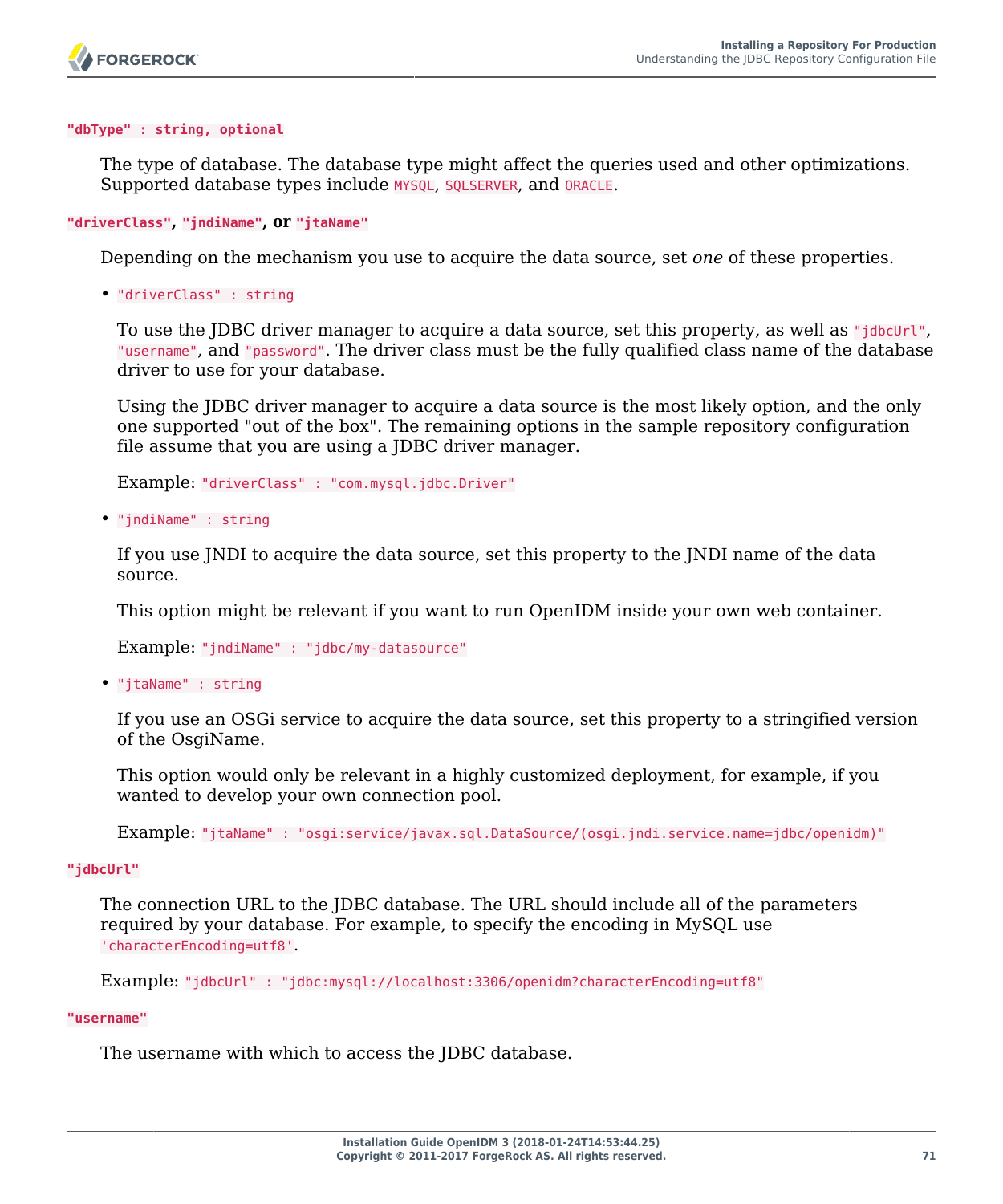

#### **"password"**

The password with which to access the JDBC database. OpenIDM automatically encrypts clear string passwords. To replace an existing encrypted value, replace the whole crypto-object value, including the brackets, with a string of the new password.

#### **"defaultCatalog"**

The database schema to use for OpenIDM. By default, no schema prefix is used for queries.

#### **"maxBatchSize"**

The maximum number of SQL statements that will be batched together. This parameter allows you to optimize the time taken to execute multiple queries. Certain databases do not support batching, or limit how many statements can be batched. A value of  $\mathbb{I}$  disables batching.

#### **"queries"**

Enables you to create pre-defined queries that can be referenced from the configuration. The queries are divided between those for "genericTables" and those for "explicitTables".

The following sample extract from the default MySQL configuration file shows two credential queries, one for a generic mapping, and one for an explicit mapping. Note that the lines have been broken here for legibility only. In a real configuration file, the query would be all on one line.

```
"queries" : {
     "genericTables" : {
         "credential-query" : "SELECT fullobject FROM ${_dbSchema}.${_mainTable}
           obj INNER JOIN ${_dbSchema}.${_propTable} prop ON
 obj.id = prop.${_mainTable}_id INNER JOIN ${_dbSchema}.objecttypes
 objtype ON objtype.id = obj.objecttypes_id WHERE prop.propkey='/userName'
          AND prop.propvalue = ${username} AND objtype.objecttype = ${_resource}",
 ...
     "explicitTables" : {
         "credential-query" : "SELECT * FROM ${_dbSchema}.${_table}
          WHERE objectid = ${username} and accountStatus = 'active'",
         ...
    }
}
```
Options supported for query parameters include the following:

• A default string parameter, for example:

```
openidm.query("managed/user", { "_queryId": "for-userName", "uid": "jdoe" });
```
• A list parameter (\${list:propName}).

Use this parameter to specify a set of indeterminate size as part of your query. For example: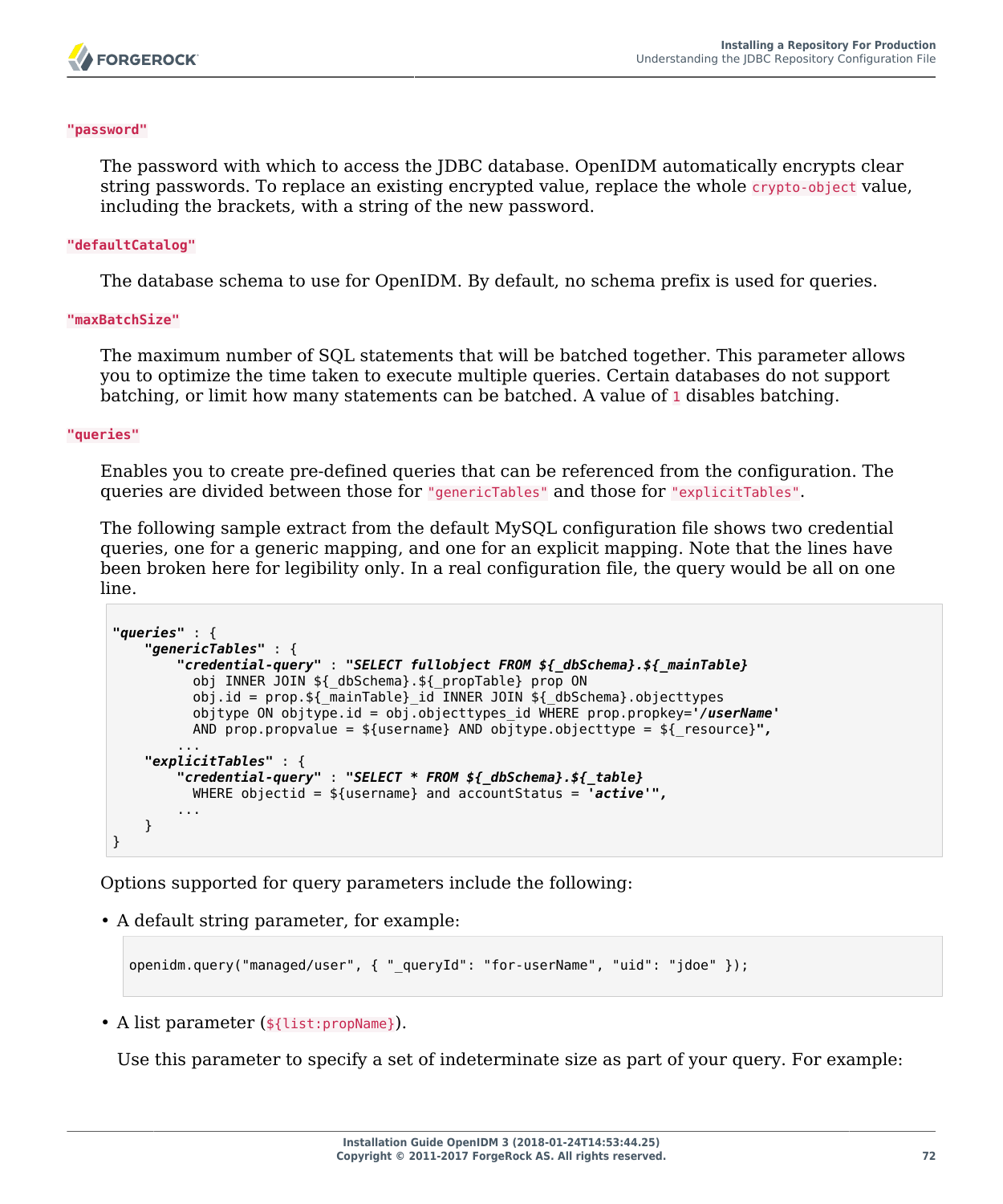```
FORGEROCK
```

```
WHERE targetObjectId IN (${list:filteredIds})
```

```
• An integer parameter (${int:propName}).
```
Use this parameter if you need query for non-string values in the database. This is particularly useful with explicit tables.

**"resourceMapping"**

Defines the mapping between OpenIDM resource URIs (for example, managed/user) and JDBC tables. The structure of the resource mapping is as follows:

```
"resourceMapping" : {
     "default" : {
         "mainTable" : "genericobjects",
 "propertiesTable" : "genericobjectproperties",
 "searchableDefault" : true
 },
 "genericMapping" : {...},
     "explicitMapping" : {...}
}
```
The default mapping object represents a default generic table in which any resource that does not have a more specific mapping is stored.

The generic and explicit mapping objects are described in the following section.

# 4.5. Using Explicit or Generic Object Mapping With a JDBC Repository

For JDBC repositories, there are two ways of mapping OpenIDM objects to the database tables.

- *Generic mapping*, which allows arbitrary objects to be stored without special configuration or administration.
- *Explicit mapping*, which allows for optimized storage and queries by explicitly mapping objects to tables and columns in the database.

These two mapping strategies are discussed in the following sections.

## 4.5.1. Using Generic Mappings

Generic mapping speeds up development, and can make system maintenance more flexible by providing a more stable database structure. However, generic mapping can have a performance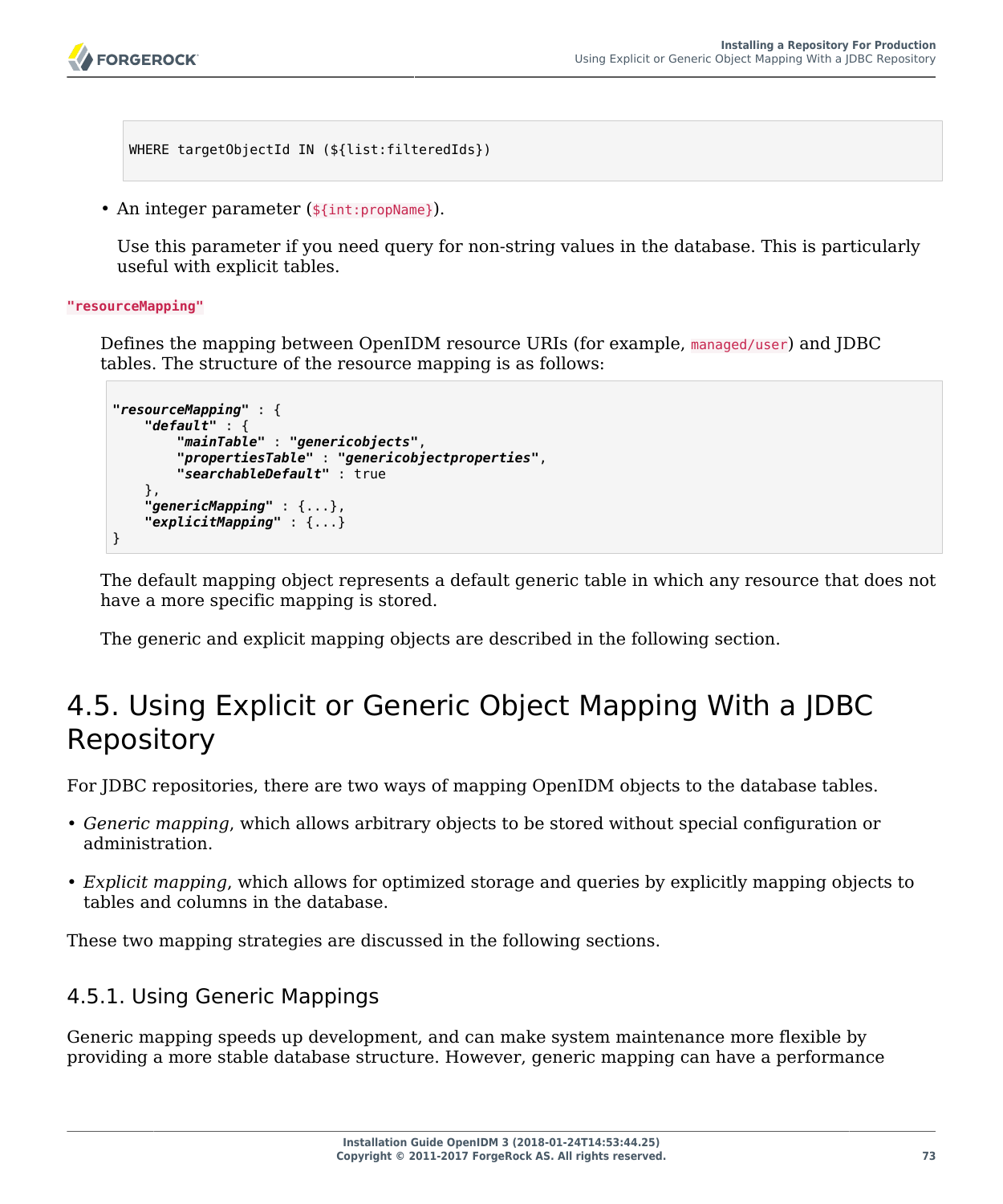impact and does not take full advantage of the database facilities (such as validation within the database and flexible indexing). In addition, queries can be more difficult to set up.

In a generic table, the entire object content is stored in a single large-character field named "fullobject" in the "mainTable" for the object. To search on specific fields, you can read them by referring to them in the corresponding properties table for that object. The disadvantage of generic objects is that, because every property you might like to filter by is stored in a separate table, you must join to that table each time you need to filter by anything.

The following diagram shows a pared down database structure for the default generic table, and indicates the relationship between the main table and the corresponding properties table for each object.

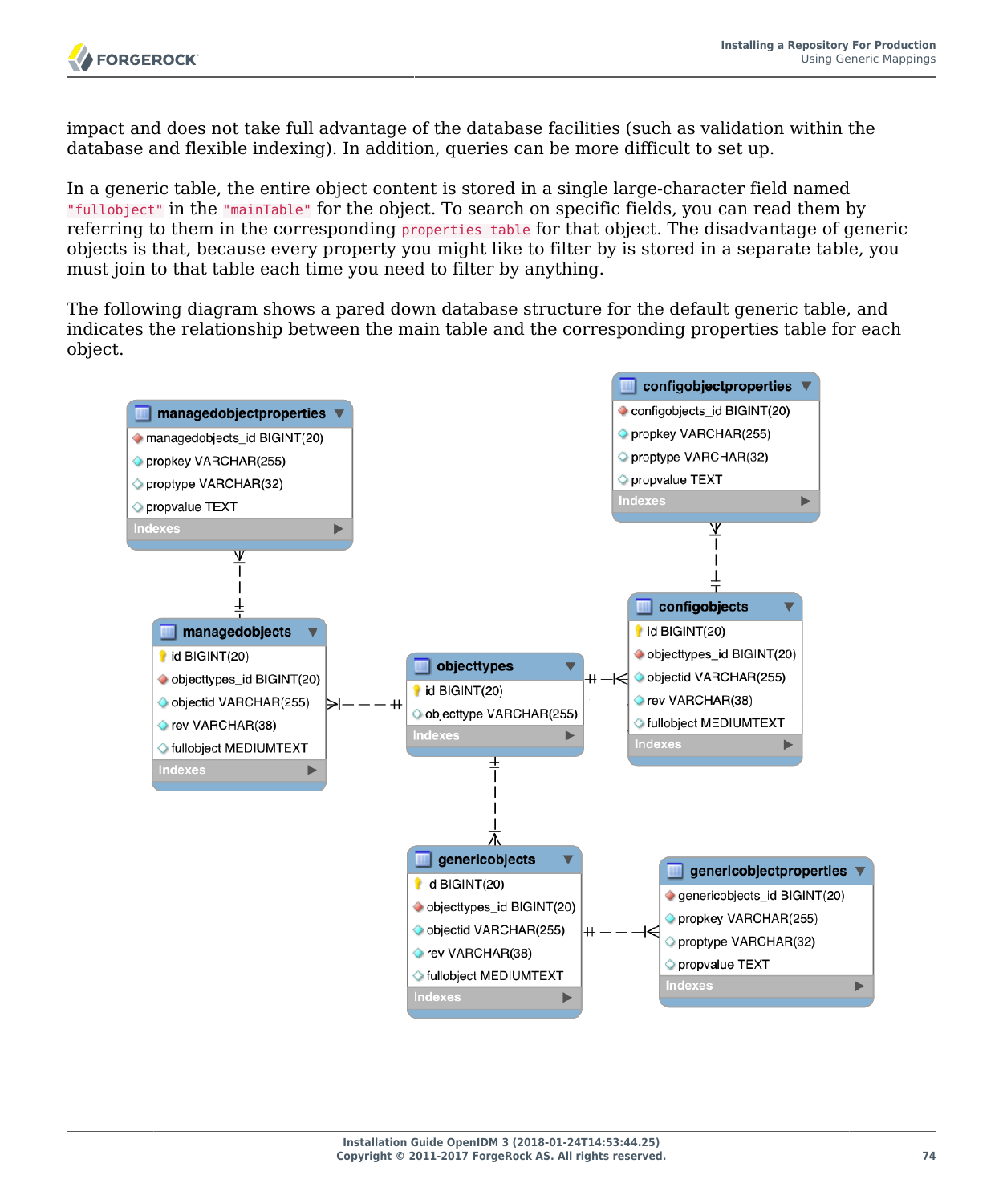

These separate tables can make the query syntax particularly complex. For example, a simple query to return user entries based on a user name would need to be implemented as follows:

```
SELECT fullobject FROM ${_dbSchema}.${_mainTable} obj INNER JOIN ${_dbSchema}.${_propTable} prop
   ON obj.id = prop.${ mainTable} id INNER JOIN ${ dbSchema}.objecttypes objtype
   ON objtype.id = obj.objecttypes id WHERE prop.propkey='/userName' AND prop.propvalue = fuidAND objtype.objecttype = ${ resource}",
```
The query can be broken down as follows:

• Select the full object from the main table

SELECT fullobject FROM \${ dbSchema}. \${ mainTable} obj

• Join to the properties table and locate the object with the corresponding ID.

```
INNER JOIN ${_dbSchema}.${_propTable} prop ON obj.id = prop.${_mainTable}_id
```
• Join to the object types table to restrict returned entries to objects of a specific type. For example, you might want to restrict returned entries to managed/user objects, or managed/role objects.

```
INNER JOIN ${_dbSchema}.objecttypes objtype ON objtype.id = obj.objecttypes_id
```
• Filter records by the userName property, where the userName is equal to the specified uid and the object type is the specified type (in this case, managed/user objects).

```
WHERE prop.propkey='/userName'
AND prop.propvalue = ${uid}AND objtype.objecttype = ${ resource}",
```
The value of the uid field is provided as part of the query call, for example:

```
openidm.query("managed/user", { "_queryId": "for-userName", "uid": "jdoe" });
```
Tables for user definable objects use a generic mapping by default.

The following sample generic mapping object illustrates how managed/ objects are stored in a generic table.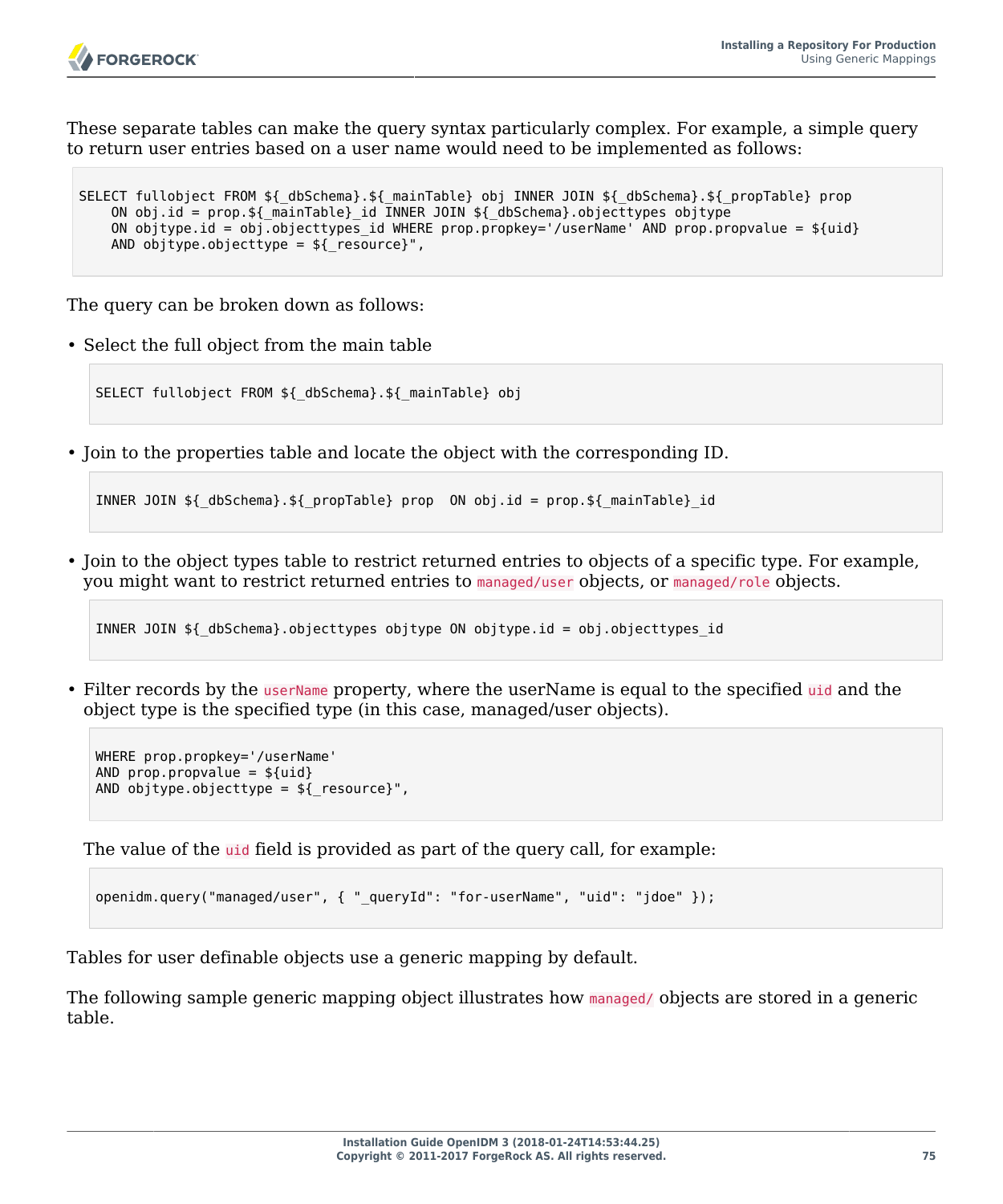```
 "genericMapping" : {
      "managed/*" : {
          "mainTable" : "managedobjects",
          "propertiesTable" : "managedobjectproperties",
          "searchableDefault" : true,
          "properties" : {
              "/picture" : {
              "searchable" : false
 }
          }
      }
  },
```
#### **"mainTable" (string, mandatory)**

Indicates the main table in which data is stored for this resource.

The complete object is stored in the fullobject column of this table. The table includes an entityType foreign key, that is used to distinguish the different objects stored within the table. In addition, the revision of each stored object is tracked, in the rev column of the table, enabling multi version concurrency control (MVCC). For more information, see *Manipulating Managed Objects Programmatically* in the *Integrator's Guide* in the *Integrator's Guide*.

#### **"propertiesTable" (string, mandatory)**

Indicates the properties table, used for searches.

The contents of the properties table is a defined subset of the properties, copied from the character large object (CLOB) that is stored in the fullobject column of the main table. The properties are stored in a one-to-many style separate table. The set of properties stored here is determined by the properties that are defined as "searchable".

The stored set of searchable properties makes these values available as discrete rows that can be accessed with SQL queries, specifically, with WHERE clauses. It is not otherwise possible to query specific properties of the full object.

The properties table includes the following columns:

- $\frac{1}{2}$  mainTable} id corresponds to the id of the full object in the main table, for example, manageobjects id, Or genericobjects id.
- propkey is the name of the searchable property, stored in JSON pointer format (for example / mail. For more information about JSON pointer syntax, see [RFC 6901](http://tools.ietf.org/html/rfc6901).
- proptype is the data type of the property, for example java.lang.String. The property type is obtained from the Class associated with the value.
- propvalue is the value of property, extracted from the full object that is stored in the main table.

Regardless of the property data type, this value is stored as a string, so queries against it should treat it as such.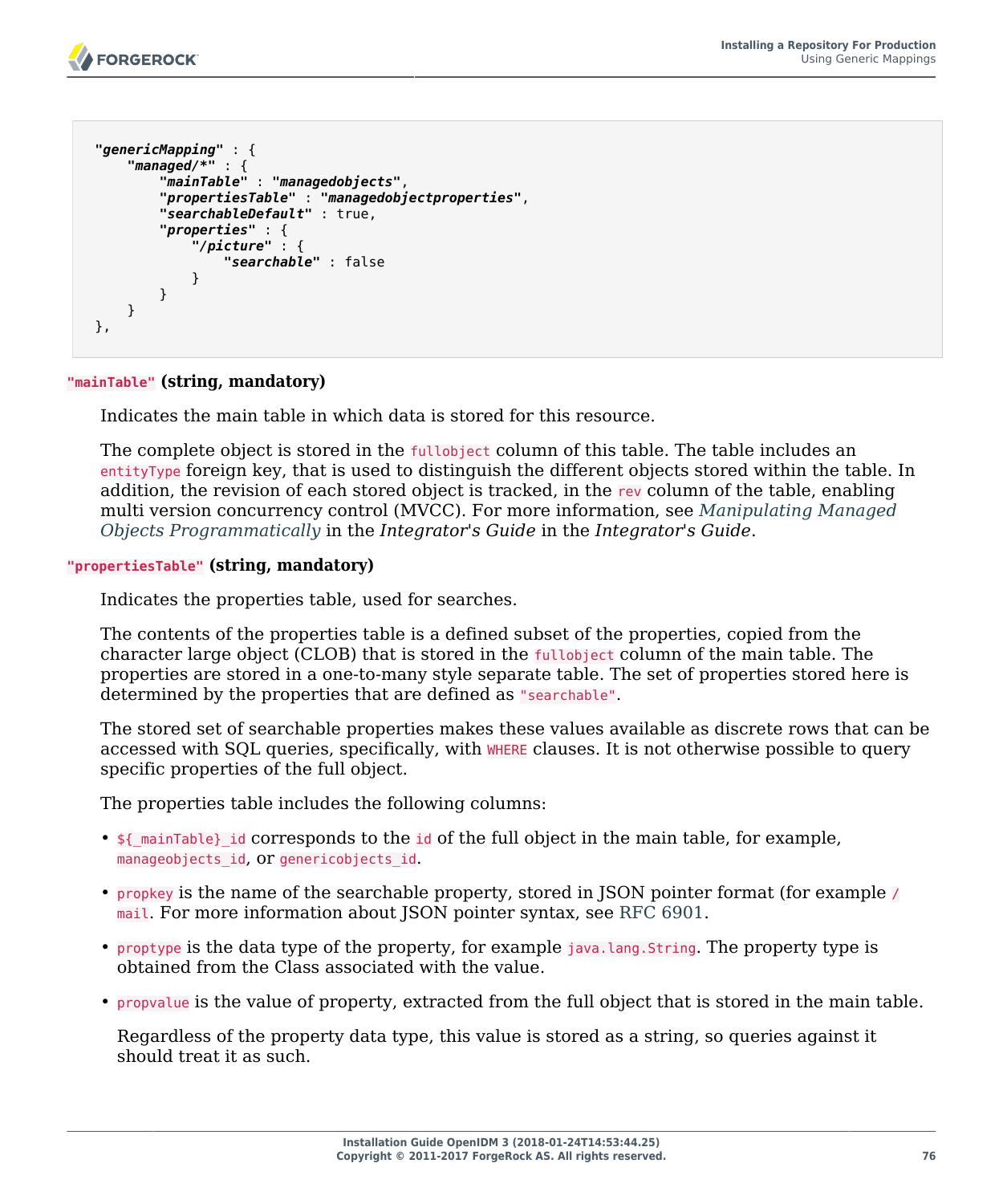#### **"searchableDefault" (boolean, optional)**

Specifies whether all properties of the resource should be searchable by default. Properties that are searchable are stored and indexed. You can override the default for individual properties in the "properties" element of the mapping. The preceding example indicates that all properties are searchable, with the exception of the "picture" property.

For large, complex objects, having all properties searchable implies a substantial performance impact. In such a case, a separate insert statement is made in the properties table for each element in the object, every time the object is updated. Also, because these are indexed fields, the recreation of these properties incurs a cost in the maintenance of the index. You should therefore enable "searchable" only for those properties that must be used as part of a WHERE clause in a query.

#### **"properties"**

Lists any individual properties for which the searchable default should be overridden.

Note that if an object was originally created with a subset of "searchable" properties, changing this subset (by adding a new "searchable" property in the configuration, for example) will not cause the existing values to be updated in the properties table for that object. To add the new property to the properties table for that object, you must update or recreate the object.

### 4.5.2. Improving Search Performance for Generic Mappings

By default, all properties in a generic mapping are searchable. Although there are no individual indexes in a generic mapping, you can improve search performance by setting only those properties that you need to search as "searchable". Properties that are searchable are created within the corresponding properties table. The properties table exists only for searches or look-ups, and has a composite index, based on the resource, then the property name.

To restrict searches to specific properties, set the "searchableDefault" to false for the mapping, and then explicitly set "searchable" to true for each property that should be searched. The following sample extract from repo.jdbc.json indicates searches restricted to the "userName" property.

```
"genericMapping" : {
     "managed/user" : {
         "mainTable" : "manageduserobjects",
         "propertiesTable" : "manageduserobjectproperties",
         "searchableDefault" : false,
         "properties" : {
             "/userName" : {
             "searchable" : true
 }
         }
     }
},
```
With this configuration, OpenIDM creates entries in the properties table only for "userName" properties of managed user objects.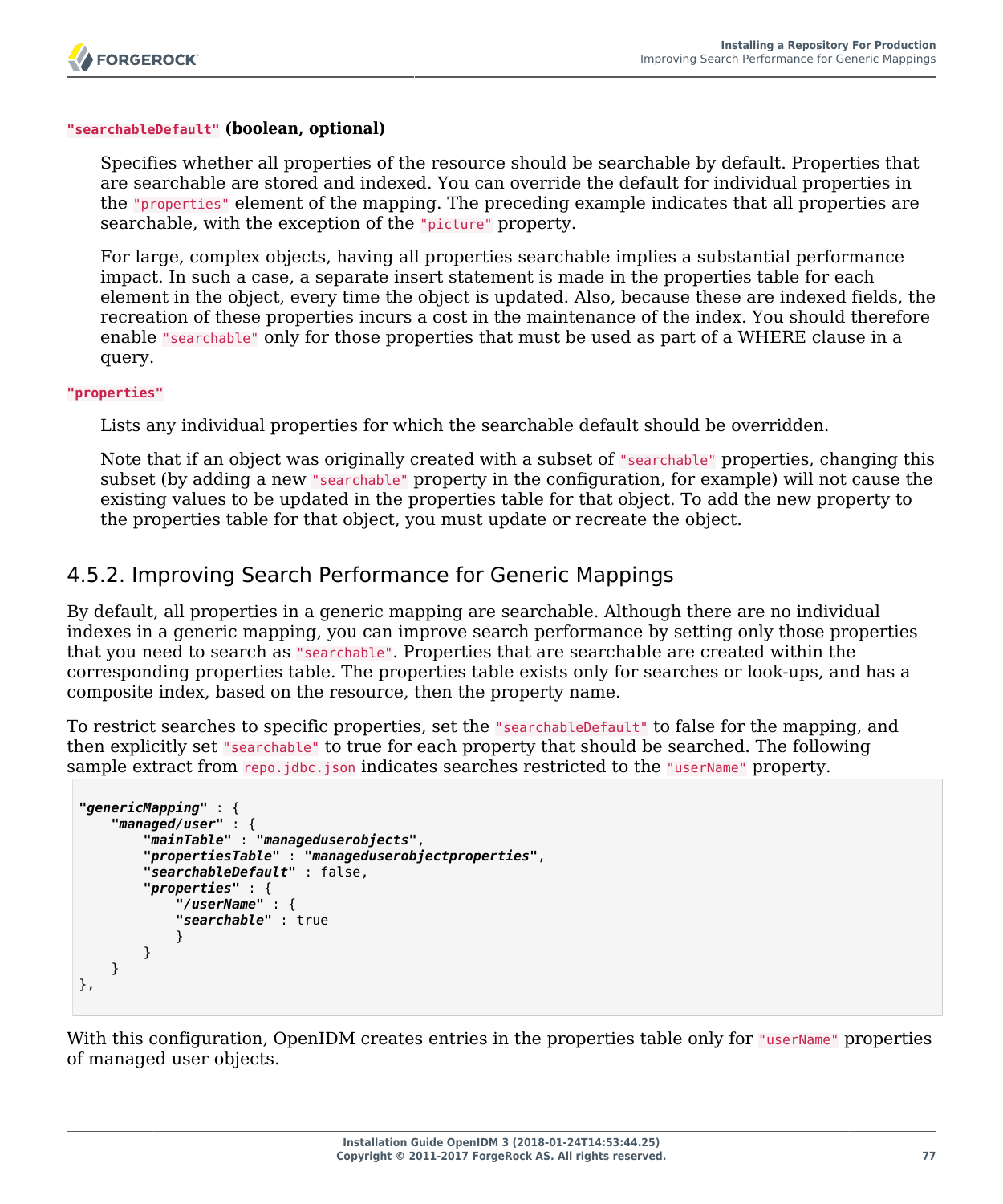

If the global "searchableDefault" is set to false, properties that do not have a searchable attribute explicitly set to true are not written in the properties table.

### 4.5.3. Using Explicit Mappings

Explicit mapping is more difficult to set up and maintain, but can take complete advantage of the native database facilities.

An explicit table offers better performance and simpler queries. There is less work in the reading and writing of data, since the data is all in a single row of a single table. In addition, it is easier to create different types of indexes that apply to only specific fields in an explicit table. The disadvantage of explicit tables is the additional work required in creating the table in the schema. Also, because rows in a table are inherently more simple, it is more difficult to deal with complex objects. Any nonsimple key:value pair in an object associated with an explicit table is converted to a JSON string and stored in the cell in that format. This makes the value difficult to use, from the perspective of a query attempting to search within it.

Note that it is possible to have a generic mapping configuration for most managed objects, *and* to have an explicit mapping that overrides the default generic mapping in certain cases. The sample configuration provided in /path/to/openidm/samples/misc/repo.jdbc-mysql-explicit-managed-user.json has a generic mapping for managed objects, but an explicit mapping for managed user objects.

OpenIDM uses explicit mapping for internal system tables, such as the tables used for auditing.

Depending on the types of usage your system is supporting, you might find that an explicit mapping performs better than a generic mapping. Operations such as sorting and searching (such as those performed in the default UI) tend to be faster with explicitly-mapped objects, for example.

The following sample explicit mapping object illustrates how internal/user objects are stored in an explicit table.

```
"explicitMapping" : {
     "internal/user" : {
         "table" : "internaluser",
         "objectToColumn" : {
              "_id" : "objectid",
              "_rev" : "rev",
              "password" : "pwd",
              "roles" : "roles"
         }
     },
 ...
}
```
#### **"<resource-uri>" (string, mandatory)**

Indicates the URI for the resources to which this mapping applies, for example, "internal/user".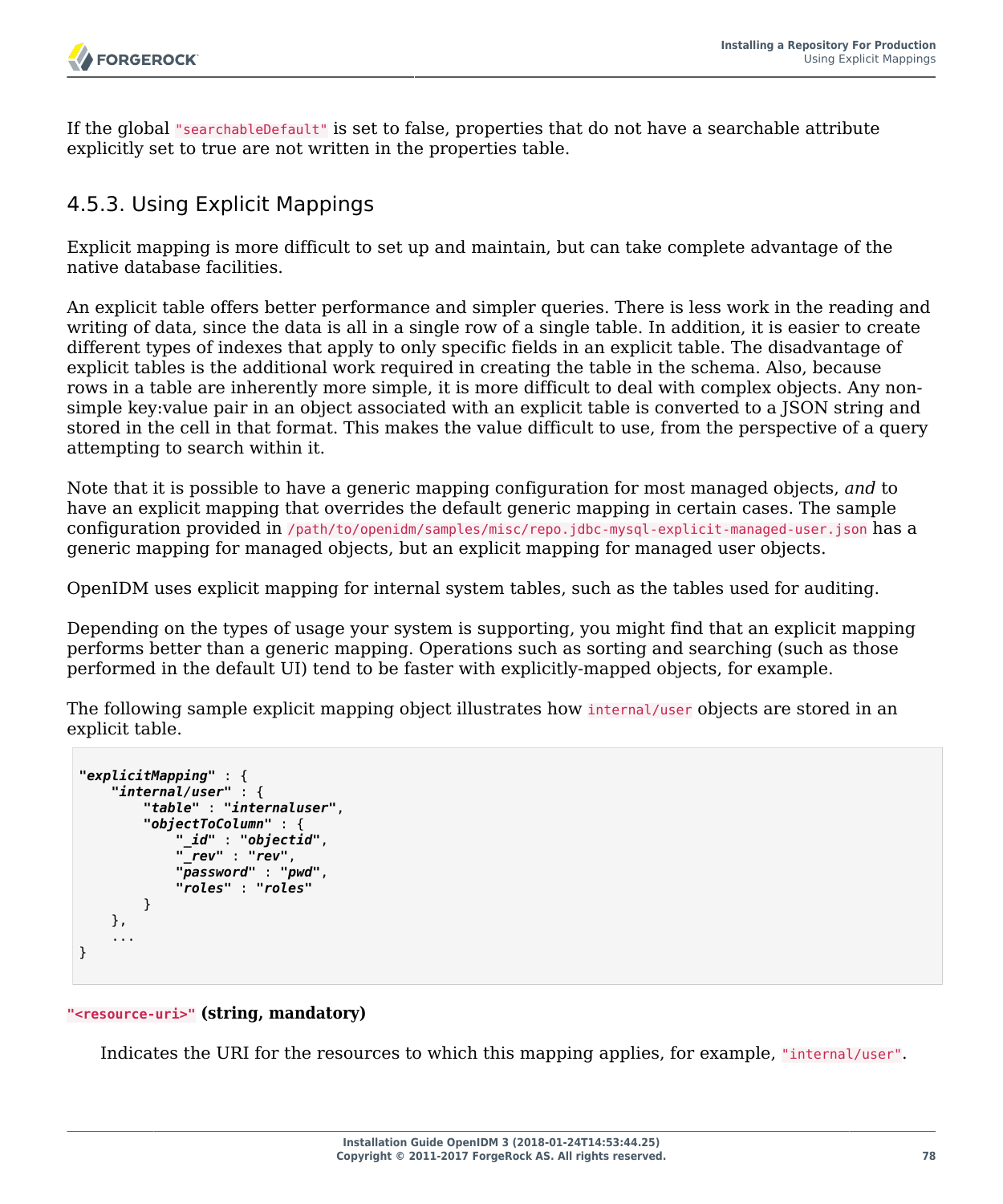#### **"table" (string, mandatory)**

The name of the database table in which the object (in this case internal users) is stored.

#### **"objectToColumn" (string, mandatory)**

The way in which specific managed object properties are mapped to columns in the table.

The mapping can be a simple one to one mapping, for example "userName": "userName", or a more complex JSON map or list. When a column is mapped to a JSON map or list, the syntax is as shown in the following examples:

```
"messageDetail" : { "column" : "messagedetail", "type" : "JSON_MAP" }
```
or

```
"roles": { "column" : "roles", "type" : "JSON_LIST" }
```
# 4.6. Configuring SSL with a JDBC Repository

To configure SSL with a JDBC repository, you need to import the CA certificate file for the server into two locations: the Java truststore and the OpenIDM truststore. That certificate file could have a name like ca-cert.pem. If you have a different genuine or self-signed certificate file, substitute accordingly.

To import the CA certificate file into both truststores, use the **keytool** command native to the Java environment, typically located in the /path/to/jre-version/bin directory. On some UNIX-based systems, **/usr/bin/keytool** may link to that command.

You can find the Java truststore file, cacerts, in the /path/to/jre-version/jre/lib/security directory. On some UNIX-based systems, that may be linked to a location such as /etc/pki/java/cacerts.

*Procedure 4.1. Preparing OpenIDM for SSL with a JDBC Repository*

1. Import the ca-cert.pem certificate into the Java truststore file with the following command:

```
$ keytool \
-importcert \
-trustcacerts
-file ca-cert.pem \
-alias "DB cert" \
-keystore /etc/pki/java/cacerts
```
2. Import the ca-cert.pem certificate into the OpenIDM truststore file with the following command: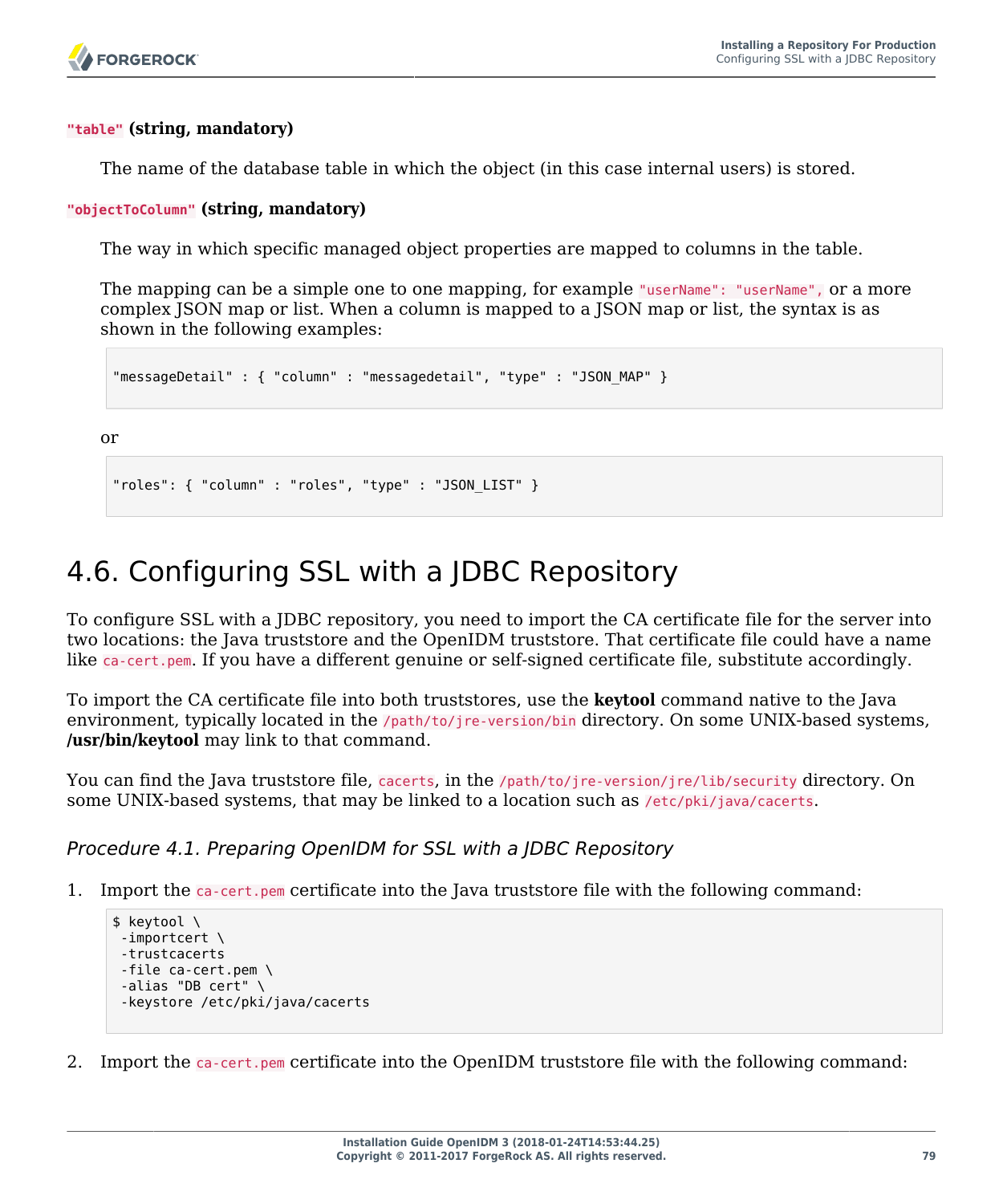- \$ keytool \ -importcert \ -trustcacerts \ -file ca-cert.pem \ -alias "DB cert" \ -keystore /path/to/openidm/security/truststore
- 3. Open the repository configuration file, repo.jdbc.json.

Look for the "jdbcUrl" properties. You should see a jdbc URL. Add a ? characterEncoding=utf8&useSSL=true to the end of that URL.

The "jdbcUrl" that you configure depends on your JDBC repository. The following entries correspond to appropriate "jdbcURL" properties for MySQL, MSSQL, and Oracle DB, respectively.

"jdbcUrl" : "jdbc:mysql://localhost:3306/openidm?characterEncoding=utf8&useSSL=true"

"jdbcUrl" : "jdbc:sqlserver://localhost:1433;instanceName=default; databaseName=openidm;applicationName=OpenIDM?characterEncoding=utf8&useSSL=true"

"jdbcUrl" : "jdbc:oracle:thin:@//localhost:1521/openidm?characterEncoding=utf8&useSSL=true"

4. Open the /path/to/openidm/conf/config.properties file. Find the org.osgi.framework.bootdelegation property. Make sure that property includes a reference to the javax.net.ssl option. If you started with the default version of config.properties that line should now read as follows:

org.osgi.framework.bootdelegation=sun.\*,com.sun.\*,apple.\*,com.apple.\*,javax.net.ssl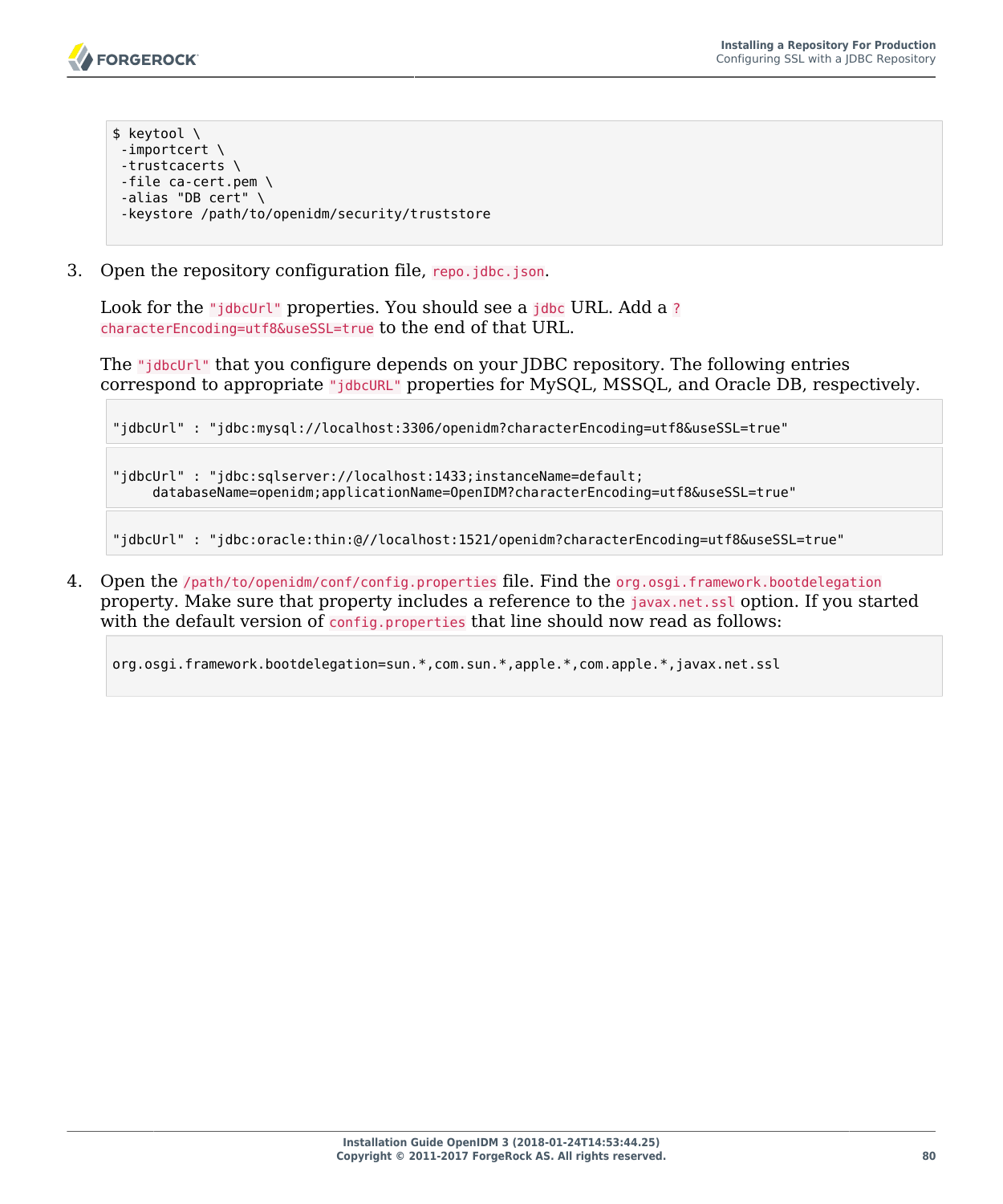

# **Chapter 5** Removing and Moving OpenIDM Software

<span id="page-85-0"></span>This chapter shows you how to uninstall OpenIDM software and to move an existing install to a different location.

*Procedure 5.1. To Remove OpenIDM Software*

1. (Optional) Stop OpenIDM services if they are running, by entering shutdown at the -> prompt either on the command line, or on the System Information tab of the Felix console.

-> shutdown

2. Remove the file system directory where you installed OpenIDM software.

\$ rm -rf /path/to/openidm

3. (Optional) If you use a JDBC database for the internal repository, you can drop the openidm database.

#### *Procedure 5.2. To Move OpenIDM Software*

If you want to move OpenIDM to a different directory, you do not have to uninstall and reinstall. To move an existing OpenIDM instance, follow these steps:

- 1. Shutdown OpenIDM, as described in *[To Stop the OpenIDM Services](#page-8-0)*.
- 2. Remove the felix-cache directory.

```
$ cd path/to/openidm
$ rm -rf felix-cache
```
3. Move the files.

\$ mv path/to/openidm path/to/new-openidm

4. Start OpenIDM in the new location.

\$ cd path/to/new-openidm

\$ ./startup.sh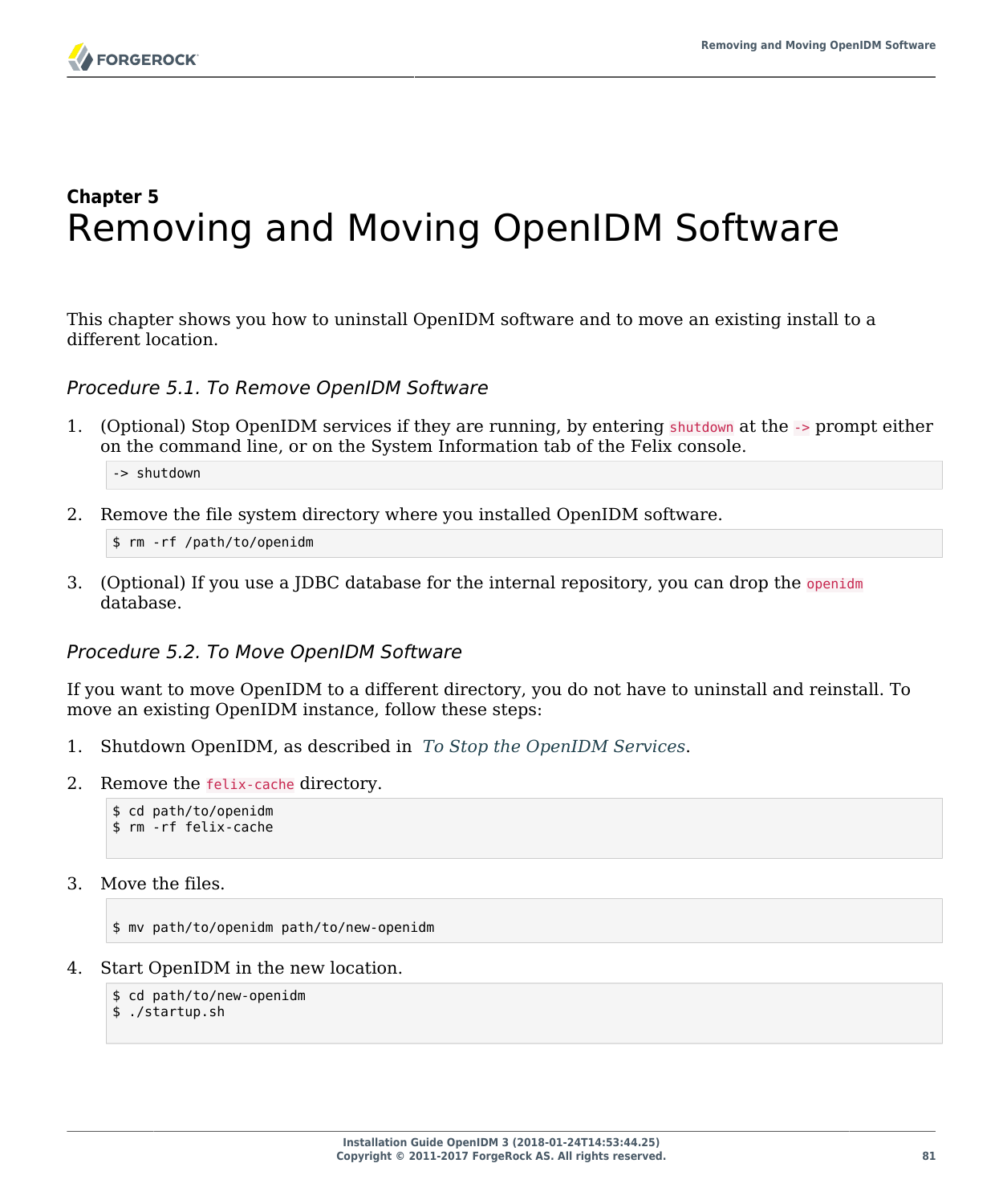# **Chapter 6** Migrating to OpenIDM 3.0.0

The migration process is largely dependent on your particular deployment and on the extent to which you have customized OpenIDM. It is recommended that you engage ForgeRock services for help in migrating an existing deployment.

The steps outlined in this section indicate how to preserve customizations, where possible, and take advantage of the new functionality offered in this release. However, you must be aware of the changes made in OpenIDM 3.0.0 that might affect your existing deployment. Therefore, before starting this process, see the *Compatibility chapter* in the *Release Notes* in the *Release Notes*, and adjust your scripts and clients accordingly.

In particular, for client applications that use the REST API, note that this API has undergone major changes in this release. For information on the new REST API, see the *REST API Reference* in the *Integrator's Guide* in the *Integrator's Guide*.

To perform a basic migration to OpenIDM 3.0.0, follow these steps. For the purposes of this procedure, the path to the existing 2.1 instance is defined as /path/to/openidm-2.1. The path to the new instance is defined as /path/to/openidm-3.0.

- 1. Download and extract the OpenIDM 3.0.0 server.
- 2. Stop your existing OpenIDM 2.1 server, if it is running.

```
$ cd /path/to/openidm-2.1
$ ./shutdown.sh
Stopping OpenIDM (81491)
```
- 3. Back up your existing deployment by zipping up the entire openidm directory.
- 4. On the OpenIDM 3.0.0 server, edit the conf/boot/boot.properties file to match any customizations that you made on your 2.1 server. Specifically, check the following elements:
	- In OpenIDM 2.1, port numbers were specified in the conf/jetty.xml file. In OpenIDM 3.0.0, the HTTP, HTTPS, and mutual authentication ports are specified in the conf/boot/boot.properties file. If you changed the default ports in your 2.x deployment, make sure that the corresponding ports are specified in this file.
	- Check that the keystore and truststore passwords match the current passwords for the keystore and truststore of your 2.x deployment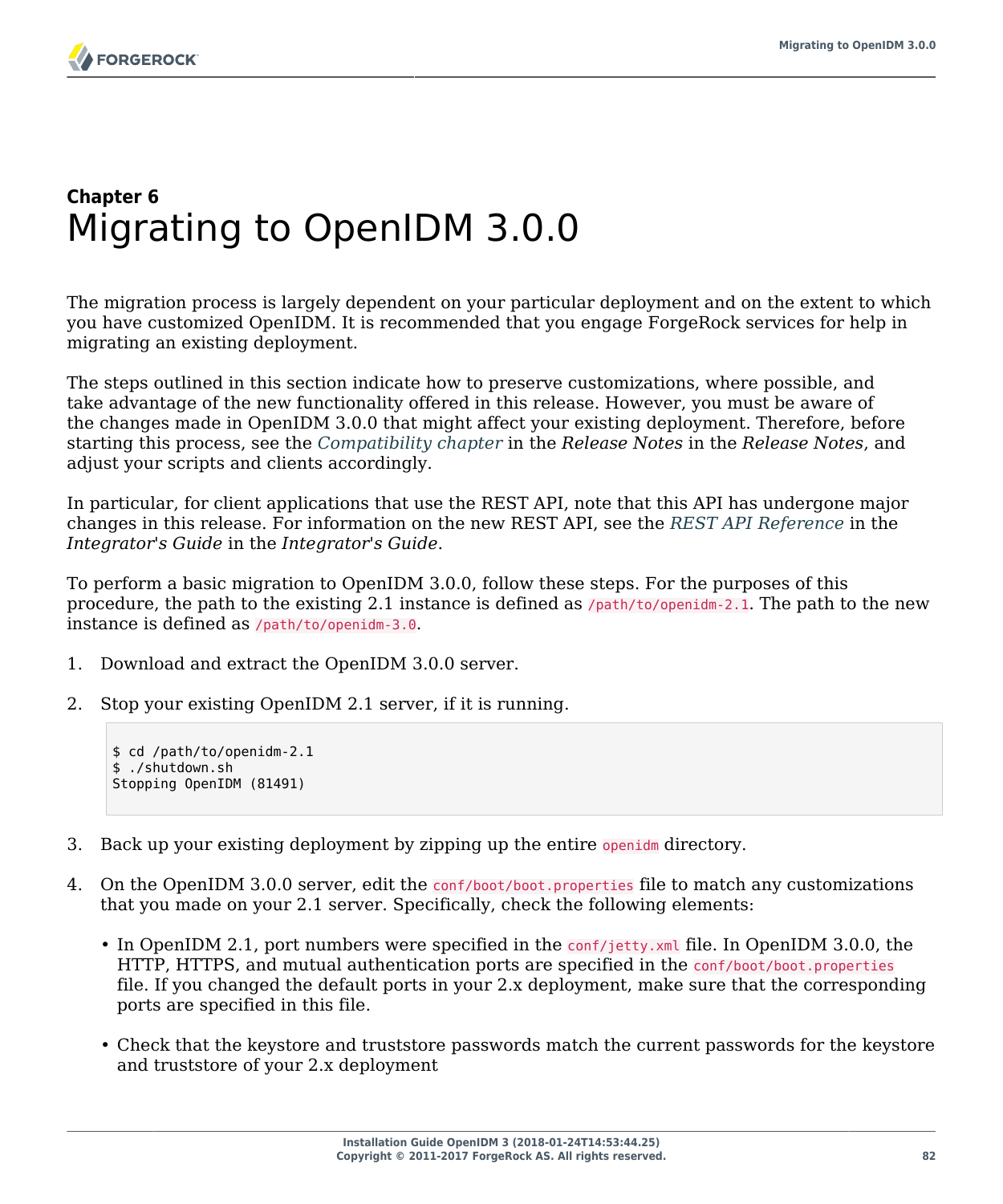• For clustered deployments, certain cluster properties are also now specified in the boot.properties file. Therefore, if this migrated OpenIDM instance is going to run in a cluster, set the following properties:

```
openidm.node.id
openidm.instance.type
openidm.scheduler.execute.persistent.schedules
```
In addition, timeout and checkin settings that were previously defined in the conf/scheduler.json file are now defined in a new configuration file, conf/cluster.json. Copy any such settings that you had defined in the scheduler.json file to the cluster.json file in the 3.0.0 instance.

5. Copy the contents of your original security/ folder to the new instance.

```
$ cd /path/to/openidm-3.0
$ cp -r /path/to/openidm-2.1/security .
```
- 6. Migrate any custom scripts or default scripts that you have modified to the new instance. In general, custom and customized scripts should be located in the openidm/script directory on your old instance.
	- For custom scripts (that is, scripts that you have written yourself) review the *Compatibility chapter* in the *Release Notes* to ensure that the scripts will work as intended with the new version, then copy these scripts to the new instance. For example:

```
$ cd /path/to/openidm-3.0
$ cp /path/to/openidm-2.1/script/my-custom-script.js script/
```
• For OpenIDM scripts that you have modified, compare the modified script against the corresponding script in the new OpenIDM instance. If nothing has changed in the default script, check that your customizations will work as intended (by reviewing the *Compatibility chapter* in the *Release Notes*) then copy the customized scripts to the new openidm/script directory. For example:

```
$ cd /path/to/openidm-3.0
$ cp /path/to/openidm-2.1/script/policy.js script/
```
• If the default script has changed since the 2.1 release (for example, access.js, copy the new default script to the openidm-3.0/script directory.

```
$ cd /path/to/openidm-3.0
$ cp bin/default/script/access.js script/
```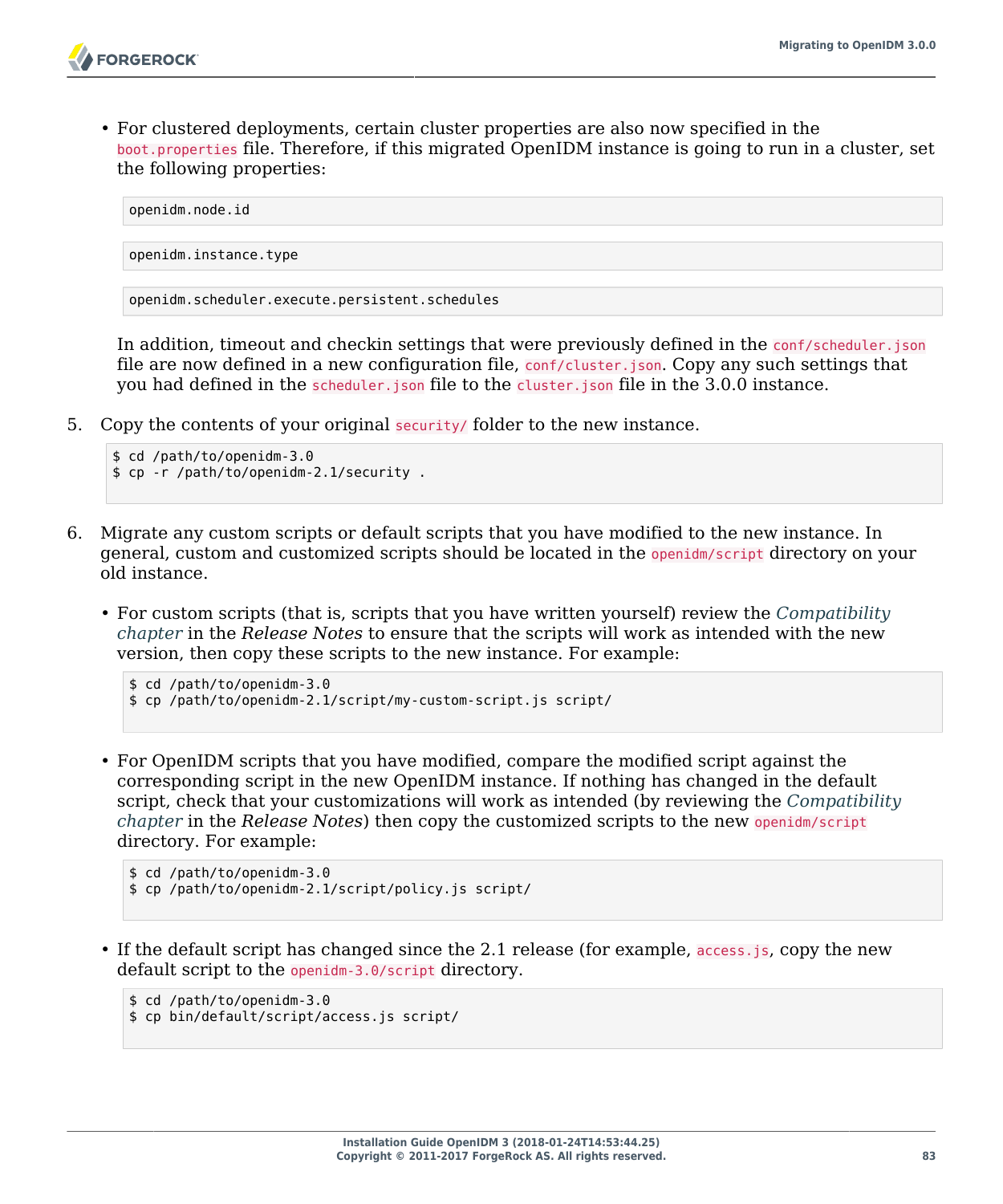Check that your customizations will work as expected, then port your customizations to the new script in the openidm-3.0/script directory.

- 7. Several changes have been made to the default configuration in OpenIDM 3.0.0. Currently, there is no automated way to migrate a customized configuration to the new version. The following strategy is recommended:
	- Start with the default 3.0.0 configuration.
	- For each configuration file that you have customized, use a file comparison  $(\text{diff})$  utility to assess the differences between your customized file and the 3.0.0 file.
	- Based on the results of the diff, either use your existing file as a base and port the 3.0.0 changes to that file, or vice versa. Ultimately, you want to preserve your customizations but ensure that you are up to date with the latest default configuration. All files should end up in the openidm-3.0/conf directory.
	- Pay particular attention to the conf/repo.jdbc.json file in your existing deployment. If you have customized this file, make sure that these customizations are ported to the corresponding file in the 3.0.0 deployment. For example, if you have defined any new queries, add these queries to the OpenIDM 3.0 repo.jdbc.json file.
- 8. Modify any customized provisioner configurations in your existing project to point to the new connectors that are provided with OpenIDM 3.0.0. Specifically, check that the "connectorRef" properties reflect the new connectors, for example:

```
{
     "bundleVersion": "1.1.1.3",
     "bundleName": "org.forgerock.openicf.connectors.ldap-connector",
     "displayName": "LDAP Connector",
     "connectorName": "org.identityconnectors.ldap.LdapConnector"
},
```
Alternatively, copy the connector .jars from your existing installation into the openidm/connectors/ folder of the new installation.

For more information, see *Integration of OpenICF 1.4.0.0* in the *Release Notes* in the *Compatibility* chapter of the *Release Notes*.

- 9. Complete the OpenIDM 3.0.0 installation, as described in the *[Installation chapter](#page-5-0)*.
- 10. Migrate your internal user data, managed objects, and reconciliation and audit data, if required.

When you migrate this data, note the following points:

• The way in which queries on system objects are constructed has changed. This includes correlation queries on system objects. For more information, see *Constructing Queries* in the *Integrator's Guide* in the *Integrators Guide*.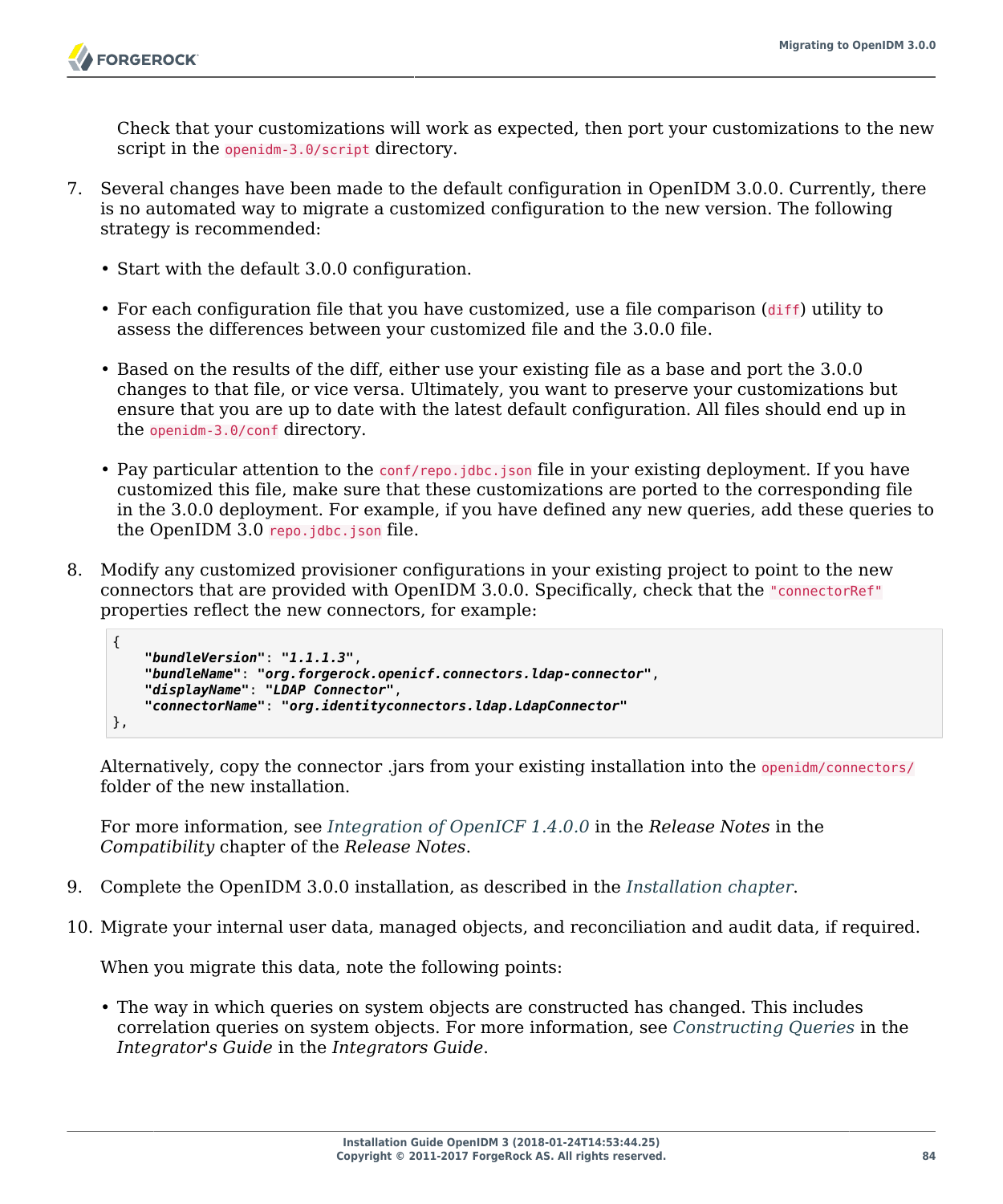- The database schema has changed slightly in OpenIDM 3.0.0. The following tables have been added: security, securitykeys, clusterobjects, and clusterobjectproperties. In addition, the following columns have been added to the auditrecon table: actionid, exceptiondetail, mapping, messagedetail, and rev.
- Note that the format of system object ids has changed in OpenIDM 3.0.0 (they are no longer URL-encoded). Therefore, system object ids in an existing links table will not be recognized by an OpenIDM 3.0.0 reconciliation process. For more information, see [OPENIDM-2091](https://bugster.forgerock.org/jira/browse/OPENIDM-2091): Migration script for encoded ids in the links table.

Your data migration strategy might vary, depending on your repository. You can either migrate your existing 2.1.0 database, or start with a new 3.0.0 database and import your existing data.

To migrate an existing database:

• Using the appropriate schema script from the new OpenIDM 3.0.0 instance (/path/to/ openidm-3.0/db/scripts/*repo*/openidm.sql), take the changes described above and apply them to your existing database.

Use the --force option in MySQL (or an equivalent option for your repository type) to create the new tables, then edit the auditrecon table manually, to add the columns described previously.

To start with a new database:

- Set up a clean repository, using the appropriate schema script from the new OpenIDM 3.0.0 instance (/path/to/openidm-3.0/db/scripts/*repo*/openidm.sql).
- Use a schema comparison tool and adjust the tables in your existing repository to match the schema in the new repository.
- Export your existing data to the new repository.
- 11. If you are using the UI, clear your browser cache after the migration. The browser cache contains files from the previous OpenIDM release, that might not be refreshed when you log into the new UI.
- 12. Start up OpenIDM 3.0.0.

\$ cd /path/to/openidm-3.0 \$ ./startup.sh

13. Test that your existing clients and scripts are working as intended.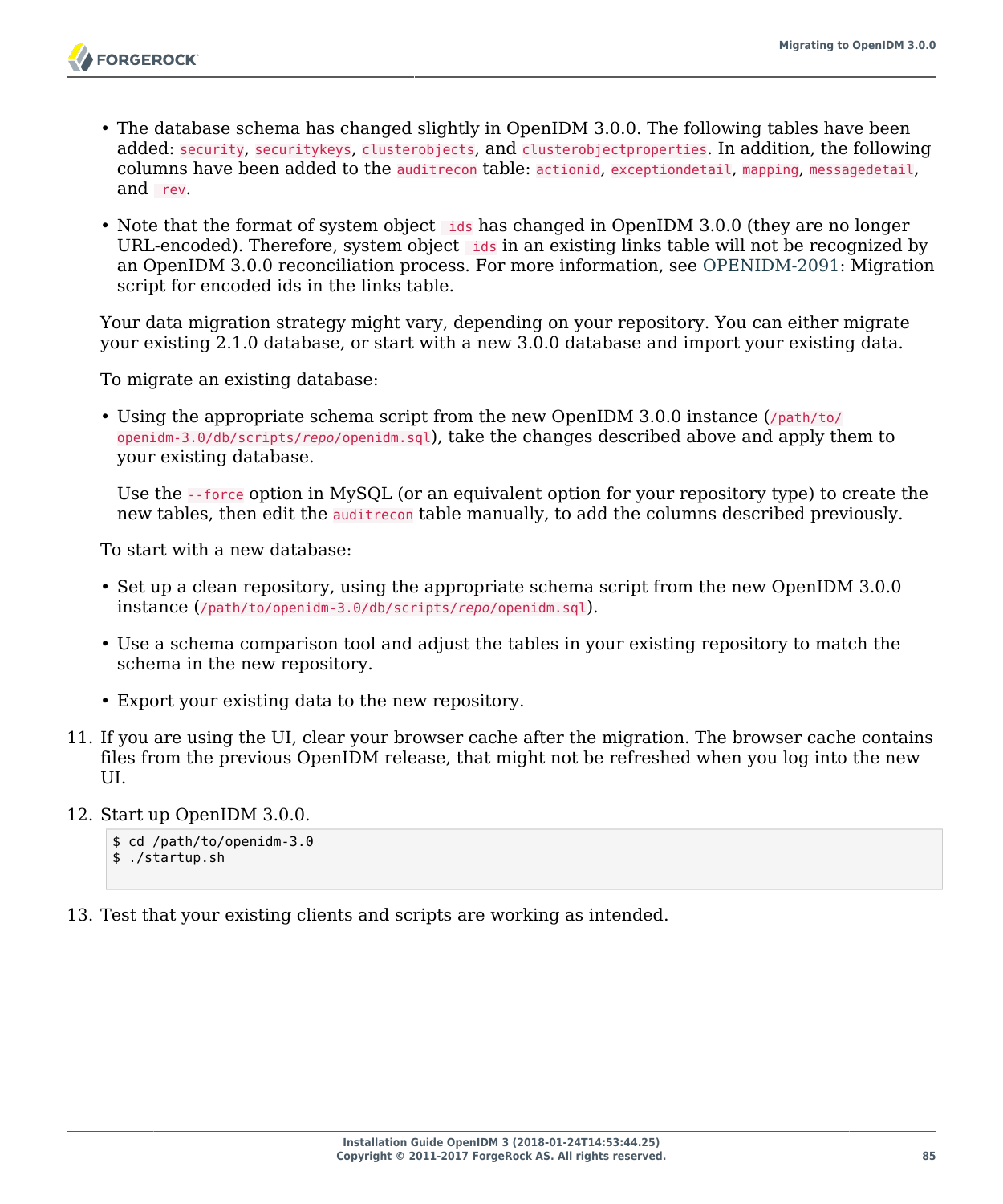# **OpenIDM Glossary**

| JSON           | JavaScript Object Notation, a lightweight data interchange format<br>based on a subset of JavaScript syntax. For more information, see the<br>JSON site.                                                                                                                                                                                        |
|----------------|-------------------------------------------------------------------------------------------------------------------------------------------------------------------------------------------------------------------------------------------------------------------------------------------------------------------------------------------------|
| JWT            | JSON Web Token. As noted in the JSON Web Token draft IETF Memo,<br>"JSON Web Token (JWT) is a compact URL-safe means of representing<br>claims to be transferred between two parties." For OpenIDM, the JWT<br>is associated with the JWT_SESSION authentication module.                                                                        |
| managed object | An object that represents the identity-related data managed by<br>OpenIDM. Managed objects are configurable, JSON-based data<br>structures that OpenIDM stores in its pluggable repository. The<br>default configuration of a managed object is that of a user, but you<br>can define any kind of managed object, for example, groups or roles. |
| mapping        | A policy that is defined between a source object and a target object<br>during reconciliation or synchronization. A mapping can also define a<br>trigger for validation, customization, filtering, and transformation of<br>source and target objects.                                                                                          |
| OSGi           | A module system and service platform for the Java programming<br>language that implements a complete and dynamic component model.<br>For a good introduction, see the OSGi site. OpenIDM services are<br>designed to run in any OSGi container, but OpenIDM currently runs in<br>Apache Felix.                                                  |
| reconciliation | During reconciliation, comparisons are made between managed<br>objects and objects on source or target systems. Reconciliation can<br>result in one or more specified actions, including, but not limited to,<br>synchronization.                                                                                                               |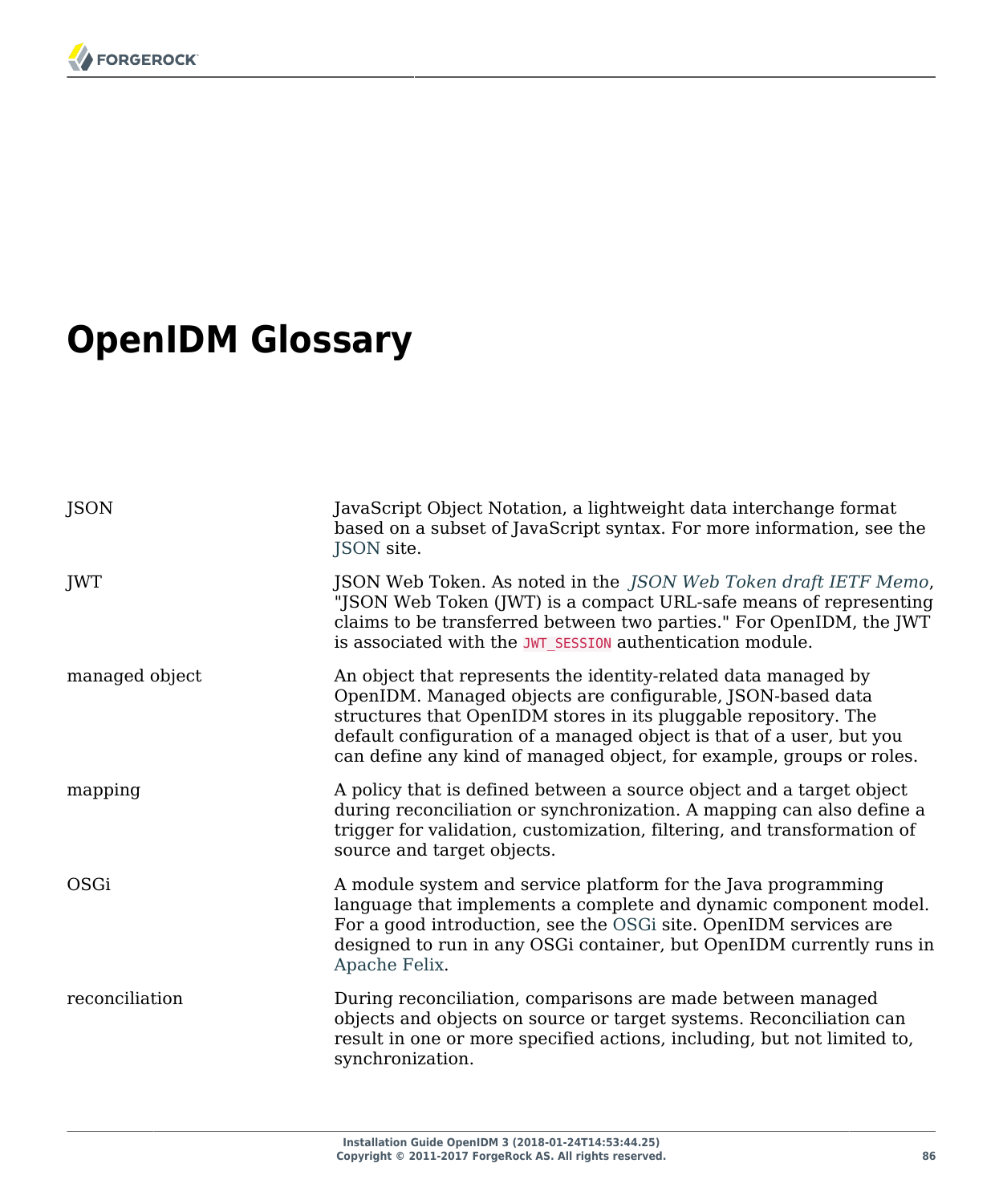

| resource        | An external system, database, directory server, or other source of<br>identity data to be managed and audited by the identity management<br>system.                                                                                                                                                                                                              |
|-----------------|------------------------------------------------------------------------------------------------------------------------------------------------------------------------------------------------------------------------------------------------------------------------------------------------------------------------------------------------------------------|
| <b>REST</b>     | Representational State Transfer. A software architecture style for<br>exposing resources, using the technologies and protocols of the World<br>Wide Web. REST describes how distributed data objects, or resources,<br>can be defined and addressed.                                                                                                             |
| source object   | In the context of reconciliation, a source object is a data object on<br>the source system, that OpenIDM scans before attempting to find a<br>corresponding object on the target system. Depending on the defined<br>mapping, OpenIDM then adjusts the object on the target system<br>(target object).                                                           |
| synchronization | The synchronization process creates, updates, or deletes objects on a<br>target system, based on the defined mappings from the source system.<br>Synchronization can be scheduled or on demand.                                                                                                                                                                  |
| system object   | A pluggable representation of an object on an external system. For<br>example, a user entry that is stored in an external LDAP directory<br>is represented as a system object in OpenIDM for the period during<br>which OpenIDM requires access to that entry. System objects follow<br>the same RESTful resource-based design principles as managed<br>objects. |
| target object   | In the context of reconciliation, a target object is a data object on the<br>target system, that OpenIDM scans after locating its corresponding<br>object on the source system. Depending on the defined mapping,<br>OpenIDM then adjusts the target object to match the corresponding<br>source object.                                                         |